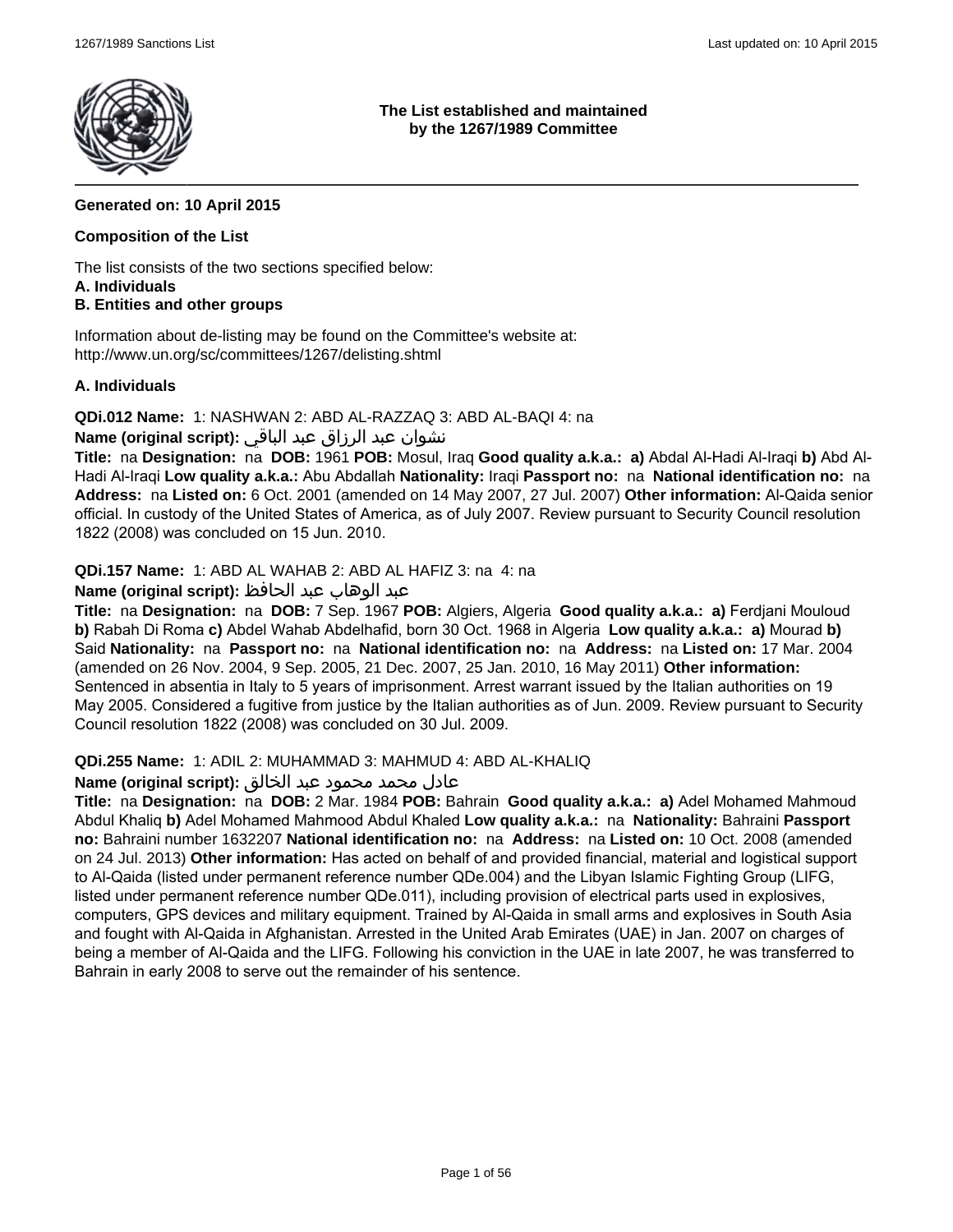# **QDi.289 Name:** 1: SAID JAN 2: 'ABD AL-SALAM 3: na 4: na

### سعید جان عبد السلام **:(script original (Name**

**Title:** na **Designation:** na **DOB: a)** 5 Feb. 1981 **b)** 1 Jan. 1972 **POB:** na **Good quality a.k.a.: a)** Sa'id Jan 'Abdal-Salam **b)** Dilawar Khan Zain Khan, born 1 Jan. 1972 **Low quality a.k.a.: a)** Qazi 'Abdallah **b)** Qazi Abdullah **c)** Ibrahim Walid **d)** Qasi Sa'id Jan **e)** Said Jhan **f)** Farhan Khan **g)** Aziz Cairo **h)** Nangiali **Nationality:** Afghan **Passport no: a)** Afghan number OR801168, issued on 28 Feb. 2006 (expires 27 Feb. 2011, under name Said Jan 'Abd al-Salam) **b)** Pakistani number 4117921, issued on 9 Sep. 2008 (expires 9 Sep. 2013, issued under name Dilawar Khan Zain Khan) **National identification no:** (Kuwaiti Civil Identification number 281020505755, under name Said Jan 'Abd al-Salam) na **Address:** na **Listed on:** 9 Feb. 2011 **Other information:** In approximately 2005, ran a "basic training" camp for Al-Qaida (QDe.004) in Pakistan.

# **QDi.192 Name:** 1: ABD ALLAH 2: MOHAMED 3: RAGAB 4: ABDEL RAHMAN

# عبد الله محمد رجب عبد الرحمن **:(script original (Name**

**Title:** na **Designation:** na **DOB:** 3 Nov. 1957 **POB:** Kafr Al-Shaykh, Egypt **Good quality a.k.a.: a)** Abu Al-Khayr **b)** Ahmad Hasan **c)** Abu Jihad **Low quality a.k.a.:** na **Nationality:** Egyptian **Passport no:** na **National identification no:** na **Address:** (Believed to be in Pakistan or Afghanistan) **Listed on:** 29 Sep. 2005 (amended on 13 Dec. 2011) **Other information:** Member of Egyptian Islamic Jihad (QDe.003). Review pursuant to Security Council resolution 1822 (2008) was concluded on 1 Jun. 2010.

# **QDi.054 Name:** 1: MAJEED 2: ABDUL CHAUDHRY 3: na 4: na

**Title:** na **Designation:** na **DOB: a)** 15 Apr. 1939 **b)** 1938 **POB:** na **Good quality a.k.a.: a)** Majeed, Abdul **b)** Majeed Chaudhry Abdul **c)** Majid, Abdul **Low quality a.k.a.:** na **Nationality:** Pakistani **Passport no:** na **National identification no:** na **Address:** na **Listed on:** 24 Dec. 2001 **Other information:** Review pursuant to Security Council resolution 1822 (2008) was concluded on 1 Jun. 2010.

# **QDi.109 Name:** 1: ZULKIFLI 2: ABDUL HIR 3: na 4: na

**Title:** na **Designation:** na **DOB: a)** 5 Jan. 1966 **b)** 5 Oct. 1966 **POB:** Muar Johor, Malaysia **Good quality a.k.a.: a)** Musa Abdul Hir **b)** Muslimin Abdulmotalib **c)** Salim Alombra **d)** Armand Escalante **e)** Normina Hashim **f)** Henri Lawi **g)** Hendri Lawi **h)** Norhana Mohamad **i)** Omar Salem **j)** Ahmad Shobirin **k)** Bin Abdul Hir Zulkifli **Low quality a.k.a.: a)** Abdulhir Bin Hir **b)** Hassan **c)** Hogalu **d)** Hugalu **e)** Lagu **f)** Marwan **Nationality:** Malaysian **Passport no:** A 11263265 **National identification no: a)** 660105-01-5297 **b)** driver license D2161572, issued in California, USA **Address:** Seksyen 17, Shah Alam, Selangor, Malaysia **Listed on:** 9 Sep. 2003 (amended on 25 Jan. 2010) **Other information:** The Court for the Northern District of California, USA, issued a warrant of arrest for him on 1 Aug. 2007. At large in the Southern Philippines. Mother's name is Minah Binto Aogist Abd Aziz. Review pursuant to Security Council resolution 1822 (2008) was concluded on 19 Jun. 2009.

#### **QDi.200 Name:** 1: DIEMAN 2: ABDULKADIR IZZAT 3: na 4: na

#### ديمان عبد القادر عزت **:(script original (Name**

**Title:** na **Designation:** na **DOB:** 4 Jul. 1965 **POB:** Kirkuk, Iraq **Good quality a.k.a.:** Deiman Alhasenben Ali Aljabbari, born 4 Jul. 1965 **Low quality a.k.a.:** na **Nationality:** Iraqi **Passport no:** (German travel document ("Reiseausweis") A 0141062 (revoked as at Sep. 2012)) **National identification no:** na **Address:** Bavaria, Germany **Listed on:** 6 Dec. 2005 (amended on 25 Jan. 2010, 13 Dec. 2011, 15 Nov. 2012) **Other information:** Review pursuant to Security Council resolution 1822 (2008) was concluded on 30 Jul. 2009.

# **QDi.019 Name:** 1: ABDULLAH 2: AHMED 3: ABDULLAH 4: EL ALFI

# عبد الله احمد عبدالله الالفي **:(script original (Name**

**Title:** na **Designation:** na **DOB:** 6 Jun. 1963 **POB:** Gharbia, Egypt **Good quality a.k.a.:** na **Low quality a.k.a.: a)** Abu Mariam **b)** Al-Masri, Abu Mohamed **c)** Saleh **Nationality:** Egyptian **Passport no:** na **National identification no:** na **Address:** na **Listed on:** 17 Oct. 2001 (amended on 26 Nov. 2004) **Other information:** Afghanistan. Review pursuant to Security Council resolution 1822 (2008) was concluded on 21 Jun. 2010.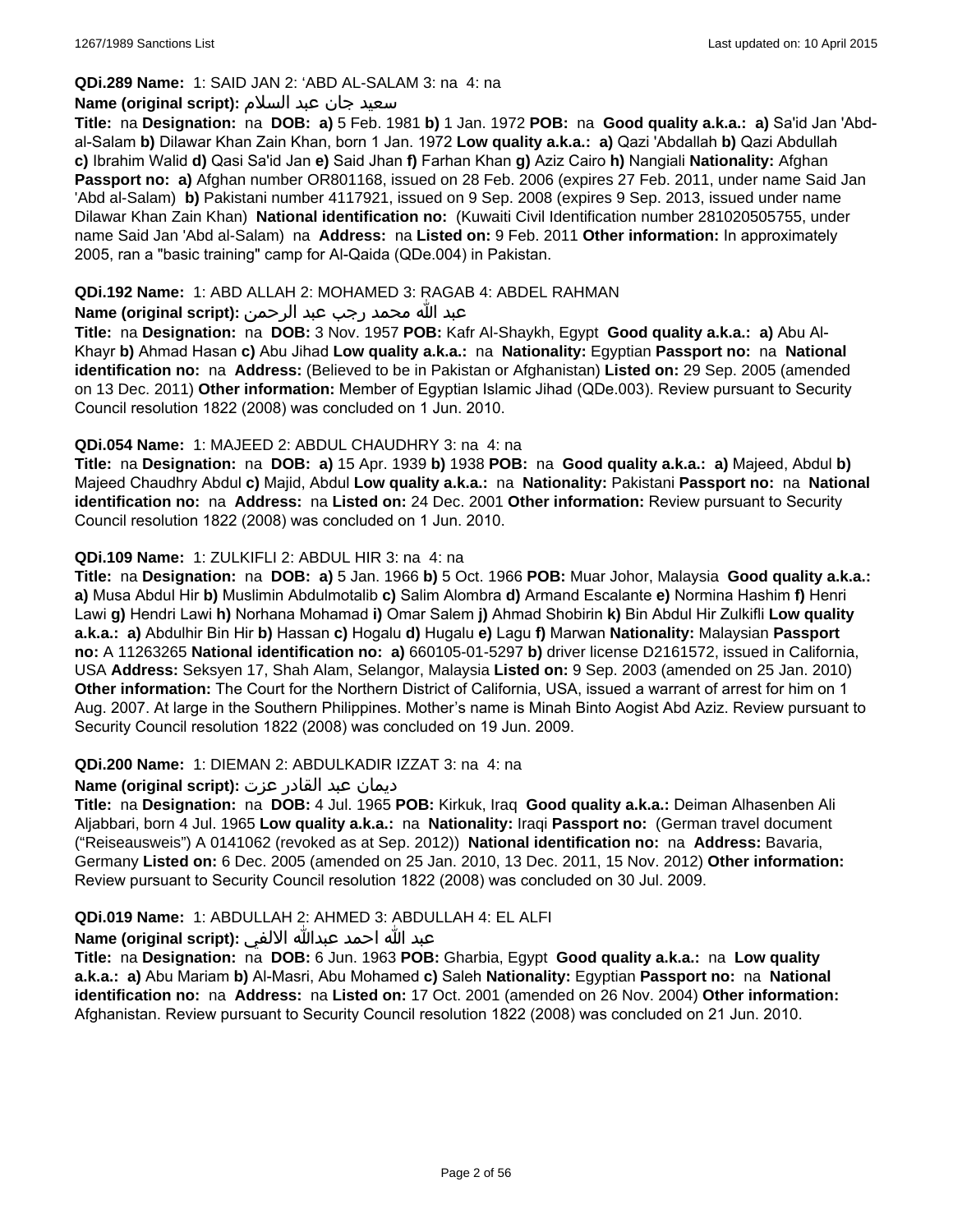# **QDi.018 Name:** 1: ABDUL MANAN AGHA 2: na 3: na 4: na

#### عبد المنان آغا **:(script original (Name**

**Title:** Haji **Designation:** na **DOB:** na **POB:** na **Good quality a.k.a.:** Abdul Manan **Low quality a.k.a.: a)** Abdul Man'am Saiyid **b)** Saiyid Abd al-Man (formerly listed as) **Nationality:** na **Passport no:** na **National identification no:** na **Address:** na **Listed on:** 17 Oct. 2001 (amended on 26 Jun. 2013) **Other information:** Pakistan. Review pursuant to Security Council resolution 1822 (2008) was concluded on 15 Jun. 2010.

### **QDi.295 Name:** 1: MUHAMMAD 2: JIBRIL 3: ABDUL RAHMAN 4: na

**Title:** na **Designation:** na **DOB: a)** 28 May 1984 **b)** 3 Dec. 1979 **c)** 3 Mar. 1979 (from false passport) **POB:** East Lombok, West Nusa Tenggara, Indonesia **Good quality a.k.a.: a)** Mohammad Jibril Abdurrahman **b)** Muhammad Jibriel Abdul Rahman **c)** Mohammad Jibriel Abdurrahman **d)** Muhamad Ricky Ardhan, born 8 Aug. 1980 (appears in false Indonesian passport number S335026) **e)** Muhammad Ricky Ardhan bin Muhammad Iqbal **f)** Muhammad Ricky Ardhan bin Abu Jibril **Low quality a.k.a.: a)** Muhammad Yunus **b)** Heris Syah **Nationality:** Indonesian **Passport no:** na **National identification no: a)** Indonesian national identity card number 3219222002.2181558 **b)** Identification number 2181558 **Address: a)** Jalan M. Saidi RT 010 RW 001 Pesanggrahan, South Petukangan, South Jakarta, Indonesia **b)** Jalan Nakula of Witana Harja Complex Block C, Pamulang, Banten, Indonesia **Listed on:** 12 Aug. 2011 **Other information:** Senior member of Jemaah Islamiyah (QDe.092) directly involved in obtaining funding for terrorist attacks. Sentenced in Indonesia to five years in prison on 29 Jun. 2010. Father's name is Mohamad Iqbal Abdurrahman (QDi.086).

# **QDi.229 Name:** 1: ALY 2: SOLIMAN 3: MASSOUD 4: ABDUL SAYED

**Title:** na **Designation:** na **DOB:** 1969 **POB:** Tripoli, Libyan Arab Jamahiriya **Good quality a.k.a.: a)** Ibn El Qaim **b)** Mohamed Osman **Low quality a.k.a.:** Adam **Nationality:** Libyan **Passport no:** Libyan Passport No. 96/184442 **National identification no:** na **Address:** Ghout El Shamal, Tripoli, Libyan Arab Jamahiriya **Listed on:** 8 Jun. 2007 (amended on 13 Dec. 2011) **Other information:** Member of Libyan Islamic Fighting Group (QDe.011). Review pursuant to Security Council resolution 1822 (2008) was concluded on 24 Nov. 2009.

# **QDi.086 Name:** 1: MOHAMAD 2: IQBAL 3: ABDURRAHMAN 4: na

**Title:** na **Designation:** na **DOB: a)** 17 Aug. 1957 **b)** 17 Aug. 1958 **POB: a)** Korleko-Lombok Timur, Indonesia **b)** Tirpas-Selong Village, East Lombok, Indonesia **Good quality a.k.a.: a)** Rahman, Mohamad Iqbal **b)** A Rahman, Mohamad Iqbal **c)** Abu Jibril Abdurrahman **d)** Fikiruddin Muqti **e)** Fihiruddin Muqti **f)** Abdul Rahman, Mohamad Iqbal **Low quality a.k.a.:** na **Nationality:** Indonesian **Passport no:** na **National identification no:** 3603251708570001 **Address:** Jalan Nakula, Komplek Witana Harja III Blok C 106-107, Tangerang, Indonesia **Listed on:** 28 Jan. 2003 (amended on 26 Nov. 2004, 16 May 2011, 10 Jun. 2011) **Other information:** Review pursuant to Security Council resolution 1822 (2008) was concluded on 8 Jun. 2010.

#### **QDi.309 Name:** 1: ABDUR REHMAN 2: na 3: na 4: na

# **Name (original script):** الرحمن عبد

**Title:** na **Designation:** na **DOB:** 3 Oct. 1965 **POB:** Mirpur Khas, Pakistan **Good quality a.k.a.: a)** Abdul Rehman; Abd Ur-Rehman; Abdur Rahman **b)** السيندي الرحمن عبد) Abdul Rehman Sindhi; Abdul Rehman al-Sindhi; Abdur Rahman al-Sindhi; Abdur Rehman Sindhi; Abdurahman Sindhi) **c)** السندي عبدالله) Abdullah Sindhi) **Low quality a.k.a.:** Abdur Rehman Muhammad Yamin **Nationality:** Pakistani **Passport no:** (Pakistani passport number CV9157521, issued on 8 Sep. 2008, expires on 7 Sep. 2013) **National identification no:** (Pakistani national identity card number 44103-5251752-5) na **Address:** Karachi, Pakistan **Listed on:** 14 Mar. 2012 **Other information:** Has provided facilitation and financial services to Al-Qaida (QDe.004). Associated with Harakatul Jihad Islami (QDe.130), Jaish-I-Mohammed (QDe.019), and Al-Akhtar Trust International (QDe.121).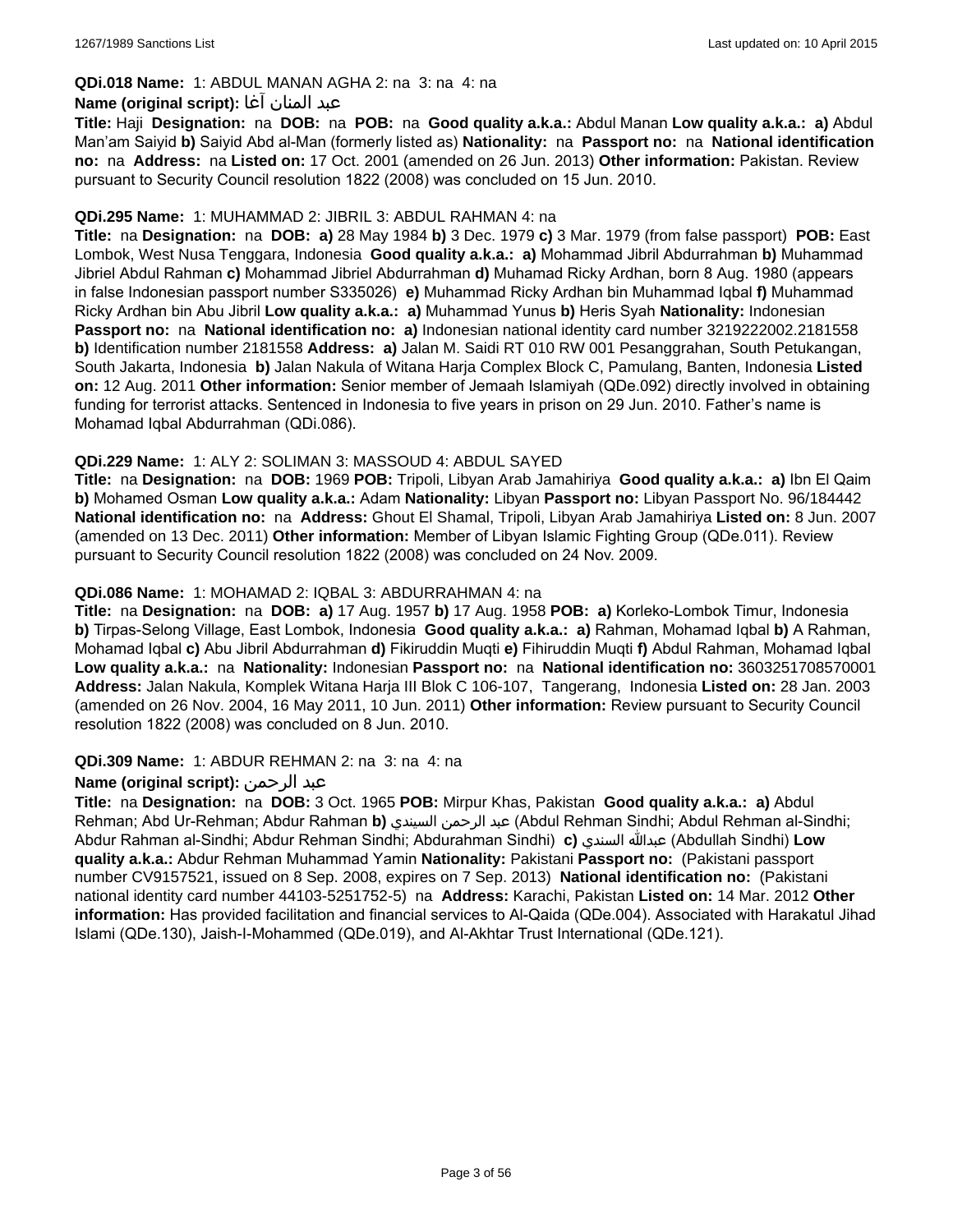# **QDi.285 Name:** 1: MUHAMMAD 2: ABDALLAH 3: HASAN 4: ABU-AL-KHAYR

#### محمد عبدالله حسن أبو الخير **:Name (original script**)

**Title:** na **Designation:** na **DOB: a)** 19 Jun. 1975 **b)** 18 Jun. 1975 **POB:** Al-Madinah al-Munawwarah, Saudi Arabia **Good quality a.k.a.: a)** Mohammed Abdullah Hassan Abul-Khair **b)** Muhammad Abdallah Hasan Abu-al-Khayr **c)** Muhammad Bin- 'Abdullah Bin-Hamd Abu-al-Khayr **d)** Abdallah al-Halabi **e)** 'Abdallah al-Halabi al-Madani **f)** Abdallah al-Makki **g)** Abdallah el-Halabi **h)** Abdullah al-Halabi **i)** Abu 'Abdallah al-Halabi **Low quality a.k.a.: a)** Abu Abdallah al-Madani **b)** Muhannad al-Jaddawi **Nationality:** Saudi Arabian **Passport no:** Saudi Arabian number A741097, issued on 14 Nov. 1995 (and expired on 19 Sep. 2000.) **National identification no:** Saudi Arabian 1006010555 **Address:** na **Listed on:** 24 Aug. 2010 **Other information:** Appears on a 2009 list of 85 persons wanted by the government of Saudi Arabia.

# **QDi.130 Name:** 1: MOHAMED 2: GHASSAN 3: ALI 4: ABU DHESS

# محمد غسان علي أبو دهيس :(Name (original script

**Title:** na **Designation:** na **DOB:** 22 Jun. 1966 **POB:** Irbid, Jordan **Good quality a.k.a.: a)** Yaser Hassan, born 1 Feb. 1966 in Hasmija **b)** Abu Ali Abu Mohamed Dhees, born 1 Feb. 1966 in Hasmija **c)** Mohamed Abu Dhess, born 1 Feb. 1966 in Hashmija, Iraq **Low quality a.k.a.:** na **Nationality:** Jordanian **Passport no: a)** German International Travel Document 0695982 (expired) **b)** German International Travel Document 0785146 (valid until 8 Apr. 2004) **National identification no:** na **Address:** Germany **Listed on:** 23 Sep. 2003 (amended on 23 Dec. 2008, 11 Mar. 2010, 10 Jun. 2011) **Other information:** Father's name is Mouhemad Saleh Hassan. Mother's name is Mariam Hassan, neé Chalabia. Associated with Ismail Abdallah Sbaitan Shalabi (QDi.128), Djamel Moustfa (QDi.129) and Aschraf Al-Dagma (QDi.132). Review pursuant to Security Council resolution 1822 (2008) was concluded on 19 Jan. 2010.

# **QDi.201 Name:** 1: YASSER 2: MOHAMED 3: ISMAIL 4: ABU SHAWEESH

# ياسر محمد اسماعيل أبوشاويش :Name (original script)

**Title:** na **Designation:** na **DOB:** 20 Nov. 1973 **POB:** Benghazi, Libyan Arab Jamahiriya **Good quality a.k.a.:** Yasser Mohamed Abou Shaweesh **Low quality a.k.a.:** na **Nationality:** Stateless Palestinian **Passport no: a)**  (Passport substitute C00071659 issued by the Federal Republic of Germany) **b)** (Egyptian passport 0003213) **c)** (Egyptian travel document 939254) **d)** (Egyptian passport 981358) **National identification no:** na **Address:** Germany (In prison ) **Listed on:** 6 Dec. 2005 (amended on 7 Sep. 2007, 11 Mar. 2010, 28 Sep. 2010, 13 Dec. 2011) **Other information:** Sentenced to 5 years and 6 months imprisonment in Germany on 6 Dec. 2007. His brother is Ismail Mohamed Ismail Abu Shaweesh (QDi.224). Review pursuant to Security Council resolution 1822 (2008) was concluded on 24 Nov. 2009.

#### **QDi.304 Name:** 1: MOCHAMMAD 2: ACHWAN 3: na 4: na

**Title:** na **Designation:** na **DOB: a)** 4 May 1948 **b)** 4 May 1946 **POB:** Tulungagung, Indonesia **Good quality a.k.a.: a)** Muhammad Achwan **b)** Muhammad Akhwan **c)** Mochtar Achwan **d)** Mochtar Akhwan **e)** Mochtar Akwan **Low quality a.k.a.:** na **Nationality:** Indonesian **Passport no:** na **National identification no:** (Indonesian National Identity Card Number 3573010405480001 under name Mochammad Achwan) na **Address:** Jalan Ir. H. Juanda 8/10, RT/RW 002/001, Jodipan, Blimbing, Malang, Indonesia **Listed on:** 12 Mar. 2012 **Other information:** Acting emir of Jemmah Anshorut Tauhid (JAT) (QDe.133). Associated with Abu Bakar Ba'asyir (QDi.217), Abdul Rahim Ba'aysir (QDi.293) and Jemaah Islamiyah (QDe.092).

#### **QDi.316 Name:** 1: IYAD 2: AG GHALI 3: na 4: na

# اياد اغ غالي **:(script original (Name**

**Title:** na **Designation:** na **DOB:** 1958 **POB:** Abeibara, Kidal Region, Mali **Good quality a.k.a.:** Sidi Mohamed Arhali, born 1 Jan. 1958 in Bouressa, Bourem Region, Mali **Low quality a.k.a.:** na **Nationality:** Malian **Passport no:** Malian passport number A1037434 (issued on 10 Aug. 2001, expires on 31 Dec. 2014) **National identification no:** Malian birth certificate number 012546 **Address:** Mali **Listed on:** 25 Feb. 2013 (amended on 23 Sep. 2014) **Other information:** Founder and leader of Ansar Eddine (QDe.135). Member of the Tuareg Ifogas tribe. Linked to the Organization of Al-Qaida in the Islamic Maghreb (QDe.014) and Mouvement pour l'Unification et le Jihad en Afrique de l'Ouest (MUJAO) (QDe.134). Name of father is Ag Bobacer Arhali, name of mother is Rhiachatou Wallet Sidi.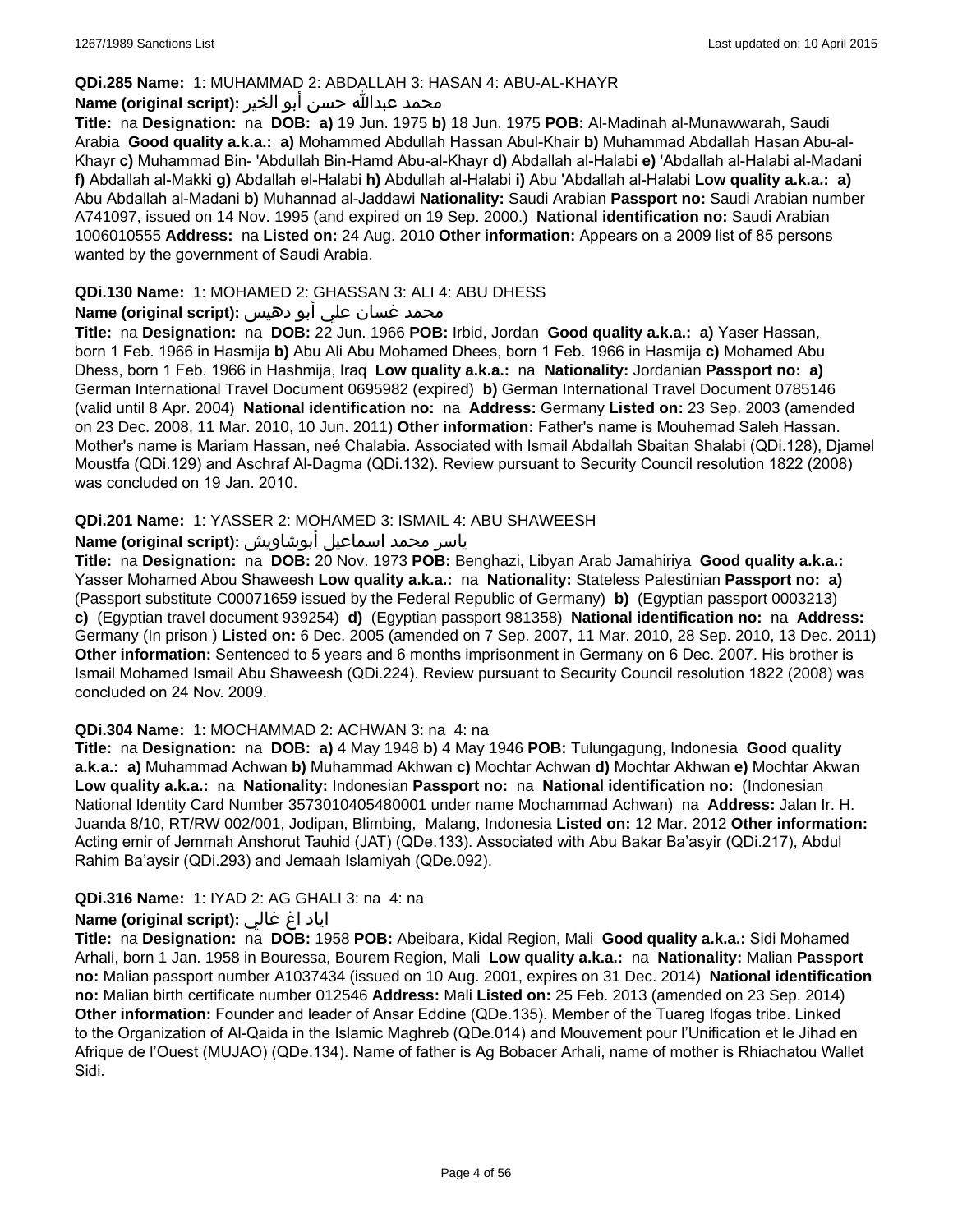# **QDi.203 Name:** 1: FARHAD 2: KANABI 3: AHMAD 4: na

# فرهاد كنابي أحمد **:Name (original script)**

**Title:** na **Designation:** na **DOB:** 1 Jul. 1971 **POB:** Arbil, Iraq **Good quality a.k.a.: a)** Kaua Omar Achmed **b)** Kawa Hamawandi (previously listed as) **Low quality a.k.a.:** na **Nationality:** Iraqi **Passport no:** (German travel document ("Reiseausweis") A 0139243 (revoked as at Sep. 2012)) **National identification no:** na **Address:** Iraq **Listed on:** 6 Dec. 2005 (amended on 31 Jul. 2006, 25 Jan. 2010, 13 Dec. 2011, 15 Nov. 2012) **Other information:** Released from custody in Germany on 10 Dec. 2010 and relocated to Iraq on 6 Dec. 2011. Review pursuant to Security Council resolution 1822 (2008) was concluded on 5 Oct. 2009.

# **QDi.226 Name:** 1: NAJMUDDIN 2: FARAJ 3: AHMAD 4: na

**Title:** na **Designation:** na **DOB: a)** 7 Jul. 1956 **b)** 17 Jun. 1963 **POB:** Olaqloo Sharbajer, Al-Sulaymaniyah Governorate, Iraq **Good quality a.k.a.: a)** Mullah Krekar **b)** Fateh Najm Eddine Farraj **c)** Faraj Ahmad Najmuddin **Low quality a.k.a.:** na **Nationality:** Iraqi **Passport no:** na **National identification no:** na **Address:** Heimdalsgate 36-V, Oslo, 0578, Norway **Listed on:** 7 Dec. 2006 **Other information:** Review pursuant to Security Council resolution 1822 (2008) was concluded on 20 May 2010.

# **QDi.237 Name:** 1: JABER 2: ABDALLAH 3: JABER 4: AHMAD AL-JALAHMAH

جابر عبد الله جابر أحمد الجلاهمة **:(script original (Name**

**Title:** na **Designation:** na **DOB:** 24 Sep. 1959 **POB:** Al-Khitan area, Kuwait **Good quality a.k.a.: a)** Jaber Al-Jalamah **b)** Abu Muhammad Al-Jalahmah **c)** Jabir Abdallah Jabir Ahmad Jalahmah **d)** Jabir 'Abdallah Jabir Ahmad Al-Jalamah **e)** Jabir Al-Jalhami **Low quality a.k.a.: a)** Abdul-Ghani **b)** Abu Muhammad **Nationality:** Kuwaiti **Passport no: a)** 101423404 **b)** Kuwaiti number 2541451 (valid until 16 Feb. 2017) **c)** Kuwaiti number 002327881 **National identification no:** Kuwaiti 259092401188 **Address:** Kuwait, (residence as at March 2009 and at December 2013) **Listed on:** 3 Jan. 2014 **Other information:** Previously listed between 16 Jan. 2008 and 3 Jan. 2014 (amended on 1 Jul. 2008, 23 Jul. 2008, 25 Jan. 2010). Review pursuant to Security Council resolution 1822 (2008) was concluded on 14 Sep. 2009.

# **QDi.193 Name:** 1: ZAKI 2: EZAT 3: ZAKI 4: AHMED

# زكي عزت زكي احمد **:(script original (Name**

**Title:** na **Designation:** na **DOB:** 21 Apr. 1960 **POB: a)** Sharqiyah, Egypt **b)** Zaqaziq, Egypt **Good quality a.k.a.: a)** Rif'at Salim **b)** Abu Usama **Low quality a.k.a.:** na **Nationality:** Egyptian **Passport no:** na **National identification no:** na **Address:** (May be on the Pakistani-Afghan border) **Listed on:** 29 Sep. 2005 (amended on 13 Dec. 2011) **Other information:** Father's name is Ahmed Ezat Zaki. Member of Egyptian Islamic Jihad (QDe.003). Review pursuant to Security Council resolution 1822 (2008) was concluded on 1 Jun. 2010.

# **QDi.014 Name:** 1: TARIQ 2: ANWAR 3: EL SAYED 4: AHMED

# طاريق أنور السيد احمد **:Name (original script)**

**Title:** na **Designation:** na **DOB:** 15 Mar. 1963 **POB:** Alexandria, Egypt **Good quality a.k.a.: a)** Hamdi Ahmad Farag **b)** Amr Al-Fatih Fathi **c)** Tarek Anwar El Sayed Ahmad **Low quality a.k.a.:** na **Nationality:** Egyptian **Passport no:** na **National identification no:** na **Address:** na **Listed on:** 6 Oct. 2001 (amended on 26 Nov. 2004, 18 Jul. 2007, 16 May 2011) **Other information:** Reportedly deceased in October 2001. Review pursuant to Security Council resolution 1822 (2008) was concluded on 29 Jul. 2010.

# **QDi.161 Name:** 1: FARID 2: AIDER 3: na 4: na

#### **Name (original script):** عيدر فريد

**Title:** na **Designation:** na **DOB:** 12 Oct. 1964 **POB:** Algiers, Algeria **Good quality a.k.a.: a)** Achour Ali **b)** Terfi Farid **Low quality a.k.a.:** Abdallah **Nationality:** Algerian **Passport no:** na **National identification no:**  na **Address:** na **Listed on:** 17 Mar. 2004 (amended on 26 Nov. 2004, 25 Jan. 2010, 16 May 2011) **Other information:** Italian Fiscal Code DRAFRD64R12Z301C. Sentenced in Italy in Mar. 2002 to 8 years of imprisonment. Arrest warrant issued by the Italian authorities on 16 Nov. 2007. Considered a fugitive from justice by the Italian authorities as of 14 Dec. 2007. Review pursuant to Security Council resolution 1822 (2008) was concluded on 30 Jul. 2009.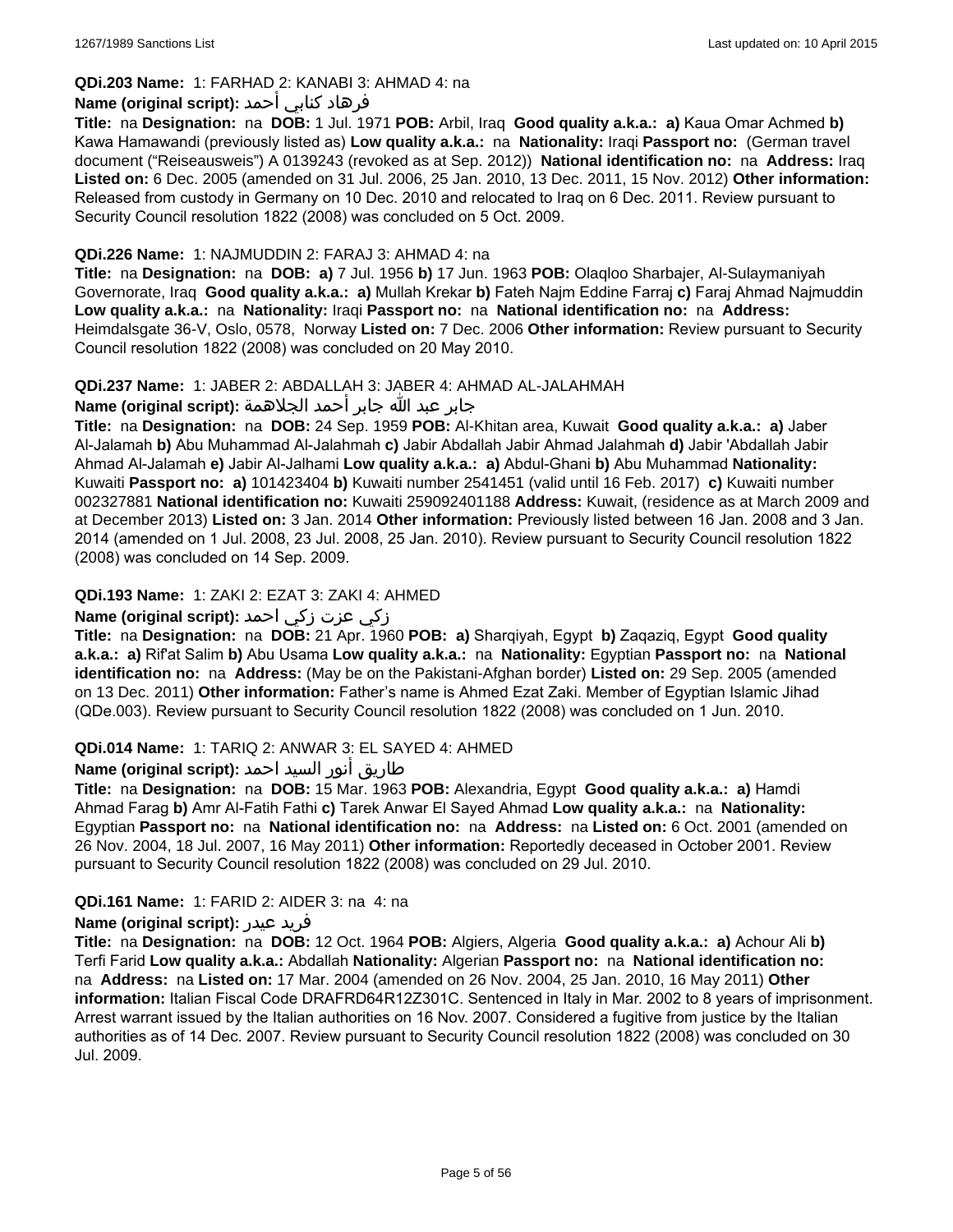#### **QDi.313 Name:** 1: DJAMEL 2: AKKACHA 3: na 4: na

# **Name (original script):** جمال عكاشة

**Title:** na **Designation:** na **DOB:** 9 May 1978 **POB:** Rouiba, Algiers, Algeria **Good quality a.k.a.: a)** Yahia Abou el Hoummam **b)** Yahia Abou el Hammam **Low quality a.k.a.:** na **Nationality:** Algerian **Passport no:** na **National identification no:** na **Address:** Mali **Listed on:** 5 Feb. 2013 **Other information:** Father's name is Slimane. Mother's name is Akrouf Khadidja. Coordinator of groups associated with The Organisation of Al-Qaida in the Islamic Maghreb (QDe.014) in northern Mali.

# **QDi.091 Name:** 1: MOHAMED 2: AMINE 3: AKLI 4: na

# محمد أمين اكلي **:Name (original script)**

**Title:** na **Designation:** na **DOB:** 30 Mar. 1972 **POB:** Bordj el Kiffane, Algeria **Good quality a.k.a.: a)** Akli Amine Mohamed **b)** Killech Shamir **c)** Kali Sami **Low quality a.k.a.:** Elias **Nationality:** Algerian **Passport no:**  na **National identification no:** na **Address:** Algeria **Listed on:** 25 Jun. 2003 (amended on 12 Apr. 2006, 17 Oct. 2007, 16 May 2011) **Other information:** Father's name is Lounes. Mother's name is Kadidja. Inadmissible to the Schengen area. Deported from Spain to Algeria in Aug. 2009. Review pursuant to Security Council resolution 1822 (2008) was concluded on 15 Jun. 2010.

#### **QDi.325 Name:** 1: ABOU 2: MOHAMED 3: AL ADNANI 4:

**Title:** na **Designation:** na **DOB:** Approximately 1977 **POB:** Binnish, Syrian Arab Republic **Good quality a.k.a.: a)** Yaser Khalaf Nazzal Alrawi **b)** Jaber Taha Falah **c)** Abou Khattab **d)** Abou Sadeq Alrawi **e)** Tah al Binchi **f)** Abu Mohammed al-Adnani **g)** Taha Sobhi Falaha **h)** Yasser Khalaf Hussein Nazal al-Rawi **i)** Abu Baker al-Khatab **j)** Abu Sadek al-Rawi **k)** Taha al-Banshi **l)** Abu Mohamed al-Adnani **m)** Abu-Mohammad al-Adnani al-Shami **n)** Hajj Ibrahim **Low quality a.k.a.:** na **Nationality:** Iraqi **Passport no:** na **National identification no:** na **Address:**  na **Listed on:** 15 Aug. 2014 **Other information:** Official spokesman of Islamic State in Iraq and the Levant (ISIL), listed as Al-Qaida in Iraq (QDe.115), and emir of ISIL in Syria, closely associated with Abu Mohammed al-Jawlani (QDi.317) and Abu Bakr al-Baghdadi, listed as Ibrahim Awwad Ibrahim Ali al-Badri al-Samarrai (QDi.299).

# **QDi.328 Name:** 1: HAJJAJ 2: BIN 3: FAHD 4: AL AJMI

**Title:** na **Designation:** na **DOB:** 10 Aug. 1987 **POB:** Kuwait **Good quality a.k.a.: a)** Hijaj Fahid Hijaj Muhammad Sahib al-Ajmi **b)** Hicac Fehid Hicac Muhammed Sebib al-Acmi **c)** Hajjaj bin-Fahad al-Ajmi **d)** Sheikh Hajaj al-Ajami **e)** Hajaj al-Ajami **f)** Ajaj Ajami **Low quality a.k.a.:** na **Nationality:** Kuwaiti **Passport no:** na **National identification no:** na **Address:** na **Listed on:** 15 Aug. 2014 **Other information:** A Kuwait-based facilitator in charge of the 'committee of zakat' and financier for Al-Nusrah Front for the People of the Levant (QDe.137).

#### **QDi.324 Name:** 1: ABDUL MOHSEN 2: ABDALLAH 3: IBRAHIM 4: AL CHAREKH

**Title:** na **Designation:** na **DOB:** 13 Jul. 1985 **POB:** Saqra, Saudi Arabia **Good quality a.k.a.: a)** Abdul Mohsen Abdullah Ibrahim Al-Sharikh **b)** Sanafi al Nasr **Low quality a.k.a.:** na **Nationality:** Saudi Arabian **Passport no:** na **National identification no:** na **Address:** na **Listed on:** 15 Aug. 2014 **Other information:** A long time facilitator and financier for Al-Qaida (QDe.004), appointed as a regional leader of Jabhat al-Nusrah, listed as Al-Nusrah Front for the People of the Levant (QDe.137).

#### **QDi.327 Name:** 1: ABDELRAHMAN 2: MOUHAMAD ZAFIR 3: AL DABIDI 4: AL JAHANI

**Title:** na **Designation:** na **DOB: a)** 4 Dec. 1971 **b)** 1977 **POB:** Kharj, Saudi Arabia **Good quality a.k.a.: a)** Abd Al-Rahman Muhammad Zafir Al-Dubaysi Al-Juhni **b)** Abd Al-Rahman Muhammad Zafir al-Dubaysi al-Jahni **c)** Abd Al-Rahman Muhammad Zafir al-Dubaysi al-Jahani **d)** Abd Al-Rahman Muhammad Zafir al-Dubaysi al-Juhani **e)** Abdulrhman Mohammed D. Aljahani **f)** Abu al-Wafa' **g)** Abu Anas **h)** Abd al-Rahman Muhammad Zafir al-Dabisi al-Jahani **i)** Abu Wafa al-Saudi **j)** Abu al-Wafa **k)** Abd al-Rahman Muhammad Thafir al-Jahni **l)** Abd al-Rahman Muhammad al-Juhani **m)** ) Abdelrahman Mouhamad Zafir al Dabissi Juhan **n)** Abdelrahman Mouhamad Zafir al Dabissi Juhani **Low quality a.k.a.:** Abou Wafa al Saoudi **Nationality:** Saudi Arabian **Passport no:** F508591 **National identification no:** Saudi Arabian national identification number 1027508157 **Address:** na **Listed on:** 15 Aug. 2014 **Other information:** A member and regional commander of Jabhat al-Nusrah, listed as Al-Nusrah Front for the People of the Levant (QDe.137)and a facilitator of foreign recruits for that group.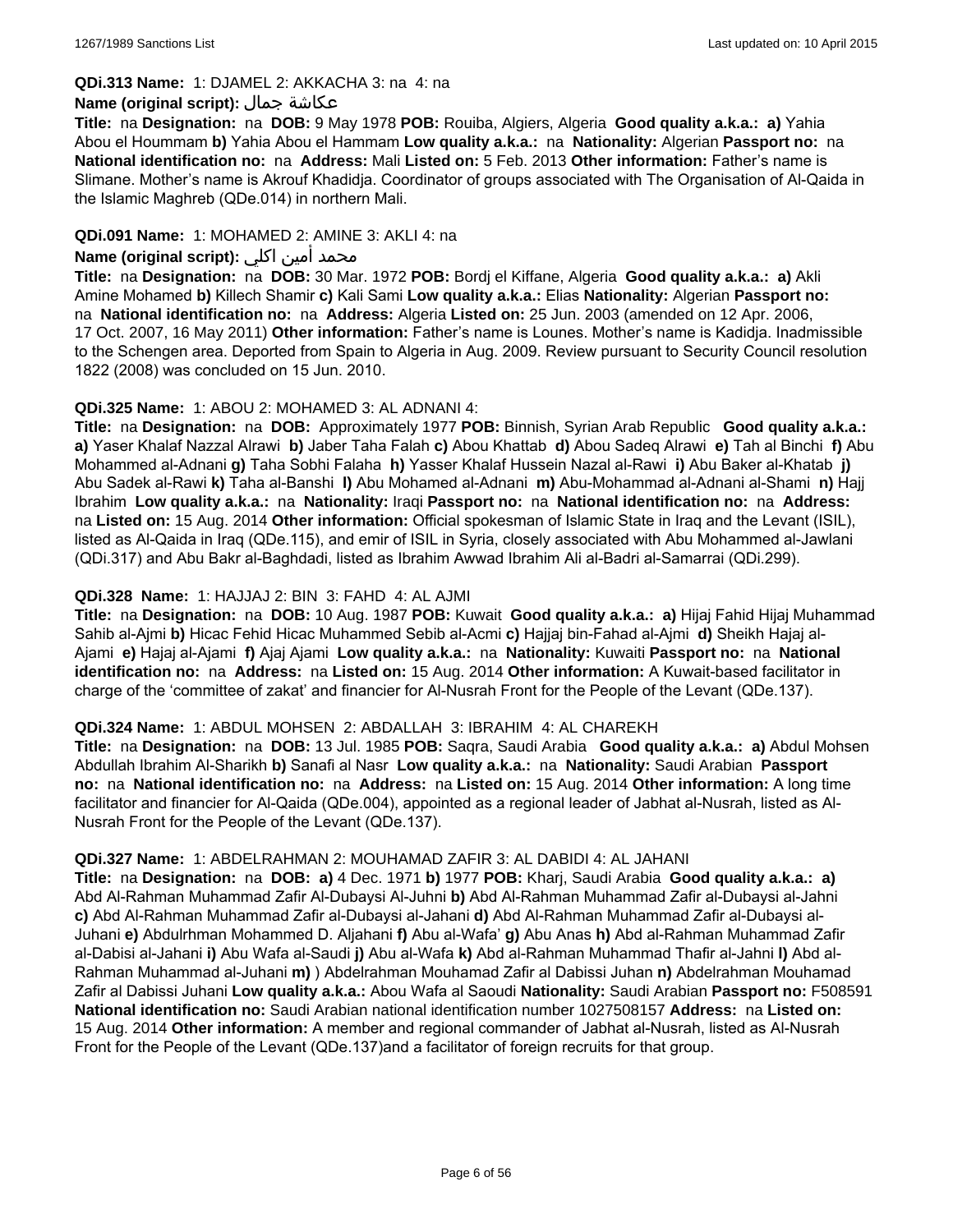# **QDi.338 Name:** 1: SHAFI 2: SULTAN 3: MOHAMMED 4: AL-AJMI

**Title:** Doctor **Designation:** na **DOB:** 1 Jan. 1973 **POB:** Warah, Kuwait **Good quality a.k.a.: a)** Shafi al-Ajmi **b)** Sheikh Shafi al-Ajmi **Low quality a.k.a.:** Shaykh Abu-Sultan **Nationality:** Kuwaiti **Passport no:** 0216155930 **National identification no:** na **Address:** Area 3, Street 327, Building 41, Al-Uqaylah, Kuwait **Listed on:** 23 Sep. 2014 **Other information:** Fundraiser for Al-Nusrah Front for the People of the Levant (QDe.137).

### **QDi.344. Name:** 1: IBRAHIM 2: 'ISA HAJJI 3: MUHAMMAD 4: AL-BAKR

**Title:** na **Designation:** na **DOB:** 12 Jul. 1977 **POB:** Qatar **Good quality a.k.a.: a)** Ibrahim 'Issa Haji Muhammad al-Bakar **b)** Ibrahim 'Isa Haji al-Bakr **c)** Ibrahim Issa Hijji Mohd Albaker **d)** Ibrahim Issa Hijji Muhammad al-Baker **e)** Ibrahim 'Issa al-Bakar **f)** Ibrahim al-Bakr **Low quality a.k.a.:** Abu-Khalil **Nationality:** Qatari **Passport no:** 01016646, issued in Qatar **National identification no:** na **Address:** na **Listed on:** 23 Jan. 2015 **Other information:** Facilitator who provides financial support for and financial services to and in support of Al-Qaida (QDe.004).

#### **QDi.332 Name:** 1: IBRAHIM 2: SULEIMAN 3: HAMAD 4: AL-HABLAIN

**Title:** na **Designation:** na **DOB:** 17 Dec. 1984 **POB:** Buraidah, Saudi Arabia **Good quality a.k.a.:** Barahim Suliman H. al Hblian **Low quality a.k.a.: a)** Abu Jabal **b)** Abu-Jabal **Nationality:** Saudi Arabian **Passport no:** Saudi Arabian passport number F800691 **National identification no:** na **Address:** na **Listed on:** 23 Sep. 2014 **Other information:** Explosives expert and operative for the Abdallah Azzam Brigades (AAB) (QDe.144). Wanted by the Saudi Arabian Government for terrorism. Physical description: eye colour: dark; hair colour: dark; complexion: olive. Speaks Arabic. Photo available for inclusion in the INTERPOL-UN Security Council Special Notice.

# **QDi.337 Name:** 1: MAYSAR ALI 2: MUSA 3: ABDALLAH 4: AL-JUBURI

**Title:** na **Designation:** na **DOB:** 1 Jun. 1976 **POB: a)** Harara, Ninawa Province, Iraq **b)** Al-Shura, Mosul, Iraq **Good quality a.k.a.: a)** Muyassir al-Jiburi **b)** Muyassir Harara **c)** Muyassir al-Shammari **d)** Muhammad Khalid Hassan **Low quality a.k.a.: a)** Al-Shammari **b)** Mus'ab al-Qahtani **c)** Abu Maria al-Qatani **Nationality:** na **Passport no:** na **National identification no:** na **Address:** na **Listed on:** 23 Sep. 2014 **Other information:** Sharia amir of Al-Nusrah Front for the People of the Levant (QDe.137) as of early 2014.

# **QDi.330 Name:** 1: AZZAM 2: ABDULLAH 3: ZUREIK 4: AL-MAULID AL-SUBHI

**Title:** na **Designation:** na **DOB:** 12 Apr. 1976 **POB:** Al Baraka, Saudi Arabia **Good quality a.k.a.: a)** Mansur al-Harbi **b)** Azzam al-Subhi **c)** Azam Abdallah Razeeq al Mouled Alsbhua **d)** Abu Muslem al-Maky **e)** Abu Suliman al-Harbi **f)** Abu Abdalla al-Harbi **g)** Abu Abdalla al-Harbi **Low quality a.k.a.:** na **Nationality:** Saudi Arabian **Passport no:** na **National identification no:** na **Address:** na **Listed on:** 23 Sep. 2014 **Other information:** Has ties to numerous senior Al-Qaida (QDe.004) leaders. Wanted by the Saudi Arabian Government for terrorism. Father's name is Abdullah Razeeq al Mouled al Sbhua. Physical description: eye colour: dark; hair colour: dark; complexion: dark. Speaks Arabic. Photo available for inclusion in the INTERPOL-UN Security Council Special Notice.

#### **QDi.334 Name:** 1: 'ABD AL-RAHMAN 2: BIN 'UMAYR 3: AL-NU'AYMI 4:

**Title:** na **Designation:** na **DOB: POB:** na **Good quality a.k.a.: a)** Abd al-Rahman bin 'Amir al-Na'imi **b)** 'Abd al-Rahman al-Nu'aimi **c)** 'Abd al-Rahman bin 'Amir al-Nu'imi **d)** 'Abd al-Rahman bin 'Amir al-Nu'aymi **e)** 'Abdallah Muhammad al-Nu'aymi **f)** 'Abd al-Rahman al-Nua'ymi **g)** A. Rahman al-Naimi **h)** Abdelrahman Imer al Jaber al Naimeh **i)** A. Rahman Omair J Alnaimi **j)** Abdulrahman Omair al Neaimi **Low quality a.k.a.:** na **Nationality:** na **Passport no:** 00868774, issued in Qatar (expired on 27 Apr. 2014) **National identification no:** na **Address:** na **Listed on:** 23 Sep. 2014 **Other information:** Financier and facilitator for Al-Qaida (QDe.004) and Al-Qaida in Iraq (QDe.115).

#### **QDi.339 Name:** 1: 'ABD AL-RAHMAN 2: MUHAMMAD 3: MUSTAFA 4: AL-QADULI

**Title:** na **Designation:** na **DOB: a) b) POB:** Mosul, Ninawa Province, Iraq **Good quality a.k.a.: a)** 'Abd al-Rahman Muhammad Mustafa Shaykhlari **b)** Umar Muhammad Khalil Mustafa **c)** Abdul Rahman Muhammad al-Bayati **d)** Tahir Muhammad Khalil Mustafa al-Bayati **e)** Aliazra Ra'ad Ahmad **Low quality a.k.a.: a)** Abu-Shuayb **b)** Hajji Iman **c)** Abu Iman **d)** Abu Ala **e)** Abu Hasan **f)** Abu Muhammad **g)** Abu Zayna **Nationality:** na **Passport no:** na **National identification no:** na **Address:** na **Listed on:** 23 Sep. 2014 **Other information:** Senior Islamic State in Iraq and the Levant (ISIL), listed as Al-Qaida in Iraq (AQI) (QDe.115), official. Previously served as a representative of AQI to Al-Qaida (QDe.004) senior leadership in Pakistan.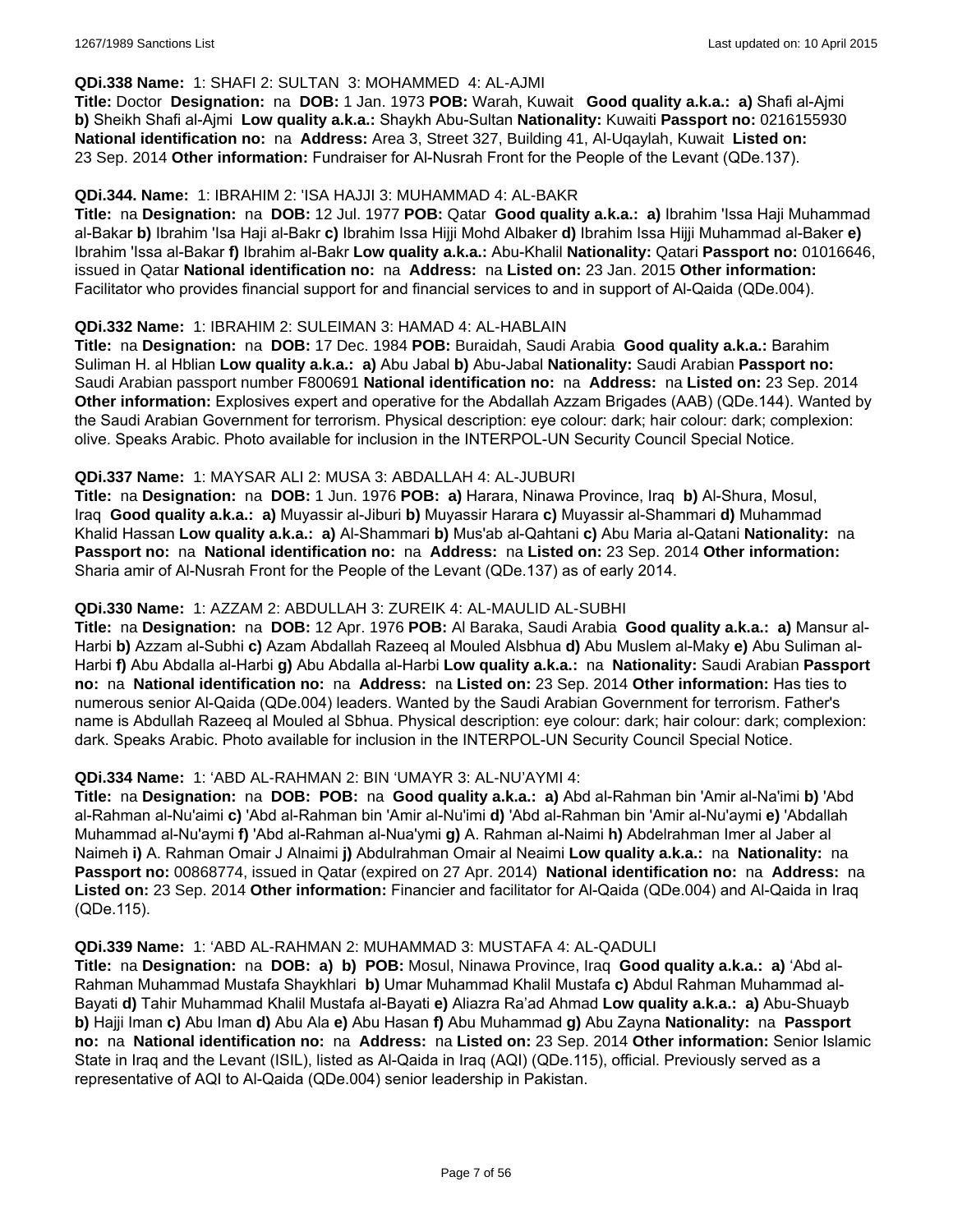#### **QDi.329 Name:** 1: AHMED 2: ABDULLAH 3: SALEH AL-KHAZMARI 4: AL-ZAHRANI

**Title:** na **Designation:** na **DOB:** 15 Sep. 1978 **POB:** Dammam, Saudi Arabia **Good quality a.k.a.: a)** Abu Maryam al-Zahrani **b)** Abu Maryam al-Saudi **c)** Ahmed Abdullah S al-Zahrani **d)** Ahmad Abdullah Salih al-Zahrani **e)** Abu Maryam al-Azadi **f)** Ahmed bin Abdullah Saleh bin al-Zahrani **g)** Ahmed Abdullah Saleh al-Zahrani al-Khozmri **Low quality a.k.a.:** na **Nationality:** Saudi Arabian **Passport no:** Saudi Arabia number E126785, issued on 27 May 2002 (expired on 3 Apr. 2007) **National identification no:** na **Address:** Located in Syria **Listed on:** 23 Sep. 2014 **Other information:** Senior member of Al-Qaida (QDe.004). Wanted by the Saudi Arabian Government for terrorism. Father's name is Abdullah Saleh al Zahrani. Physical description: eye colour: dark; hair colour: dark; complexion: olive. Speaks Arabic. Photo available for inclusion in the INTERPOL-UN Security Council Special Notice.

### **QDi.326 Name:** 1: HAMID 2: HAMAD 3: HAMID 4: AL-'ALI

**Title:** na **Designation:** na **DOB:** 17 Nov. 1960 **POB: a)** Kuwait **b)** Qatar **Good quality a.k.a.:** na **Low quality a.k.a.:** na **Nationality:** Kuwaiti **Passport no: a)** Kuwaiti passport number 001714467 **b)** Kuwaiti passport number 101505554 **National identification no:** na **Address: Listed on:** 15 Aug. 2014 **Other information:** A Kuwaitbased financier, recruiter and facilitator for Islamic State in Iraq and the Levant, listed as Al-Qaida in Iraq (QDe.115), and Jabhat al-Nusrah, listed as Al-Nusrah Front for the People of the Levant (QDe.137). Associated with Ibrahim Awwad Ibrahim Ali al-Badri al-Samarrai (QDi.299) and Abu Mohammed al-Jawlani (QDi.317).

# **QDi.335 Name:** 1: 'ABD AL-RAHMAN 2: KHALAF 3: 'UBAYD JUDAY' 4: AL-'ANIZI

**Title:** na **Designation:** na **DOB:** Approximately 1973 **POB:** na **Good quality a.k.a.: a)** 'Abd al-Rahman Khalaf al-Anizi **b)** 'Abd al-Rahman Khalaf al-'Anzi **Low quality a.k.a.: a)** Abu Usamah al-Rahman **b)** Abu Shaima' Kuwaiti **c)** Abu Usamah al-Kuwaiti **d)** Abu Usama **e)** Yusuf **Nationality:** Kuwaiti **Passport no:** na **National identification no:** na **Address:** Syrian Arab Republic (located in since 2013) **Listed on:** 23 Sep. 2014 **Other information:** Provides support to Al-Qaida (QDe.004) and Islamic State in Iraq and the Levant, listed as Al-Qaida in Iraq (AQI) (QDe.115), in Syria and Iraq.

# **QDi.236 Name:** 1: HAMID 2: ABDALLAH 3: AHMAD 4: AL-ALI

# حامد عبد الله أحمد العلي **:(script original (Name**

**Title:** na **Designation:** na **DOB:** 20 Jan. 1960 **POB:** Kuwait **Good quality a.k.a.: a)** Dr. Hamed Abdullah Al-Ali **b)** Hamed Al-'Ali **c)** Hamed bin 'Abdallah Al-'Ali **d)** Hamid 'Abdallah Al-'Ali **e)** Hamid 'Abdallah Ahmad Al-'Ali **f)** Hamid bin Abdallah Ahmed Al-Ali **g)** Hamid Abdallah Ahmed Al-Ali **Low quality a.k.a.:** Abu Salim **Nationality:** Kuwaiti **Passport no:** Kuwaiti passport number 1739010, issued on 26 May 2003, issued in Kuwait (and expired on 25 May 2008) **National identification no:** na **Address:** Kuwait (residence as at Mar. 2009) **Listed on:** 16 Jan. 2008 (amended on 1 Jul. 2008, 23 Jul. 2008, 25 Jan. 2010) **Other information:** Review pursuant to Security Council resolution 1822 (2008) was concluded on 14 Sep. 2009.

#### **QDi.092 Name:** 1: MEHREZ 2: BEN MAHMOUD 3: BEN SASSI 4: AL-AMDOUNI

# محرز بن محمود بن ساسي العمدوني **:Name (original script**)

**Title:** na **Designation:** na **DOB:** 18 Dec. 1969 **POB:** Asima-Tunis, Tunisia **Good quality a.k.a.: a)** Fabio Fusco, born 25 May 1968 in Naples, Italy **b)** Fabio Fusco, born 18 Dec. 1968 in Tunisia **c)** Fabio Fusco, born 25 May 1968 in Algeria **d)** Mohamed Hassan **e)** Meherez Hamdouni **f)** Amdouni Mehrez ben Tah, born 14 Jul. 1969 in Tunisia **g)** Meherez ben Ahdoud ben Amdouni **h)** Abu Thale **Low quality a.k.a.:** na **Nationality:** Tunisian **Passport no:** Tunisian number G737411, issued on 24 Oct. 1990 (expired on 20 Sep. 1997) **National identification no:** na **Address:** Italy **Listed on:** 25 Jun. 2003 (amended on 26 Nov. 2004, 20 Dec. 2005, 17 Oct. 2007, 16 Sep. 2008, 24 Mar. 2009, 12 Jul. 2010, 16 May 2011) **Other information:** Father's name is Mahmoud ben Sasi. Mother's name is Maryam bint al-Tijani. Inadmissible to the Schengen area. Review pursuant to Security Council resolution 1822 (2008) was concluded on 22 Apr. 2010.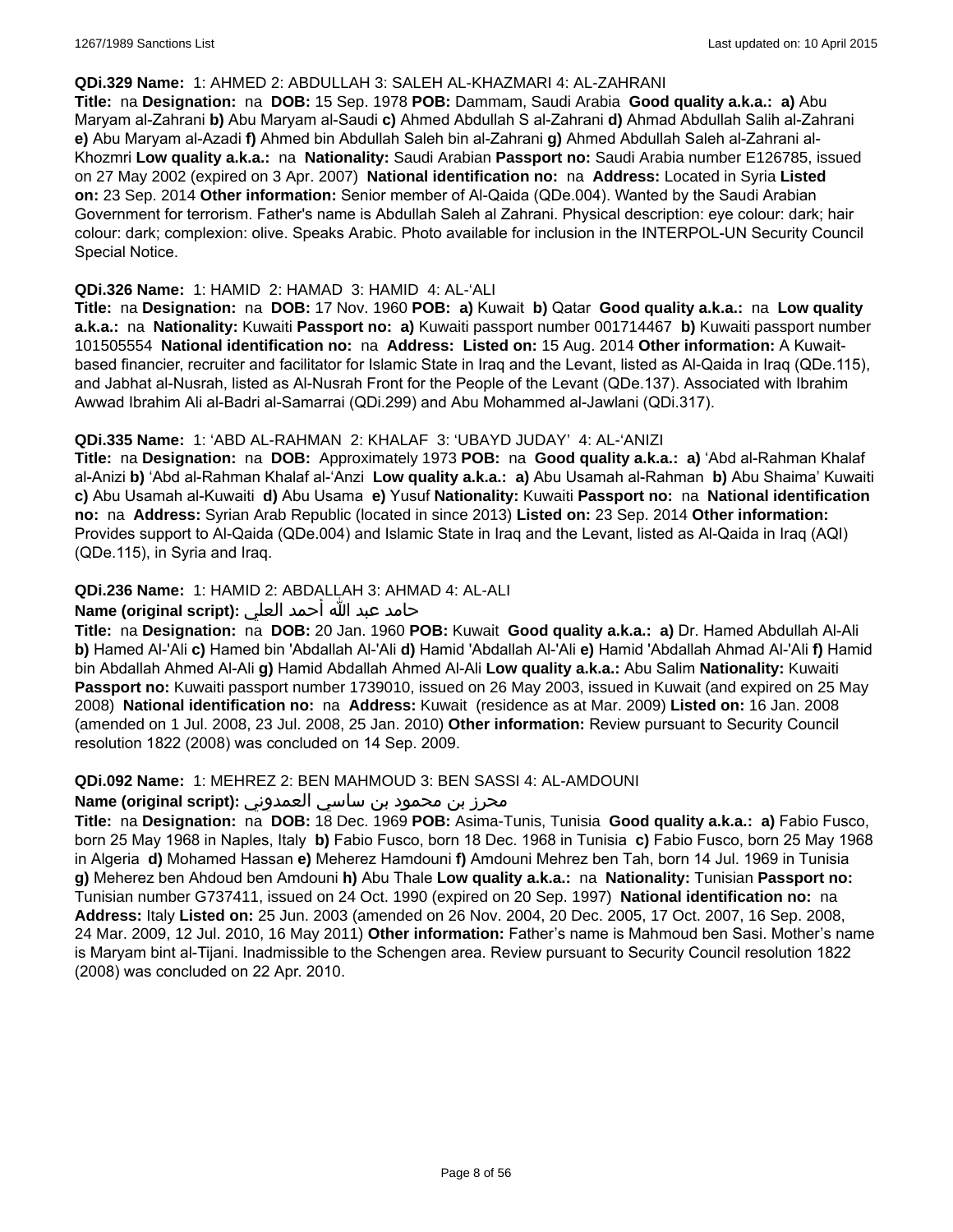# **QDi.060 Name:** 1: MOHAMED 2: BEN BELGACEM 3: BEN ABDALLAH 4: AL-AOUADI

# محمد بن بلقاسم بن عبد الله العوادي **:**Name (original script)

**Title:** na **Designation:** na **DOB:** 11 Dec. 1974 **POB:** Tunis, Tunisia **Good quality a.k.a.: a)** Mohamed Ben Belkacem Aouadi **b)** Fathi Hannachi **Low quality a.k.a.:** na **Nationality:** Tunisian **Passport no:** (Tunisian passport number L 191609 issued on 28 Feb. 1996, expired on 27 Feb. 2001) **National identification no: a)** (04643632 issued on 18 Jun. 1999) **b)** (Italian Fiscal Code: DAOMMD74T11Z352Z) na **Address:** 50th Street, Number 23, Zehrouni, Tunis, Tunisia **Listed on:** 24 Apr. 2002 (amended on 10 Apr. 2003, 26 Nov. 2004, 9 Sep. 2005, 20 Dec. 2005, 31 Jul. 2006, 7 Jun. 2007, 23 Dec. 2010, 24 Nov. 2014) **Other information:** Head of security wing of Ansar al-Shari'a in Tunisia U0T 0TU(AAS-T) (QDe.143). Mother's name is Ourida Bint Mohamed. Deported from Italy to Tunisia on 1 Dec. 2004. Arrested in Tunisia in Aug. 2013. Review pursuant to Security Council resolution 1822 (2008) was concluded on 22 Apr. 2010.

# **QDi.291 Name:** 1: IBRAHIM 2: HASSAN 3: TALI 4: AL-ASIRI

# إبراهيم حسن طالع العسيري **:(script original (Name**

**Title:** na **Designation:** na **DOB: a)** 19 Apr. 1982 **b)** 18 Apr. 1982 **c)** (24/06/1402 (Hijri Calendar)) **POB:** Riyadh, Saudi Arabia **Good quality a.k.a.: a)** Ibrahim Hassan Tali Asiri (عسيري طالع حسن إبراهيم(**b)** Ibrahim Hasan Talea Aseeri **c)** Ibrahim Hassan al-Asiri **d)** Ibrahim Hasan Tali Asiri **e)** Ibrahim Hassan Tali Assiri **f)** Ibrahim Hasan Tali'A 'Asiri **g)** Ibrahim Hasan Tali al-'Asiri **h)** Ibrahim al-'Asiri **i)** Ibrahim Hassan Al Asiri **Low quality a.k.a.: a)** Abu Saleh **b)** Abosslah **c)** Abu-Salaah **Nationality:** Saudi Arabian **Passport no:** Saudi Arabian number F654645, issued on 30 Apr. 2005 (expired on 7 Mar. 2010. Issue date in Hijri Calendar 24/06/1426. Expiry date in Hijri Calendar 21/03/1431.) **National identification no:** (Saudi Arabian civil identification number 1028745097) na **Address:** Yemen **Listed on:** 24 Mar. 2011 (amended on 15 Apr. 2014) **Other information:** Operative and principal bomb maker of Al-Qaida in the Arabian Peninsula (AQAP) (QDe.129). Believed to be hiding in Yemen as at Mar. 2011. Wanted by Saudi Arabia. Also associated with Nasir 'abd-al-Karim 'Abdullah Al-Wahishi (QDi.274), Said Ali al-Shihri (QDi.275), Qasim Yahya Mahdi al-Rimi (QDi.282), and Anwar Nasser Abdulla Al-Aulaqi (QDi.283).

# **QDi.283 Name:** 1: ANWAR 2: NASSER 3: ABDULLA 4: AL-AULAQI

# انور ناصر عبدالله العولقي **:(script original (Name**

**Title:** na **Designation:** na **DOB: a)** 21 Apr. 1971 **b)** 22 Apr. 1971 **POB:** Las Cruces, New Mexico, United States of America **Good quality a.k.a.: a)** Anwar al-Aulaqi **b)** Anwar al-Awlaki **c)** Anwar al-Awlaqi **d)** Anwar Nasser Aulaqi **e)** Anwar Nasser Abdullah Aulaqi **f)** Anwar Nasser Abdulla Aulaqi **Low quality a.k.a.:** na **Nationality: a)** United States of America **b)** Yemeni **Passport no:** na **National identification no:** na **Address:** na **Listed on:** 20 Jul. 2010 (amended on 30 Nov. 2011) **Other information:** Confirmed to have died on 30 Sep. 2011 in Yemen.

### **QDi.093 Name:** 1: CHIHEB 2: BEN MOHAMED 3: BEN MOKHTAR 4: AL-AYARI

# شهاب بن محمد بن مختار العياري **:(script original (Name**

**Title:** na **Designation:** na **DOB:** 19 Dec. 1965 **POB:** Tunis, Tunisia **Good quality a.k.a.: a)** Hichem Abu Hchem **b)** Ayari Chihbe **c)** Ayari Chied **d)** Adam Hussainy, born 19 Dec. 1965 in Greece **Low quality a.k.a.: a)** Hichem **b)** Abu Hichem **c)** Moktar **Nationality:** Tunisian **Passport no:** (Tunisian passport number L246084, issued on 10 June 1996, expired on 9 June 2001) **National identification no:** na **Address:** Bardo, Tunis, Tunisia **Listed on:** 25 Jun. 2003 (amended on 20 Dec. 2005, 17 Oct. 2007, 10 Aug. 2009, 16 May 2011) **Other information:** Extradited from Italy to Tunisia on 13 Apr. 2006. Mother's name is Fatima al-Tumi. Inadmissible to the Schengen area. Review pursuant to Security Council resolution 1822 (2008) was concluded on 22 Apr. 2010.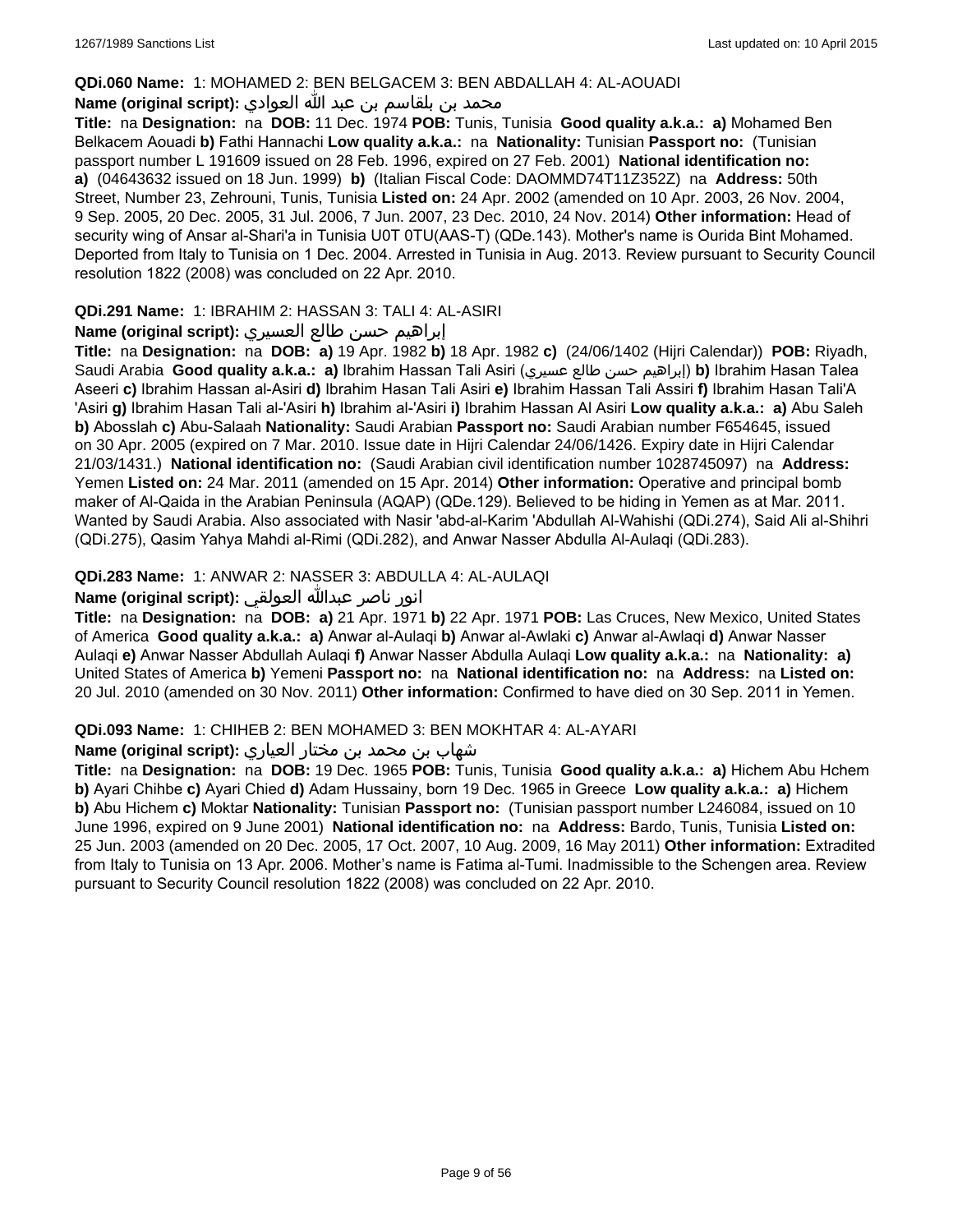# **QDi.138 Name:** 1: SAID 2: BEN ABDELHAKIM 3: BEN OMAR 4: AL-CHERIF

# سعيد بن عبد الحكيم بن عمر الشريف **:(script original (Name**

**Title:** na **Designation:** na **DOB:** 25 Jan. 1970 **POB:** Manzil Tmim, Tunisia **Good quality a.k.a.: a)** Cherif Said, born 25 Jan. 1970 in Tunisia **b)** Binhamoda Hokri, born 25 Jan. 1970 in Sosa, Tunisia **c)** Hcrif Ataf, born 25 Jan. 1971 in Solisse, Tunisia **d)** Bin Homoda Chokri, born 25 Jan. 1970 in Tunis, Tunisia **e)** Atef Cherif, born 12 Dec. 1973 in Algeria **f)** Sherif Ataf, born 12 Dec. 1973 in Aras, Algeria **g)** Ataf Cherif Said, born 12 Dec. 1973 in Tunis, Tunisia **h)** Cherif Said, born 25 Jan. 1970 in Tunis, Tunisia **i)** Cherif Said, born 12 Dec. 1973 in Algeria **Low quality a.k.a.: a)** Djallal **b)** Youcef **c)** Abou Salman **d)** Said Tmimi **Nationality:** Tunisian **Passport no:** Tunisian number M307968, issued on 8 Sep. 2001 (expired on 7 Sep. 2006) **National identification no:** na **Address:** Corso Lodi 59, Milan, Italy **Listed on:** 12 Nov. 2003 (amended on 20 Dec. 2005, 21 Dec. 2007, 30 Jan. 2009, 16 May 2011) **Other information:** Mother's name is Radhiyah Makki. Sentenced to eight years and ten months of imprisonment for membership of a terrorist association by the Appeal Court of Milan, Italy, on 7 Feb. 2008. Sentence confirmed by the Italian Supreme Court on 15 Jan. 2009, which became definitive as of Feb. 2008. Subject to expulsion from Italy to Tunisia after serving the sentence. Review pursuant to Security Council resolution 1822 (2008) was concluded on 6 May 2010.

# **QDi.231 Name:** 1: SALEM 2: NOR ELDIN 3: AMOHAMED 4: AL-DABSKI

# سالم نور الدين امحمد الدبيسكي **:(script original (Name**

**Title:** na **Designation:** na **DOB:** 1963 **POB:** Tripoli, Libyan Arab Jamahiriya **Good quality a.k.a.: a)** Abu Al-Ward **b)** Abdullah Ragab **Low quality a.k.a.: a)** Abu Naim **b)** Abdallah al- Masri **Nationality:** Libyan **Passport no: a)** Libyan passport number 1990/345751 **b)** Libyan passport number 345751 **National identification no:** Libyan national identification number 220334 **Address:** Bab Ben Ghasheer, Tripoli, Libyan Arab Jamahiriya **Listed on:** 8 Jun. 2007 (amended on 13 Dec. 2011) **Other information:** Mother's name is Kalthoum Abdul Salam al-Shaftari. Senior member of Libyan Islamic Fighting Group (QDe.011) and member of Al-Qaida (QDe.004). Review pursuant to Security Council resolution 1822 (2008) was concluded on 24 Nov. 2009.

# **QDi.132 Name:** 1: ASCHRAF 2: AL-DAGMA 3: na 4: na

# **Name (original script):** الدغمة اشرف

**Title:** na **Designation:** na **DOB:** 28 Apr. 1969 **POB:** Abasan, Gaza Strip, Palestinian Territories **Good quality a.k.a.:** Aschraf Al-Dagma, born 28 Apr. 1969 in Kannyouiz, Palestinian Territories **Low quality a.k.a.:** na **Nationality:** Unresolved/Palestinian origin **Passport no:** Refugee travel document , issued on 30 Apr. 2000, issued in Landratsamt Altenburger Land (Altenburg County Administration Office), Germany **National identification no:**  na **Address:** Germany **Listed on:** 23 Sep. 2003 (amended on 23 Dec. 2008, 11 Mar. 2010, 10 Jun. 2011) **Other information:** Associated with Ismail Abdallah Sbaitan Shalabi (QDi.128), Djamel Moustfa (QDi.129) and Mohamed Ghassan Ali Abu Dhess (QDi.130). Review pursuant to Security Council resolution 1822 (2008) was concluded on 19 Jan. 2010.

# **QDi.278 Name:** 1: MUTHANNA 2: HARITH 3: AL-DARI 4: na

# مثنى حارث الضاري :Name (original script)

**Title:** Doctor **Designation:** na **DOB:** 16 Jun. 1969 **POB:** Iraq **Good quality a.k.a.: a)** Dr. Muthanna Al Dari **b)** Muthana Harith Al Dari **c)** Muthanna Harith Sulayman Al-Dari **d)** Muthanna Harith Sulayman Al-Dhari **e)** Muthanna Hareth Al-Dhari **f)** Muthana Haris Al-Dhari **g)** Doctor Muthanna Harith Sulayman Al Dari Al-Zawba' **h)** Muthanna Harith Sulayman Al-Dari Al-Zobai **i)** Muthanna Harith Sulayman Al-Dari al-Zawba'i **j)** Muthanna Hareth al-Dari **k)** Muthana Haris al-Dari **l)** Doctor Muthanna al-Dari **m)** Dr. Muthanna Harith al-Dari al-Zowbai **Low quality a.k.a.:**  na **Nationality:** Iraqi **Passport no:** na **National identification no:** na **Address: a)** Amman, Jordan **b)** (Khan Dari, Iraq (previous)) **c)** (Asas Village, Abu Ghurayb, Iraq (previous)) **d)** (Egypt (previous)) **Listed on:** 25 Mar. 2010 **Other information:** Provided operational guidance financial support and other services to or in support of Al-Qaida in Iraq (QDe.115).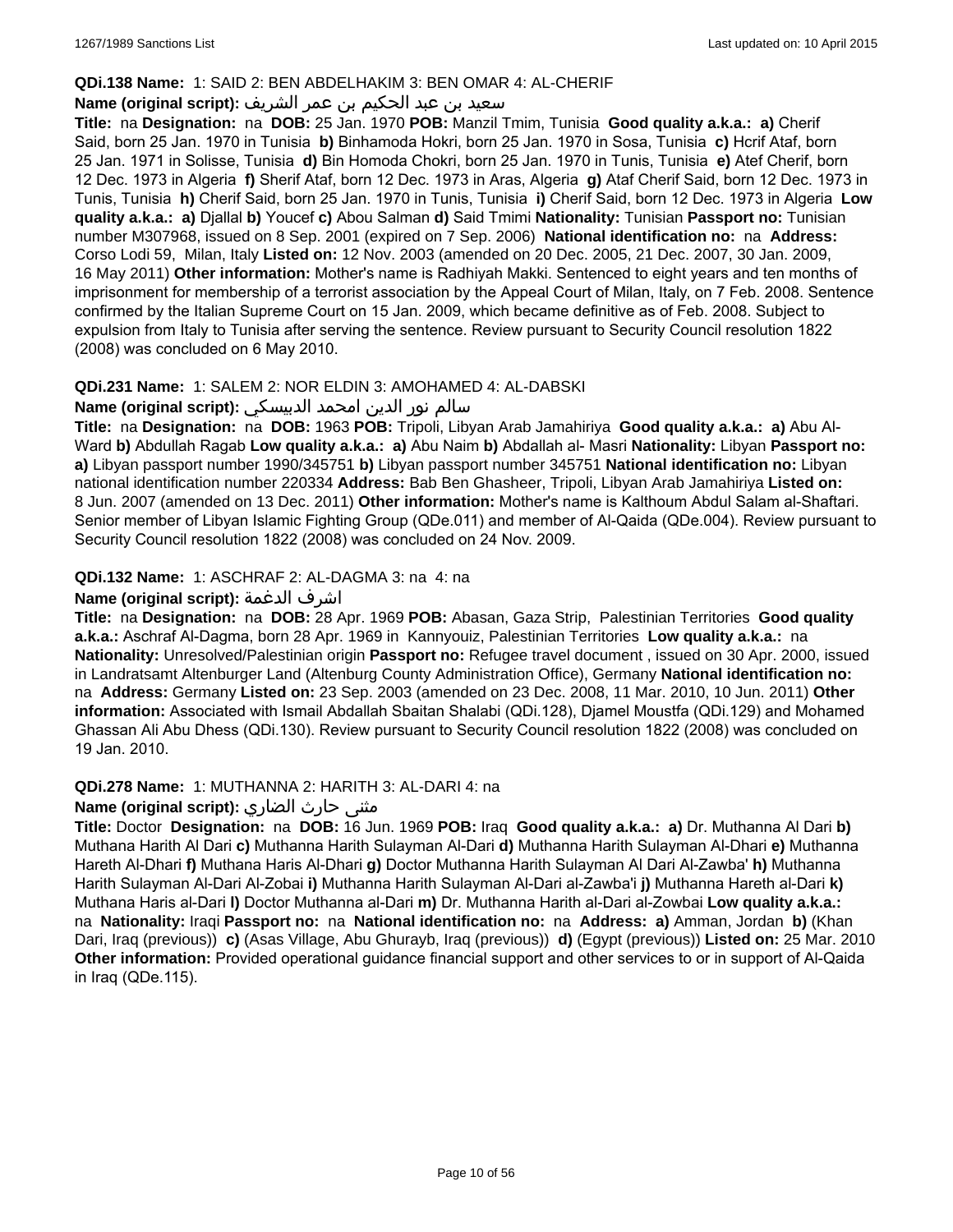### **QDi.149 Name:** 1: NOUREDDINE 2: BEN ALI 3: BEN BELKASSEM 4: AL-DRISSI

# نور الدين بن علي بن بلقاسم الدريسي **:(script original (Name**

**Title:** na **Designation:** na **DOB:** 30 Apr. 1964 **POB:** Tunis, Tunisia **Good quality a.k.a.:** Drissi Noureddine **Low quality a.k.a.: a)** Abou Ali **b)** Faycal **Nationality:** Tunisian **Passport no:** Tunisian number L851940, issued on 9 Sep. 1998 (expired on 8 Sep. 2003) **National identification no:** na **Address:** Via Plebiscito 3, Cermona, Italy **Listed on:** 12 Nov. 2003 (amended on 20 Dec. 2005, 31 Jul. 2006, 21 Dec. 2007, 16 May 2011) **Other information:** Under administrative control measure in Italy until 5 May 2010. Inadmissible to the Schengen area. Mother's name is Khadijah al-Drissi. Review pursuant to Security Council resolution 1822 (2008) was concluded on 22 Apr. 2010.

# **QDi.059 Name:** 1: KHALID 2: ABD AL-RAHMAN 3: HAMD 4: AL-FAWAZ

# خالد عبد الرحمن حمد الفواز **:(script original (Name**

**Title:** na **Designation:** na **DOB:** 24 Aug. 1962 **POB:** Kuwait **Good quality a.k.a.: a)** Khaled Al-Fauwaz **b)** Khaled A. Al-Fauwaz **c)** Khalid Al-Fawwaz **d)** Khalik Al Fawwaz **e)** Khaled Al-Fawwaz **f)** Khaled Al Fawwaz **g)** Khalid Abdulrahman H. Al Fawaz **Low quality a.k.a.:** na **Nationality:** Saudi Arabian **Passport no:** Passport number 456682, issued on 6 Nov. 1990 (expired on 13 Sep. 1995) **National identification no:** na **Address:** United States of America **Listed on:** 24 Apr. 2002 (amended on 26 Nov. 2004, 23 Apr. 2007, 21 Oct. 2010, 4 Aug. 2014) **Other information:** Extradited from the United Kingdom to the United States of America on 5 Oct. 2012. Review pursuant to Security Council resolution 1822 (2008) was concluded on 22 Apr. 2010.

# **QDi.228 Name:** 1: MOHAMMED 2: AL GHABRA 3: na 4: na

**Title:** na **Designation:** na **DOB:** 1 Jun. 1980 **POB:** Damascus, Syrian Arab Republic **Good quality a.k.a.:**  na **Low quality a.k.a.:** na **Nationality:** British **Passport no:** British number 094629366 **National identification no:** na **Address:** East London, United Kingdom **Listed on:** 12 Dec. 2006 (amended on 13 Dec. 2011) **Other information:** Father's name is Mohamed Ayman Ghabra. Mother's name is Dalal. Review pursuant to Security Council resolution 1822 (2008) was concluded on 5 Oct. 2009.

# **QDi.292 Name:** 1: OTHMAN 2: AHMED 3: OTHMAN 4: AL-GHAMDI

# عثمان أحمد عثمان الغامدي **:(script original (Name**

**Title:** na **Designation:** na **DOB:** 27 May 1979 **POB:** Saudi Arabia **Good quality a.k.a.: a)** Othman al-Ghamdi, born 27 May 1979 in Saudi Arabia **b)** Uthman al-Ghamdi, born 27 May 1979 in Saudi Arabia **c)** Uthman al-Ghamidi, born 27 May 1979 in Saudi Arabia **d)** Othman bin Ahmed bin Othman Alghamdi **e)** Othman Ahmed Othman Al Omairah (born in 1973 in Shabwa, Yemen, nationality: Yemeni) **f)** Uthman Ahmad Uthman al-Ghamdi **g)** Othman Ahmed Othman al-Omirah **Low quality a.k.a.: a)** Al Umairah al-Ghamdi **b)** Othman Bin Ahmed Bin Othman **Nationality:** Saudi Arabian **Passport no:** na **National identification no:** Saudi Arabian national identity card number 1089516791 **Address:** Yemen **Listed on:** 16 Jun. 2011 (amended on 15 Apr. 2014) **Other information:** Operational commander of Al-Qaida in the Arabian Peninsula (AQAP) (QDe.129). Has been involved in raising funds and stockpiling arms for AQAP operations and activities in Yemen. Known associate of Qasim Yahya Mahdi al-Rimi (QDi.282) and Fahd Mohammed Ahmed al-Quso (deceased). Father's name is Ahmed Othman Al Omirah.

# **QDi.160 Name:** 1: FETHI 2: BEN HASSEN 3: BEN SALEM 4: AL-HADDAD

# فتحي بن حسن بن سالم الحداد **:(script original (Name**

**Title:** na **Designation:** na **DOB: a)** 28 Jun. 1963 **b)** 28 Mar. 1963 **POB:** Tataouene, Tunisia **Good quality a.k.a.: a)** Fethi ben Assen Haddad **b)** Fathy Hassan al Haddad **Low quality a.k.a.:** na **Nationality:** Tunisian **Passport no:** Tunisian number L183017, issued on 14 Feb. 1996 (expired on 13 Feb. 2001) **National identification no:**  na **Address: a)** Number 184 Via Fulvio Testi – Cinisello Balsamo (MI), Italy **b)** Number 1 Via Porte Giove – Mortara (PV), Italy (Domicile) **Listed on:** 17 Mar. 2004 (amended on 26 Nov. 2004, 20 Dec. 2005, 21 Dec. 2007, 25 Jan. 2010, 16 May 2011) **Other information:** Italian Fiscal Code: HDDFTH63H28Z352V. Review pursuant to Security Council resolution 1822 (2008) was concluded on 30 Jul. 2009.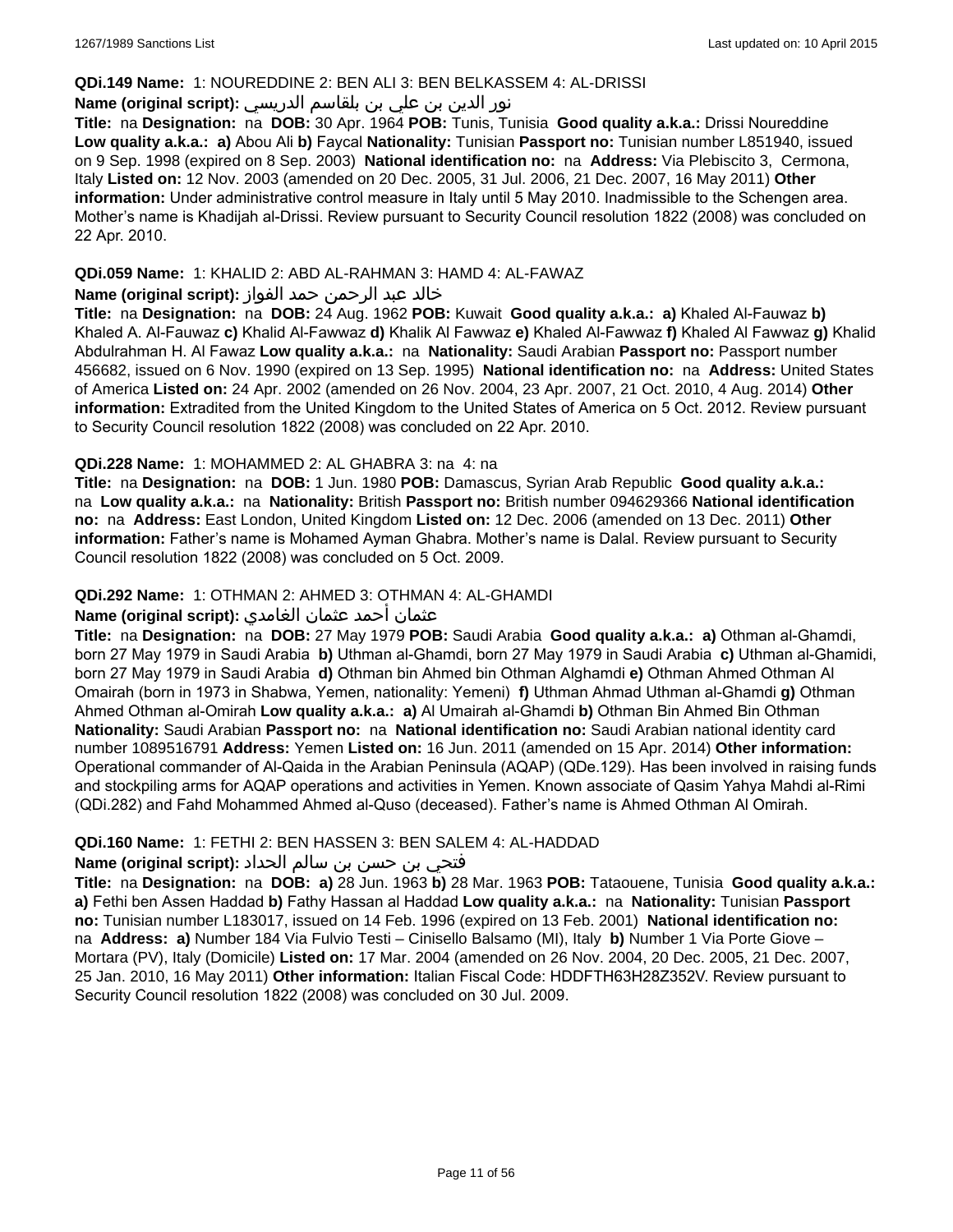# **QDi.140 Name:** 1: KAMAL 2: BEN MAOELDI 3: BEN HASSAN 4: AL-HAMRAOUI

# كمال بن المولدي بن حسن الحمراوي **:(script original (Name**

**Title:** na **Designation:** na **DOB:** 21 Oct. 1977 **POB:** Beja, Tunisia **Good quality a.k.a.: a)** Hamroui Kamel ben Mouldi **b)** Hamraoui Kamel, born 21 Nov. 1977 in Morocco **c)** Hamraoui Kamel, born 21 Nov. 1977 in Tunisia **d)** Hamraoui Kamel, born 20 Oct. 1977 in Tunisia **Low quality a.k.a.: a)** Kamel **b)** Kimo **Nationality:** Tunisian **Passport no:** Tunisian number P229856, issued on 1 Nov. 2002 (expires on 31 Oct. 2007) **National identification no:** na **Address: a)** Via Bertesi Number 27, Cremona, Italy **b)** Via Plebiscito Number 3, Cremona, Italy **Listed on:** 12 Nov. 2003 (amended on 20 Dec. 2005, 31 Jul. 2006, 21 Dec. 2007, 16 May 2011) **Other information:** Mother's name is Khamisah al-Kathiri. Subject to a decree of expulsion, suspended on 17 Apr. 2007 by the European Court of Human Rights. Re-arrested in Italy on 20 May 2008. Inadmissible to the Schengen area. Review pursuant to Security Council resolution 1822 (2008) was concluded on 6 May 2010.

# **QDi.154 Name:** 1: SULAIMAN 2: JASSEM 3: SULAIMAN 4: ALI ABO GHAITH

# سليمان جاسم سليمان علي أبوغيث **:(script original (Name**

**Title:** na **Designation:** na **DOB:** 14 Dec. 1965 **POB:** Kuwait **Good quality a.k.a.:** na **Low quality a.k.a.:** Abo Ghaith **Nationality:** Kuwaiti citizenship withdrawn in 2002 **Passport no:** Kuwaiti number 849594, issued on 27 Nov. 1998, issued in Kuwait (and expired on 24 Jun. 2003) **National identification no:** na **Address:** na **Listed on:** 16 Jan. 2004 (amended on 23 Jul. 2008, 10 Jun. 2011) **Other information:** Left Kuwait for Pakistan in June 2001. Review pursuant to Security Council resolution 1822 (2008) was concluded on 21 Jun. 2010.

# **QDi.299 Name:** 1: IBRAHIM 2: AWWAD 3: IBRAHIM 4: ALI AL-BADRI AL-SAMARRAI

# إبراهيم عواد إبراهيم علي البدري السامرائي **:(script original (Name**

**Title:** Dr. **Designation:** na **DOB:** 1971 **POB:** Iraq **Good quality a.k.a.:** Dr. Ibrahim 'Awwad Ibrahim 'Ali al-Badri al-Samarrai' (born in 1971 in Samarra, Iraq (Ibrahim 'Awad Ibrahim al-Badri al-Samarrai; Ibrahim 'Awad Ibrahim al-Samarra'i; Dr. Ibrahim Awwad Ibrahim al-Samarra'i)) **Low quality a.k.a.: a)** دعاء أبو) Abu Du'a; Abu Duaa') (prominently known by this nom de guerre) **b)** Dr. Ibrahim **c)** القريشي الحسيني البغدادي بكر أبو) Abu Bakr al-Baghdadi al-Husayni al-Quraishi; Abu Bakr al-Baghdadi **Nationality:** Iraqi **Passport no:** na **National identification no:** na **Address:** Iraq **Listed on:** 5 Oct. 2011 (amended on 20 Jul. 2012) **Other information:** Leader of Al-Qaida in Iraq (QDe.115) (AQI). Currently based in Iraq. Responsible for managing and directing AQI large scale operations.

# **QDi.351 Name:** 1: ALIASKHAB 2: ALIBULATOVICH 3: KEBEKOV 4:

# **Name (original script):** Алиaсхаб Алибулатович Кебеков

**Title:** na **Designation:** na **DOB:** 1 Jan. 1972 **POB:** Teletl Village, Shamilskiy District, Republic of Dagestan, Russian Federation **Good quality a.k.a.:** na **Low quality a.k.a.: a)** Sheikh Abu Muhammad **b)** Ali Abu Muhammad **c)** Abu Muhammad Ali Al-Dagestani **Nationality:** Russian **Passport no:** Russian Foreign Travel Passport number 628605523, issued on 4 Jul. 2006, issued in Federal Migration Service of the Russian Federation (expires on 16 Jul. 2016) **National identification no:** Russian National Passport number 8203883123, issued on 16 Jul. 2005, issued in Department of Internal Affairs (OVD), Kirovskiy District, Republic of Dagestan, the Russian Federation (expires on 1 Jan. 2017) **Address:** Shosse Aeroporta, 5 Ap. 7 Makhachkala, Republic of Dagestan, Russian Federation **Listed on:** 23 Mar. 2015 **Other information:** Physical description: eye colour: brown; hair colour: grey; height: 170-175cm; build: heavy, oval face, beard. Tribal/ethnic background: Avar. Father's name: Alibulat Kebekovich Kebekov, born in 1927. Wanted by Federal Russian authorities for terrorist crimes. Photo available for inclusion in the INTERPOL-UN Security Council Special Notice.

# **QDi.296 Name:** 1: MATI UR-REHMAN 2: ALI MUHAMMAD 3: na 4: na

# مطیع الرحمن علی محمد **:Name (original script)**

**Title:** na **Designation:** na **DOB:** Approximately 1977 **POB:** Chak number 36/DNB, Rajkan, Madina Colony, Bahawalpur District, Punjab Province, Pakistan **Good quality a.k.a.: a)** Mati-ur Rehman **b)** Mati ur Rehman **c)** Matiur Rahman **d)** Matiur Rehman **e)** Matti al-Rehman **f)** Abdul Samad **g)** Samad Sial **h)** Abdul Samad Sial **i)** Ustad Talha **j)** Qari Mushtaq **Low quality a.k.a.: a)** Tariq **b)** Hussain **Nationality:** Pakistani **Passport no:** na **National identification no:** na **Address:** na **Listed on:** 22 Aug. 2011 (amended on 10 May 2012, 17 Oct. 2013) **Other information:** Physical description: 5 feet 2 inches; 157,4 cm. Name of father: Ali Muhammad. Mati ur-Rehman is the chief operational commander of Lashkar i Jhangvi (LJ) (QDe.096). Associated with Harakat-ul Jihad Islami (QDe.130).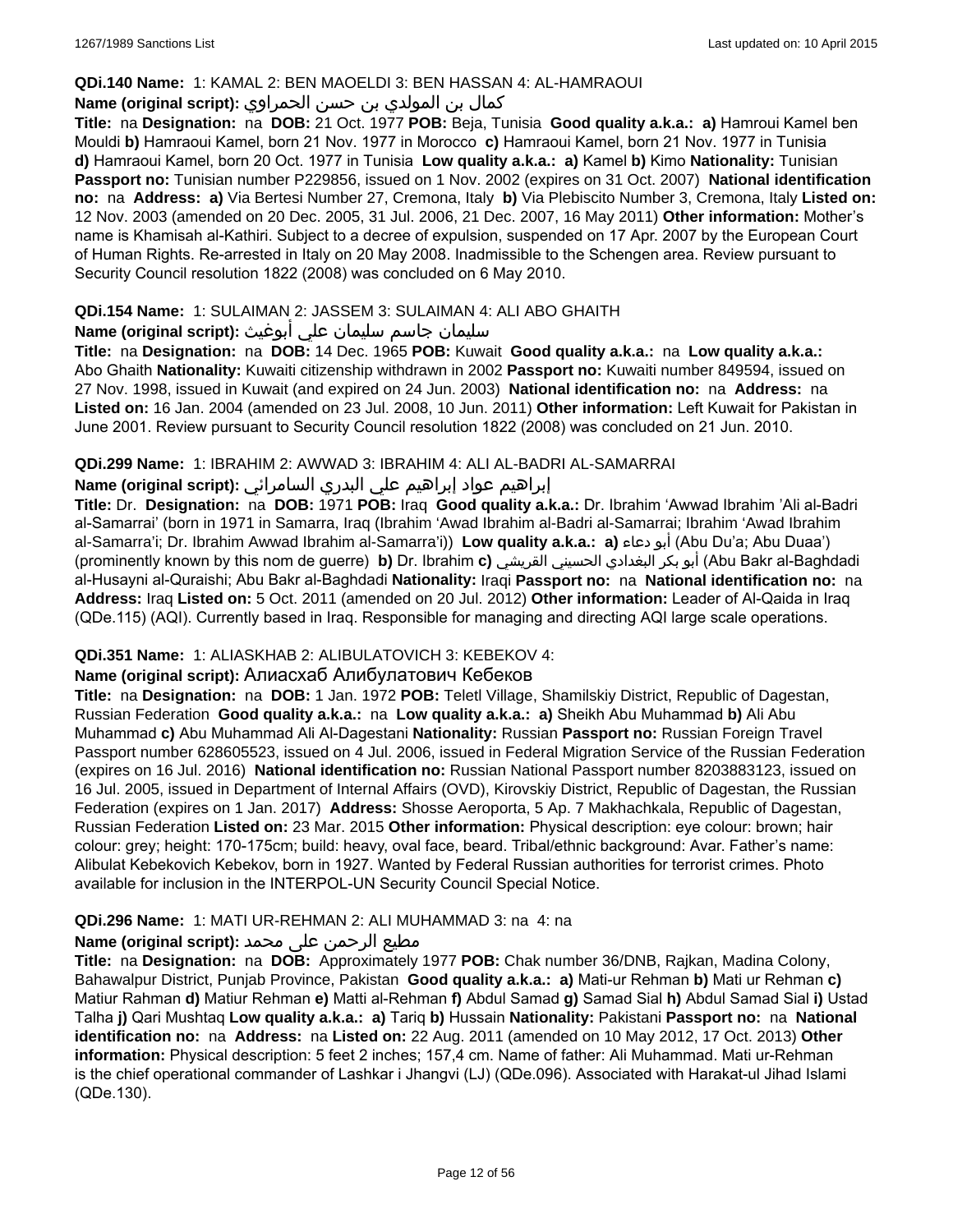# **QDi.194 Name:** 1: MOHAMMED 2: AHMED 3: SHAWKI 4: AL ISLAMBOLLY

# محمد احمد شوقي الاسلامبولي **:Name (original script)**

**Title:** na **Designation:** na **DOB:** 21 Jan. 1957 **POB:** El-Minya, Qena, Egypt **Good quality a.k.a.: a)** Abu Khalid **b)** Abu Ja'far **c)** Mohamed El Islambouli **Low quality a.k.a.:** na **Nationality:** Egyptian **Passport no:** na **National identification no:** na **Address:** (Believed to be in Pakistan or Afghanistan) **Listed on:** 29 Sep. 2005 (amended on 13 Dec. 2011) **Other information:** Father's name is Shawki al-Islambolly. Member of Egyptian Islamic Jihad (QDe.003). Review pursuant to Security Council resolution 1822 (2008) was concluded on 1 Jun. 2010.

# **QDi.176 Name:** 1: IMAD 2: BEN BECHIR 3: BEN HAMDA 4: AL-JAMMALI

# عماد بن البشير بن حمدا الجمالي **:(script original (Name**

**Title:** na **Designation:** na **DOB:** 25 Jan. 1968 **POB:** Manzal Tmim, Nabul, Tunisia **Good quality a.k.a.:** na **Low quality a.k.a.:** na **Nationality:** Tunisian **Passport no:** Tunisian number K693812, issued on 23 Apr. 1999 (expired on 22 Apr. 2004) **National identification no:** na **Address:** 4 Qistantiniyah Street, Manzal Tmim, Nabul, Tunisia (home address) **Listed on:** 23 Jun. 2004 (amended on 20 Dec. 2005, 31 Jul. 2006, 17 Oct. 2007, 13 Dec. 2011) **Other information:** Italian Fiscal Code: JMM MDI 68A25 Z352D. In detention in Tunis (Tunisia) as at Dec. 2009. Mother's name is Jamilah. Italian Judicial Authorities have issued a warrant of arrest against him, which had not been executed as of Sep. 2007. Review pursuant to Security Council resolution 1822 (2008) was concluded on 9 Apr. 2010.

# **QDi.317 Name:** 1: ABU MOHAMMED 2: AL-JAWLANI 3: na 4: na

# أبو محمد الجولاني **:(script original (Name**

**Title:** na **Designation:** na **DOB:** Between 1975 and 1979 **POB:** Syria **Good quality a.k.a.:** Abu Mohamed al-Jawlani (Abu Muhammad al-Jawlani, Abu Mohammed al-Julani, Abu Mohammed al-Golani, Abu Muhammad al-Golani, Abu Muhammad Aljawlani, Muhammad al-Jawlani (transliterations of original script name)) **Low quality a.k.a.:** الفاتح ، الفاتح شيخ)) transliterations: Shaykh al-Fatih; Al Fatih ) (Translation: The Conqueror) (Nom de guerre)) **Nationality:** Syrian **Passport no:** na **National identification no:** na **Address:** (Active in Syria as at Jun. 2013) **Listed on:** 24 Jul. 2013 (amended on 2 Jun. 2014) **Other information:** Since Jan. 2012, he is the Leader of Al-Nusrah Front for the People of the Levant (QDe.137), a Syria-based group listed in May 2014, and previously listed as an alias of Al-Qaida in Iraq (AQI) (QDe.115) between 30 May 2013 and 13 May 2014. Associated with Ibrahim Awwad Ibrahim Ali Al-Badri Al-Samarrai (QDi.299) and Aiman Muhammed Rabi al-Zawahiri (QDi.006).

# **QDi.058 Name:** 1: ABU BAKR 2: AL-JAZIRI 3: na 4: na

# **Name (original script):** الجزائري أبوبكر

**Title:** na **Designation:** na **DOB:** na **POB:** na **Good quality a.k.a.:** Yasir Al-Jazari **Low quality a.k.a.:** na **Nationality: a)** Algerian **b)** Palestinian **Passport no:** na **National identification no:** na **Address:** na **Listed on:** 11 Jan. 2002 (amended on 18 Jul. 2007, 1 Feb. 2008, 16 May 2011) **Other information:** Finance chief of the Afghan Support Committee (ASC) (QDe.069). Al-Qaida (QDe.004) facilitator and communication expert. Believed to be in Algeria as at Apr. 2010. Review pursuant to Security Council resolution 1822 (2008) was concluded on 21 Jun. 2010.

#### **QDi.071 Name:** 1: RIADH 2: BEN BELKASSEM 3: BEN MOHAMED 4: AL-JELASSI

### رياض بن بلقاسم بن محمد الجلاصي **:(script original (Name**

**Title:** na **Designation:** na **DOB:** 15 Dec. 1970 **POB:** Al-Mohamedia, Tunisia **Good quality a.k.a.:** na **Low quality a.k.a.:** na **Nationality:** Tunisian **Passport no:** Tunisian number L276046, issued on 1 Jul. 1996 (expired on 30 Jun. 2001) **National identification no:** na **Address:** Italy **Listed on:** 3 Sep. 2002 (amended on 20 Dec. 2005, 31 Jul. 2006, 10 Aug. 2009, 23 Dec. 2010) **Other information:** Mother's name is Reem Al-Askari. Member of Tunisian Combatant Group (QDe.090). Review pursuant to Security Council resolution 1822 (2008) was concluded on 21 Apr. 2010.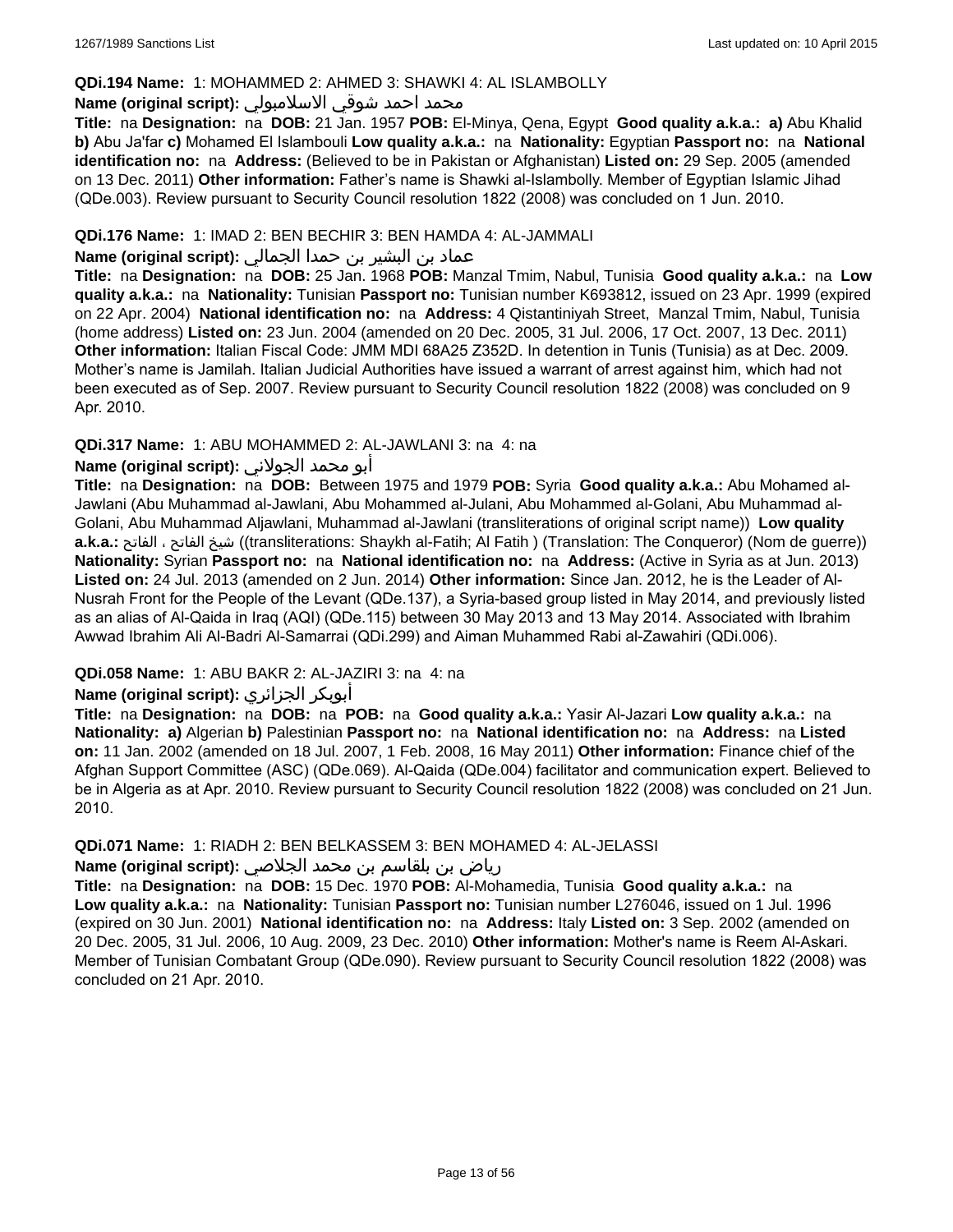#### **QDi.101 Name:** 1: FAOUZI 2: BEN MOHAMED 3: BEN AHMED 4: AL-JENDOUBI

# فوزي بن محمد بن احمد الجندوبي **:(script original (Name**

**Title:** na **Designation:** na **DOB:** 30 Jan. 1966 **POB:** Tunis, Tunisia **Good quality a.k.a.:** Jendoubi Faouzi, born 30 Jan. 1966 in Morocco **Low quality a.k.a.: a)** Said **b)** Samir **Nationality:** Tunisian **Passport no:** Tunisian number K459698, issued on 6 Mar. 1999 (expired on 5 Mar. 2004) **National identification no:** na **Address:** na **Listed on:** 25 Jun. 2003 (amended on 20 Dec. 2005, 31 Jul. 2006, 17 Oct. 2007, 16 May 2011) **Other information:** Mother's name is Um Hani al-Tujani. Inadmissible to the Schengen area. Reported untraceable by the Italian authorities since June 2002. Review pursuant to Security Council resolution 1822 (2008) was concluded on 22 Apr. 2010.

# **QDi.318 Name:** 1: MUHAMMAD 2: JAMAL 3: ABD-AL RAHIM AHMAD 4: AL-KASHIF

# محمد جمال عبدالرحيم أحمد الكاشف **:Name (original script**)

**Title:** na **Designation:** na **DOB: a)** 1 Jan. 1964 **b)** 1 Feb. 1964 **POB:** Cairo, Egypt **Good quality a.k.a.: a)** Muhammad Jamal Abdo Al-Kashif **b)** Muhammad Jamal Abdo Al Kashef **c)** Muhammad Jamal Abd-Al Rahim Ahmad Al-Kashif **d)** Muhammad Jamal Abd-Al Rahim Al-Kashif **e)** Muhammad Jamal Abdu **f)** Muhammad Jamal **Low quality a.k.a.: a)** Muhammad Jamal Abu Ahmad (nom de guerre) **b)** Abu Ahmad (nom de guerre) **c)** Abu Jamal (nom de guerre) **d)** Muhammad Gamal Abu Ahmed **e)** Mohammad Jamal Abdo Ahmed (nom de guerre) **f)** Muhammad Jamal Abduh (nom de guerre) **g)** Muhammad Jamal Ahmad Abdu (nom de guerre) **h)** Riyadh (nom de guerre) **Nationality:** Egyptian **Passport no: a)** (Egyptian passport number 6487, issued 30 Jan. 1986, under name Muhammad Jamal Abdu) **b)** (Egyptian passport issued in 1993, under name Muhammad Jamal Abd-Al Rahim Ahmad Al-Kashif) **c)** (Yemeni passport number 388181, under name Muhammad Jamal Abd-Al Rahim Al-Kashif) **National identification no:** na **Address:** Egypt **Listed on:** 21 Oct. 2013 **Other information:** Trained in Afghanistan in the late 1980s with Al-Qaida (QDe.004) to make bombs. Former top military commander of the Egyptian Islamic Jihad (QDe.003). Since 2011, established Muhammad Jamal Network (MJN) (QDe.136) and terrorist training camps in Egypt and Libya. Conducted MJN's terrorist activities with support from Al-Qaida in the Arabian Peninsula (AQAP) (QDe.129). Reported to be involved in the attack on the United States Mission in Benghazi, Libya, on 11 Sep. 2012. Headed Nasr City terrorist cell in Egypt in 2012. Linked to Aiman al-Zawahiri (QDi.006) and the leadership of AQAP and the Organization of Al-Qaida in the Islamic Maghreb (AQIM) (QDe.014). Arrested and imprisoned multiple times by Egyptian authorities since ca. 2000. Released in 2011 but re-arrested by Egyptian authorities in Nov. 2012. Imprisoned in Egypt pending trial as of Sep. 2013. Wife's name is Samah 'Ali Al-Dahabani (Yemeni national).

# **QDi.233 Name:** 1: FAHD 2: MUHAMMAD 3: 'ABD AL-'AZIZ 4: AL-KHASHIBAN

# فهد محمد عبد العزيز الخشيبان **:(script original (Name**

**Title:** na **Designation:** na **DOB:** 16 Oct. 1966 **POB:** Oneiza, Saudi Arabia **Good quality a.k.a.: a)** Fahad H. A. Khashayban **b)** Fahad H. A. Kheshaiban **c)** Fahad Mohammad Abdulaziz Alkhoshiban **d)** Fahad H. A. al-Khashiban **e)** Fahad H. A. Kheshayban **f)** Fahad H. A. al-Khosiban **g)** Fahad H. A. Khasiban **h)** Fahd Muhammad 'Abd Al-'Aziz al-Khashayban **i)** Fahd Muhammad'Abd al-'Aziz al-Khushayban **j)** Fahad al-Khashiban **k)** Fahd Khushaiban **l)** Fahad Muhammad A. al-Khoshiban **m)** Fahad Mohammad A. al-Khoshiban **Low quality a.k.a.: a)** Shaykh Abu Thabit **b)** Abu Thabit **c)** Shaykh Thabet **d)** Abdur Abu Rahman **e)** Abu Abdur Rahman **Nationality:** Saudi Arabian **Passport no:** Saudi Arabian passport number G477835, issued on 26 Jun. 2006 (expired on 3 May 2011) **National identification no:** na **Address:** Saudi Arabia **Listed on:** 9 Oct. 2007 (amended on 20 Feb. 2008, 13 Dec. 2011) **Other information:** Involved in the financing of and otherwise provided assistance to the Abu Sayyaf Group (QDe.001). Review pursuant to Security Council resolution 1822 (2008) was concluded on 14 Sep. 2009.

# **QDi.170 Name:** 1: HACENE 2: ALLANE 3: na 4: na

# **Name (original script):** علاني حسن

**Title:** na **Designation:** na **DOB:** 17 Jan. 1941 **POB:** Médéa, Algeria **Good quality a.k.a.: a)** Hassan the Old **b)** Al Sheikh Abdelhay **c)** Boulahia **d)** Abu al-Foutouh **e)** Cheib Ahcéne **Low quality a.k.a.:** na **Nationality:** Algerian **Passport no:** na **National identification no:** na **Address:** na **Listed on:** 3 May 2004 (amended on 12 Apr. 2006, 7 Apr. 2008, 13 Dec. 2011) **Other information:** Confirmed to have died on 16 Apr. 2004 in northern Niger. Review pursuant to Security Council resolution 1822 (2008) was concluded on 27 Jul. 2010.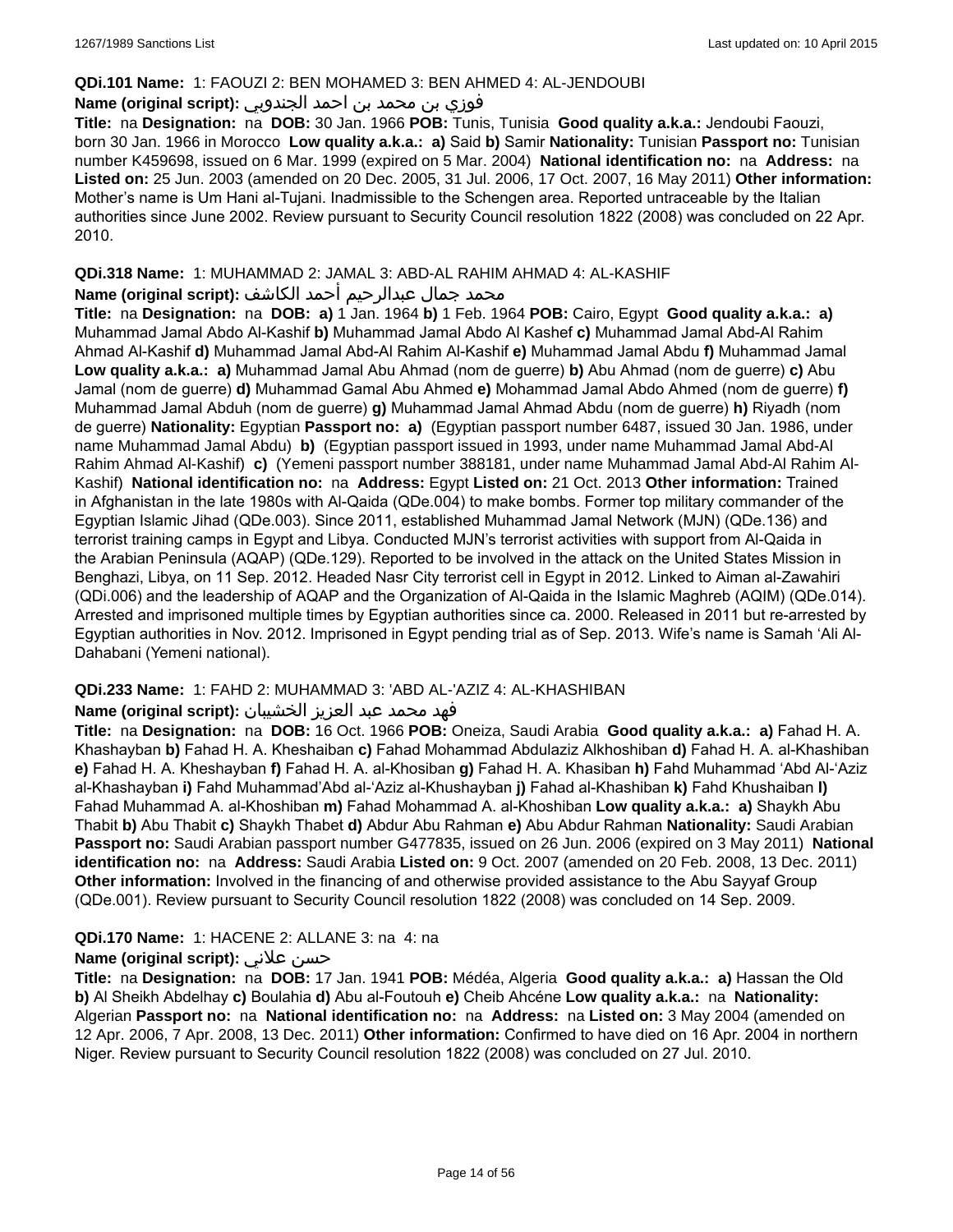# **QDi.177 Name:** 1: HABIB 2: BEN 3: AHMED 4: AL-LOUBIRI

### حبيب بن احمد اللوبيري **:(script original (Name**

**Title:** na **Designation:** na **DOB:** 17 Nov. 1961 **POB:** Manzal Tmim, Nabul, Tunisia **Good quality a.k.a.:** Al-Habib ben Ahmad ben al-Tayib al-Lubiri **Low quality a.k.a.:** na **Nationality:** Tunisian **Passport no:** Tunisian number M788439, issued on 20 Oct. 2001 (expires on 19 Oct. 2006) **National identification no:** na **Address:** Al-Damus, Manzal Tmim, Nabul, Tunisia (habitual residence) **Listed on:** 23 Jun. 2004 (amended on 20 Dec. 2005, 17 Oct. 2007, 10 Aug. 2009, 13 Dec. 2011) **Other information:** Italian Fiscal Code: LBR HBB 61S17 Z352F. In detention in Tunisia as at Dec. 2009. Mother's name is Fatima bint al-Mukhtar. Review pursuant to Security Council resolution 1822 (2008) was concluded on 9 Apr. 2010.

# **QDi.074 Name:** 1: TAREK 2: BEN HABIB 3: BEN AL-TOUMI 4: AL-MAAROUFI

# طارق بن الحبيب بن التومي المعروفي **:(script original (Name**

**Title:** na **Designation:** na **DOB:** 23 Nov. 1965 **POB:** Ghardimaou, Tunisia **Good quality a.k.a.: a)** Abu Ismail **b)** Abou Ismail el Jendoubi **c)** Abou Ismail Al Djoundoubi **Low quality a.k.a.:** na **Nationality:** Tunisian **Passport no:** Tunisian number E590976, issued on 19 Jun. 1987 ( expired on 18 Jun. 1992) **National identification no:**  na **Address:** Rue Léon Théodore Number 107/1, 1090 Jette, Brussels, Belgium **Listed on:** 3 Sep. 2002 (amended on 26 Nov. 2004, 20 Dec. 2005, 31 Jul. 2006, 3 Jul. 2007, 10 Aug. 2009, 25 Jan. 2010, 23 Dec. 2010) **Other information:** Belgian nationality withdrawn on 26 Jan. 2009. In detention in Nivelles, Belgium, as of Oct. 2010. Review pursuant to Security Council resolution 1822 (2008) was concluded on 8 Jun. 2010.

# **QDi.320 Name:** 1: ABD-AL-HAMID 2: AL-MASLI 3: na 4: na

# **Name (original script):** المصلي عبدالحميد

**Title:** na **Designation:** na **DOB:** 1976 **POB: a)** Darnah, Libya **b)** Danar, Libya **Good quality a.k.a.: a)** Abdal-Hamid Muhammad Abd-al-Hamid Al-Masli **b)** Abd-al-Hamid Musalli **c)** Hamid Masli **Low quality a.k.a.: a)** Hamza al-Darnawi **b)** Hamzah al-Darnawi **c)** Hamza Darnawi **d)** Hamzah Darnawi **e)** Hamzah Dirnawi **f)** Hamza Darnavi **g)** Hamza al-Darnavi **h)** Abdullah Darnawi **i)** Abu-Hamzah al-Darnawi **Nationality:** Libyan **Passport no:** na **National identification no:** na **Address:** Reportedly located in Waziristan, Federally Administered Tribal Areas, Pakistan **Listed on:** 26 Nov. 2013 **Other information:** Leader and trainer of an Al-Qaida electronics and explosives workshop producing improvised explosive device components.

# **QDi.276 Name:** 1: AKRAM 2: TURKI 3: HISHAN 4: AL-MAZIDIH

# أكرم تركي هاشم المزيده **:(script original (Name**

**Title:** na **Designation:** na **DOB: a)** 1974 **b)** 1975 **POB:** na **Good quality a.k.a.:** Akram Turki Al-Hishan **Low quality a.k.a.: a)** Abu Jarrah **b)** Abu Akram **Nationality:** na **Passport no:** na **National identification no:** na **Address:** Zabadani, Syrian Arab Republic **Listed on:** 11 Mar. 2010 **Other information:** Other possible date of birth: 1979. He is a cousin of Ghazy Fezza Hishan Al Mazidih (QDi.277).

#### **QDi.277 Name:** 1: GHAZY 2: FEZZA 3: HISHAN 4: AL-MAZIDIH

#### غازي فيزا هاشم المزيده **:(script original (Name**

**Title:** na **Designation:** na **DOB: a)** 1974 **b)** 1975 **POB:** na **Good quality a.k.a.: a)** Ghazy Fezzaa Hishan **b)** Mushari Abd Aziz Saleh Shlash **Low quality a.k.a.: a)** Abu Faysal **b)** Abu Ghazzy **Nationality:** na **Passport no:**  na **National identification no:** na **Address:** Zabadani, Syrian Arab Republic **Listed on:** 11 Mar. 2010 **Other information:** He is a cousin of Akram Turki Hishan Al Mazidih (QDi.276).

#### **QDi.076 Name:** 1: ISAM 2: ALI 3: MOHAMED 4: ALOUCHE

# عصام علي محمد علوش **:(script original (Name**

**Title:** na **Designation:** na **DOB: a)** 1972 **b)** 21 Mar. 1974 **POB:** Baghdad, Iraq **Good quality a.k.a.:** Mansour Thaer, born 21 Mar. 1974 in Baghdad, Iraq **Low quality a.k.a.:** na **Nationality:** Jordanian **Passport no:** na **National identification no:** na **Address:** na **Listed on:** 3 Sep. 2002 (amended on 18 Aug. 2006, 30 Jan. 2009) **Other information:** Was deported from Germany to Jordan in Feb. 2005. Review pursuant to Security Council resolution 1822 (2008) was concluded on 21 Jun. 2010.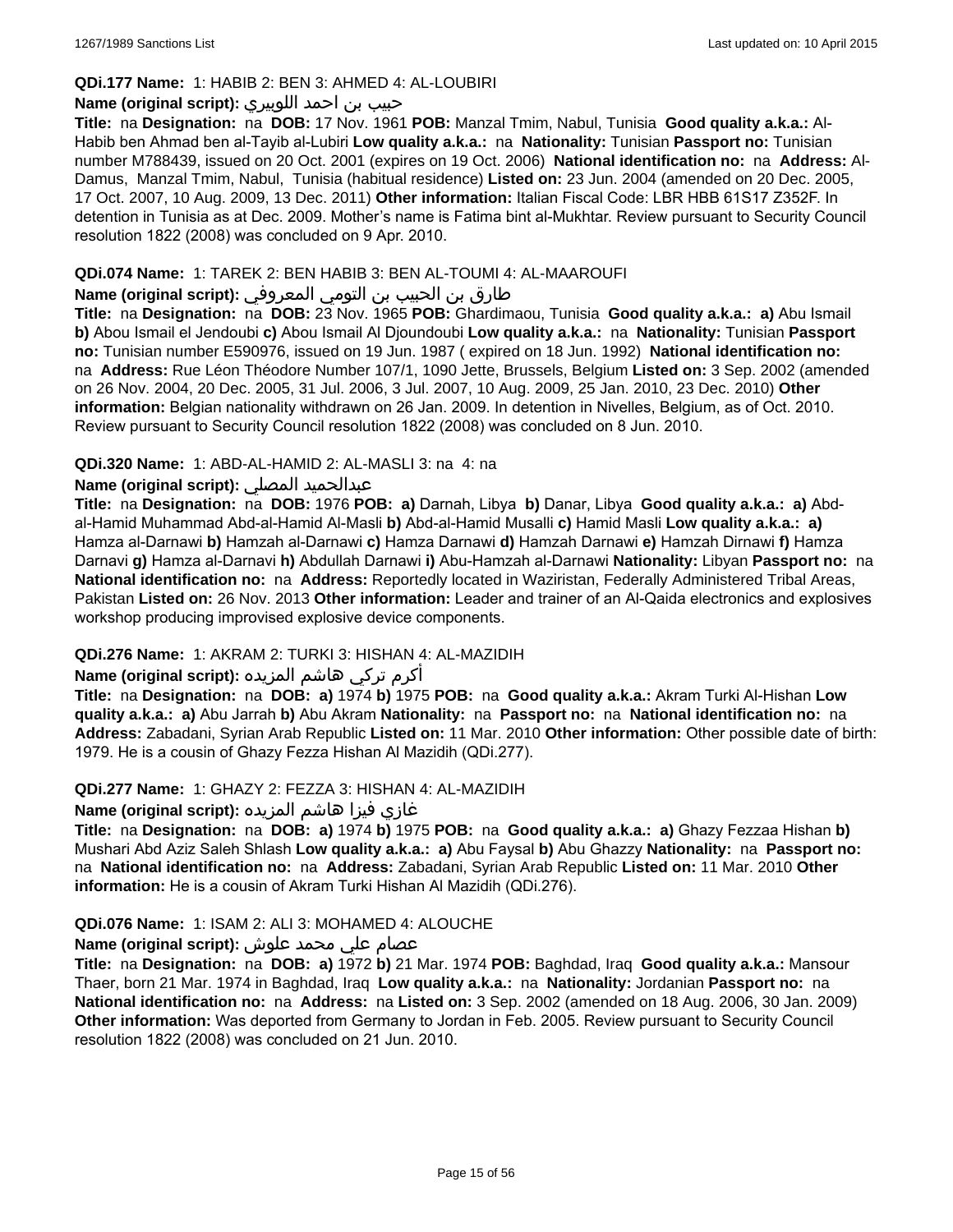#### **QDi.273 Name:** 1: FAZEEL-A-TUL 2: SHAYKH ABU MOHAMMED 3: AMEEN 4: AL-PESHAWARI

**Title:** na **Designation:** na **DOB: a)** Approximately 1967 **b)** Approximately 1961 **c)** Approximately 1973 **POB:** Shunkrai village, Sarkani District, Konar Province, Afghanistan **Good quality a.k.a.: a)** Shaykh Aminullah **b)** Sheik Aminullah **c)** Abu Mohammad Aminullah Peshawari **d)** Abu Mohammad Amin Bishawri **e)** Abu Mohammad Shaykh Aminullah Al-Bishauri **f)** Shaykh Abu Mohammed Ameen al-Peshawari **g)** Shaykh Aminullah Al-Peshawari **Low quality a.k.a.:** na **Nationality:** Afghan **Passport no:** na **National identification no:** na **Address:** Ganj District, Peshawar, Pakistan **Listed on:** 29 Jun. 2009 (amended on 24 Jul. 2013) **Other information:** Associated with Al-Qaida (QDe.004). Head of Ganj madrasa, a.k.a. Madrasa Jamia Taleemul Quran wal Hadith, a.k.a. Madrasa Taleemul Quran wal Sunnah, located at the Ganj Gate, Phandu Road, Peshawar, Pakistan.

### **QDi.282 Name:** 1: QASIM 2: YAHYA 3: MAHDI 4: AL-RIMI

# قاسم يحيى مهدي الريمي **:(script original (Name**

**Title:** na **Designation:** na **DOB:** 5 Jun. 1978 **POB:** Sanaa, Yemen **Good quality a.k.a.: a)** Qasim Al-Rimi **b)** Qasim al-Raymi **c)** Qassim al-Raymi **d)** Qasim al-Rami **Low quality a.k.a.: a)** Qasim Yahya Mahdi 'Abd al-Rimi **b)** Abu Hurayah al-Sana'ai **c)** Abu 'Ammar **Nationality:** Yemeni **Passport no:** Yemeni number 00344994, issued on 3 Jul. 1999 **National identification no:** na **Address:** Yemen **Listed on:** 11 May 2010 (amended on 15 Apr. 2014) **Other information:**

# **QDi.023 Name:** 1: NAZIH 2: ABDUL HAMED 3: NABIH 4: AL-RUQAI'I

# نزيه عبد الحميد نبيه الراجعي **:(script original (Name**

**Title:** na **Designation:** na **DOB: a)** 30 Mar. 1964 **b)** 14 May 1964 **POB:** Tripoli, Libyan Arab Jamahiriya **Good quality a.k.a.: a)** Anas Al-Liby **b)** Anas Al-Sibai **c)** Nazih Abdul Hamed Al-Raghie **Low quality a.k.a.:** na **Nationality:** Libyan **Passport no:** 621570 **National identification no:** 200310/I **Address:** Al Nawafaliyyin, Jarraba Street, Taqsim Al Zuruq, Tripoli, Libyan Arab Jamahiriya **Listed on:** 17 Oct. 2001 (amended on 31 Jul. 2006, 16 Dec. 2010) **Other information:** Review pursuant to Security Council resolution 1822 (2008) was concluded on 21 Jun. 2010.

# **QDi.253 Name:** 1: KHALIFA 2: MUHAMMAD 3: TURKI 4: AL-SUBAIY

# خليفة محمد تركي السبيعي **:(script original (Name**

**Title:** na **Designation:** na **DOB:** 1 Jan. 1965 **POB:** Doha, Qatar **Good quality a.k.a.: a)** Khalifa Mohd Turki Alsubaie **b)** Khalifa Mohd Turki al-Subaie **c)** Khalifa Al-Subayi **d)** Khalifa Turki bin Muhammad bin al-Suaiy **Low quality a.k.a.: a)** Abu Mohammed al-Qatari **b)** Katrina **Nationality:** Qatari **Passport no:** (Qatari passport number 00685868 issued in Doha on 5 Feb. 2006 and expiring on 4 Feb. 2011) **National identification no:** (Qatari identity card number 26563400140) na **Address:** Doha, Qatar **Listed on:** 10 Oct. 2008 (amended on 25 Jan. 2010, 15 Nov. 2012, 19 Feb. 2015) **Other information:** Qatar-based terrorist financier and facilitator who has provided financial support to, and acted on behalf of, the senior leadership of Al-Qaida (QDe.004), including moving recruits to Al-Qaida training camps in South Asia. In Jan. 2008, convicted in absentia by the Bahraini High Criminal Court for financing terrorism, undergoing terrorist training, facilitating the travel of others to receive terrorist training abroad, and for membership in a terrorist organization. Arrested in Qatar in Mar. 2008. Served his sentence in Qatar and has been released from detention. Mother's name is Hamdah Ahmad Haidoos.

#### **QDi.234 Name:** 1: ABDUL RAHIM 2: na 3: na 4: AL-TALHI

# عبد الرحيم حماد أحمد الطلحي **:(script original (Name**

**Title:** na **Designation:** na **DOB:** 8 Dec. 1961 **POB:** Al-Shefa, Al-Taif, Saudi Arabia **Good quality a.k.a.: a)** 'Abdul-Rahim Hammad al-Talhi **b)** Abd' Al-Rahim Hamad al-Tahi **c)** Abdulrheem Hammad A Altalhi **d)** Abe Al-Rahim al-Talahi **e)** Abd Al-Rahim Al Tahli **f)** 'Abd al-Rahim al-Talhi **g)** Abdulrahim Al Tahi **h)** Abdulrahim al-Talji **i)** 'Abd-Al-Rahim al Talji **j)** Abdul Rahim Hammad Ahmad Al-Talhi **Low quality a.k.a.: a)** Abdul Rahim **b)** Abu Al Bara'a Al Naji **c)** Shuwayb Junayd **Nationality:** Saudi Arabian **Passport no:** Saudi Arabian passport number F275043, issued on 29 May 2004 (expired 5 Apr. 2009) **National identification no:** na **Address:** Buraydah, Saudi Arabia **Listed on:** 9 Oct. 2007 (amended on 20 Feb. 2008, 13 Dec. 2011) **Other information:** Involved in the financing of, arms supply to and otherwise provided assistance to the Abu Sayyaf Group (QDe.001). Review pursuant to Security Council resolution 1822 (2008) was concluded on 14 Sep. 2009.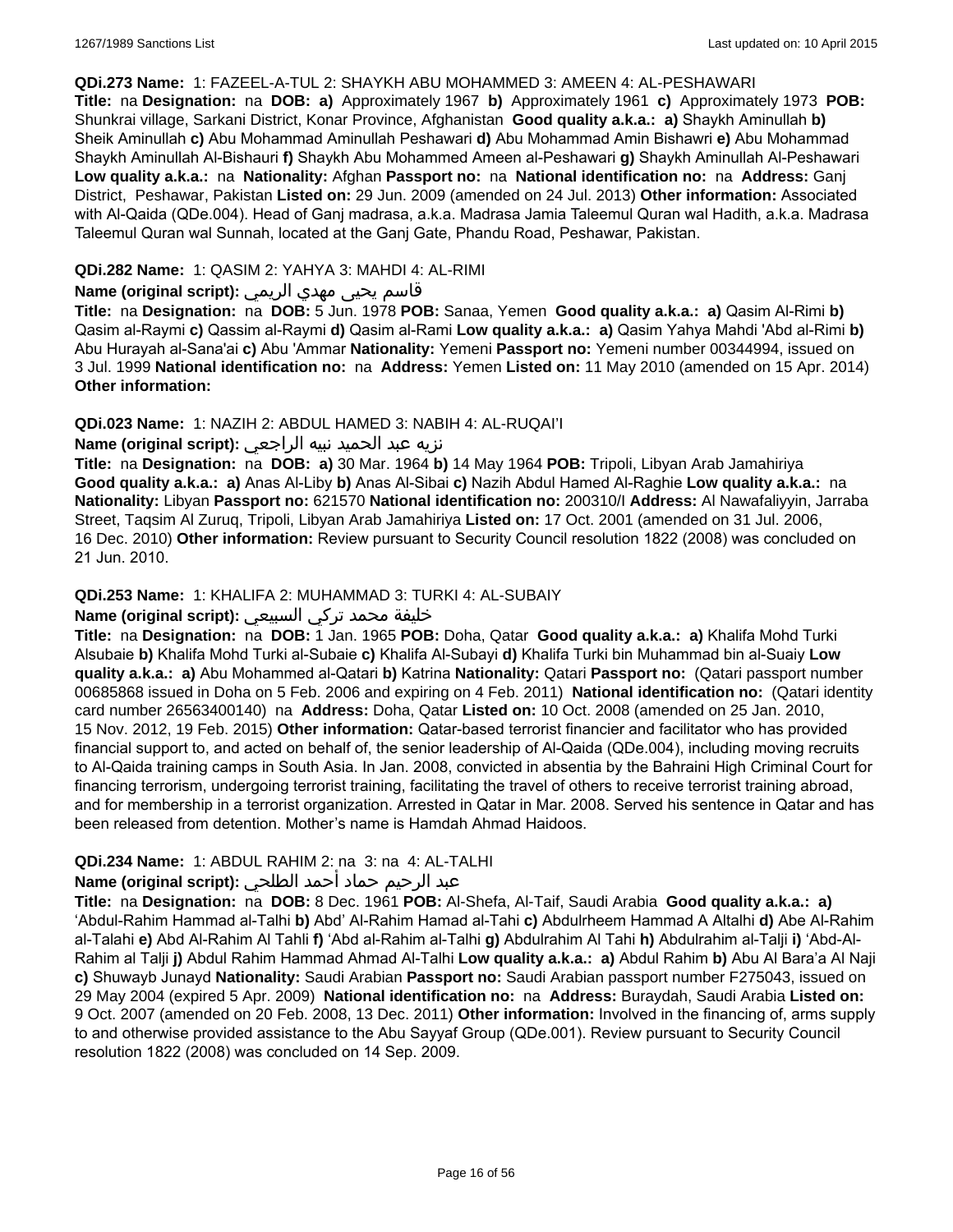# **QDi.077 Name:** 1: AL-AZHAR 2: BEN MOHAMMED 3: BEN EL-ABED 4: AL-TLILI

# الأزهر بن محمد بن العابد التليلي **:(script original (Name**

**Title:** na **Designation:** na **DOB:** 26 Mar. 1969 **POB:** Feriana, Al-Kasrain, Tunisia **Good quality a.k.a.:** Lazar Ben Mohammed Tlili **Low quality a.k.a.:** na **Nationality:** Tunisian **Passport no:** Tunisian number M 351140 (expired on 16 Jun. 2005) **National identification no:** na **Address:** Via Carlo Porta n. 97, Legnano, Italy **Listed on:** 3 Sep. 2002 (amended on 20 Dec. 2005, 31 Jul. 2006, 7 Jun. 2007, 28 Jul. 2008, 23 Dec. 2010) **Other information:** Italian Fiscal Code: TLLLHR69C26Z352G. Extradited from France to Italy on 6 Sep. 2006. Released from prison in Italy on 15 Jan. 2007. Sentenced in absentia in Tunisia to twenty years of imprisonment. Mother's name is Essayda Bint Salih Al-Tlili. Review pursuant to Security Council resolution 1822 (2008) was concluded on 21 Apr. 2010.

# **QDi.151 Name:** 1: MOURAD 2: BEN ALI 3: BEN AL-BASHEER 4: AL-TRABELSI

# مراد بن علي بن البشير الطرابلسي **:(script original (Name**

**Title:** na **Designation:** na **DOB:** 20 May 1969 **POB:** Manzil Tmim, Tunisia **Good quality a.k.a.: a)** Aboue Chiba Brahim, born 2 Sep. 1966 in Libya **b)** Arouri Taoufik, born 2 Sep. 1964 in Tunisia **c)** Ben Salah Adnan, born 2 Apr. 1966 in Tunisia **d)** Sassi Adel, born 2 Sep. 1966 in Tunisia **e)** Salam Kamel, born 2 Feb. 1963 in Tunisia **f)** Salah Adnan, born 4 Feb. 1965 in Algeria **g)** Arouri Faisel, born 2 Mar. 1965 in Tunisia **h)** Bentaib Amour, born 9 Feb. 1965 in Morocco **i)** Adnan Salah, born 1 Apr. 1966 in Tunisia **j)** Hasnaoui Mellit (born in 1972 in Morocco) **k)** Arouri Taoufik ben Taieb, born 9 Feb. 1964 in Tunisia **l)** Abouechiba Brahim, born 2 Sep. 1966 in Lebanon **m)** Farid Arouri, born 2 Jun. 1964 in Tunisia **n)** Ben Magid, born 2 Jun. 1966 in Lebanon **o)** Maci Ssassi, born 2 Jun. 1972 in Libya **p)** Salah ben Anan, born 2 Apr. 1966 in Tunisia **q)** Hasnaui Mellit (born in 1972 in Morocco) **r)** Abou Djarrah **Low quality a.k.a.:** na **Nationality:** Tunisian **Passport no:** Tunisian number G827238, issued on 1 Jun. 1996 (expired on 31 May 2001) **National identification no:** na **Address:** Libya Street Number 9, Manzil Tmim, Nabeul, Tunisia **Listed on:** 12 Nov. 2003 (amended on 20 Dec. 2005, 10 Aug. 2009, 16 May 2011) **Other information:** Extradited from Italy to Tunisia on 13 Dec. 2008. Inadmissible to the Schengen area. Mother's name is Mabrukah al-Yazidi. Review pursuant to Security Council resolution 1822 (2008) was concluded on 22 Apr. 2010.

# **QDi.172 Name:** 1: HASSAN 2: ABDULLAH 3: HERSI 4: AL-TURKI

# حسن عبد الله حرسي التركي **:(script original (Name**

**Title: a)** Sheikh **b)** Colonel **Designation:** na **DOB:** Approximately 1944 **POB:** Region V, Ethiopia (the Ogaden Region in eastern Ethiopia) **Good quality a.k.a.: a)** Hassan Turki **b)** Hassen Abdelle Fihiye **c)** Sheikh Hassan Abdullah Fahaih **d)** Hassan Al-Turki **e)** Hassan Abdillahi Hersi Turki **f)** Sheikh Hassan Turki **g)** Xasan Cabdilaahi Xirsi **h)** Xasan Cabdulle Xirsi **Low quality a.k.a.:** na **Nationality:** Somali **Passport no:** na **National identification no:** na **Address:** (Reported to be active in Southern Somalia, lower Juba near Kismayo, mainly in Jilibe and Burgabo as of Nov. 2012) **Listed on:** 6 Jul. 2004 (amended on 25 Jul. 2006, 21 Dec. 2007, 12 Apr. 2010, 11 May 2010, 13 Dec. 2011, 18 Mar. 2013) **Other information:** Family Background: From the Ogaden clan, Reer - Abdille subclan. Part of the Al-Itihaad Al-Islamiya (AIAI) (QDe.002) leadership. Believed to have been involved in the attacks on the United States embassies in Nairobi and Dar es Salaam in August 1998. Also subject to the sanctions measures set out in Security Council resolution 1844 (2008) concerning Somalia and Eritrea (see www.un.org/sc/ committees/751/index.shtml). Review pursuant to Security Council resolution 1822 (2008) was concluded on 13 May 2010.

#### **QDi.274 Name:** 1: NASIR 2: 'ABD-AL-KARIM 3: 'ABDULLAH 4: AL-WAHISHI

# ناصر عبدالكريم عبدالله الوحيشي **:(script original (Name**

**Title:** na **Designation:** na **DOB: a)** 1 Oct. 1976 **b)** (08/10/1396 Hijri Calendar) **POB:** Yemen **Good quality a.k.a.: a)** Nasir al-Wahishi **b)** Abu Basir Nasir al-Wahishi **c)** Naser Abdel Karim al-Wahishi **d)** Nasir Abd al-Karim al-Wuhayshi **e)** Abu Basir Nasir Al-Wuhayshi **f)** Nasser Abdul-karim Abdullah al-Wouhichi **g)** Abu Baseer al-Wehaishi **h)** Abu Basir Nasser al-Wuhishi **i)** Abdul Kareem Abdullah Al-Woohaishi **j)** Nasser Abdelkarim Saleh Al Wahichi **Low quality a.k.a.: a)** Abu Basir **b)** Abu Bashir **Nationality:** Yemeni **Passport no:** Yemeni number 40483, issued on 5 Jan. 1997 **National identification no:** na **Address:** na **Listed on:** 19 Jan. 2010 (amended on 15 Apr. 2014) **Other information:** Since 2007, leader of Al-Qaida in Yemen (AQY). Since Jan. 2009, leader of Al-Qaida in the Arabian Peninsula (QDe.129) operating in Yemen and Saudi Arabia. His deputy is Said Ali al-Shihri (QDi.275). Associated with senior Al-Qaida (QDe.004) leadership, claims he was secretary to Usama Bin Laden (deceased) prior to 2003. Arrested in Iran and extradited to Yemen in 2003, where he escaped from prison in 2006 and remains fugitive as at Jan. 2010.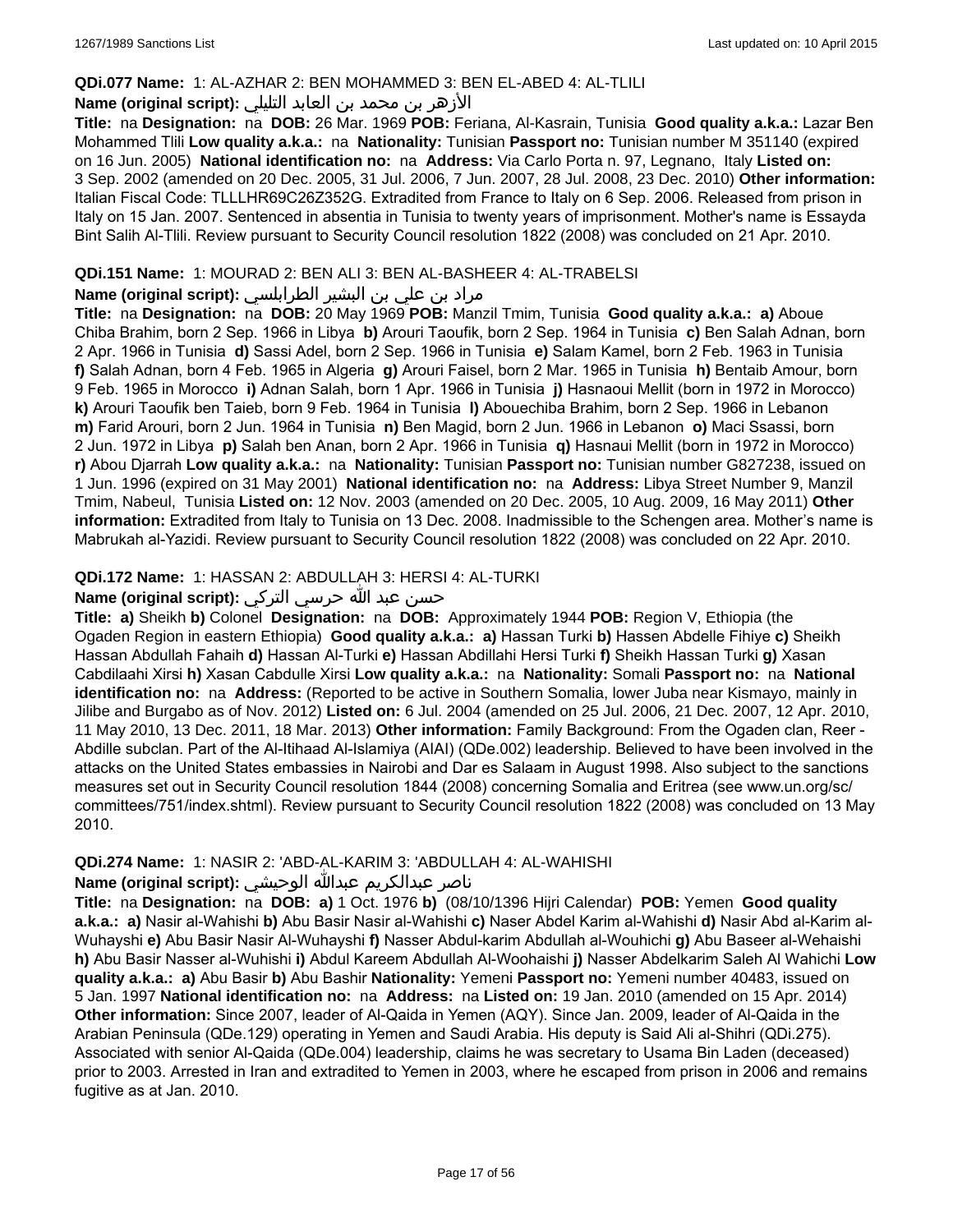# **QDi.015 Name:** 1: MAHFOUZ 2: OULD 3: AL-WALID 4: na

# محفوظ ولد الوليد **:**(Name (original script

**Title:** na **Designation:** na **DOB:** 1 Jan. 1975 **POB:** Mauritania **Good quality a.k.a.: a)** Abu Hafs the Mauritanian **b)** Khalid Al-Shanqiti **c)** Mafouz Walad Al-Walid **Low quality a.k.a.:** na **Nationality:** Mauritanian **Passport no:**  na **National identification no:** na **Address:** na **Listed on:** 6 Oct. 2001 (amended on 1 Jun. 2007, 10 Jun. 2011) **Other information:** Review pursuant to Security Council resolution 1822 (2008) was concluded on 15 Jun. 2010.

# **QDi.104 Name:** 1: NAJIB 2: BEN MOHAMED 3: BEN SALEM 4: AL-WAZ

# نجيب بن محمد بن سالم الواز **:(script original (Name**

**Title:** na **Designation:** na **DOB:** 12 Apr. 1960 **POB:** Al Haka'imah, Governorate of Mahdia, Tunisia **Good quality a.k.a.: a)** Ouaz Najib **b)** Ouaz Nagib **Low quality a.k.a.:** na **Nationality:** Tunisian **Passport no:** Tunisian number K815205, issued on 17 Sep. 1994 ( expired on 16 Sep. 1999) **National identification no:** na **Address:** Via Tovaglie Number 26, Bologna, Italy **Listed on:** 25 Jun. 2003 (amended on 20 Dec. 2005, 17 Oct. 2007, 16 Sep. 2008, 16 May 2011) **Other information:** Mother's name is Salihah Amir. Inadmissible to the Schengen area. Review pursuant to Security Council resolution 1822 (2008) was concluded on 22 Apr. 2010.

# **QDi.006 Name:** 1: AIMAN 2: MUHAMMED 3: RABI 4: AL-ZAWAHIRI

# أيمن محمد ربيع الظواهري **:(script original (Name**

**Title: a)** Doctor **b)** Dr. **Designation:** na **DOB:** 19 Jun. 1951 **POB:** Giza, Egypt **Good quality a.k.a.: a)** Ayman Al-Zawahari **b)** Ahmed Fuad Salim **c)** Al Zawahry Aiman Mohamed Rabi Abdel Muaz **d)** Al Zawahiri Ayman **e)** Abdul Qader Abdul Aziz Abdul Moez Al Doctor **f)** Al Zawahry Aiman Mohamed Rabi **g)** Al Zawahry Aiman Mohamed Rabie **h)** Al Zawahry Aiman Mohamed Robi **i)** Dhawahri Ayman **j)** Eddaouahiri Ayman **k)** Nur Al Deen Abu Mohammed **l)** Ayman Al Zawahari **m)** Ahmad Fuad Salim **Low quality a.k.a.: a)** Abu Fatma **b)** Abu Mohammed **Nationality:** Egyptian **Passport no: a)** Egyptian Passport number 1084010 **b)** Passport number 19820215 **National identification no:** na **Address:** na **Listed on:** 25 Jan. 2001 (amended on 2 Jul. 2007, 18 Jul. 2007, 13 Aug. 2007, 16 Dec. 2010) **Other information:** Former operational and military leader of Egyptian Islamic Jihad (QDe.003), now a close associate of Usama Bin Laden (deceased). Believed to be in the Afghanistan/Pakistan border area. Review pursuant to Security Council resolution 1822 (2008) was concluded on 21 Jun. 2010.

# **QDi.156 Name:** 1: ABD-AL-MAJID 2: AZIZ 3: AL-ZINDANI 4: na

#### عبد المجيد عزيز الزنداني **:(script original (Name**

**Title:** Sheikh **Designation:** na **DOB:** 1950 **POB:** Yemen **Good quality a.k.a.: a)** Abdelmajid Al-Zindani **b)** Shaykh 'Abd Al-Majid Al-Zindani **c)** Sheikh Abd Al-Meguid Al-Zandani **Low quality a.k.a.:** na **Nationality:** Yemeni **Passport no:** Yemeni number A005487, issued on 13 Aug. 1995 **National identification no:** na **Address:** P.O. Box 8096, Sana'a, Yemen **Listed on:** 27 Feb. 2004 (amended on 25 Jul. 2006, 10 Jun. 2011) **Other information:** Review pursuant to Security Council resolution 1822 (2008) was concluded on 2 Jun. 2010.

### **QDi.152 Name:** 1: SAIFI 2: AMMARI 3: na 4: na

#### **Name (original script):** عماري سيفي

**Title:** na **Designation:** na **DOB: a)** 1 Jan. 1968 **b)** 24 Apr. 1968 **POB: a)** Kef Rih, Algeria **b)** Guelma, Algeria **Good quality a.k.a.: a)** Abdalarak **b)** El Para (combat name) **c)** Abderrezak Le Para **d)** Abou Haidara **e)** El Ourassi **f)** Abderrezak Zaimeche **g)** Abdul Rasak ammane Abu Haidra **Low quality a.k.a.:** na **Nationality:** Algerian **Passport no:** na **National identification no:** na **Address:** Algeria **Listed on:** 4 Dec. 2003 (amended on 7 Apr. 2008, 16 May 2011) **Other information:** In detention in Algeria since Oct. 2004. Former member of the GSPC listed as The Organization of Al-Qaida in the Islamic Maghreb (QDe.014). Review pursuant to Security Council resolution 1822 (2008) was concluded on 27 Jul. 2010.

#### **QDi.216 Name:** 1: ABDULLAH 2: ANSHORI 3: na 4: na

**Title:** na **Designation:** na **DOB:** 1958 **POB:** Pacitan, East Java, Indonesia **Good quality a.k.a.: a)** Abu Fatih **b)** Thoyib, Ibnu **c)** Toyib, Ibnu **d)** Abu Fathi **Low quality a.k.a.:** na **Nationality:** Indonesian **Passport no:** na **National identification no:** na **Address:** na **Listed on:** 21 Apr. 2006 **Other information:** Review pursuant to Security Council resolution 1822 (2008) was concluded on 8 Jun. 2010.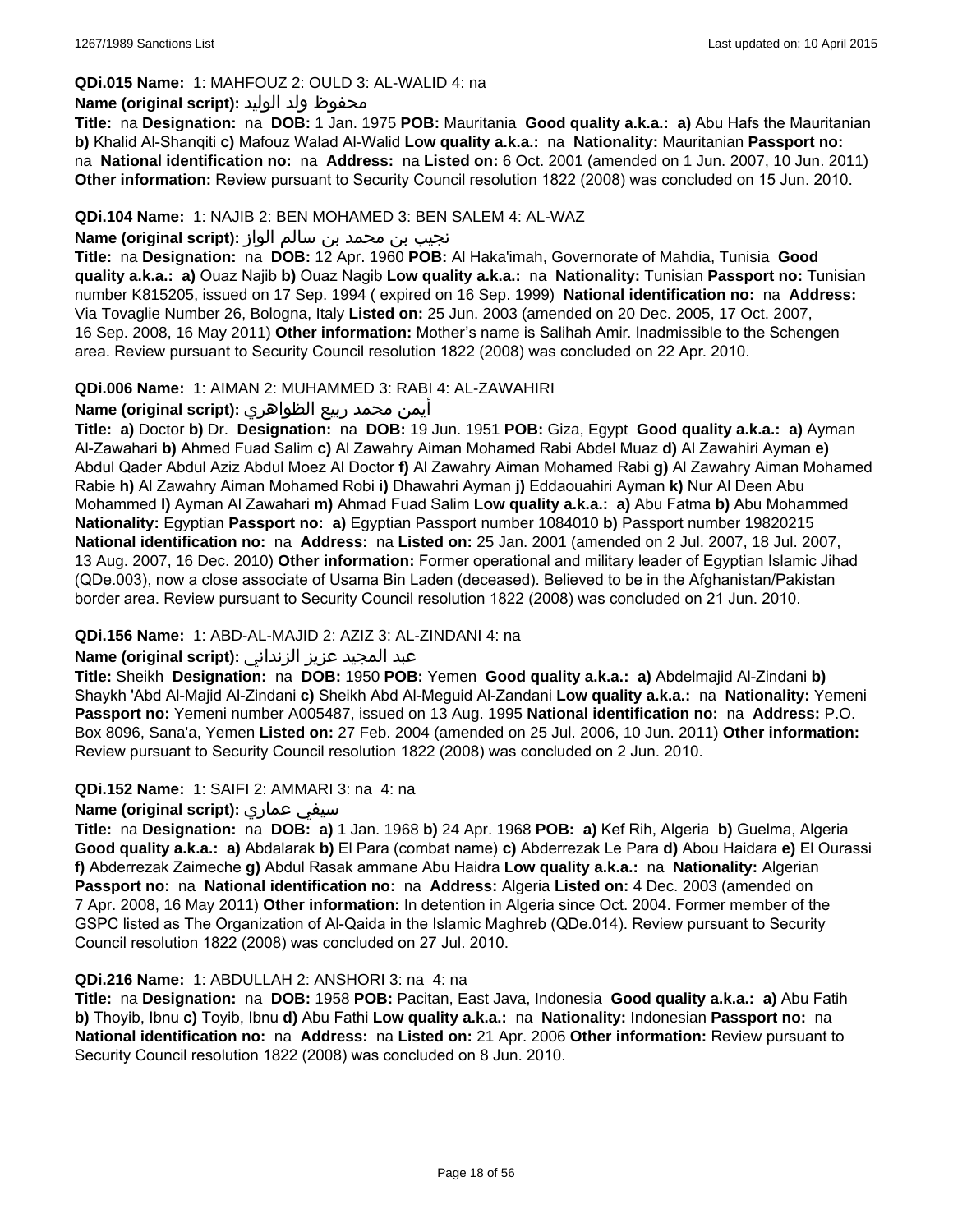# **QDi.323 Name:** 1: SAID 2: ARIF 3: na 4: na

**Title:** na **Designation:** na **DOB: a)** 25 Jun. 1964 **b)** 5 Dec. 1965 **POB:** Oran, Algeria **Good quality a.k.a.: a)** Said Mohamed Arif **b)** Omar Gharib **c)** Abderahmane **d)** Abdallah al-Jazairi **e)** Slimane Chabani **f)** Souleiman **Low quality a.k.a.:** na **Nationality:** Algerian **Passport no:** na **National identification no:** na **Address:** na **Listed on:** 15 Aug. 2014 **Other information:** A veteran member of the 'Chechen Network' (not listed) and other terrorist groups. He was convicted of his role and membership in the 'Chechen Network' in France in 2006. Joined Jabhat al-Nusrah, listed as Al-Nusrah Front for the People of the Levant (QDe.137) in October 2013.

# **QDi.184 Name:** 1: MUHSIN 2: FADHIL 3: AYED 4: ASHOUR AL-FADHLI

# محسن فاضل عايد عاشور الفضلي **:Name (original script**)

**Title:** na **Designation:** na **DOB:** 24 Apr. 1981 **POB:** Kuwait **Good quality a.k.a.: a)** Muhsin Fadhil 'Ayyid al Fadhli **b)** Muhsin Fadil Ayid Ashur al Fadhli **c)** Abu Majid Samiyah **d)** Abu Samia **Low quality a.k.a.:** na **Nationality:** Kuwaiti **Passport no: a)** Kuwaiti number 106261543 **b)** Kuwaiti number 1420529, issued in Kuwait (and expired on 31 Mar. 2006) **National identification no:** na **Address:** Block Four, Street 13, House #179 Kuwait City, Al-Riqqa area, Kuwait **Listed on:** 17 Feb. 2005 (amended on 23 Jul. 2008) **Other information:** Wanted by the Kuwaiti Security Authorities. Fugitive as of Jul. 2008. Review pursuant to Security Council resolution 1822 (2008) was concluded on 1 Jun. 2010.

# **QDi.265 Name:** 1: HAJI 2: MUHAMMAD 3: ASHRAF 4: na

**Title:** na **Designation:** na **DOB: a)** 1 Mar. 1965 **b)** 1955 **POB:** Faisalabad, Pakistan **Good quality a.k.a.: a)** Haji M. Ashraf **b)** Muhammad Ashraf Manshah **c)** Muhammad Ashraf Munsha **Low quality a.k.a.:** na **Nationality:** Pakistani **Passport no: a)** Pakistani number AT0712501, issued on 12 Mar. 2008 (expired 11 Mar 2013) **b)** Pakistani number A-374184 **National identification no: a)** Pakistani 6110125312507 **b)** Pakistani 24492025390 **Address:** na **Listed on:** 10 Dec. 2008 (amended on 17 Jul. 2009, 24 Jul. 2013) **Other information:** Chief of finance of Lashkar-e-Tayyiba (QDe.118). His father's name is Noor Muhammad.

# **QDi.042 Name:** 1: HASSAN 2: DAHIR 3: AWEYS 4: na

# **Name (original script):** ظاهرعويس حسن

**Title: a)** Sheikh **b)** Colonel **Designation:** na **DOB:** 1935 **POB:** Somalia **Good quality a.k.a.: a)** Ali, Sheikh Hassan Dahir Aweys **b)** Awes, Shaykh Hassan Dahir **c)** Hassen Dahir Aweyes **d)** Ahmed Dahir Aweys **e)** Mohammed Hassan Ibrahim **f)** Aweys Hassan Dahir **g)** Hassan Tahir Oais **h)** Hassan Tahir Uways **i)** Hassan Dahir Awes **Low quality a.k.a.: a)** Sheikh Aweys **b)** Sheikh Hassan **c)** Sheikh Hassan Dahir Aweys **Nationality:** Somali **Passport no:** na **National identification no:** na **Address: a)** (Active in Southern Somalia as of Nov. 2012.) **b)** (Also reported to be in Eritrea as of Nov. 2007.) **Listed on:** 9 Nov. 2001 (amended on 21 Dec. 2007, 11 May 2010, 16 May 2011, 18 Mar. 2013) **Other information:** Family background: from the Hawiye's Habergidir, Ayr clan. Senior leader of Al-Itihaad Al-Islamiya (AIAI) (QDe.002) and Hizbul Islam in Somalia. Since 12 April 2010, also subject to the sanctions measures set out in Security Council resolution 1844 (2008) concerning Somalia and Eritrea (see www.un.org/sc/committees/751/index.shtml). Review pursuant to Security Council resolution 1822 (2008) was concluded on 22 Jun. 2010.

# **QDi.248 Name:** 1: RICARDO 2: PEREZ 3: AYERAS 4: na

**Title:** na **Designation:** na **DOB:** 15 Sep. 1973 **POB:** 24 Paraiso Street, Barangay Poblacion, Mandaluyong City, Philippines **Good quality a.k.a.: a)** Abdul Kareem Ayeras **b)** Abdul Karim Ayeras **Low quality a.k.a.: a)** Ricky Ayeras **b)** Jimboy **c)** Isaac Jay Galang Perez **d)** Abdul Mujib **Nationality:** Filipino **Passport no:** na **National identification no:** na **Address: a)** Barangay Mangayao, Tagkawayan, Quezon, Philippines **b)** Barangay Tigib, Ayungon, Negros Oriental, Philippines **Listed on:** 4 Jun. 2008 (amended on 13 Dec. 2011) **Other information:** Member of the Rajah Solaiman Movement (QDe.128). Arrested by the Philippines authorities on 14 Mar. 2011. Review pursuant to Security Council resolution 1822 (2008) was concluded on 13 May 2010.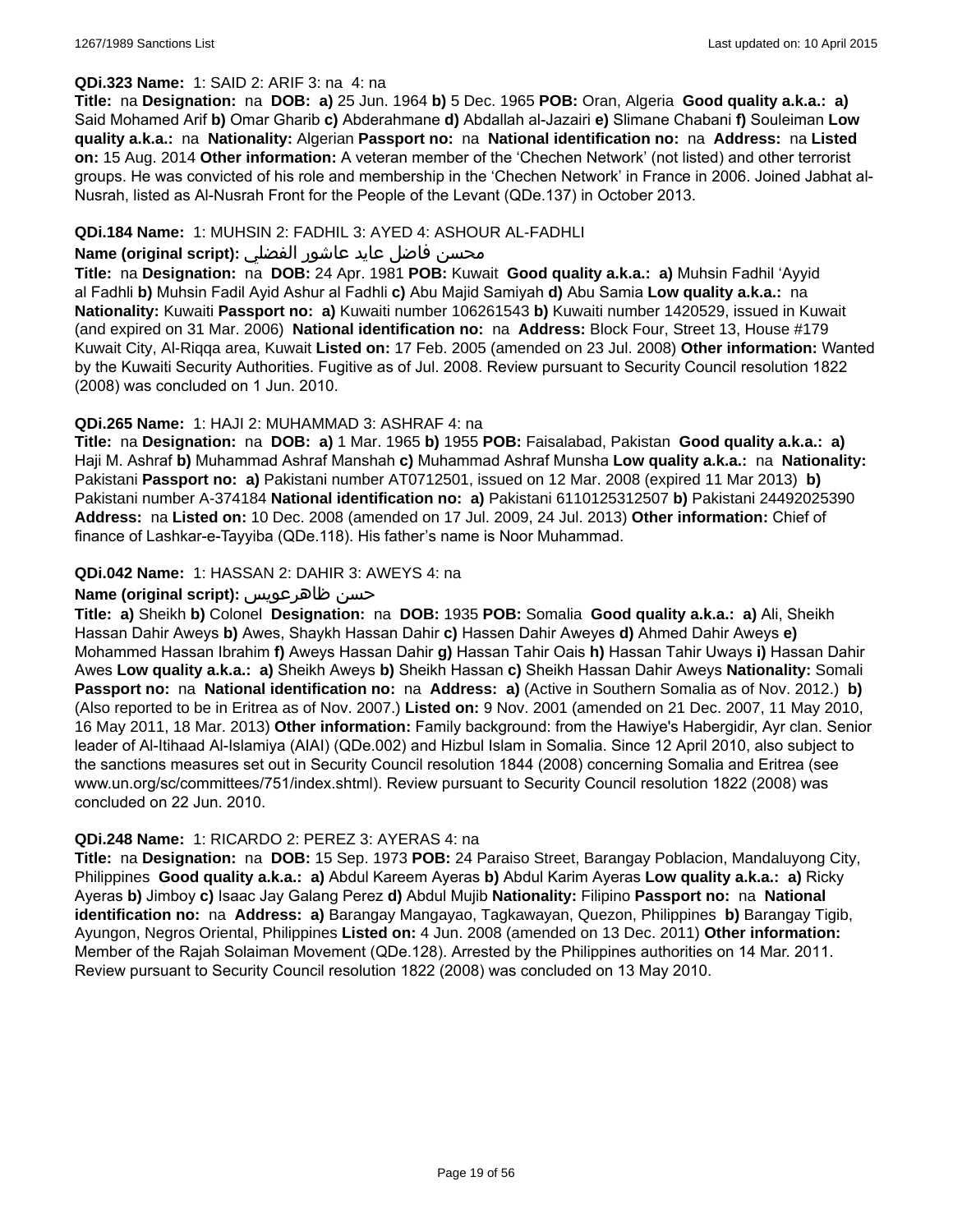# **QDi.305 Name:** 1: ABDUL 2: ROSYID 3: RIDHO 4: BA'ASYIR

**Title:** na **Designation:** na **DOB:** 31 Jan. 1974 **POB:** Sukoharjo, Indonesia **Good quality a.k.a.: a)** Abdul Rosyid Ridho Bashir **b)** Rashid Rida Ba'aysir **c)** Rashid Rida Bashir **Low quality a.k.a.:** na **Nationality:** Indonesian **Passport no:** na **National identification no:** (Indonesian National Identity Card number 1127083101740003 under name Abdul Rosyid Ridho Ba'asyir) na **Address:** Podok Pesantren AL Wayain Ngrandu, Sumber Agung Magetan, East Java, Indonesia **Listed on:** 12 Mar. 2012 **Other information:** Father's name is Abu Bakar Ba'asyir (QDi.217). Brother of Abdul Rahim Ba'aysir (QDi.293). Belongs to the leadership of and is involved in recruitment and fundraising for Jemmah Anshorut Tauhid (JAT) (QDe.133) Associated with Jemaah Islamiyah (QDe.092).

### **QDi.217 Name:** 1: ABU BAKAR 2: BA'ASYIR 3: na 4: na

**Title:** na **Designation:** na **DOB:** 17 Aug. 1938 **POB:** Jombang, East Java, Indonesia **Good quality a.k.a.: a)** Baasyir, Abu Bakar **b)** Bashir, Abu Bakar **c)** Abdus Samad **d)** Abdus Somad **Low quality a.k.a.:** na **Nationality:** Indonesian **Passport no:** na **National identification no:** na **Address:** na **Listed on:** 21 Apr. 2006 **Other information:** Review pursuant to Security Council resolution 1822 (2008) was concluded on 8 Jun. 2010.

# **QDi.293 Name:** 1: ABDUL RAHIM 2: BA'AYSIR 3: na 4: na

**Title:** na **Designation:** na **DOB: a)** 16 Nov. 1977 **b)** 16 Nov. 1974 **POB: a)** Solo, Indonesia **b)** Sukoharjo, Central Java, Indonesia **Good quality a.k.a.: a)** Abdul Rahim Bashir **b)** 'Abd Al-Rahim Ba'asyir **c)** 'Abd Al-Rahim Bashir **d)** Abdurrahim Ba'asyir **e)** Abdurrahim Bashir **f)** Abdul Rachim Ba'asyir **g)** Abdul Rachim Bashir **h)** Abdul Rochim Ba'asyir **i)** Abdul Rochim Bashir **j)** Abdurochim Ba'asyir **k)** Abdurochim Bashir **l)** Abdurrochim Ba'asyir **m)** Abdurrochim Bashir **n)** Abdurrahman Ba'asyir **o)** Abdurrahman Bashir **Low quality a.k.a.:** na **Nationality:** Indonesian **Passport no:** na **National identification no:** na **Address:** Indonesia **Listed on:** 19 Jul. 2011 **Other information:** Senior Jemaah Islamiyah (QDe.092.) leader. Father's name is Abu Bakar Ba'asyir (QDi.217).

# **QDi.080 Name:** 1: SAID 2: BAHAJI 3: na 4: na

# **Name (original script):** باهاجى سعيد

**Title:** na **Designation:** na **DOB:** 15 Jul. 1975 **POB:** Haselünne, Lower Saxony, Germany **Good quality a.k.a.:** Zouheir Al Maghribi **Low quality a.k.a.: a)** Mohamed Abbattay **b)** Abderrahmane Al Maghribi **Nationality:** German **Passport no: a)** (Provisional German passport No.: 28642163 (issued by the city of Hamburg)) **b)** (Moroccan passport number 954242 issued on 28 June 1995 in Meknas, Morocco (expired)) **National identification no:**  (German identity document ("Bundespersonalausweis") No. 1336597587 ) na **Address:** Bunatwiete 23, Hamburg, 21073, Germany (formerly resident at ) **Listed on:** 30 Sep. 2002 (amended on 26 Nov. 2004, 9 Sep. 2005, 2 Jul. 2007, 23 Dec. 2010, 9 Sep. 2014) **Other information:** Deputy head of the media committee of Al-Qaida (QE.A.4.01) as at Apr. 2010. German authorities issued an arrest warrant for him on 21 Sep. 2001. Review pursuant to Security Council resolution 1822 (2008) was concluded on 20 May 2010. Reportedly deceased in September 2013 in the Afghanistan/Pakistan border area.

#### **QDi.266 Name:** 1: MAHMOUD 2: MOHAMMAD 3: AHMED 4: BAHAZIQ

**Title:** na **Designation:** na **DOB: a)** 17 Aug. 1943 **b)** 1943 **c)** 1944 **POB:** India **Good quality a.k.a.: a)** Bahaziq Mahmoud **b)** Abu Abd al-'Aziz **c)** Abu Abdul Aziz **d)** Shaykh Sahib **Low quality a.k.a.:** na **Nationality:** Saudi Arabian **Passport no:** na **National identification no:** Saudi Arabian 4-6032-0048-1 **Address:** na **Listed on:** 10 Dec. 2008 **Other information:** Financier of Lashkar-e-Tayyiba (listed under permanent reference number QDe.118). Has served as the leader of Lashkar-e-Tayyiba in Saudi Arabia.

#### **QDi.311 Name:** 1: AYYUB 2: BASHIR 3: na 4: na

#### **Name (original script):** بشیر ایوب

**Title: a)** Qari **b)** Alhaj **Designation:** na **DOB: a)** 1966 **b)** 1964 **c)** 1969 **d)** 1971 **POB:** na **Good quality a.k.a.: a)** Alhaj Qari Ayub Bashar **b)** Qari Muhammad Ayub **Low quality a.k.a.:** na **Nationality: a)** Uzbek **b)** Afghan **Passport no:** na **National identification no:** na **Address:** Mir Ali, North Waziristan Agency, Federal Administered Tribal Area, Pakistan **Listed on:** 18 Oct. 2012 **Other information:** Member of leadership council as of early 2010 and head of finance for the Islamic Movement of Uzbekistan (QDe.010). Coordinated financial and logistical support for the Islamic Movement of Uzbekistan in Afghanistan and Pakistan between 2009-2012. Transferred and delivered funds to Fazal Rahim (QDi.303).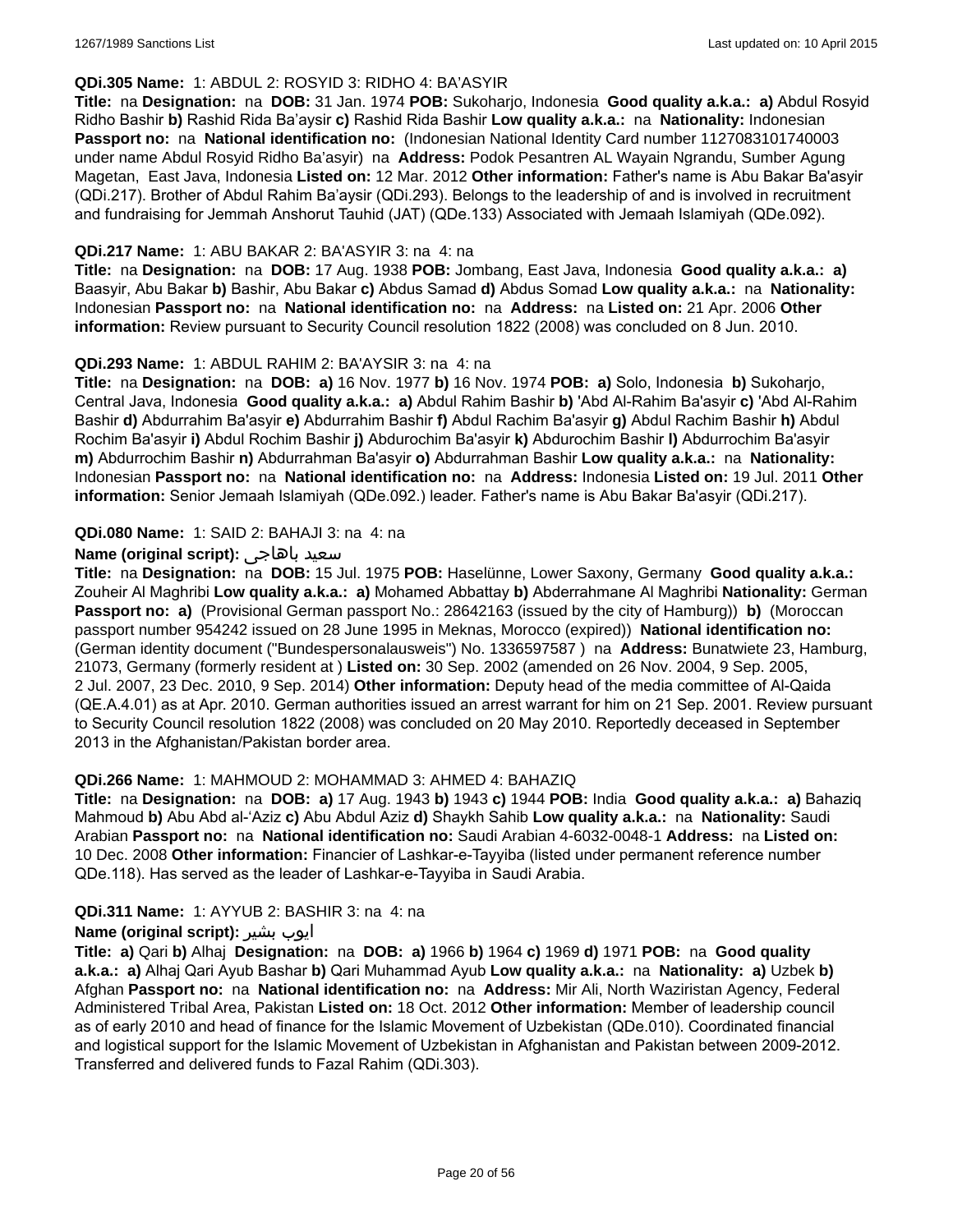#### **QDi.055 Name:** 1: MAHMOOD 2: SULTAN 3: BASHIR-UD-DIN 4: na

**Title:** na **Designation:** na **DOB: a)** 1937 **b)** 1938 **c)** 1939 **d)** 1940 **e)** 1941 **f)** 1942 **g)** 1943 **h)** 1944 **i)** 1945 **POB:**  na **Good quality a.k.a.: a)** Mahmood, Sultan Bashiruddin **b)** Mehmood, Dr. Bashir Uddin **c)** Mekmud, Sultan Baishiruddin **Low quality a.k.a.:** na **Nationality:** Pakistani **Passport no:** na **National identification no:** na **Address:** Street 13, Wazir Akbar Khan, Kabul, Afghanistan **Listed on:** 24 Dec. 2001 **Other information:** Review pursuant to Security Council resolution 1822 (2008) was concluded on 1 Jun. 2010.

# **QDi.345. Name:** 1: TARKHAN 2: TAYUMURAZOVICH 3: BATIRASHVILI 4:

**Title:** na **Designation:** na **DOB: a)** 11 Jan. 1986 **b)** 1982 **POB:** Akhmeta, Village Birkiani, Georgia **Good quality a.k.a.: a)** Tarkhan Tayumurazovich Batyrashvili **b)** Tarkhan Batirashvili **Low quality a.k.a.: a)** Omar Shishani **b)** Umar Shishani **c)** Abu Umar al-Shishani **d)** Omar al-Shishani **e)** Chechen Omar **f)** Omar the Chechen **g)** Omer the Chechen **h)** Umar the Chechen **i)** Abu Umar **j)** Abu Hudhayfah **Nationality:** Georgian **Passport no:** 09AL14455, issued in Georgia (expires on 26 Jun. 2019) **National identification no:** 08001007864, issued in Georgia **Address:** Syrian Arab Republic (located in as at Dec. 2014) **Listed on:** 23 Jan. 2015 **Other information:** As of mid-2014, Syria-based senior military commander and shura council member of Islamic State in Iraq and the Levant, listed as Al-Qaida in Iraq (AQI) (QDe.115). Led approximately 1,000 foreign fighters for ISIL and committed a number of attacks in northern Syria.

# **QDi.279 Name:** 1: MOHAMED 2: BELKALEM 3: na 4: na

# **Name (original script):** بلكلام محمد

**Title:** na **Designation:** na **DOB:** 19 Dec. 1969 **POB:** Hussein Dey, Algiers, Algeria **Good quality a.k.a.:** na **Low quality a.k.a.: a)** Abdelali Abou Dher (ذر ابو العالي عبد(**b)** El Harrachi (الحراشي(**Nationality:** Algerian **Passport no:**  na **National identification no:** na **Address:** Mali **Listed on:** 22 Apr. 2010 (amended on 15 Apr. 2014) **Other information:** Convicted in absentia by Algerian tribunal on 28 Mar. 1996. Algerian international arrest warrant number 03/09 of 6 Jun. 2009 issued by the Tribunal of Sidi Mhamed, Algiers, Algeria. Algerian extradition request number 2307/09 of 3 Sep. 2009, presented to Malian authorities. Father's name is Ali Belkalem. Mother's name is Fatma Saadoudi. Member of The Organization of Al-Qaida in the Islamic Maghreb (QDe.014)

# **QDi.136 Name:** 1: MOKHTAR 2: BELMOKHTAR 3: na 4: na

#### **Name (original script):** بلمختار مختار

**Title:** na **Designation:** na **DOB:** 1 Jun. 1972 **POB:** Ghardaia, Algeria **Good quality a.k.a.: a)** Abou Abbes Khaled **b)** Belaouar Khaled Abou El Abass **c)** Belaouer Khaled Abou El Abass **d)** Belmokhtar Khaled Abou El Abes **e)** Khaled Abou El Abass **f)** Khaled Abou El Abbes **g)** Khaled Abou El Abes **h)** Khaled Abulabbas Na Oor **i)** Mukhtar Belmukhtar **Low quality a.k.a.: a)** Belaoua **b)** Belaour **Nationality:** Algerian **Passport no:** na **National identification no:** na **Address:** na **Listed on:** 11 Nov. 2003 (amended on 12 Apr. 2006, 2 Jul. 2007, 7 Apr. 2008, 25 Jan. 2010, 16 May 2011, 9 Sep. 2014) **Other information:** Father's name is Mohamed. Mother's name is Zohra Chemkha. Member of the Council of the Organization of Al-Qaida in the Islamic Maghreb (QDe.014) (AQIM). Head of Al Mouakaoune Biddam (QDe.139), Al Moulathamoun (QDe.140) and Al Mourabitoun (QDe.141). Review pursuant to Security Council resolution 1822 (2008) was concluded on 30 Jul. 2009.

#### **QDi.333 Name:** 1: SEIFALLAH 2: BEN HASSINE 3: na 4: na

**Title:** na **Designation:** na **DOB:** 8 Nov. 1965 **POB:** na **Good quality a.k.a.: a)** Seif Allah ben Hocine **b)** Saifallah ben Hassine **c)** Sayf Allah 'Umar bin Hassayn **d)** Sayf Allah bin Hussayn **Low quality a.k.a.: a)** Abou Aayadh **b)** Abou Iyadh **c)** Abu Ayyad al-Tunisi **d)** Abu Iyyadh al-Tunisi **e)** Abou Iyadh el-Tounsi **Nationality:** na **Passport no:** na **National identification no:** na **Address:** na **Listed on:** 23 Sep. 2014 **Other information:** Founder of the Tunisian Combatant Group (QDe.090) and leader of Ansar al-Shari'a in Tunisia (QDe.143). Arrest warrant issued by Tunisian Court of First Instance on 23 Aug. 2013.

#### **QDi.307 Name:** 1: HAFIZ 2: ABDUL SALAM 3: BHUTTAVI 4: na

**Title: a)** Maulavi **b)** Mullah **Designation:** na **DOB:** 1940 **POB:** Gujranwala, Punjab Province, Pakistan **Good quality a.k.a.: a)** Hafiz Abdul Salam Bhattvi **b)** Hafiz Abdusalam Budvi **c)** Hafiz Abdussalaam Bhutvi **d)** Abdul Salam Budvi **e)** Abdul Salam Bhattwi **f)** Abdul Salam Bhutvi **g)** Mullah Abdul Salaam Bhattvi **h)** Molvi Abdursalam Bhattvi **Low quality a.k.a.:** na **Nationality:** Pakistani **Passport no:** na **National identification no:** na **Address:** na **Listed on:** 14 Mar. 2012 **Other information:** Founding member of Lashkar-e-Tayyiba (QDe.118) and deputy to Lashkar-e-Tayyiba leader Hafiz Muhammad Saeed (QDi.263).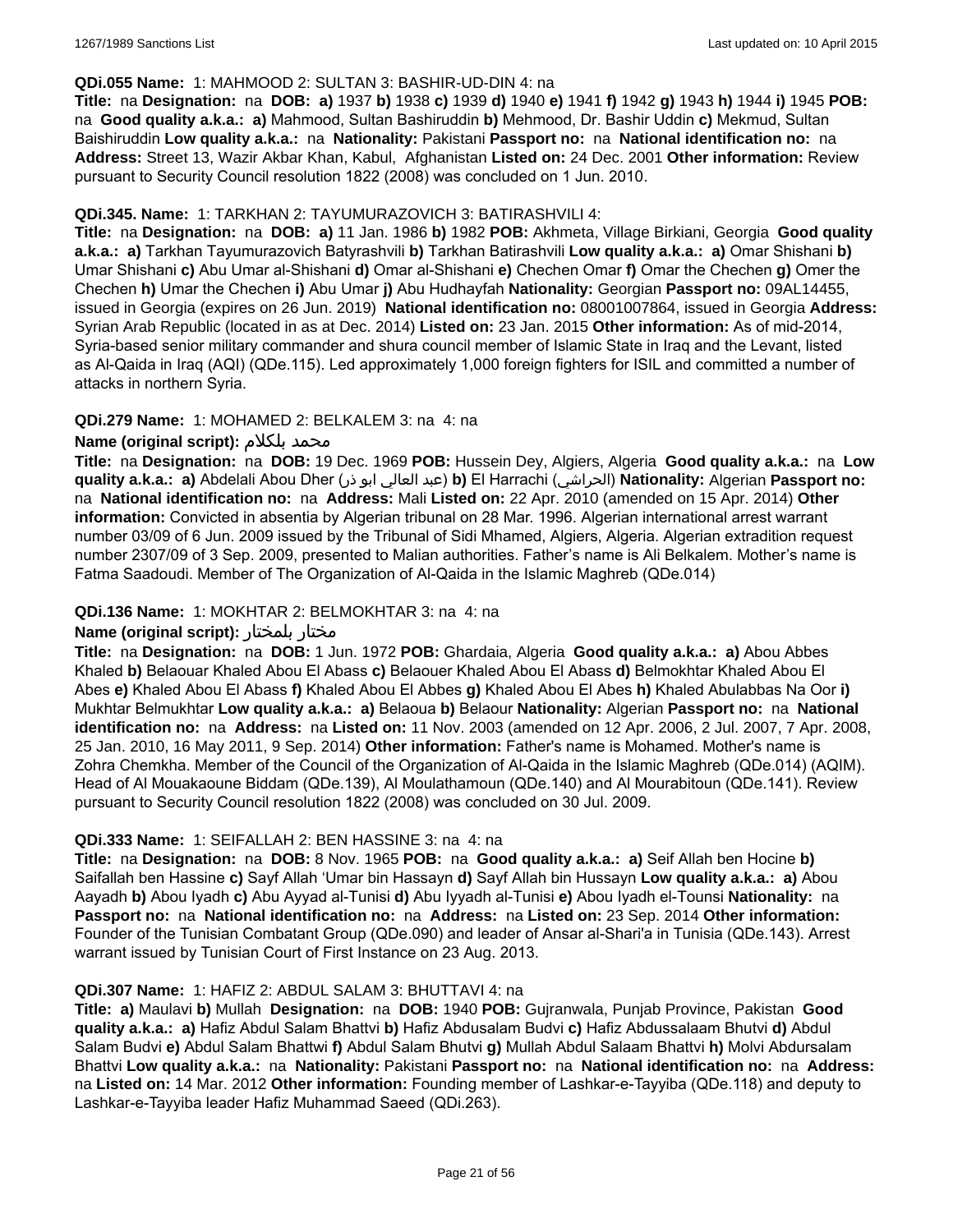# **QDi.081 Name:** 1: RAMZI 2: MOHAMED 3: ABDULLAH 4: BINALSHIBH

# رمزي محمد عبد الله بن الشيبة **:(script original (Name**

**Title:** na **Designation:** na **DOB: a)** 1 May 1972 **b)** 16 Sep. 1973 **POB: a)** Gheil Bawazir, Hadramawt, Yemen **b)** Khartoum, Sudan **Good quality a.k.a.: a)** Binalsheidah, Ramzi Mohamed Abdullah **b)** Bin Al Shibh, Ramzi **c)** Omar, Ramzi Mohamed Abdellah **d)** Mohamed Ali Abdullah Bawazir **e)** Binalshibh Ramzi Mohammed Abdullah **f)** Ramzi Binalshib **g)** Ramzi Mohamed Abdellah Omar Hassan Alassiri **h)** Binalshibh Ramsi Mohamed Abdullah **i)** Abu Ubaydah **j)** 'Umar Muhammad 'Abdallah Ba' Amar **Low quality a.k.a.:** Ramzi Omar **Nationality:** Yemeni **Passport no:** 00085243, issued on 17 Nov. 1997, issued in Sanaa, Yemen **National identification no:** na **Address:** na **Listed on:** 30 Sep. 2002 (amended on 26 Nov. 2004, 25 Jul. 2006, 2 Jul. 2007, 27 Jul. 2007, 23 Dec. 2010) **Other information:** Arrested in Karachi, Pakistan, 30 Sep. 2002. In custody of the United States of America, as of May 2010. Review pursuant to Security Council resolution 1822 (2008) was concluded on 25 May 2010.

# **QDi.009 Name:** 1: BILAL 2: BIN MARWAN 3: na 4: na

بلال بن مروان **:(script original (Name**

**Title:** na **Designation:** na **DOB:** 1947 **POB:** na **Good quality a.k.a.:** na **Low quality a.k.a.:** na **Nationality:**  na **Passport no:** na **National identification no:** na **Address:** na **Listed on:** 25 Jan. 2001 **Other information:** Senior lieutenant of UBL. Review pursuant to Security Council resolution 1822 (2008) was concluded on 21 Jun. 2010.

# **QDi.063 Name:** 1: AL-MOKHTAR 2: BEN MOHAMED 3: BEN AL-MOKHTAR 4: BOUCHOUCHA

# المختار بن محمد بن المختار بوشوشة **:(script original (Name**

**Title:** na **Designation:** na **DOB:** 13 Oct. 1969 **POB:** Tunis, Tunisia **Good quality a.k.a.:** Bushusha, Mokhtar **Low quality a.k.a.:** na **Nationality:** Tunisian **Passport no:** Tunisian number K754050, issued on 26 May 1999 (expired on 25 May 2004) **National identification no:** 04756904, issued on 14 Sep. 1984 **Address:** Via Milano Number 38, Spinadesco, (CR), Italy **Listed on:** 24 Apr. 2002 (amended on 10 Apr. 2003, 26 Nov. 2004, 20 Dec. 2005, 7 Jun. 2007, 23 Dec. 2010) **Other information:** Italian Fiscal Code: BCHMHT69R13Z352T. Mother's name is Hedia Bannour. Review pursuant to Security Council resolution 1822 (2008) was concluded on 22 Apr. 2010.

### **QDi.188 Name:** 1: FAYCAL 2: BOUGHANEMI 3: na 4: na

# **Name (original script):** بوغانمي فيصل

**Title:** na **Designation:** na **DOB:** 28 Oct. 1966 **POB:** Tunis, Tunisia **Good quality a.k.a.: a)** Faical Boughanmi **b)** Faysal al-Bughanimi **Low quality a.k.a.:** na **Nationality:** Tunisian **Passport no:** na **National identification no:**  na **Address:** Number 5/B viale Cambonino, Cremona, Italy **Listed on:** 29 Jul. 2005 (amended on 7 Jun. 2007, 10 Aug. 2009, 1 Sep. 2009, 13 Dec. 2011) **Other information:** Italian Fiscal code: BGHFCL66R28Z352G. Sentenced to 7 years imprisonment in Italy on 29 Jun. 2007 by the Brescia Second Appeals Court. In detention in Italy as at Jun. 2009. Review pursuant to Security Council resolution 1822 (2008) was concluded on 20 Jul. 2009.

#### **QDi.143 Name:** 1: HAMADI 2: BEN ABDUL AZIZ 3: BEN ALI 4: BOUYEHIA

# حمادي بن عبد العزيز بن علي بويحي **:(script original (Name**

**Title:** na **Designation:** na **DOB:** 29 May 1966 **POB:** Tunis, Tunisia **Good quality a.k.a.: a)** Gamel Mohamed, born 25 May 1966 in Morocco **b)** Abd el Wanis Abd Gawwad Abd el Latif Bahaa, born 9 May 1986 in Egypt **c)** Mahmoud Hamid **Low quality a.k.a.:** na **Nationality:** Tunisian **Passport no:** (Tunisian passport number L723315, issued on 5 May 1998, expired on 4 May 2003) **National identification no:** na **Address:** Corso XXII Marzo Number 39, Milan, Italy **Listed on:** 12 Nov. 2003 (amended on 20 Dec. 2005, 31 Jul. 2006, 30 Jan. 2009, 16 May 2011) **Other information:** In prison in Italy until 28 Jul. 2011. Review pursuant to Security Council resolution 1822 (2008) was concluded on 21 Jun. 2010.

#### **QDi.312 Name:** 1: AAMIR 2: ALI 3: CHAUDHRY 4: na

# عامر علی چوہدری **:(script original (Name**

**Title:** na **Designation:** na **DOB:** 3 Aug. 1986 **POB:** na **Good quality a.k.a.: a)** Aamir Ali Chaudary **b)** Aamir Ali Choudry **c)** Amir Ali Chaudry **Low quality a.k.a.:** Huzaifa **Nationality:** Pakistani **Passport no:** Pakistani number BN 4196361, issued on 28 Oct. 2008 (expiring 27 Oct. 2013) **National identification no:** Pakistani 33202-7126636-9 **Address:** na **Listed on:** 18 Oct. 2012 **Other information:** Electronics and explosives expert for Tehrik-e Taliban Pakistan (TTP) (QDe.132). Involved in attack planning for TTP. Provided financial and logistical support for TTP and participated in TTP-sponsored militant training.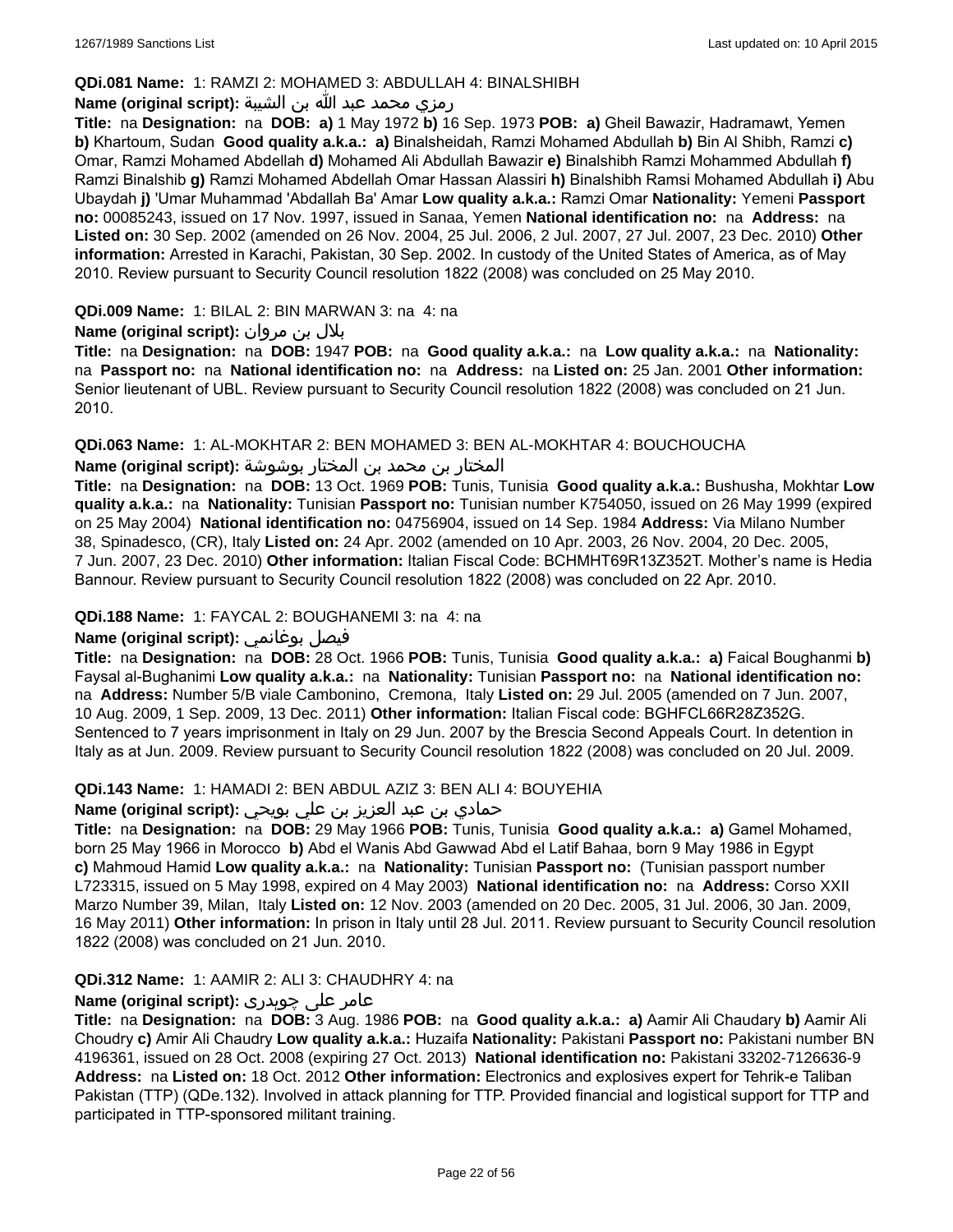# **QDi.070 Name:** 1: YASSINE 2: CHEKKOURI 3: na 4: na

# **Name (original script):** شكوري ياسين

**Title:** na **Designation:** na **DOB:** 6 Oct. 1966 **POB:** Safi, Morocco **Good quality a.k.a.:** na **Low quality a.k.a.:**  na **Nationality:** Moroccan **Passport no:** Moroccan number F46947 **National identification no:** (Moroccan national identity card H-135467) na **Address:** 7th Street, Number 7, Hay Anas Safi, Morocco **Listed on:** 3 Sep. 2002 (amended on 7 Jun. 2007, 23 Dec. 2010) **Other information:** Mother's name is Feue Hlima Bent Barka and father's name is Abderrahmane Mohammed Ben Azzouz. Deported from Italy to Morocco on 26 Feb. 2004. Review pursuant to Security Council resolution 1822 (2008) was concluded on 21 Jun. 2010.

### **QDi.300 Name:** 1: MONIR 2: CHOUKA 3: na 4: na

**Title:** na **Designation:** na **DOB:** 30 Jul. 1981 **POB:** Bonn, Germany **Good quality a.k.a.:** na **Low quality a.k.a.:** Abu Adam **Nationality: a)** German **b)** Moroccan **Passport no:** German passport number 5208323009, issued on 2 Feb. 2007, issued in Stadt Bonn, Germany (expires on 1 Feb. 2012) **National identification no:** German national identity card number 5209530116, issued on 21 Jun. 2006, issued in Stadt Bonn, Germany (expired on 20 Jun. 2011) **Address:** Ungartenstraße 6, Bonn, 53229, Germany (previous) **Listed on:** 25 Jan. 2012 **Other information:** Associated with Islamic Movement of Uzbekistan (QDe.010). Brother of Yassin Chouka (QDi.301) Arrest warrant issued by the investigating judge of the German Federal Court of Justice on 5 Oct. 2010.

# **QDi.301 Name:** 1: YASSIN 2: CHOUKA 3: na 4: na

**Title:** na **Designation:** na **DOB:** 11 Dec. 1984 **POB:** Bonn, Germany **Good quality a.k.a.:** na **Low quality a.k.a.:** Abu Ibraheem **Nationality: a)** German **b)** Moroccan **Passport no:** German passport number 5204893014, issued on 5 Oct. 2000, issued in Stadt Bonn, Germany (expired on 5 Oct. 2005) **National identification no:** German national identity card number 5209445304, issued on 5 Sep. 2005, issued in Stadt Bonn, Germany (expired on 4 Sep. 2010) **Address:** Karl-Barth-Straße 14, Bonn, 53129, Germany (previous) **Listed on:** 25 Jan. 2012 **Other information:** Associated with Islamic Movement of Uzbekistan (QDe.010). Brother of Monir Chouka (QDi.300). Arrest warrant issued by the investigating judge of the German Federal Court of Justice on 5 Oct. 2010.

# **QDi.141 Name:** 1: MAXAMED 2: CABDULLAAH 3: CIISE 4: na

**Title:** na **Designation:** na **DOB:** 8 Oct. 1974 **POB:** Kismaayo, Somalia **Good quality a.k.a.: a)** Maxamed Cabdullaahi Ciise **b)** Maxammed Cabdullaahi **c)** Cabdullah Mayamed Ciise **Low quality a.k.a.:** na **Nationality:** Somali **Passport no:** na **National identification no:** (United Kingdom identification number PX910063D) na **Address:** Somalia **Listed on:** 12 Nov. 2003 (amended on 9 Sep. 2005, 30 Jan. 2009, 20 Apr. 2009, 21 Oct. 2010) **Other information:** Present in Somalia as of Apr. 2009 following transfer from United Kingdom. Review pursuant to Security Council resolution 1822 (2008) was concluded on 21 Jun. 2010.

# **QDi.347 Name:** 1: DENIS 2: MAMADOU 3: GERHARD 4: CUSPERT

**Title:** na **Designation:** na **DOB:** 18 Oct. 1975 **POB:** Berlin, Germany **Good quality a.k.a.:** na **Low quality a.k.a.:** Abu Talha al-Almani **Nationality:** German **Passport no:** na **National identification no:** 2550439611, issued in District Friedrichshain-Kreuzberg of Berlin, Germany (issued on 22 Apr. 2010, expires on 21 Apr. 2020) **Address: a)** Syria/Turkey border area (as at Jan. 2015) **b)** Karl-Marx-Str. 210, Berlin, 12055, Germany (primary address) **Listed on:** 11 Feb. 2015 **Other information:** Physical description: eye colour: brown; hair colour: black; height: 178cm; Tattoos: BROKEN DREAMS in letters (on back) and landscape of Africa (on right upper arm). Father's name: Richard Luc-Giffard; Mother's name: Sigrid Cuspert. European arrest warrant issued by investigating judge at the Federal Court of Justice of Germany, dated 14 May 2014 and 5 Dec. 2014.

#### **QDi.331 Name:** 1: ANDERS 2: CAMEROON 3: OSTENSVIG 4: DALE

**Title:** na **Designation:** na **DOB:** 19 Oct. 1978 **POB:** Oslo, Norway **Good quality a.k.a.:** na **Low quality a.k.a.:** Muslim Abu Abdurrahman **Nationality:** na **Passport no:** na **National identification no:** na **Address:** na **Listed on:** 23 Sep. 2014 **Other information:**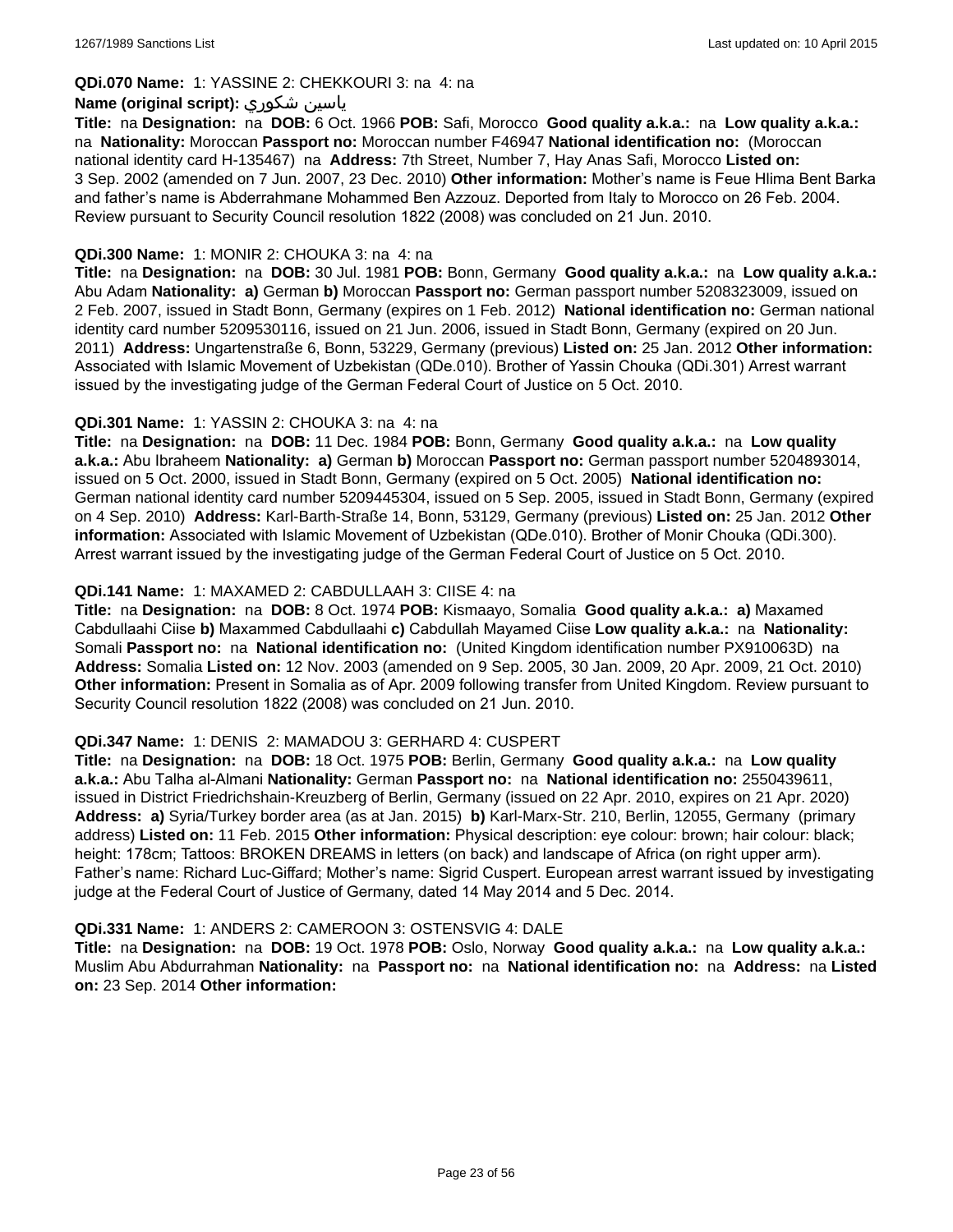# **QDi.252 Name:** 1: AHMED 2: DEGHDEGH 3: na 4: na

### **Name (original script):** دغداغ أحمد

**Title:** na **Designation:** na **DOB:** 17 Jan. 1967 **POB:** Anser, Wilaya (province) of Jijel, Algeria **Good quality a.k.a.: a)** Abd El Illah **b)** Abdellillah dit Abdellah Ahmed dit Said **Low quality a.k.a.:** na **Nationality:** Algerian **Passport no:** na **National identification no:** na **Address:** Algeria **Listed on:** 3 Jul. 2008 (amended on 24 Mar. 2009, 15 Nov. 2012) **Other information:** Belongs to the leadership and is the finance chief of the Organization of Al-Qaida in the Islamic Maghreb (Qde.014). Mother's name is Zakia Chebira. Father's name is Lakhdar.

# **QDi.246 Name:** 1: REDENDO 2: CAIN 3: DELLOSA 4: na

**Title:** na **Designation:** na **DOB:** 15 May 1972 **POB:** Punta, Santa Ana, Manila, Philippines **Good quality a.k.a.: a)** Abu Ilonggo **b)** Brandon Berusa **c)** Abu Muadz **d)** Arnulfo Alvarado **e)** Habil Ahmad Dellosa **Low quality a.k.a.: a)** Dodong **b)** Troy **c)** Uthman **Nationality:** Filipino **Passport no:** na **National identification no:** na **Address:** 3111, Ma. Bautista, Punta, Santa Ana, Manila, Philippines **Listed on:** 4 Jun. 2008 (amended on 3 Jun. 2009, 13 Dec. 2011) **Other information:** Member of the Rajah Solaiman Movement (QDe.128) and linked to the Abu Sayyaf Group (QDe.001). Father's name is Fernando Rafael Dellosa. Mother's name is Editha Parado Cain. In detention in the Philippines as of Jan. 2010. Review pursuant to Security Council resolution 1822 (2008) was concluded on 13 May 2010.

# **QDi.243 Name:** 1: FELICIANO 2: SEMBORIO 3: DELOS REYES JR. 4: na

**Title:** Ustadz **Designation:** na **DOB:** 4 Nov. 1963 **POB:** Arco, Lamitan, Basilan, Philippines **Good quality a.k.a.: a)** Abubakar Abdillah **b)** Abdul Abdillah **Low quality a.k.a.:** na **Nationality:** Filipino **Passport no:** na **National identification no:** na **Address:** Philippines **Listed on:** 4 Jun. 2008 (amended on 3 Jun. 2009, 13 Dec. 2011) **Other information:** Member of the Rajah Solaiman Movement (Qde.128). Father's name is Feliciano Delos Reyes Sr. Mother's name is Aurea Semborio. In detention in the Philippines as of May 2011. Review pursuant to Security Council resolution 1822 (2008) was concluded on 13 May 2010.

# **QDi.164 Name:** 1: OTHMAN 2: DERAMCHI 3: na 4: na

### **Name (original script):** درمشي عثمان

**Title:** na **Designation:** na **DOB:** 7 Jun. 1954 **POB:** Tighennif, Algeria **Good quality a.k.a.:** na **Low quality a.k.a.:** Abou Youssef **Nationality:** Algerian **Passport no:** na **National identification no:** na **Address:** Algeria **Listed on:** 17 Mar. 2004 (amended on 26 Nov. 2004, 21 Dec. 2007, 2 Dec. 2008, 3 Jun. 2009, 25 Jan. 2010, 16 May 2011) **Other information:** Italian Fiscal Code DRMTMN54H07Z301T. Deported from Italy to Algeria on 22 Aug. 2008. Father in law of Djamel Lounici (QDi.155). Review pursuant to Security Council resolution 1822 (2008) was concluded on 28 Sep. 2009.

#### **QDi.245 Name:** 1: PIO 2: ABOGNE 3: DE VERA 4: na

**Title:** na **Designation:** na **DOB:** 19 Dec. 1969 **POB:** Bagac, Bagamanok, Catanduanes, Philippines **Good quality a.k.a.:** Ismael De Vera **Low quality a.k.a.: a)** Khalid **b)** Ismael **c)** Ismail **d)** Manex **e)** Tito Art **f)** Dave **g)** Leo **Nationality:** Filipino **Passport no:** na **National identification no:** na **Address:** Concepcion, Zaragosa, Nueva Ecija, Philippines **Listed on:** 4 Jun. 2008 (amended on 3 Jun. 2009, 13 Dec. 2011) **Other information:** Member of the Rajah Solaiman Movement (QDe.128), Abu Sayyaf Group (Qde.001) and Jemaah Islamiyah (Qde.092). Father's name is Honorio Devera. Mother's name is Fausta Abogne. In detention in the Philippines as of May 2011. Review pursuant to Security Council resolution 1822 (2008) was concluded on 13 May 2010.

#### **QDi.169 Name:** 1: DHOU 2: EL-AICH 3: na 4: na

# **Name (original script):** العيش ذو

**Title:** na **Designation:** na **DOB:** 5 Aug. 1964 **POB:** Blida, Algeria **Good quality a.k.a.:** Abdel Hak **Low quality a.k.a.:** na **Nationality:** Algerian **Passport no:** na **National identification no:** na **Address:** na **Listed on:** 3 May 2004 (amended on 12 Apr. 2006, 7 Apr. 2008, 13 Dec. 2011) **Other information:** Confirmed to have died in Chad on 8 Mar. 2004. Review pursuant to Security Council resolution 1822 (2008) was concluded on 27 Jul. 2010.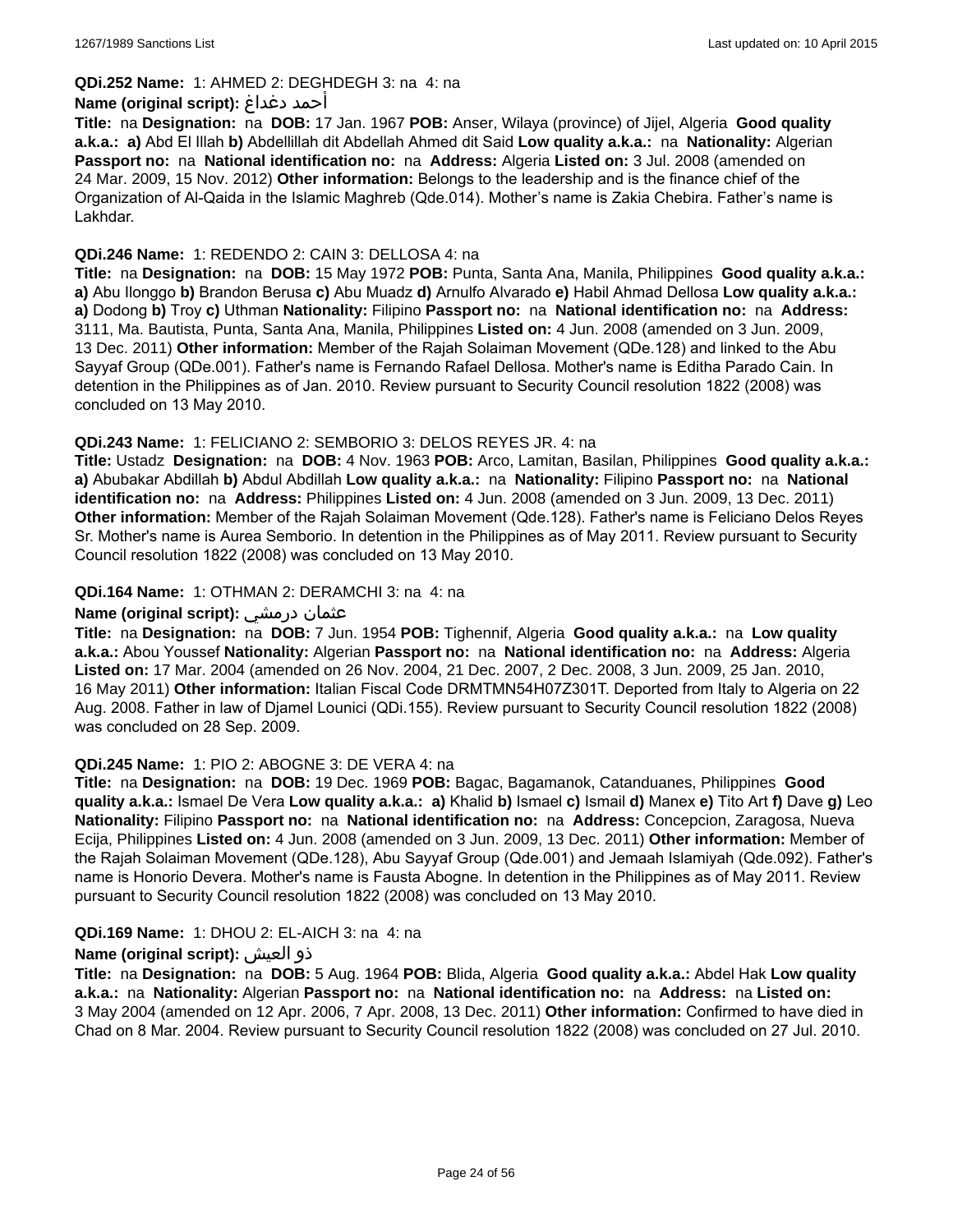# **QDi.342 Name:** 1: OUMAR 2: DIABY 3: na 4: na

**Title:** na **Designation:** na **DOB:** 5 Aug. 1975 **POB:** Dakar, Senegal **Good quality a.k.a.:** na **Low quality a.k.a.: a)** Omsen **b)** Oumar Omsen **Nationality:** na **Passport no:** na **National identification no:** na **Address:** Syrian Arab Republic (located in) **Listed on:** 23 Sep. 2014 **Other information:** A leader of an armed group linked to Al-Nusrah Front for the People of the Levant (QDe.137) and a key facilitator for a Syrian foreign terrorist fighter network. Active in terrorist propaganda through the Internet.

# **QDi.167 Name:** 1: KAMEL 2: DJERMANE 3: na 4: na

# **Name (original script):** جرمان كمال

**Title:** na **Designation:** na **DOB:** 12 Oct. 1965 **POB:** Oum el Bouaghi, Algeria **Good quality a.k.a.: a)** Bilal **b)** Adel **c)** Fodhil **d)** Abou Abdeljalil **Low quality a.k.a.:** na **Nationality:** Algerian **Passport no:** na **National identification no:** na **Address:** Algeria **Listed on:** 3 May 2004 (amended on 7 Apr. 2008, 13 Dec. 2011) **Other information:** In detention in Algeria as at April 2010. Arrest warrant issued by the German authorities on 9 Oct. 2003 for involvement in kidnapping. Former member of the Katibat Tarek Ibn Ziad of The Organization of Al-Qaida in the Islamic Maghreb (QDe.014). Review pursuant to Security Council resolution 1822 (2008) was concluded on 27 Jul. 2010.

# **QDi.249 Name:** 1: YAHIA 2: DJOUADI 3: na 4: na

# **Name (original script):** جوادي يحي

**Title:** na **Designation:** na **DOB:** 1 Jan. 1967 **POB:** M'Hamid, Wilaya (province) of Sidi Bel Abbes, Algeria **Good quality a.k.a.: a)** Yahia Abou Ammar **b)** Abou Ala **Low quality a.k.a.:** na **Nationality:** Algerian **Passport no:**  na **National identification no:** na **Address:** na **Listed on:** 3 Jul. 2008 (amended on 15 Nov. 2012) **Other information:** Belongs to the leadership of the Organization of Al-Qaida in the Islamic Maghreb (listed under permanent reference number QDe.014). Located in Northern Mali as of Jun. 2008. Mother's name is Zohra Fares. Father's name is Mohamed.

# **QDi.232 Name:** 1: ABDELMALEK 2: DROUKDEL 3: na 4: na

# عبد المالك دروكدال **:(script original (Name**

**Title:** na **Designation:** na **DOB:** 20 Apr. 1970 **POB:** Meftah, Wilaya of Blida, Algeria **Good quality a.k.a.:** Abou Mossaab Abdelouadoud **Low quality a.k.a.:** na **Nationality:** Algerian **Passport no:** na **National identification no:** na **Address:** Algeria **Listed on:** 27 Aug. 2007 (amended on 7 Apr. 2008, 13 Dec. 2011) **Other information:** Head of The Organization of Al-Qaida in the Islamic Maghreb (QDe.014). Sentenced in absentia to life imprisonment in Algeria on 21 March 2007. Father's name is Rabah Droukdel. Mother's name is Z'hour Zdigha. Review pursuant to Security Council resolution 1822 (2008) was concluded on 4 May 2009.

#### **QDi.095 Name:** 1: LIONEL 2: DUMONT 3: na 4: na

**Title:** na **Designation:** na **DOB:** 21 Jan. 1971 **POB:** Roubaix, France **Good quality a.k.a.: a)** Jacques Brougere **b)** Abu Hamza **c)** Di Karlo Antonio **d)** Merlin Oliver Christian Rene **e)** Arfauni Imad Ben Yousset Hamza **f)** Imam Ben Yussuf Arfaj **g)** Abou Hamza **h)** Arfauni Imad **Low quality a.k.a.: a)** Bilal **b)** Hamza **c)** Koumkal **d)** Kumkal **e)** Merlin **f)** Tinet **g)** Brugere **h)** Dimon **Nationality:** French **Passport no:** na **National identification no:** na **Address:** France **Listed on:** 25 Jun. 2003 (amended on 22 Nov. 2004, 26 Nov. 2004, 2 Jul. 2007, 17 Oct. 2007, 24 Mar. 2009, 6 Aug. 2010) **Other information:** In custody in France as of May 2004. Sentenced to 25 years imprisonment in France in 2007. Review pursuant to Security Council resolution 1822 (2008) was concluded on 15 Jun. 2010.

#### **QDi.111 Name:** 1: AGUS 2: DWIKARNA 3: na 4: na

**Title:** na **Designation:** na **DOB:** 11 Aug. 1964 **POB:** Makassar, South Sulawesi, Indonesia **Good quality a.k.a.:**  na **Low quality a.k.a.:** na **Nationality:** Indonesian **Passport no:** Indonesian Travel document number XD253038 **National identification no:** na **Address:** Indonesia **Listed on:** 9 Sep. 2003 (amended on 26 Nov. 2004, 14 May 2014) **Other information:** Arrested 13 Mar. 2002, sentenced 12 July 2002 in the Philippines. Released from custody in the Philippines on 1 Jan. 2014 and subsequently deported to Indonesia. Physical description: height 165 cm. Photo available for inclusion in the INTERPOL-UN Security Council Special Notice. Review pursuant to Security Council resolution 1822 (2008) was concluded on 25 May 2010.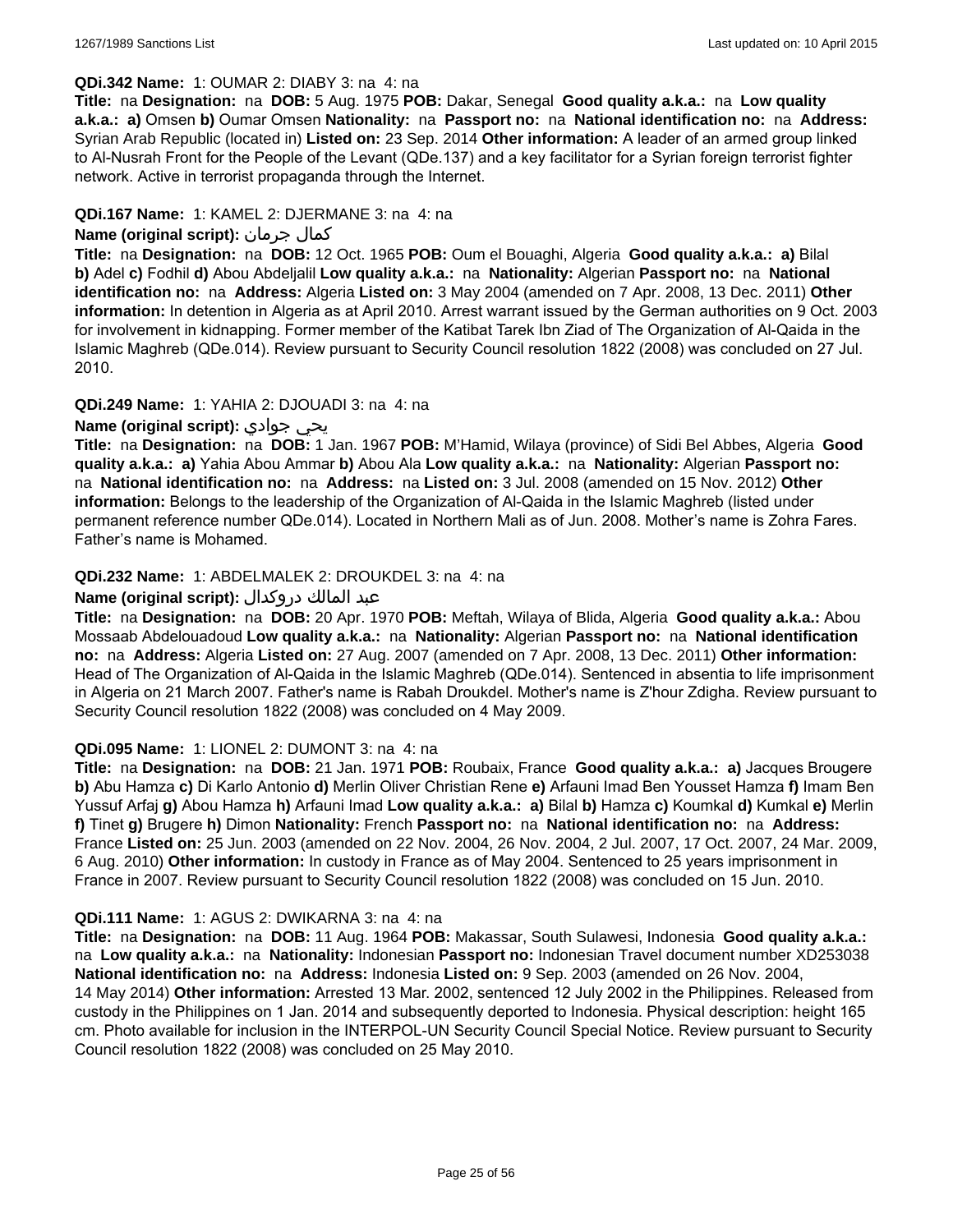#### **QDi.142 Name:** 1: RADI 2: ABD EL SAMIE 3: ABOU EL YAZID 4: EL AYASHI

# راضي عبد السميع أبواليزيد العياشي **:(script original (Name**

**Title:** na **Designation:** na **DOB:** 2 Jan. 1972 **POB:** El Gharbia, Egypt **Good quality a.k.a.:** na **Low quality a.k.a.:** Mera'i **Nationality:** na **Passport no:** na **National identification no:** na **Address:** Via Cilea 40, Milan, Italy (Domicile) **Listed on:** 12 Nov. 2003 (amended on 9 Sep. 2005, 21 Dec. 2007, 16 May 2011) **Other information:** Sentenced to ten years of imprisonment by the Court of first instance of Milan on 21 Sep. 2006. In custody in Italy. Due for release on 6 Jan. 2012. Subject to expulsion from Italy after serving the sentence. Review pursuant to Security Council resolution 1822 (2008) was concluded on 21 Jun. 2010.

### **QDi.262 Name:** 1: REDOUANE 2: EL HABHAB 3: na 4: na

**Title:** na **Designation:** na **DOB:** 20 Dec. 1969 **POB:** Casablanca, Morocco **Good quality a.k.a.:** Abdelrahman **Low quality a.k.a.:** na **Nationality: a)** German **b)** Moroccan **Passport no:** German number 1005552350, issued on 27 Mar. 2001 ( by Municipality of Kiel, Germany, expired on 26 Mar. 2011) **National identification no:** German federal identity card number 1007850441, issued on 27 Mar. 2001 ( by Municipality of Kiel, Germany, expired on 26 Mar. 2011) **Address:** lltisstrasse 58, 24143 Kiel, Germany (previous address) **Listed on:** 12 Nov. 2008 (amended on 30 Jan. 2009, 24 Mar. 2009, 15 Nov. 2012) **Other information:** Released from custody in Germany in Apr. 2012.

**QDi.082 Name:** 1: MOUNIR 2: EL MOTASSADEQ 3: na 4: na

# **Name (original script):** المتصدق منير

**Title:** na **Designation:** na **DOB:** 3 Apr. 1974 **POB:** Marrakesh, Morocco **Good quality a.k.a.:** Mounir el Moutassadeq **Low quality a.k.a.:** na **Nationality:** Moroccan **Passport no:** Moroccan Passport H 236483 **National identification no:** Moroccan national identity card E-491591 **Address:** In prison in Germany **Listed on:** 30 Sep. 2002 (amended on 26 Nov. 2004, 7 Sep. 2007, 23 Dec. 2010) **Other information:** Arrested on 28 Nov. 2001 and found guilty in Germany of being an accessory to murder and of membership in a terrorist organization and sentenced to 15 years of imprisonment on 8 Jan. 2007. Father's name is Brahim Brik. Mother's name is Habiba Abbes. Review pursuant to Security Council resolution 1822 (2008) was concluded on 20 May 2010.

# **QDi.065 Name:** 1: ABD EL KADER 2: MAHMOUD 3: MOHAMED 4: EL SAYED

### عبد القادر محمود محمد السيد **:(script original (Name**

**Title:** na **Designation:** na **DOB:** 26 Dec. 1962 **POB:** Egypt **Good quality a.k.a.: a)** Es Sayed, Kader **b)** Abdel Khader Mahmoud Mohamed el Sayed **Low quality a.k.a.:** na **Nationality:** Egyptian **Passport no:** na **National identification no:** na **Address:** na **Listed on:** 24 Apr. 2002 (amended on 26 Nov. 2004, 7 Jun. 2007, 16 May 2011) **Other information:** Italian Fiscal Code: SSYBLK62T26Z336L. Sentenced to 8 years imprisonment in Italy on 2 February 2004. Considered a fugitive from justice by the Italian authorities. Review pursuant to Security Council resolution 1822 (2008) was concluded on 22 Apr. 2010.

#### **QDi.064 Name:** 1: SAMI 2: BEN KHAMIS 3: BEN SALEH 4: ELSSEID

### سامي بن خميس بن صالح الصيد **:(script original (Name**

**Title:** na **Designation:** na **DOB:** 10 Feb. 1968 **POB:** Menzel Jemil, Bizerte, Tunisia **Good quality a.k.a.:** Omar El Mouhajer **Low quality a.k.a.:** Saber **Nationality:** Tunisian **Passport no:** (Tunisian passport number K929139, issued on 14 Feb. 1995, expired on 13 Feb. 2000) **National identification no: a)** (00319547 issued on 8 Dec. 1994) **b)** (Italian Fiscal Code: SSDSBN68B10Z352FUP7F) na **Address:** Ibn Al-Haythman Street, Number 6, Manubah, Tunis, Tunisia **Listed on:** 24 Apr. 2002 (amended on 10 Apr. 2003, 26 Nov. 2004, 9 Sep. 2005, 20 Dec. 2005, 7 Jun. 2007, 21 Dec. 2007, 10 Aug. 2009, 23 Dec. 2010, 24 Nov. 2014) **Other information:** Mother's name is Beya Al-Saidani. Deported from Italy to Tunisia on 2 Jun. 2008. Imprisoned in Tunisia in Aug. 2014. Review pursuant to Security Council resolution 1822 (2008) was concluded on 22 Apr. 2010.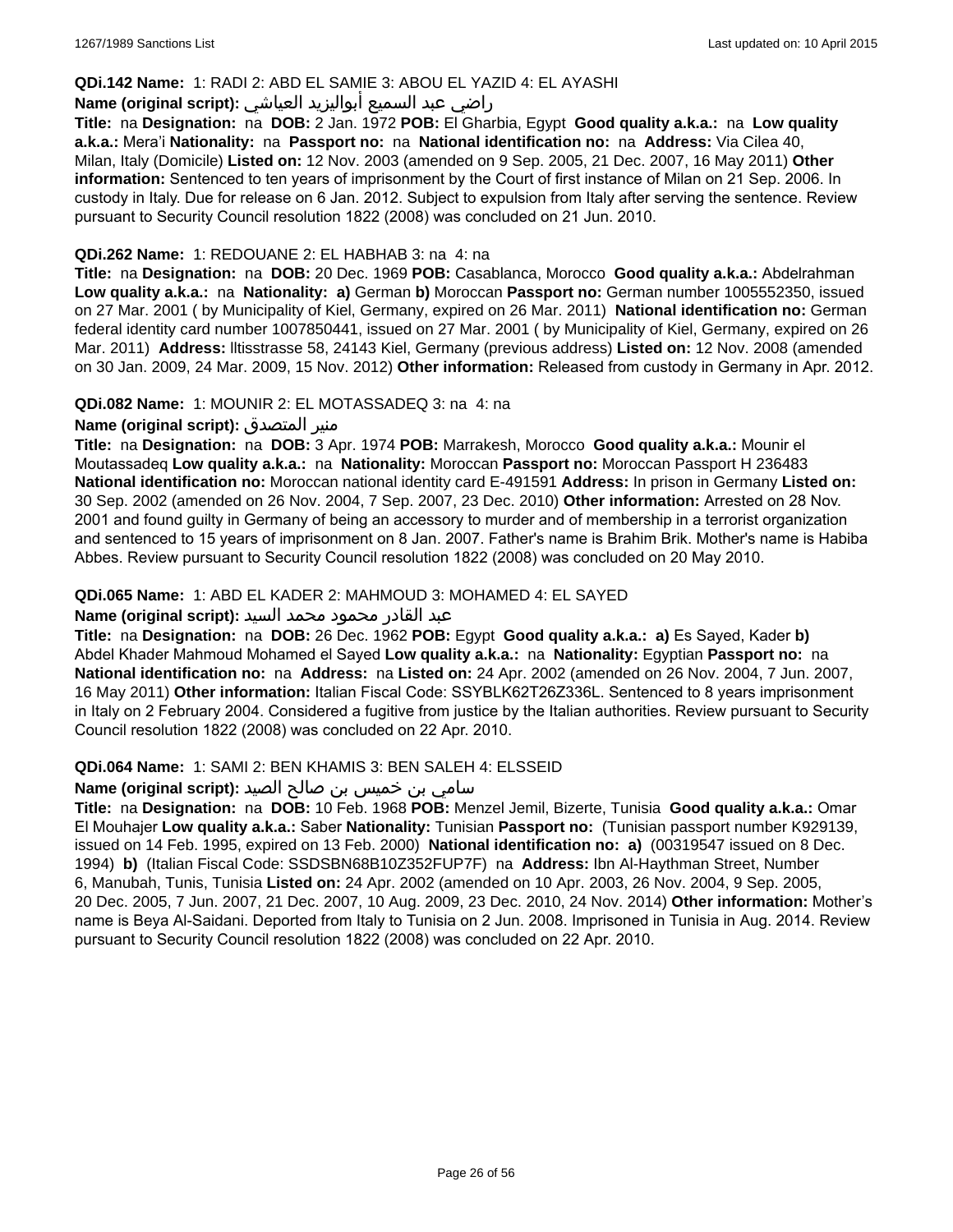# **QDi.096 Name:** 1: MOUSSA 2: BEN OMAR 3: BEN ALI 4: ESSAADI

# موسى بن عمر بن علي السعدي **:**Name (original script)

**Title:** na **Designation:** na **DOB:** 4 Dec. 1964 **POB:** Tabarka, Tunisia **Good quality a.k.a.:** na **Low quality a.k.a.: a)** Dah Dah **b)** Abdelrahmman **c)** Bechir **Nationality:** Tunisian **Passport no:** (Tunisian passport number L335915, issued in Milan, Italy on 8 Nov. 1996, expired on 7 Nov. 2001) **National identification no:** na **Address:** Tunisia **Listed on:** 25 Jun. 2003 (amended on 20 Dec. 2005, 17 Oct. 2007, 10 Aug. 2009, 16 May 2011, 20 Jul. 2012) **Other information:** Considered a fugitive from justice by the Italian authorities (as of Nov. 2009). Left Sudan to Tunisia in 2011. Review pursuant to Security Council resolution 1822 (2008) was concluded on 15 Jun. 2010.

**QDi.083 Name:** 1: ZAKARYA 2: ESSABAR 3: na 4: na

# **Name (original script):** الصبار زكريا

**Title:** na **Designation:** na **DOB:** 3 Apr. 1977 **POB:** Essaouria, Morocco **Good quality a.k.a.:** Zakariya Essabar **Low quality a.k.a.:** na **Nationality:** Moroccan **Passport no: a)** Moroccan passport number M 271351 (issued on 24 Oct. 2000 by the Embassy of Morocco in Berlin) **b)** Moroccan passport number K-348486 **National identification no: a)** Moroccan National Identity number E-189935 **b)** Moroccan National Identity Card number G-0343089 **Address:** na **Listed on:** 30 Sep. 2002 (amended on 26 Nov. 2004, 10 Jun. 2011) **Other information:** Father's name is Mohamed ben Ahmed. Mother's name is Sfia bent Toubali. Review pursuant to Security Council resolution 1822 (2008) was concluded on 20 May 2010.

# **QDi.352 Name:** 1: MAULANA 2: FAZLULLAH 3: na 4: na

**Title:** na **Designation:** na **DOB:** 1974 **POB:** Kuza Bandai village, Swat Valley, Khyber Pakhtunkhawa Province, Pakistan **Good quality a.k.a.: a)** Mullah Fazlullah **b)** Fazal Hayat **Low quality a.k.a.:** Mullah Radio **Nationality:**  na **Passport no:** na **National identification no:** na **Address:** Afghanistan / Pakistan border region **Listed on:** 7 Apr. 2015 **Other information:** Commander of Tehrik-e Taliban Pakistan (TTP) (QDe.132) since 7 Nov. 2013. Led the local TTP in Pakistan's northwest valley of Swat from 2007 to 2009.

# **QDi.251 Name:** 1: SALAH EDDINE 2: GASMI 3: na 4: na

# **Name (original script):** قاسمي صالح

**Title:** na **Designation:** na **DOB:** 13 Apr. 1971 **POB:** Zeribet El Oued, Wilaya (province) of Biskra, Algeria **Good quality a.k.a.:** Abou Mohamed Salah **Low quality a.k.a.:** Bounouadher **Nationality:** Algerian **Passport no:** na **National identification no:** na **Address:** Algeria **Listed on:** 3 Jul. 2008 (amended on 24 Mar. 2009, 15 Nov. 2012, 14 Mar. 2013) **Other information:** Belongs to the leadership and is in charge of information committee of the Organization of Al-Qaida in the Islamic Maghreb (QDe.014). Mother's name is Yamina Soltane. Father's name is Abdelaziz. Associated with Abdelmalek Droukdel (QDi.232). Arrested in Algeria on 16 Dec. 2012.

#### **QDi.259 Name:** 1: FRITZ 2: MARTIN 3: GELOWICZ 4: na

**Title:** na **Designation:** na **DOB:** 1 Sep. 1979 **POB:** Munich, Germany **Good quality a.k.a.: a)** Robert Konars, born 10 Apr. 1979 in Liege, Belgium **b)** Markus Gebert **Low quality a.k.a.: a)** Malik **b)** Benzl **c)** Bentley **Nationality:** German **Passport no:** German number 7020069907, issued in Ulm, Germany (expired on 11 May 2010.) **National identification no:** German Federal Identity Card number 7020783883, issued in Ulm, Germany (expired on 10 Jun. 2008.) **Address: a)** (In prison in Germany (since Sep. 2007).) **b)** Böfinger Weg 20, Ulm, 89075, Germany (previous address) **Listed on:** 27 Oct. 2008 (amended on 13 Dec. 2011) **Other information:** Associated with the Islamic Jihad Union (IJU), also known as the Islamic Jihad Group (QDe.119). Associated with Daniel Martin Schneider (QDi.260) and Adem Yilmaz (QDi.261). In detention in Germany as of Jun. 2010.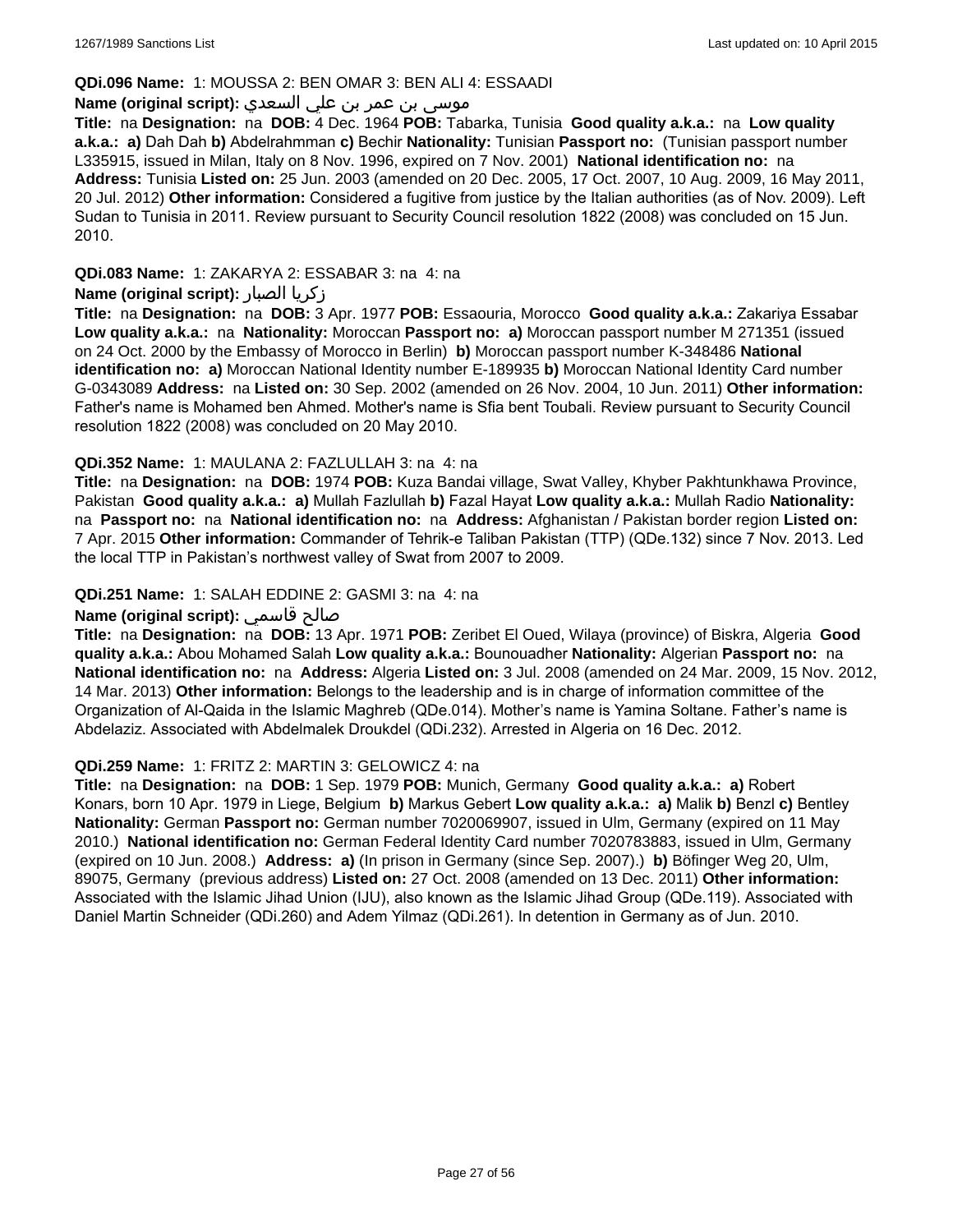#### **QDi.028 Name:** 1: AHMED 2: KHALFAN 3: GHAILANI 4: na

**Title:** na **Designation:** na **DOB: a)** 14 Mar. 1974 **b)** 13 Apr. 1974 **c)** 14 Apr. 1974 **d)** 1 Aug. 1970 **POB:** Zanzibar, Tanzania **Good quality a.k.a.: a)** Ahmad, Abu Bakr **b)** Ahmed, Abubakar **c)** Ahmed, Abubakar K. **d)** Ahmed, Abubakar Khalfan **e)** Ahmed, Abubakary K. **f)** Ahmed, Ahmed Khalfan **g)** Ali, Ahmed Khalfan **h)** Ghailani, Abubakary Khalfan Ahmed **i)** Ghailani, Ahmed **j)** Ghilani, Ahmad Khalafan **k)** Hussein, Mahafudh Abubakar Ahmed Abdallah **l)** Khalfan, Ahmed **m)** Mohammed, Shariff Omar **n)** Haythem al-Kini **Low quality a.k.a.: a)** Ahmed The Tanzanian **b)** Foopie **c)** Fupi **d)** Ahmed, A **e)** Al Tanzani, Ahmad **f)** Bakr, Abu **g)** Khabar, Abu **Nationality:** Tanzanian **Passport no:** na **National identification no:** na **Address:** United States of America **Listed on:** 17 Oct. 2001 (amended on 27 Jul. 2007, 21 Oct. 2010) **Other information:** Apprehended in July 2004 and in custody for trial in the United States of America, as at October 2010. Review pursuant to Security Council resolution 1822 (2008) was concluded on 21 Jun. 2010.

# **QDi.250 Name:** 1: AMOR 2: MOHAMED 3: GHEDEIR 4: na

# عمر محمد قدير **:(script original (Name**

**Title:** na **Designation:** na **DOB:** Approximately 1958 **POB:** Deb-Deb, Amenas, Wilaya (province) of Illizi, Algeria **Good quality a.k.a.: a)** Abdelhamid Abou Zeid **b)** Youcef Adel **c)** Abou Abdellah **d)** Abid Hammadou, born 12 Dec. 1965 in Touggourt, Wilaya (province) of Ouargla, Algeria (previously listed as) **Low quality a.k.a.:**  na **Nationality:** Algerian **Passport no:** na **National identification no:** na **Address:** na **Listed on:** 3 Jul. 2008 (amended on 10 May 2012, 15 Nov. 2012) **Other information:** Associated with the Organization of Al-Qaida in the Islamic Maghreb (QDe.014). Located in Northern Mali as of Jun. 2008. Mother's name is Benarouba Bachira. Father's name is Mabrouk. He usurped the identity of Abid Hammadou, who allegedly died in Chad in 2004.

# **QDi.341 Name:** 1: KEVIN 2: GUIAVARCH 3: na 4: na

**Title:** na **Designation:** na **DOB:** 12 Mar. 1993 **POB:** Paris, France **Good quality a.k.a.:** na **Low quality a.k.a.:**  na **Nationality:** na **Passport no:** na **National identification no:** na **Address:** Syrian Arab Republic (located in since 2012) **Listed on:** 23 Sep. 2014 **Other information:** French terrorist fighter who travelled to Syria and joined Al-Nusrah Front for the People of the Levant (QDe.137). Facilitator of foreign terrorist fighters from France to Syria. Activist in violent propaganda through the Internet.

#### **QDi.218 Name:** 1: GUN GUN 2: RUSMAN 3: GUNAWAN 4: na

**Title:** na **Designation:** na **DOB:** 6 Jul. 1977 **POB:** Cianjur, West Java, Indonesia **Good quality a.k.a.: a)** Gunawan, Rusman **b)** Abd Al-Hadi **c)** Abdul Hadi **d)** Abdul Karim **e)** Bukhori **f)** Bukhory **Low quality a.k.a.:** na **Nationality:** Indonesian **Passport no:** na **National identification no:** na **Address:** na **Listed on:** 21 Apr. 2006 (amended on 13 Dec. 2011) **Other information:** Brother of Nurjaman Riduan Isamuddin (QDi.087). Review pursuant to Security Council resolution 1822 (2008) was concluded on 8 Jun. 2010.

#### **QDi.003 Name:** 1: SALIM 2: AHMAD 3: SALIM 4: HAMDAN

# سالم أحمد سالم حمدان **:(script original (Name**

**Title:** na **Designation:** na **DOB:** 1965 **POB: a)** Al-Mukalla, Yemen **b)** AI-Mukala, Yemen **Good quality a.k.a.: a)** Saqr Al-Jaddawi (الجداوي صقر الكنية(**b)** Saqar Al Jadawi **c)** Saqar Aljawadi **d)** Salem Ahmed Salem Hamdan **Low quality a.k.a.:** na **Nationality:** Yemeni **Passport no:** Yemeni number 00385937 **National identification no:** na **Address: a)** Shari Tunis, Sana'a, Yemen (previous address) **b)** (Located in Yemen since Nov. 2008) **Listed on:** 25 Jan. 2001 (amended on 25 Jul. 2006, 23 Apr. 2007, 30 Jan. 2009, 17 Jul. 2009, 25 Jan. 2010) **Other information:** Driver and private bodyguard to Usama bin Laden (deceased) from 1996 until 2001. Transferred from United States custody to Yemen in Nov. 2008. Review pursuant to Security Council resolution 1822 (2008) was concluded on 8 Jul. 2010.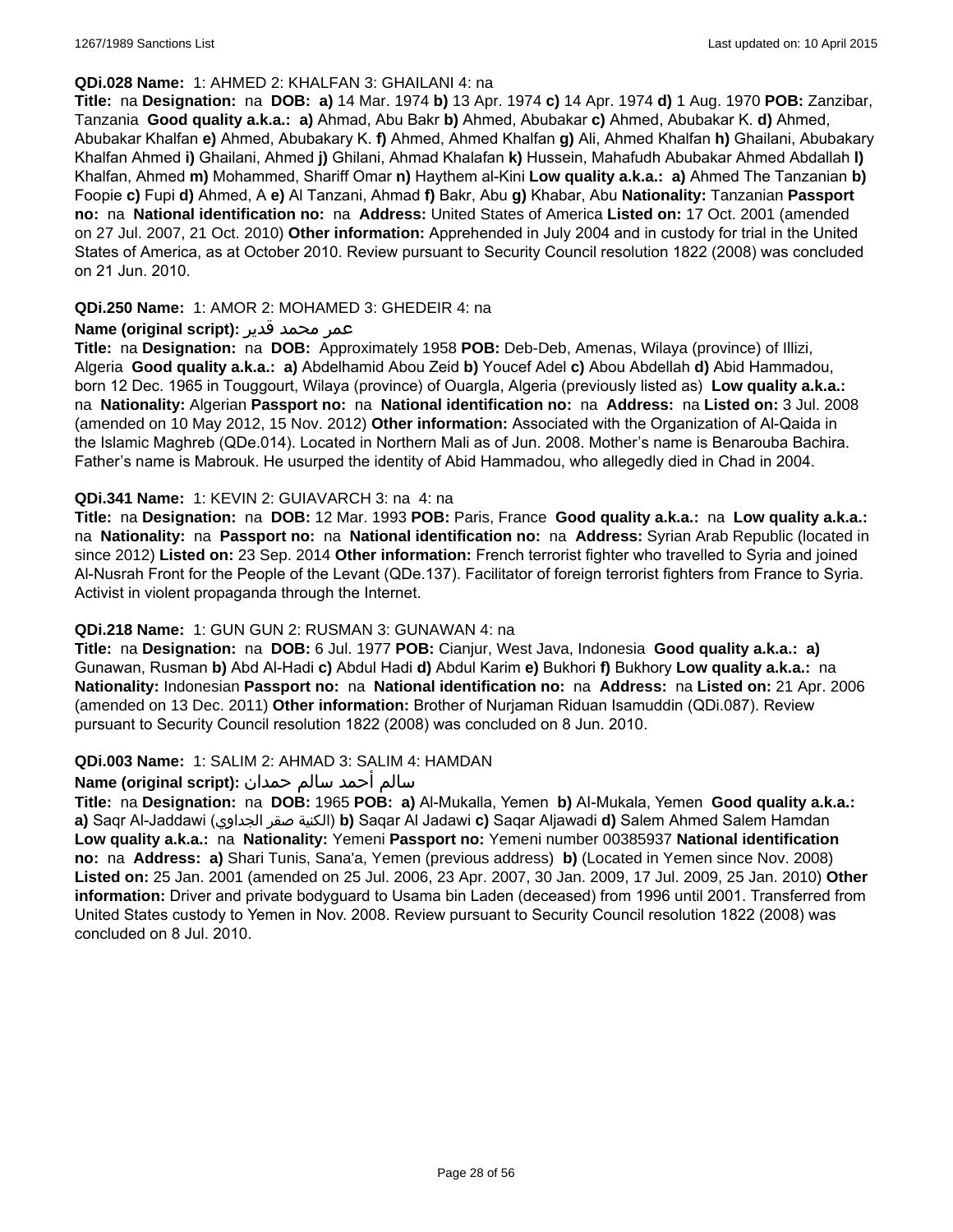### **QDi.068 Name:** 1: ADEL 2: BEN AL-AZHAR 3: BEN YOUSSEF 4: HAMDI

# عادل بن الأزهر بن يوسف حمدي **:(script original (Name**

**Title:** na **Designation:** na **DOB:** 14 Jul. 1970 **POB:** Tunis, Tunisia **Good quality a.k.a.:** Adel ben al- Azhar ben Youssef ben Soltane, born 14 Jul. 1970 in Tunis, Tunisia (formerly listed as) **Low quality a.k.a.:** Zakariya **Nationality:** Tunisian **Passport no:** (Tunisian passport number M408665, issued on 4 Oct. 2000, expired 3 Oct. 2005) **National identification no: a)** (Tunisian national identity number U0TUW334061 issued on 9 Mar. 2011) **b)** (Italian Fiscal Code: BNSDLA70L14Z352B) na **Address:** Tunisia **Listed on:** 3 Sep. 2002 (amended on 20 Dec. 2005, 7 Jun. 2007, 23 Dec. 2010, 24 Nov. 2014) **Other information:** Deported from Italy to Tunisia on 28 February 2004. Serving a 12-year prison sentence in Tunisia for membership in a terrorist organization abroad as at Jan. 2010. Arrested in Tunisia in 2013. Legally changed family name from Ben Soltane to Hamdi in 2014. Review pursuant to Security Council resolution 1822 (2008) was concluded on 21 Jun. 2010.

#### **QDi.144 Name:** 1: MOHAMMAD 2: TAHIR 3: HAMMID 4: na

# **محمد طاهر حامد :(Name (original script**

**Title:** Imam **Designation:** na **DOB:** 1 Nov. 1975 **POB:** Poshok, Iraq **Good quality a.k.a.:** Abdelhamid Al Kurdi **Low quality a.k.a.:** na **Nationality:** na **Passport no:** na **National identification no:** na **Address:** na **Listed on:** 12 Nov. 2003 (amended on 9 Sep. 2005, 21 Dec. 2007, 16 May 2011) **Other information:** A deportation order was issued by the Italian authorities on 18 Oct. 2004. Considered a fugitive from justice by the Italian authorities as of Sep. 2007. Review pursuant to Security Council resolution 1822 (2008) was concluded on 8 Jun. 2010.

#### **QDi.204 Name:** 1: ISNILON 2: TOTONI 3: HAPILON 4: na

**Title:** na **Designation:** na **DOB: a)** 18 Mar. 1966 **b)** 10 Mar. 1967 **POB:** Bulanza, Lantawan, Basilan, The Philippines **Good quality a.k.a.: a)** Isnilon Hapilun **b)** Isnilun Hapilun **c)** Abu Musab **d)** Salahudin **e)** Tuan Isnilon **Low quality a.k.a.:** na **Nationality:** Filipino **Passport no:** na **National identification no:** na **Address:** na **Listed on:** 6 Dec. 2005 **Other information:** Review pursuant to Security Council resolution 1822 (2008) was concluded on 8 Jun. 2010.

# **QDi.268 Name:** 1: ABDUL 2: HAQ 3: na 4: na

**Title:** na **Designation:** na **DOB:** 10 Oct. 1971 **POB:** Chele County, Khuttan Area, Xinjiang Uighur Autonomous Region, China **Good quality a.k.a.: a)** Maimaitiming Maimaiti **b)** Abdul Heq **c)** Abuduhake **d)** Abdulheq Jundullah **e)** 'Abd Al-Haq **f)** Memetiming Memeti **g)** Memetiming Aximu **h)** Memetiming Qekeman **i)** Maiumaitimin Maimaiti **j)** Abdul Saimaiti **k)** Muhammad Ahmed Khaliq **Low quality a.k.a.: a)** Maimaiti Iman **b)** Muhelisi **c)** Qerman **d)** Saifuding **Nationality:** Chinese **Passport no:** na **National identification no:** Chinese national identity card number 653225197110100533 **Address:** na **Listed on:** 15 Apr. 2009 (amended on 13 Dec. 2011) **Other information:** Location (as at Apr. 2009): Pakistan. Overall leader and commander of the Eastern Turkistan Islamic Movement (QDe.088). Involved in fundraising and recruitment for this organization. Reportedly deceased in Pakistan in February 2010.

#### **QDi.088 Name:** 1: GULBUDDIN 2: HEKMATYAR 3: na 4: na

# **Name (original script):** حکمتیار گلبدین

**Title:** na **Designation:** na **DOB:** 1 Aug. 1949 **POB:** Kunduz Province, Afghanistan **Good quality a.k.a.: a)** Gulabudin Hekmatyar **b)** Golboddin Hikmetyar **c)** Gulbuddin Khekmatiyar **d)** Gulbuddin Hekmatiar **e)** Gulbuddin Hekhmartyar **f)** Gulbudin Hekmetyar **Low quality a.k.a.:** na **Nationality:** Afghan **Passport no:** na **National identification no:** na **Address:** na **Listed on:** 20 Feb. 2003 (amended on 16 May 2011) **Other information:** Belongs to the Kharoti tribe. Believed to be in the Afghanistan/Pakistan border area as at Jan. 2011. Father's name is Ghulam Qader. Review pursuant to Security Council resolution 1822 (2008) was concluded on 8 Jun. 2010.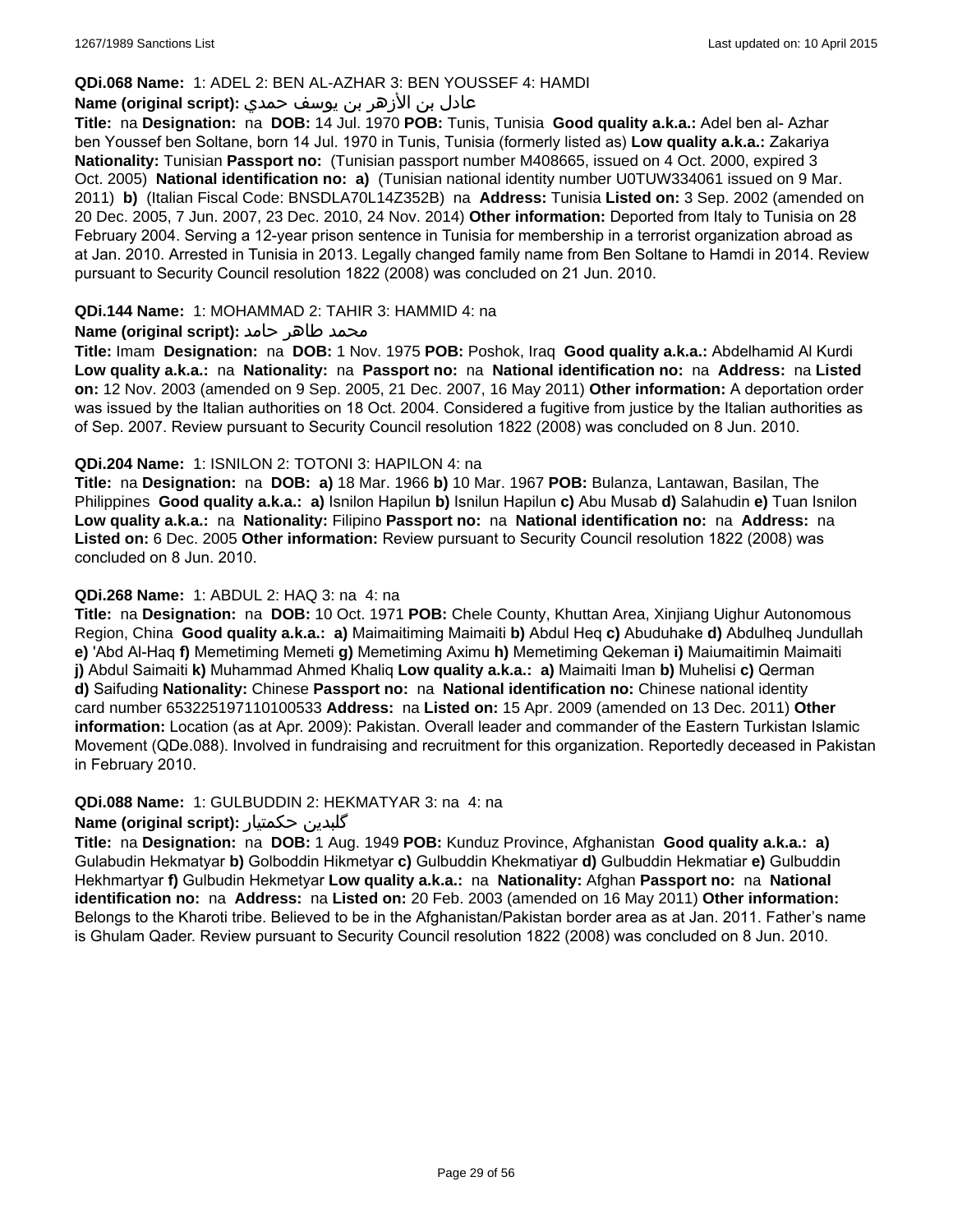### **QDi.029 Name:** 1: RI'AD 2: MUHAMMAD HASAN 3: MUHAMMAD 4: HIJAZI

# رياض محمد حسن محمد الحجازي **:(script original (Name**

**Title:** na **Designation:** na **DOB:** 30 Dec. 1968 **POB:** California, United States of America **Good quality a.k.a.: a)** Hijazi, Raed M. **b)** Al-Hawen, Abu-Ahmad **c)** Al-Shahid, Abu-Ahmad **d)** Raed Muhammad Hasan Muhammad Hijazi **Low quality a.k.a.: a)** Al-Maghribi, Rashid (The Moroccan) **b)** Al-Amriki, Abu-Ahmad (The American) **Nationality:** Jordanian **Passport no:** na **National identification no:** (a) United States Social Security Number: 548-91-5411 b) National number 9681029476) na **Address:** na **Listed on:** 17 Oct. 2001 (amended on 10 Apr. 2003, 16 May 2011) **Other information:** In custody in Jordan as at Mar. 2010. Father's name is Mohammad Hijazi. Mother's name is Sakina. Review pursuant to Security Council resolution 1822 (2008) was concluded on 21 Jun. 2010.

# **QDi.221 Name:** 1: JAMAL 2: HOUSNI 3: na 4: na

# **Name (original script):** حسني جمال

**Title:** na **Designation:** na **DOB:** 22 Feb. 1983 **POB:** Morocco **Good quality a.k.a.: a)** Djamel Il marocchino **b)** Jamal Al Maghrebi **c)** Hicham **Low quality a.k.a.:** na **Nationality:** na **Passport no:** na **National identification no:** na **Address: a)** Via Uccelli di Nemi n. 33, Milan **b)** via F. De Lemene n. 50, Milan **Listed on:** 2 Aug. 2006 (amended on 1 Sep. 2009) **Other information:** He is subject to Tribunale de Milano Custody Order n. 5236/02 R.G.N.R of 25 Nov. 2003 1511/02 R.G.GIP. Convicted and sentenced on 21 Sep. 2006 to seven years of detention by the Milan Assizes Court, Italy, for belonging to a criminal association with terrorist aims and receiving stolen goods. The sentence was confirmed on 17 Jul. 2007 by the Milan Assizes Appeal Court. In custody as at 16 Jun. 2009. Review pursuant to Security Council resolution 1822 (2008) was concluded on 20 Jul. 2009.

# **QDi.010 Name:** 1: ZAYN 2: AL-ABIDIN 3: MUHAMMAD 4: HUSSEIN

# زين العابدين محمد حسين **:(script original (Name**

**Title:** na **Designation:** na **DOB:** 12 Mar. 1971 **POB:** Riyadh, Saudi Arabia **Good quality a.k.a.: a)** Abd Al-Hadi Al-Wahab **b)** Zain Al-Abidin Muhammad Husain **c)** Zayn Al-Abidin Muhammad Husayn **d)** Zeinulabideen Muhammed Husein Abu Zubeidah **Low quality a.k.a.: a)** Abu Zubaydah **b)** Abu Zubaida **c)** Tariq Hani **Nationality:** Palestinian **Passport no:** na **National identification no:** na **Address:** na **Listed on:** 25 Jan. 2001 (amended on 10 Apr. 2003, 25 Jul. 2006, 23 Apr. 2007, 18 Jul. 2007, 27 Jul. 2007, 17 Jul. 2009, 16 Dec. 2010) **Other information:** Close associate of Usama bin Laden (deceased) and facilitator of terrorist travel. In custody of the United States of America as at Jul. 2007. Review pursuant to Security Council resolution 1822 (2008) was concluded on 21 Jun. 2010.

#### **QDi.195 Name:** 1: AL SAYYID 2: AHMED 3: FATHI 4: HUSSEIN ELIWAH

# السيد احمد فتحي حسين عليوة **:(script original (Name**

**Title:** na **Designation:** na **DOB: a)** 30 Jul. 1964 **b)** 30 Jan. 1964 **POB:** Suez, Egypt **Good quality a.k.a.: a)** Al Sayyid Ahmed Fathi Hussein Eliwa **b)** Al Sayyid Ahmed Fathi Hussein Alaiwah **c)** Al Sayyid Ahmed Fathi Hussein Elaiwa **d)** Al Sayyid Ahmed Fathi Hussein Ilewah **e)** Al Sayyid Ahmed Fathi Hussein Alaywah **f)** El Sayed Ahmad Fathi Hussein Elaiwa **g)** Hatim **h)** Hisham **i)** Abu Umar **j)** El-Sayed Ilawah born on 3 Jul.1954 **Low quality a.k.a.:**  na **Nationality:** Egyptian **Passport no:** (United Kingdom passport number RP0185179 issued on 11 Sep. 2001, expires on 11 Sep. 2011 (in the name of Al-Sayyid Ilewah)) **National identification no:** na **Address:** United Kingdom **Listed on:** 29 Sep. 2005 (amended on 6 Oct. 2005, 18 Aug. 2006, 13 Dec. 2011) **Other information:** Sentenced to 15 years imprisonment in Egypt in 1999. Father's name is Fathi Hussein Elaiwa. Member of Egyptian Islamic Jihad (QDe.003). Review pursuant to Security Council resolution 1822 (2008) was concluded on 29 Jul. 2010.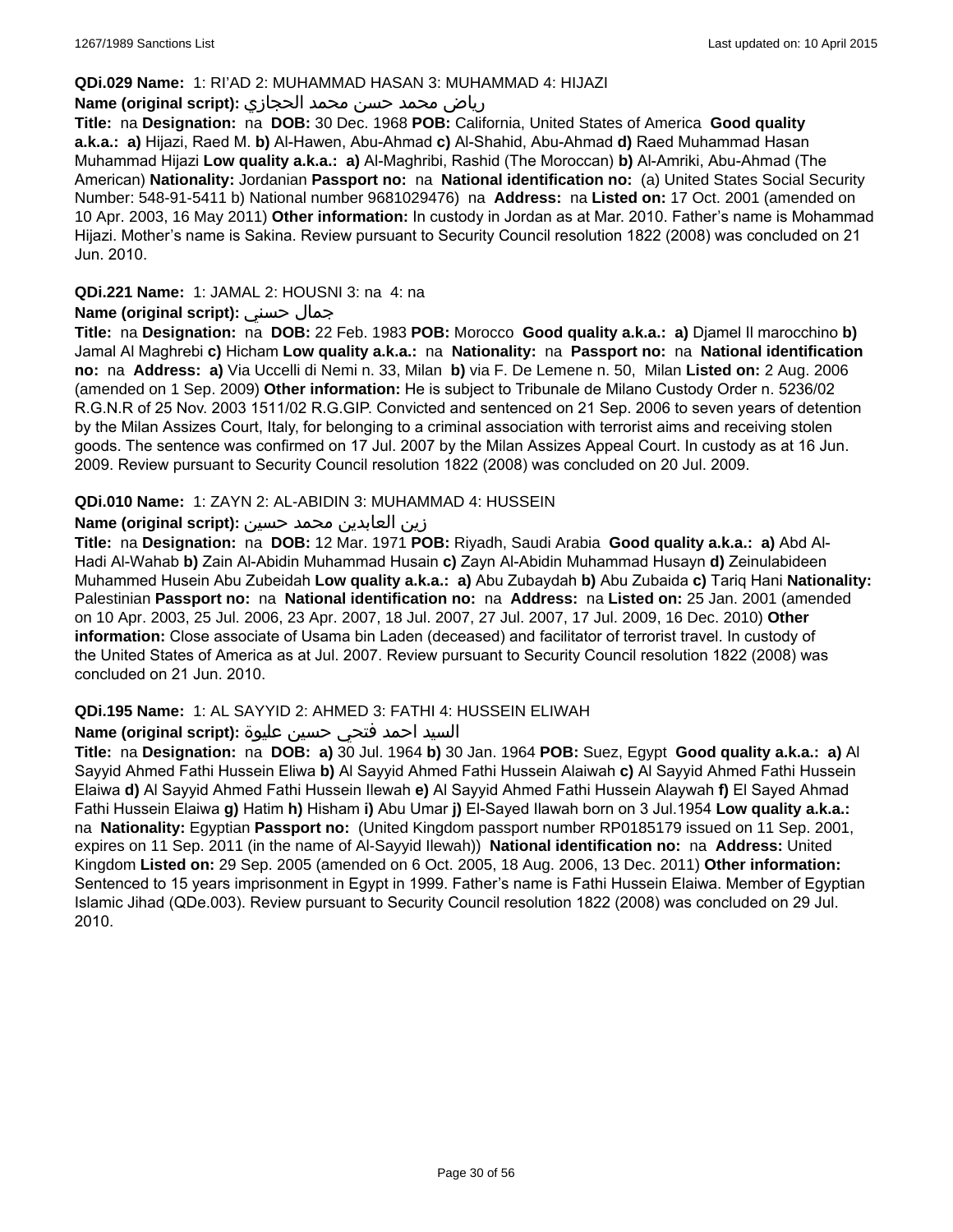# **QDi.067 Name:** 1: MOSTAFA 2: KAMEL 3: MOSTAFA 4: IBRAHIM

# مصطفى كمال مصطفى ابراهيم **:Name (original script**)

**Title:** na **Designation:** na **DOB:** 15 Apr. 1958 **POB:** Alexandria, Egypt **Good quality a.k.a.: a)** Mustafa Kamel Mustafa **b)** Adam Ramsey Eaman **c)** Kamel Mustapha Mustapha **d)** Mustapha Kamel Mustapha **e)** Abu Hamza **f)** Mostafa Kamel Mostafa **Low quality a.k.a.: a)** Abu Hamza Al-Masri **b)** Abu Hamza **c)** Abu Hamza Al-Misri **Nationality:** British **Passport no:** na **National identification no:** na **Address:** United States of America **Listed on:** 24 Apr. 2002 (amended on 26 Nov. 2004, 25 Jul. 2006, 14 Mar. 2008, 21 Oct. 2010, 4 Aug. 2014) **Other information:** Extradited from the United Kingdom to the United States of America on 5 Oct. 2012. Convicted on terrorism charges by a court in the United States of America in May 2014. Review pursuant to Security Council resolution 1822 (2008) was concluded on 22 Apr. 2010.

### **QDi.308 Name:** 1: ZAFAR 2: IQBAL 3: na 4: na

**Title:** na **Designation:** na **DOB:** 4 Oct. 1953 **POB:** na **Good quality a.k.a.: a)** Zaffer Iqbal **b)** Malik Zafar Iqbal Shehbaz **c)** Malik Zafar Iqbal Shahbaz **d)** Malik Zafar Iqbal **Low quality a.k.a.: a)** Zafar Iqbal Chaudhry **b)** Muhammad Zafar Iqbal **Nationality:** Pakistani **Passport no:** (Passport number DG5149481, issued on 22 Aug. 2006, expired on 21 Aug. 2011, passport booklet number A2815665) **National identification no:** (National identification number 35202- 4135948-7 b) Alternate national identification number 29553654234) na **Address:** Masjid al-Qadesia, 4 Lake Road, Lahore, Pakistan **Listed on:** 14 Mar. 2012 **Other information:** Senior leader and co-founder of Lashkar-e-Tayyiba (QDi.118) (LeT) who has held various senior leader positions in LeT and its front organization, Jamaat-ud-Dawa (JUD) (listed as an alias of LeT). As of 2010, in charge of LeT/JUD finance department, director of its education department and president of its medical wing. Other title: Professor.

# **QDi.087 Name:** 1: NURJAMAN 2: RIDUAN 3: ISAMUDDIN 4: na

**Title:** na **Designation:** na **DOB:** 4 Apr. 1964 **POB:** Cianjur, West Java, Indonesia **Good quality a.k.a.: a)** Hambali **b)** Nurjaman **c)** Isomuddin, Nurjaman Riduan **d)** Hambali Bin Ending **e)** Encep Nurjaman (birth name) **f)** Hambali Ending Hambali **g)** Isamuddin Riduan **h)** Isamudin Ridwan **Low quality a.k.a.:** na **Nationality:** Indonesian **Passport no:** na **National identification no:** na **Address:** na **Listed on:** 28 Jan. 2003 (amended on 2 Jul. 2007, 27 Jul. 2007, 16 May 2011) **Other information:** Senior leader of Jemaah Islamiyah (QDe.092). Brother of Gun Gun Rusman Gunawan (QDi.218). In custody of the United States of America, as of July 2007. Review pursuant to Security Council resolution 1822 (2008) was concluded on 13 Apr. 2010.

# **QDi.321 Name:** 1: MALIK 2: MUHAMMAD 3: ISHAQ 4: na

#### مالک محمد اسحاق : Name (original script)

**Title:** na **Designation:** na **DOB:** Approximately 1959 **POB:** Rahim Yar Khan, Punjab Province, Pakistan **Good quality a.k.a.:** Malik Ishaq **Low quality a.k.a.:** na **Nationality:** Pakistani **Passport no:** na **National identification no:** na **Address:** Pakistan **Listed on:** 14 Mar. 2014 **Other information:** One of the founders and a current leader of Lashkar i Jhangvi (LJ) (QDe.096). Physical description: heavy build with black eye colour, black hair colour and medium brown complexion with a heavy black beard. Photo available for inclusion in the INTERPOL-UN Security Council Special Notice.

#### **QDi.180 Name:** 1: KHADAFI 2: ABUBAKAR 3: JANJALANI 4: na

**Title:** na **Designation:** na **DOB:** 3 Mar. 1975 **POB:** Isabela, Basilan, Philippines **Good quality a.k.a.: a)** Khadafy Janjalani **b)** Khaddafy Abubakar Janjalani **c)** Abu Muktar **Low quality a.k.a.:** na **Nationality:** Filipino **Passport no:** na **National identification no:** na **Address:** na **Listed on:** 22 Dec. 2004 (amended on 23 Feb. 2009) **Other information:** Reportedly deceased in 2006. Review pursuant to Security Council resolution 1822 (2008) was concluded on 29 Jul. 2010.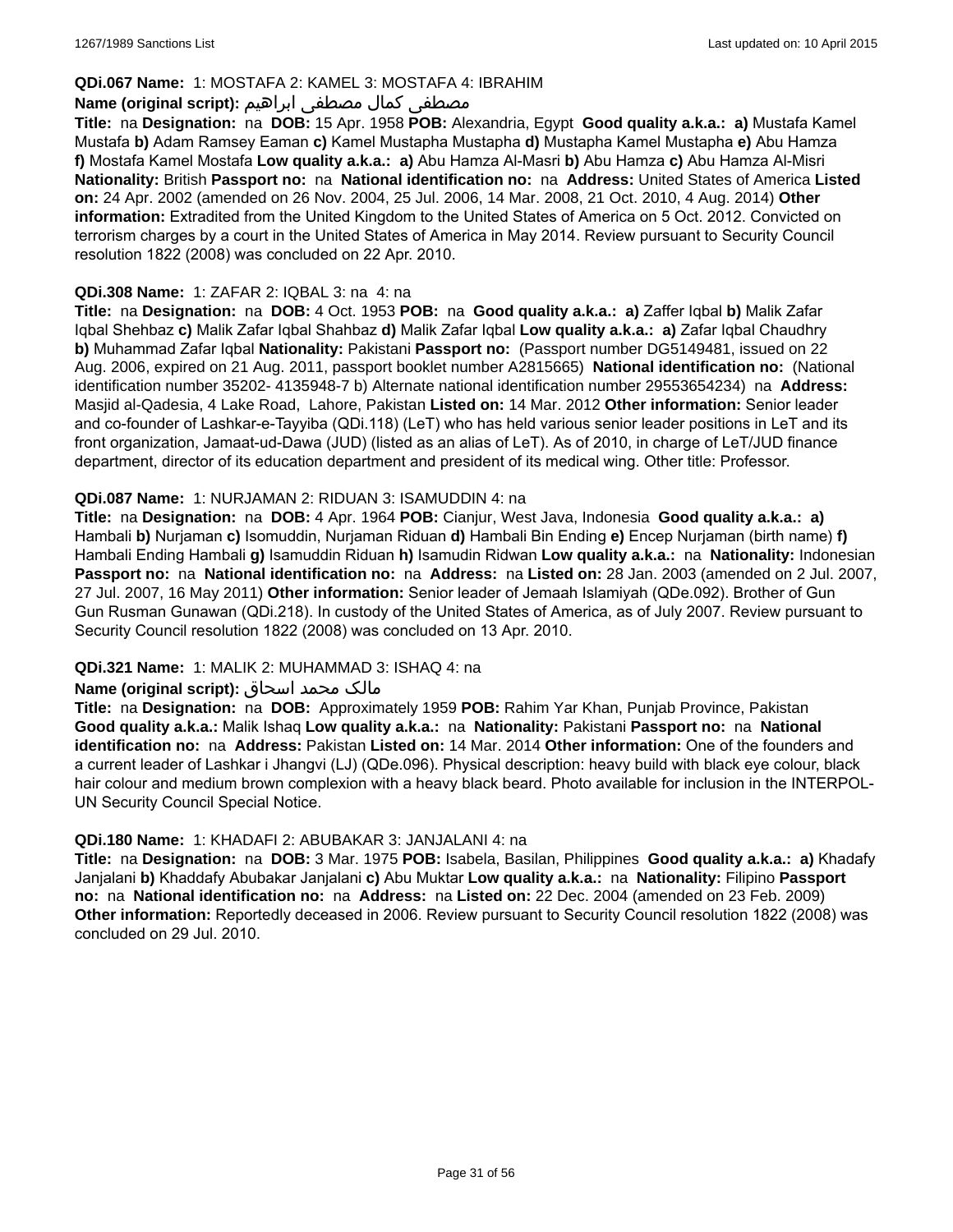### **QDi.099 Name:** 1: KHALIL 2: BEN AHMED 3: BEN MOHAMED 4: JARRAYA

# خليل بن احمد بن محمد جراية **:(script original (Name**

**Title:** na **Designation:** na **DOB:** 8 Feb. 1969 **POB:** Sfax, Tunisia **Good quality a.k.a.: a)** Khalil Yarraya **b)** Ben Narvan Abdel Aziz, born 15 Aug. 1970 in Sereka (former Yugoslavia) **c)** Abdel Aziz Ben Narvan, born 15 Aug. 1970 in Sereka (former Yugoslavia) **Low quality a.k.a.: a)** Amro **b)** Omar **c)** Amrou **d)** Amr **Nationality:** Tunisian **Passport no:** Tunisian number K989895, issued on 26 Jul. 1995 ( in Genoa, Italy, expired on 25 Jul. 2000) **National identification no:** na **Address:** Nuoro, Italy **Listed on:** 25 Jun. 2003 (amended on 26 Nov. 2004, 20 Dec. 2005, 17 Oct. 2007, 16 Sep. 2008, 24 Mar. 2009, 10 Aug. 2009, 6 Aug. 2010) **Other information:** Detained in Italy since 9 Aug. 2008 for his implication in a case related to terrorism. Review pursuant to Security Council resolution 1822 (2008) was concluded on 15 Jun. 2010.

### **QDi.114 Name:** 1: SALIM Y SALAMUDDIN 2: JULKIPLI 3: na 4: na

**Title:** na **Designation:** na **DOB:** 20 Jun. 1967 **POB:** Tulay, Jolo Sulu, Philippines **Good quality a.k.a.: a)** Kipli Sali **b)** Julkipli Salim **Low quality a.k.a.:** na **Nationality:** Filipino **Passport no:** na **National identification no:** na **Address:** na **Listed on:** 9 Sep. 2003 (amended on 23 Feb. 2009, 13 Dec. 2011) **Other information:** In detention in the Philippines as at May 2011. Review pursuant to Security Council resolution 1822 (2008) was concluded on 25 May 2010.

# **QDi.072 Name:** 1: MEHDI 2: BEN MOHAMED 3: BEN MOHAMED 4: KAMMOUN

# المهدي بن محمد بن محمد كمون **:(script original (Name**

**Title:** na **Designation:** na **DOB:** 3 Apr. 1968 **POB:** Tunis, Tunisia **Good quality a.k.a.:** na **Low quality a.k.a.:** Salmane **Nationality:** Tunisian **Passport no:** (Tunisian passport number M307707, issued on 12 Apr. 2000, expired on 11 Apr. 2005) **National identification no:** na **Address:** Via Masina Number 7, Milan, Italy **Listed on:** 3 Sep. 2002 (amended on 20 Dec. 2005, 7 Jun. 2007, 23 Dec. 2010) **Other information:** Italian Fiscal Code: KMMMHD68D03Z352N. Deported from Italy to Tunisia on 22 July 2005. Serving an eight-year prison term in Tunisia for membership of a terrorist organization abroad as at Jan. 2010. Review pursuant to Security Council resolution 1822 (2008) was concluded on 21 Jun. 2010.

#### **QDi.302 Name:** 1: MEVLÜT 2: KAR 3: na 4: na

**Title:** na **Designation:** na **DOB:** 25 Dec. 1978 **POB:** Ludwigshafen, Germany **Good quality a.k.a.:** Mevluet Kar **Low quality a.k.a.: a)** Abu Obaidah **b)** Obeidah Al Turki **c)** Al-Turki **d)** Al Turki Kyosev **e)** Yanal Yusov **f)** Abu Udejf el-Turki **g)** Abu Obejd el-Turki **h)** Abdurrahman Almanci **Nationality:** Turkish **Passport no:** Turkish passport number TR-M842033, issued in Mainz, Germany (by the Turkish Consulate General, issued on 2 May 2002, expired on 24 Jul. 2007) **National identification no:** na **Address:** Güngören Merkez Mahallesi Toros Sokak 6/5, Istanbul, Turkey (previous as at Aug. 2009) **Listed on:** 25 Jan. 2012 **Other information:** Associated with Islamic Jihad Group (QDe.119). Arrest warrant issued by the investigating judge of the German Federal Court of Justice on 17 Aug. 2009.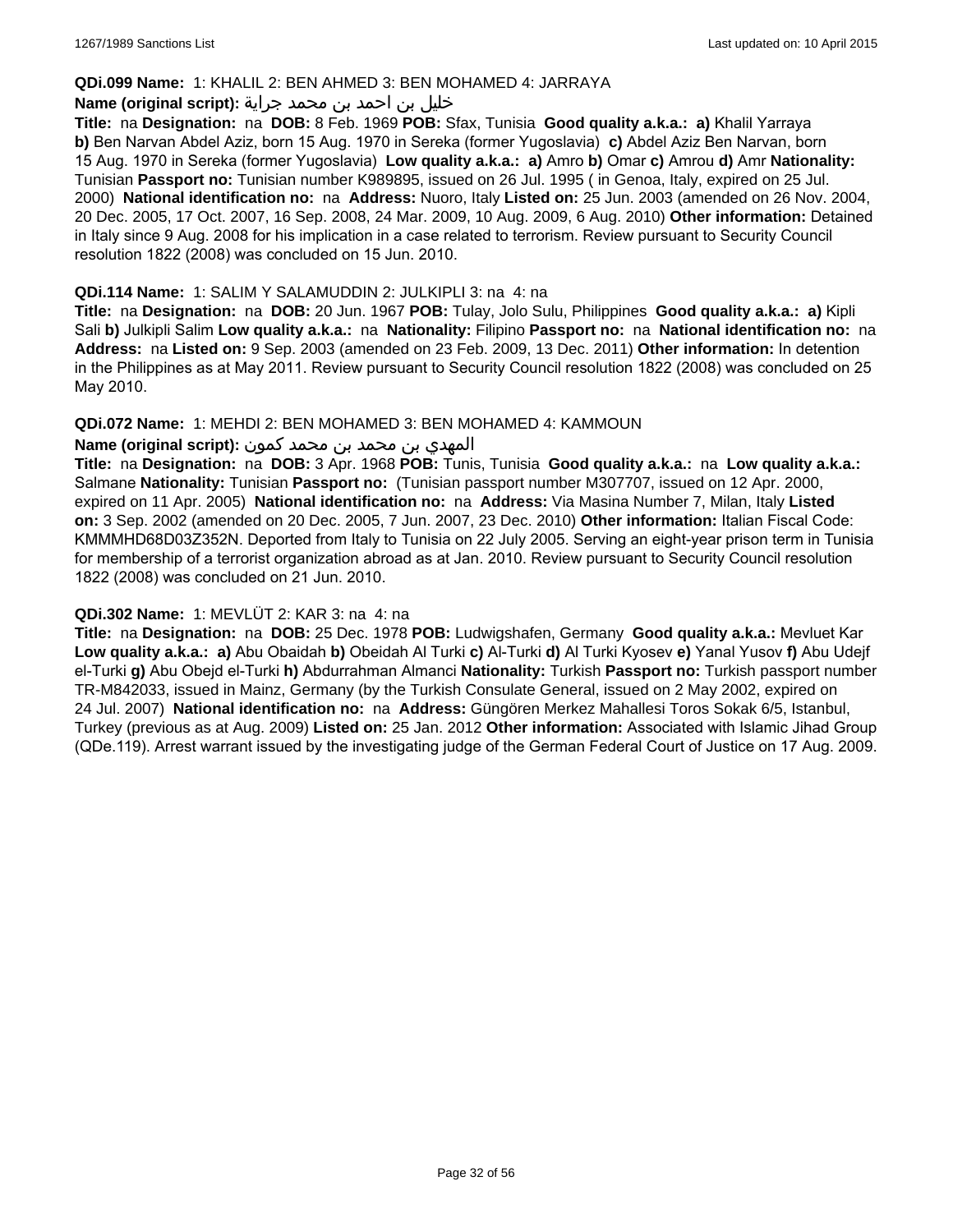### **QDi.135 Name:** 1: DAWOOD 2: IBRAHIM 3: KASKAR 4: na

**Title:** Sheikh **Designation:** na **DOB:** 26 Dec. 1955 **POB: a)** Bombai **b)** Ratnagiri, India **Good quality a.k.a.: a)** Dawood Ebrahim **b)** Sheikh Dawood Hassan **c)** Abdul Hamid Abdul Aziz **d)** Anis Ibrahim **e)** Aziz Dilip **f)** Daud Hasan Shaikh Ibrahim Kaskar **g)** Daud Ibrahim Memon Kaskar **h)** Dawood Hasan Ibrahim Kaskar **i)** Dawood Ibrahim Memon **j)** Dawood Sabri **k)** Kaskar Dawood Hasan **l)** Shaikh Mohd Ismail Abdul Rehman **m)** Dowood Hassan Shaikh Ibrahim **Low quality a.k.a.: a)** Ibrahim Shaikh Mohd Anis **b)** Shaikh Ismail Abdul **c)** Hizrat **Nationality:** Indian **Passport no: a)** Indian number A-333602, issued on 4 Jun. 1985, issued in Bombay, India (passport subsequently revoked by the Government of India) **b)** Indian number M110522, issued on 13 Nov. 1978, issued in Bombay **c)** Indian number R841697, issued on 26 Nov. 1981, issued in Bombay **d)** Indian number F823692 (JEDDAH) issued by CGI in Jeddah, issued on 2 Sep. 1989 **e)** Indian number A501801 (BOMBAY), issued on 26 Jul. 1985 **f)** Indian number K560098 (BOMBAY), issued on 30 Jul. 1975 **g)** Passport number V57865 (BOMBAY), issued on 3 Oct. 1983 **h)** Passport number P537849 (BOMBAY), issued on 30 Jul. 1979 **i)** Passport number A717288 (MISUSE), issued on 18 Aug. 1985, issued in Dubai **j)** Pakistani number G866537 (MISUSE), issued on 12 Aug. 1991, issued in Rawalpindi **k)** Passport number C-267185 ( issued in Karachi in Jul.1996) **l)** Passport number H-123259 ( issued in Rawalpindi in Jul. 2001) **m)** Passport number G-869537 ( issued in Rawalpindi) **n)** Passport number KC-285901 **National identification no:** na **Address: a)** Karachi, Pakistan ( White House, Near Saudi Mosque, Clifton) **b)** (House Nu 37 - 30th Street - defence, Housing Authority Karachi Pakistan) **c)** (Palatial bungalow in the hilly area of Noorabad in Karachi) **d)** (Property at Margalla Raod F 6/2 Street no. 22, House number 29 in Karachi) **Listed on:** 3 Nov. 2003 (amended on 21 Mar. 2006, 25 Jul. 2006, 2 Jul. 2007, 11 Mar. 2010) **Other information:** International arrest warrant issued by the Government of India. Review pursuant to Security Council resolution 1822 (2008) was concluded on 20 May 2010.

# **QDi.002 Name:** 1: AMIN 2: MUHAMMAD 3: UL HAQ 4: SAAM KHAN

**Title:** na **Designation:** na **DOB:** 1960 **POB:** Nangarhar Province, Afghanistan **Good quality a.k.a.: a)** Al-Haq, Amin **b)** Amin, Muhammad **Low quality a.k.a.: a)** Dr. Amin **b)** Ul-Haq, Dr. Amin **Nationality:** Afghan **Passport no:** na **National identification no:** na **Address:** na **Listed on:** 25 Jan. 2001 (amended on 18 Jul. 2007, 16 Dec. 2010) **Other information:** Security coordinator for Usama bin Laden (deceased). Repatriated to Afghanistan in February 2006. Review pursuant to Security Council resolution 1822 (2008) was concluded on 15 Jun. 2010.

#### **QDi.306 Name:** 1: MUSTAFA 2: HAJJI 3: MUHAMMAD 4: KHAN

# مصطفى حجي محمد خان **:**Name (original script)

**Title:** na **Designation:** na **DOB: a)** (Between Aug. and Sep. 1977) **b)** 1976 **POB: a)** Al-Madinah, Saudi Arabia **b)** Sangrar, Sindh Province, Pakistan **Good quality a.k.a.: a)** غول حسن) Hassan Ghul; Hassan Gul; Hasan Gul) **b)** Khalid Mahmud **Low quality a.k.a.: a)** Ahmad Shahji **b)** Mustafa Muhammad **c)** Abu Gharib al-Madani **d)** شيماء أبو (Abu-Shaima; Abu- Shayma) **Nationality: a)** Pakistani **b)** Saudi Arabian **Passport no:** na **National identification no:** na **Address:** na **Listed on:** 14 Mar. 2012 **Other information:** Al-Qaida (QDe.004) facilitator, courier and operative. As of 2010, facilitated activities for senior Pakistan-based Al-Qaida operatives.

#### **QDi.336 Name:** 1: ANAS 2: HASAN 3: KHATTAB 4: na

**Title:** na **Designation:** na **DOB:** 7 Apr. 1986 **POB:** Damascus, Syrian Arab Republic **Good quality a.k.a.:** Samir Ahmed al-Khayat **Low quality a.k.a.: a)** Hani **b)** Abu Hamzah **c)** Abu Hamzah **Nationality:** na **Passport no:** na **National identification no:** na **Address:** na **Listed on:** 23 Sep. 2014 **Other information:** Administrative amir of Al-Nusrah Front for the People of the Levant (QDe.137).

#### **QDi.073 Name:** 1: SAMIR 2: ABD EL LATIF 3: EL SAYED 4: KISHK

# سمير عبد اللطيف السيد كشك **:(script original (Name**

**Title:** na **Designation:** na **DOB:** 14 May 1955 **POB:** Gharbia, Egypt **Good quality a.k.a.:** Samir Abdellatif el Sayed Keshk **Low quality a.k.a.:** na **Nationality:** Egyptian **Passport no:** na **National identification no:** na **Address:** na **Listed on:** 3 Sep. 2002 (amended on 26 Nov. 2004, 7 Jun. 2007, 16 May 2011) **Other information:** Deported from Italy to Egypt on 2 July 2003. Review pursuant to Security Council resolution 1822 (2008) was concluded on 16 Jul. 2010.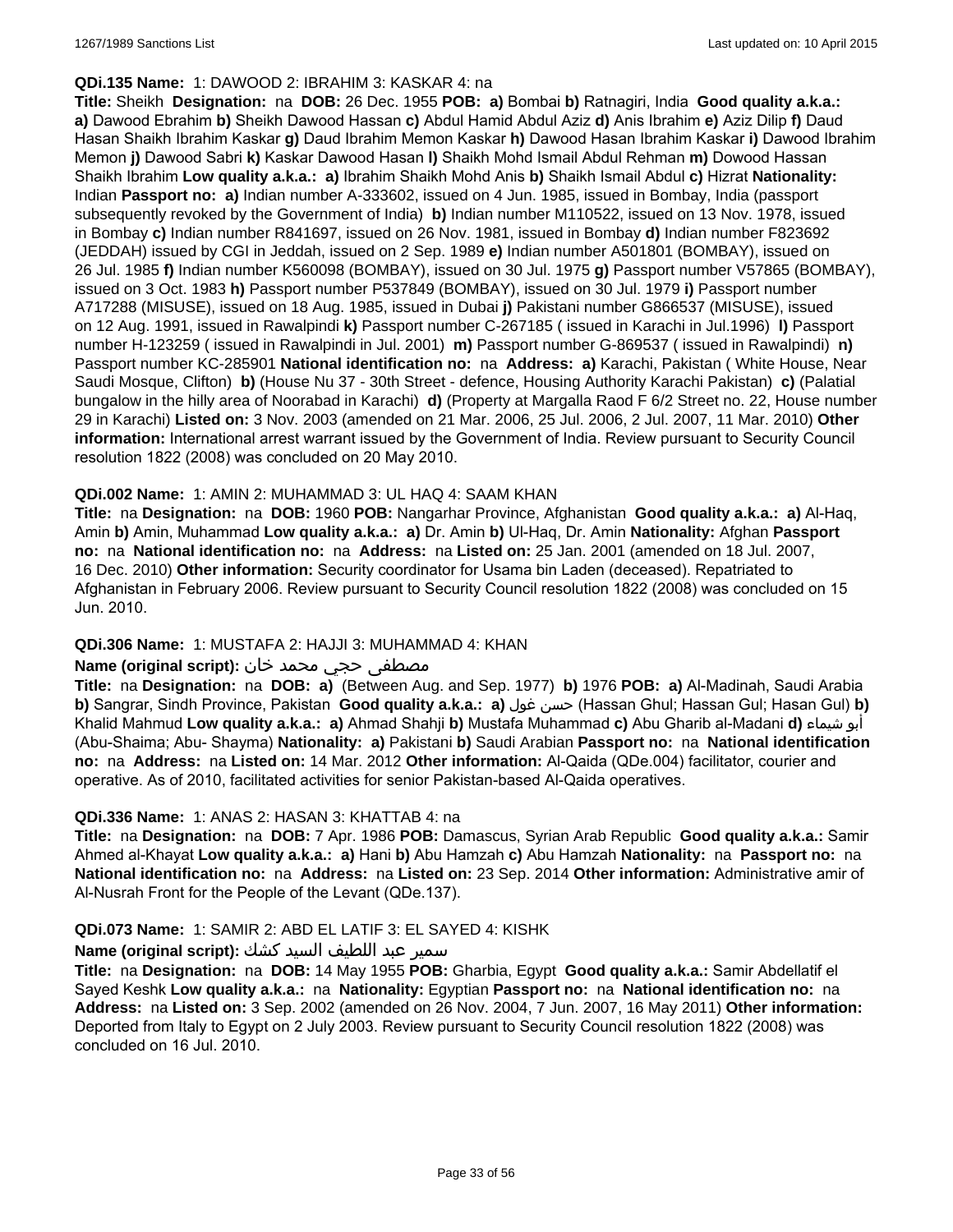# **QDi.340 Name:** 1: EMILIE 2: KONIG 3: na 4: na

**Title:** na **Designation:** na **DOB:** 9 Dec. 1984 **POB:** Ploemeur, France **Good quality a.k.a.:** na **Low quality a.k.a.:** na **Nationality:** na **Passport no:** na **National identification no:** na **Address:** Syrian Arab Republic (located in since 2013) **Listed on:** 23 Sep. 2014 **Other information:** French terrorist fighter who travelled to Syria and joined Islamic State in Iraq and the Levant, listed as Al-Qaida in Iraq (AQI) (QDe.115). Active in radicalizing and propagating Al-Qaida's (QDe.004) ideology through the Internet. Incites violent activities against France.

### **QDi.190 Name:** 1: ABDELKADER 2: LAAGOUB 3: na 4: na

# عبد القادر لاغوب **:(script original (Name**

**Title:** na **Designation:** na **DOB:** 23 Apr. 1966 **POB:** Casablanca, Morocco **Good quality a.k.a.:** na **Low quality a.k.a.:** Rachid **Nationality:** Moroccan **Passport no:** (Moroccan passport number D-379312) **National identification no:** (Moroccan national identity card DE- 473900) na **Address:** Number 4, Via Europa, Paderno Ponchielli, Cremona, Italy **Listed on:** 29 Jul. 2005 (amended on 21 Dec. 2007, 13 Dec. 2011) **Other information:** Italian Fiscal code: LGBBLK66D23Z330U. Father's name is Mamoune Mohamed. Mother's name is Fatna Ahmed. Review pursuant to Security Council resolution 1822 (2008) was concluded on 8 Jun. 2010.

#### **QDi.319 Name:** 1: MOHAMED 2: LAHBOUS 3: na 4: na

# **Name (original script):** لحبوس محمد

**Title:** na **Designation:** na **DOB:** 1978 **POB:** Mali **Good quality a.k.a.: a)** Mohamed Ennouini **b)** Hassan **c)** Hocine **Low quality a.k.a.:** na **Nationality:** Malian **Passport no:** na **National identification no:** na **Address:** Mali **Listed on:** 24 Oct. 2013 **Other information:** Member of the Mouvement pour l'Unification et le Jihad en Afrique de l'Ouest (MUJAO) (QDe.134).

#### **QDi.062 Name:** 1: MOHAMED 2: LAKHAL 3: na 4: na

# **Name (original script):** لكحل محمد

**Title:** na **Designation:** na **DOB:** 5 Feb. 1970 **POB:** Tunis, Tunisia **Good quality a.k.a.: a)** Lased Ben Heni, born 5 Feb. 1969 in Tripoli, Libyan Arab Jamahiriya **b)** Al-As'ad Ben Hani, born 5 Feb. 1969 in Tripoli, Libyan Arab Jamahiriya **c)** Mohamed Ben Belgacem Awani **d)** Mohamed Aouani, born 5 Feb. 1970 in Tunis, Tunisia (formerly listed as) **Low quality a.k.a.: a)** Mohamed Abu Abda **b)** Abu Obeida **Nationality:** Tunisian **Passport no:** na **National identification no:** (Tunisian national identity number W374031, issued on 11 Apr. 2011) na **Address:**  na **Listed on:** 24 Apr. 2002 (amended on 26 Nov. 2004, 9 Sep. 2005, 31 Jul. 2006, 23 Dec. 2010, 24 Nov. 2014) **Other information:** Professor of Chemistry. Deported from Italy to Tunisia on 27 Aug. 2006. Legally changed family name from Aouani to Lakhal in 2014. Review pursuant to Security Council resolution 1822 (2008) was concluded on 22 Apr. 2010.

#### **QDi.264 Name:** 1: ZAKI-UR-REHMAN 2: LAKHVI 3: na 4: na

**Title:** na **Designation:** na **DOB:** 30 Dec. 1960 **POB:** Okara, Pakistan **Good quality a.k.a.: a)** Zakir Rehman Lakvi **b)** Zaki Ur-Rehman Lakvi **c)** Kaki Ur-Rehman **d)** Zakir Rehman **e)** Abu Waheed Irshad Ahmad Arshad **Low quality a.k.a.:** Chachajee **Nationality:** Pakistani **Passport no:** na **National identification no:** Pakistani 61101-9618232-1 **Address: a)** Barahkoh, P.O. DO, Tehsil and District Islamabad, Pakistan (location as at May 2008) **b)** Chak No. 18/IL, Rinala Khurd, Tehsil Rinala Khurd, District Okara, Pakistan (previous location) **Listed on:** 10 Dec. 2008 **Other information:** Chief of operations of Lashkar-e-Tayyiba (listed under permanent reference number QDe.118).

#### **QDi.247 Name:** 1: RUBEN 2: PESTANO 3: LAVILLA, JR 4: na

**Title:** Sheik **Designation:** na **DOB:** 4 Oct. 1972 **POB:** Sitio Banga Maiti, Barangay Tranghawan, Lambunao, Iloilo, Philippines **Good quality a.k.a.: a)** Reuben Lavilla **b)** Sheik Omar **c)** Mile D Lavilla **d)** Reymund Lavilla **e)** Ramo Lavilla **f)** Mike de Lavilla **g)** Abdullah Muddaris **h)** Ali Omar **i)** Omar Lavilla **j)** Omar Labella **Low quality a.k.a.: a)** So **b)** Eso **c)** Junjun **Nationality:** Filipino **Passport no: a)** Filipino number MM611523 (2004) **b)** Filipino number EE947317 (2000-2001) **c)** Filipino number P421967 (1995-1997) **National identification no:** na **Address:** 10th Avenue, Caloocan City, Philippines **Listed on:** 4 Jun. 2008 (amended on 16 Sep. 2008, 13 Dec. 2011) **Other information:** Spiritual leader of the Rajah Solaiman Movement (QDe.128). Associated with Khadafi Abubakar Janjalani (QDi.180). In detention in the Philippines as of May 2011. Review pursuant to Security Council resolution 1822 (2008) was concluded on 13 May 2010.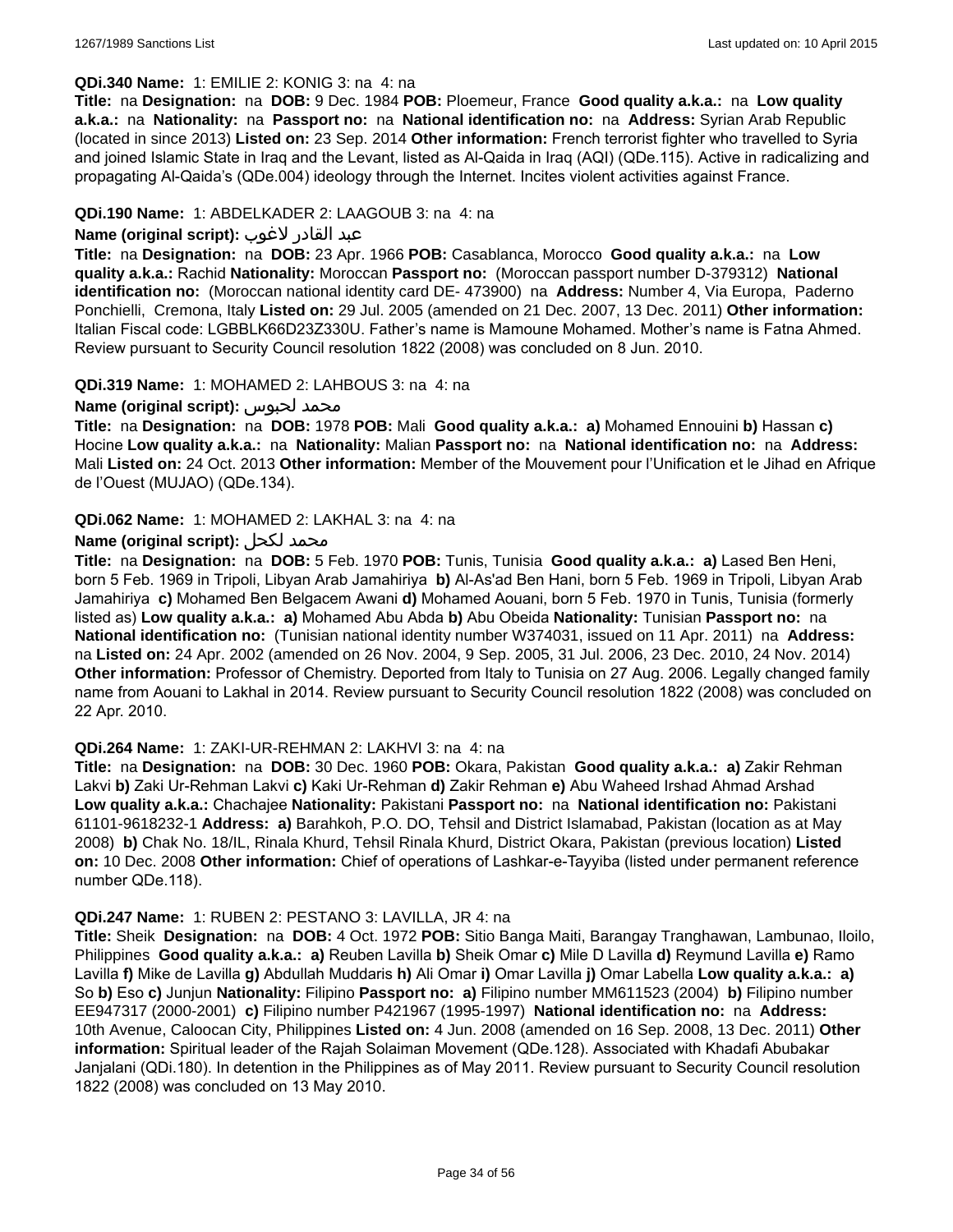#### **QDi.155 Name:** 1: DJAMEL 2: LOUNICI 3: na 4: na

# **Name (original script):** لونيسي جمال

**Title:** na **Designation:** na **DOB:** 1 Feb. 1962 **POB:** Algiers, Algeria **Good quality a.k.a.:** Jamal Lounici **Low quality a.k.a.:** na **Nationality:** Algerian **Passport no:** na **National identification no:** na **Address:** Algeria **Listed on:** 16 Jan. 2004 (amended on 7 Apr. 2008, 2 Dec. 2008, 30 Jan. 2009, 16 May 2011) **Other information:** Father's name is Abdelkader. Mother's name is Johra Birouh. Returned from Italy to Algeria where he resides since Nov. 2008. Son in law of Othman Deramchi (QDi.164). Review pursuant to Security Council resolution 1822 (2008) was concluded on 27 Jul. 2010.

# **QDi.206 Name:** 1: IBRAHIM 2: MOHAMED KHALIL 3: na 4: na

# ابراهيم محمد خليل **:(script original (Name**

**Title:** na **Designation:** na **DOB:** 2 Jul. 1975 **POB:** Day Az-Zawr, Syria **Good quality a.k.a.: a)** Khalil Ibrahim Jassem, born 2 May 1972 in Baghdad, Iraq **b)** Khalil Ibrahim Mohammad, born 3 Jul. 1975 in Mosul, Iraq **c)** Khalil Ibrahim Al Zafiri (born 1972) **d)** Khalil, born 2 May 1975 **Low quality a.k.a.:** na **Nationality:** Syrian **Passport no:** (Temporary suspension of deportation No. T04338017 issued by Alien's Office of the City of Mainz, expired on 8 May 2013) **National identification no:** na **Address:** Refugee shelter Alte Ziegelei, Mainz, 55128, Germany **Listed on:** 6 Dec. 2005 (amended on 25 Jan. 2010, 13 Dec. 2011, 6 Aug. 2013) **Other information:** Sentenced to 7 years of imprisonment in Germany on 6 Dec. 2007. Released on 30 December 2012. Review pursuant to Security Council resolution 1822 (2008) was concluded on 5 Oct. 2009.

# **QDi.202 Name:** 1: MAZEN 2: SALAH 3: MOHAMMED 4: na

# مازن صلاح محمد **:(Name (original script**

**Title:** na **Designation:** na **DOB:** 18 May 1981 **POB:** Arbil, Iraq **Good quality a.k.a.: a)** Mazen Ali Hussein, born 1 Jan. 1982 in Baghdad, Iraq **b)** Issa Salah Muhamad, born 1 Jan. 1980 **Low quality a.k.a.:** na **Nationality:** Iraqi **Passport no:** (German travel document ("Reiseausweis") A 0144378 (revoked as at Sep. 2012)) **National identification no:** na **Address:** 94051 Hauzenberg, Germany **Listed on:** 6 Dec. 2005 (amended on 21 Oct. 2008, 13 Dec. 2011, 15 Nov. 2012) **Other information:** Member of Ansar Al-Islam (QDe.098). Released from custody in Germany on 18 May 2012. Review pursuant to Security Council resolution 1822 (2008) was concluded on 30 Jul. 2009.

#### **QDi.126 Name:** 1: YUNOS 2: UMPARA 3: MOKLIS 4: na

**Title:** na **Designation:** na **DOB:** 7 Jul. 1966 **POB:** Lanao del Sur, the Philippines **Good quality a.k.a.: a)** Muklis Yunos **b)** Mukhlis Yunos (previously listed as) **c)** Saifullah Mukhlis Yunos **d)** Saifulla Moklis Yunos **Low quality a.k.a.:** Hadji Onos **Nationality:** Filipino **Passport no:** na **National identification no:** na **Address:** Philippines**Listed on:** 9 Sep. 2003 (amended on 9 Sep. 2005, 23 Feb. 2009, 3 Jun. 2009, 16 May 2011) **Other information:** Sentenced to life without parole in the Philippines on 23 Jan. 2009 for his involvement in the bombings of 30 Dec. 2000 in Manila, the Philippines. Review pursuant to Security Council resolution 1822 (2008) was concluded on 25 May 2010.

# **QDi.147 Name:** 1: MOHAMED 2: AMIN 3: MOSTAFA 4: na

# محمد أمين مصطفى **:Name (original script)**

**Title:** na **Designation:** na **DOB:** 11 Oct. 1975 **POB:** Kirkuk, Iraq **Good quality a.k.a.:** na **Low quality a.k.a.:**  na **Nationality:** na **Passport no:** na **National identification no:** na **Address:** Via della Martinella 132, Parma, Italy ( Domicile) **Listed on:** 12 Nov. 2003 (amended on 9 Sep. 2005, 7 Jun. 2007, 16 May 2011) **Other information:** Under administrative control measure in Italy scheduled to expire on 15 Jan. 2012. Review pursuant to Security Council resolution 1822 (2008) was concluded on 21 Jun. 2010.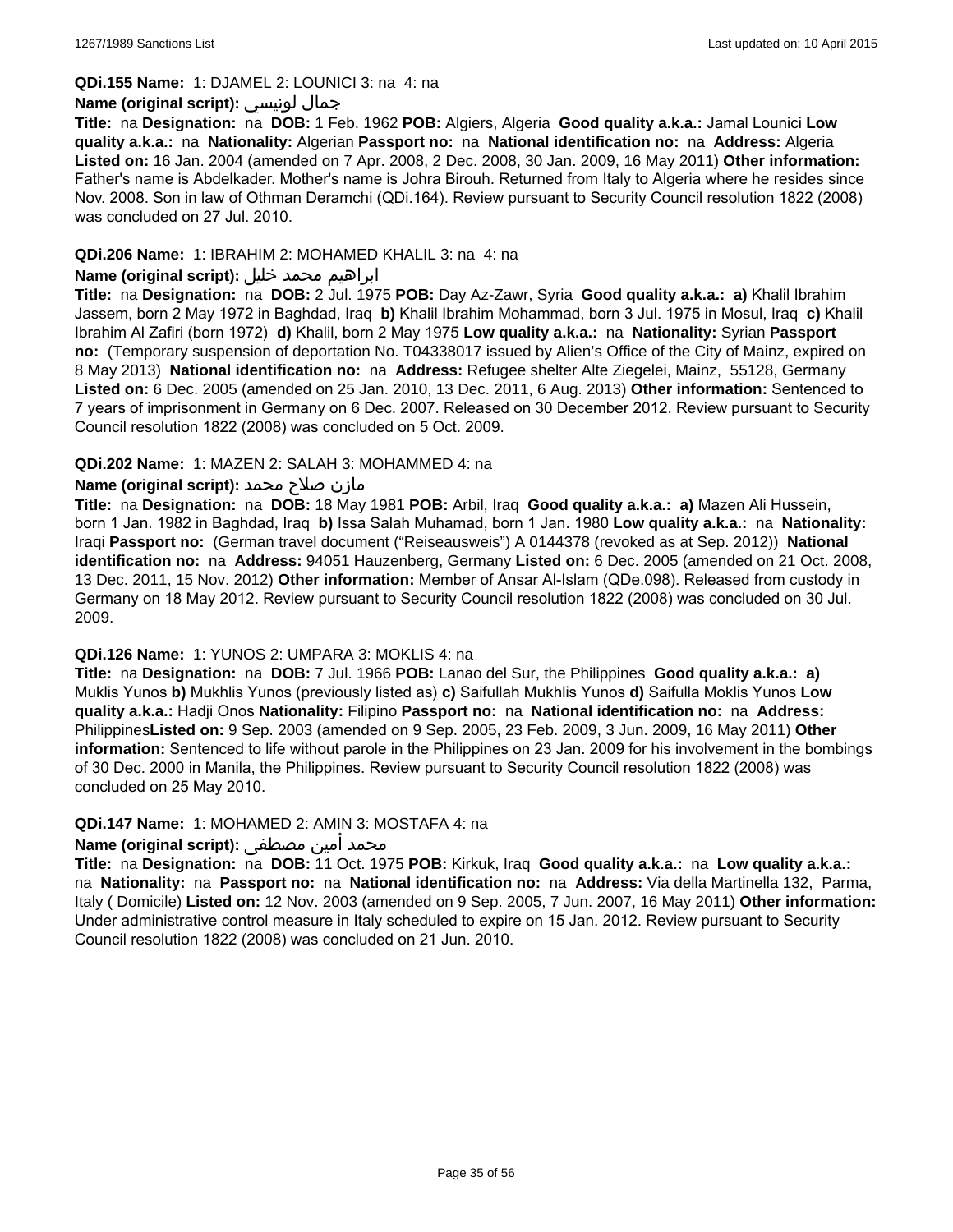### **QDi.129 Name:** 1: DJAMEL 2: MOUSTFA 3: na 4: na

# **Name (original script):** مصطفى جمال

**Title:** na **Designation:** na **DOB:** 28 Sep. 1973 **POB:** Tiaret, Algeria **Good quality a.k.a.: a)** Ali Barkani, born 22 Aug. 1973 in Morocco **b)** Kalad Belkasam, born 31 Dec. 1979 **c)** Mostafa Djamel, born 31 Dec. 1979 in Maskara, Algeria **d)** Mostefa Djamel, born 26 Sep. 1973 in Mahdia, Algeria **e)** Mustafa Djamel, born 31 Dec. 1979 in Mascara, Algeria **f)** Balkasam Kalad, born 26 Aug. 1973 in Algiers, Algeria **g)** Bekasam Kalad, born 26 Aug. 1973 in Algiers, Algeria **h)** Belkasam Kalad, born 26 Aug. 1973 in Algiers, Algeria **i)** Damel Mostafa, born 31 Dec. 1979 in Algiers, Algeria **j)** Djamal Mostafa, born 31 Dec. 1979 in Maskara, Algeria **k)** Djamal Mostafa, born 10 Jun. 1982 **l)** Djamel Mostafa, born 31 Dec. 1979 in Maskara, Algeria **m)** Djamel Mostafa, born 31 Dec. 1979 in Algiers, Algeria **n)** Fjamel Moustfa, born 28 Sep. 1973 in Tiaret, Algeria **o)** Djamel Mustafa, born 31 Dec. 1979 **p)** Djamel Mustafa, born 31 Dec. 1979 in Mascara, Algeria **q)** Mustafa **Low quality a.k.a.:** na **Nationality:** Algerian **Passport no: a)** (Counterfeit Danish driving licence no. 20645897, made out to Ali Barkani, born on 22 Aug. 1973 in Morocco) **b)** (Algerian birth certificate, issued for Djamel Mostefa, born on 25 Sep. 1973 in Mehdia, Tiaret province, Algeria) **National identification no:** na **Address:** Algeria **Listed on:** 23 Sep. 2003 (amended on 7 Sep. 2007, 7 Apr. 2008, 25 Jan. 2010, 16 May 2011) **Other information:** Father's name is Djelalli Moustfa. Mother's name is Kadeja Mansore. Associated with Ismail Abdallah Sbaitan Shalabi (QDi.128), Mohamed Ghassan Ali Abu Dhess (QDi.130) and Aschraf Al-Dagma (QDi.132). Deported from Germany to Algeria in Sep. 2007. Review pursuant to Security Council resolution 1822 (2008) was concluded on 19 Oct. 2009.

# **QDi.238 Name:** 1: MUBARAK 2: MUSHAKHAS 3: SANAD 4: MUBARAK AL-BATHALI

# مبارك مشخص سند مبارك البذالي **:Name (original script)**

**Title:** na **Designation:** na **DOB:** 1 Oct. 1961 **POB:** Kuwait **Good quality a.k.a.: a)** Mubarak Mishkhis Sanad Al-Bathali **b)** Mubarak Mishkhis Sanad Al-Badhali **c)** Mubarak Al-Bathali **d)** Mubarak Mishkhas Sanad Al-Bathali **e)** Mubarak Mishkhas Sanad Al-Bazali **f)** Mobarak Meshkhas Sanad Al-Bthaly **Low quality a.k.a.:** Abu Abdulrahman **Nationality:** Kuwaiti **Passport no: a)** Kuwaiti number 101856740, issued on 12 May 2005 ( and expired on 11 May 2007) **b)** Kuwaiti number 002955916 **National identification no:** Kuwaiti 261122400761 **Address:** Al-Salibekhat area, Kuwait ( residence as at Mar. 2009) **Listed on:** 16 Jan. 2008 (amended on 1 Jul. 2008, 23 Jul. 2008, 25 Jan. 2010) **Other information:** Review pursuant to Security Council resolution 1822 (2008) was concluded on 14 Sep. 2009.

#### **QDi.272 Name:** 1: MOHAMMED 2: YAHYA 3: MUJAHID 4: na

**Title:** na **Designation:** na **DOB:** 12 Mar. 1961 **POB:** Lahore, Punjab Province, Pakistan **Good quality a.k.a.:** Mohammad Yahya Aziz **Low quality a.k.a.:** na **Nationality:** Pakistani **Passport no:** na **National identification no:** Pakistani 35404-1577309-9 **Address:** na **Listed on:** 29 Jun. 2009 **Other information:** Associated with Lashkar-e-Tayyiba (QDe.118). In detention as at June 2009.

#### **QDi.119 Name:** 1: ARIS 2: MUNANDAR 3: na 4: na

**Title:** na **Designation:** na **DOB: a)** 1 Jan. 1971 **b)** Between 1962 and 1968 **POB:** Sambi, Boyolali, Java, Indonesia **Good quality a.k.a.:** na **Low quality a.k.a.:** na **Nationality:** na **Passport no:** na **National identification no:** na **Address:** na **Listed on:** 9 Sep. 2003 (amended on 9 Sep. 2005, 4 Oct. 2006) **Other information:** Review pursuant to Security Council resolution 1822 (2008) was concluded on 25 May 2010.

#### **QDi.120 Name:** 1: ABDUL HAKIM 2: MURAD 3: na 4: na

# عبد الحكيم مراد **:(script original (Name**

**Title:** na **Designation:** na **DOB:** 11 Apr. 1968 **POB:** Kuwait **Good quality a.k.a.: a)** Murad, Abdul Hakim Hasim **b)** Murad, Abdul Hakim Ali Hashim **c)** Murad, Abdul Hakim al Hashim **d)** Saeed Akman **e)** Saeed Ahmed **f)** Abdul Hakim Ali al-Hashem Murad **Low quality a.k.a.:** na **Nationality:** Pakistani **Passport no: a)** Pakistani passport number 665334 ( issued in Kuwait) **b)** Pakistani passport number 917739 ( issued in Pakistan on 8 Aug. 1991, expired on 7 Aug. 1996) **National identification no:** na **Address:** na **Listed on:** 9 Sep. 2003 (amended on 16 May 2011) **Other information:** Mother's name is Aminah Ahmad Sher al-Baloushi. In custody of the United States. Review pursuant to Security Council resolution 1822 (2008) was concluded on 25 May 2010.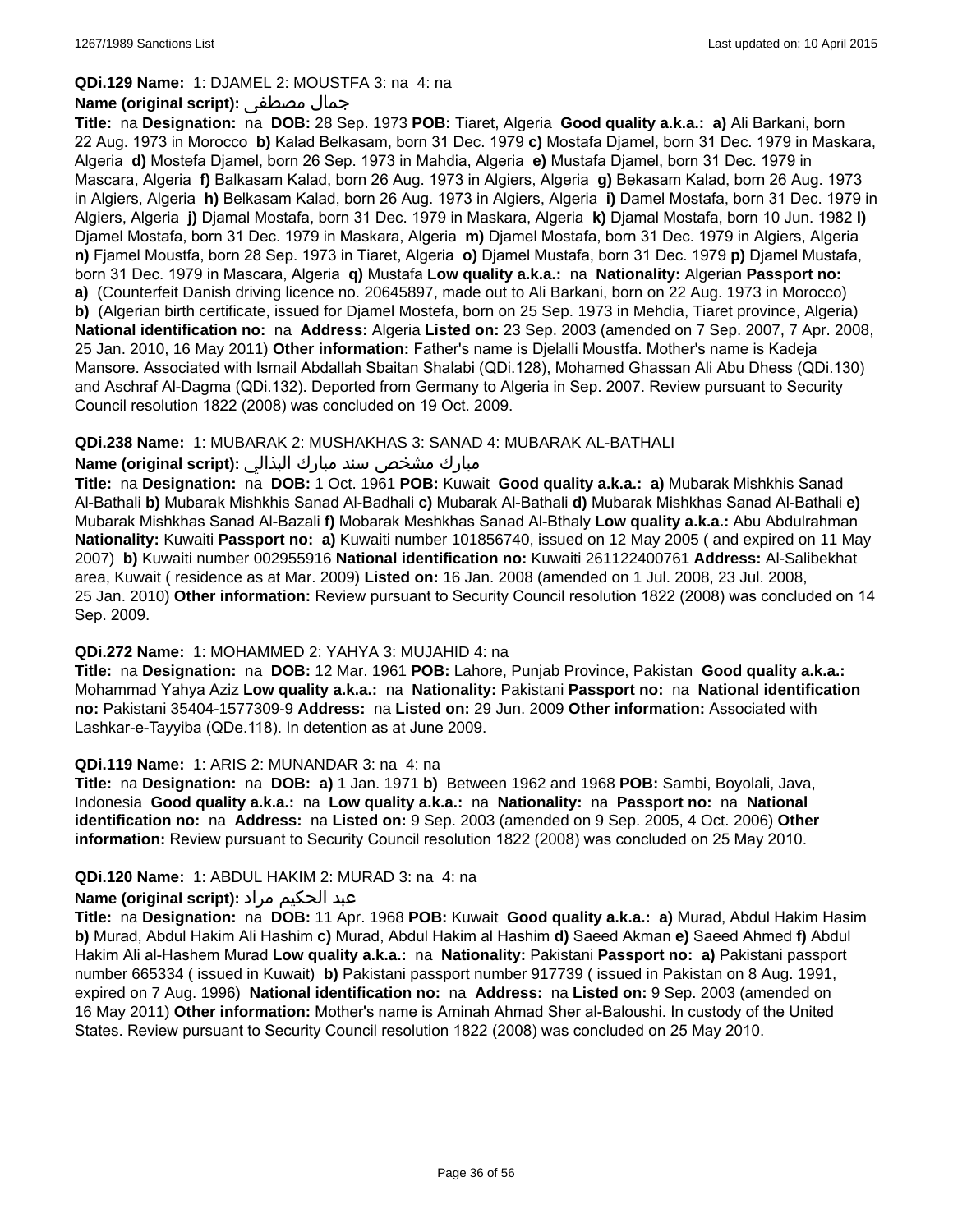# **QDi.196 Name:** 1: ALI 2: SAYYID 3: MUHAMED 4: MUSTAFA BAKRI

# علي السيد محمد مصطفى بكري **:(script original (Name**

**Title:** na **Designation:** na **DOB:** 18 Apr. 1966 **POB:** Beni-Suef, Egypt **Good quality a.k.a.: a)** Ali Salim **b)** Abd Al-Aziz al-Masri **Low quality a.k.a.:** na **Nationality:** Egyptian **Passport no:** na **National identification no:** na **Address:** na **Listed on:** 29 Sep. 2005 (amended on 13 Dec. 2011) **Other information:** Member of the Shura Council of Al-Qaida (QDe.004) and Egyptian Islamic Jihad (QDe.003). Review pursuant to Security Council resolution 1822 (2008) was concluded on 1 Jun. 2010.

# **QDi.280 Name:** 1: TAYEB 2: NAIL 3: na 4: na

# **Name (original script):** نايل الطيب

**Title:** na **Designation:** na **DOB:** Approximately 1972 **POB:** Faidh El Batma, Djelfa, Algeria **Good quality a.k.a.: a)** Djaafar Abou Mohamed (محمد ابو جعفر(**b)** Abou Mouhadjir (مهاجر ابو(**c)** Mohamed Ould Ahmed Ould Ali (born in 1976) **Low quality a.k.a.:** na **Nationality:** Algerian **Passport no:** na **National identification no:** na **Address:** Mali **Listed on:** 22 Apr. 2010 (amended on 15 Apr. 2014) **Other information:** Convicted in absentia by Algerian tribunal on 28 Mar. 1996. Algerian international arrest warrant number 04/09 of 6 Jun. 2009 issued by the Tribunal of Sidi Mhamed, Algiers, Algeria. Algerian extradition request number 2307/09 of 3 Sep. 2009, presented to Malian authorities. Father's name was Benazouz Nail. Mother's name is Belkheiri Oum El Kheir. Member of The Organization of Al-Qaida in the Islamic Maghreb (QDe.014)

# **QDi.314 Name:** 1: ABDERRAHMANE 2: OULD EL AMAR 3: na 4: na

# عبد الرحمن ولد العامر **:(script original (Name**

**Title:** na **Designation:** na **DOB:** Between 1977 and 1982 **POB:** Tabankort, Mali **Good quality a.k.a.: a)** Ahmed el Tilemsi **b)** Abderrahmane Ould el Amar Ould Sidahmed Loukbeiti **c)** Ahmad Ould Amar **Low quality a.k.a.:** na **Nationality:** Malian **Passport no:** na **National identification no:** na **Address: a)** Gao, Mali **b)** Tabankort, Mali **c)** In Khalil, Mali **d)** Al Moustarat, Mali **Listed on:** 22 Feb. 2013 **Other information:** Leader of the Mouvement pour l'Unification et le Jihad en Afrique de l'Ouest (MUJAO) (QDe.134). Member of The Organization of Al-Qaida in the Islamic Maghreb (QDe.014). Arrested in April 2005 in Mauritania, escaped from Nouakchott jail on 26 Apr. 2006. Re-arrested in Sep. 2008 in Mali and released on 15 Apr. 2009. Associated with Mokhtar Belmokhtar (QDi.136). Father's name is Leewemere.

# **QDi.315 Name:** 1: HAMADA 2: OULD MOHAMED EL KHAIRY 3: na 4: na

# حماده ولد محمد الخيري **:(script original (Name**

**Title:** na **Designation:** na **DOB:** 1970 **POB:** Nouakchott, Mauritania **Good quality a.k.a.: a)** Hamada Ould Mohamed Lemine Ould Mohamed el Khairy **b)** Ould Kheirou **c)** Hamad el Khairy **Low quality a.k.a.:** Abou QumQum **Nationality: a)** Mauritanian **b)** Malian **Passport no:** (Malian passport number A1447120, expired on 19 Oct. 2011) **National identification no:** na **Address:** Gao, Mali **Listed on:** 22 Feb. 2013 **Other information:** Leader of the Mouvement pour l'Unification et le Jihad en Afrique de l'Ouest (MUJAO) (QDe.134). Has provided logistical support to the Sahelian group Al Moulathamine, linked with the Organization of Al-Qaida in the Islamic Maghreb (QDe.014). International arrest warrant issued by Mauritania. Mother's name is Tijal Bint Mohamed Dadda.

# **QDi.298 Name:** 1: ABD AL-RAHMAN 2: OULD MUHAMMAD AL-HUSAYN 3: OULD MUHAMMAD SALIM 4: na عبد الرحمن ولد محمد الحسين ولد محمد سليم **:(script original (Name**

**Title:** na **Designation:** na **DOB:** Approximately 1981 **POB:** Saudi Arabia **Good quality a.k.a.: a)** Abdarrahmane ould Mohamed el Houcein ould Mohamed Salem **b)** الموريتاني يونس شيخ) Yunis al-Mauritani; Younis al-Mauritani; Sheikh Yunis al-Mauritani; Shaykh Yunis the Mauritanian) **Low quality a.k.a.: a)** Salih the Mauritanian **b)** Mohamed Salem **c)** Youssef Ould Abdel Jelil **d)** El Hadj Ould Abdel Ghader **e)** Abdel Khader **f)** Abou Souleimane **g)** Chingheity **Nationality:** Mauritanian **Passport no:** na **National identification no:** na **Address:** na **Listed on:** 15 Sep. 2011 **Other information:** Pakistan-based senior Al-Qaida (QDe.004) leader also associated with The Organization of Al-Qaida in the Islamic Maghreb (QDe.014). Wanted by Mauritanian authorities.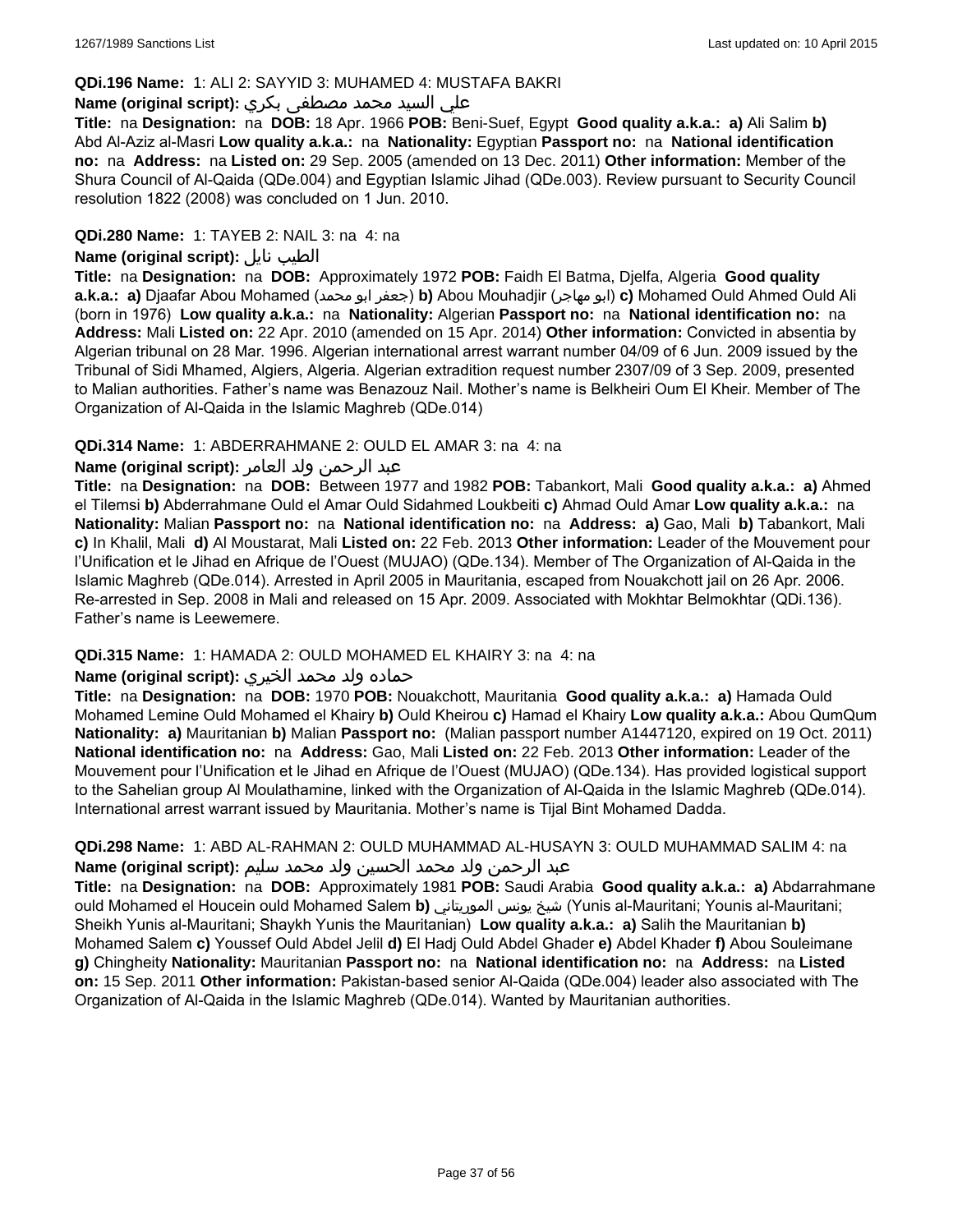# **QDi.353 Name:** 1: ALI 2: BEN TAHER 3: BEN FALEH 4: OUNI HARZI

# علي بن الطاھر بن الفالح العوني الحرزي **:(script original (Name**

**Title:** na **Designation:** na **DOB:** 9 Mar. 1986 **POB:** Ariana, Tunisia **Good quality a.k.a.:** na **Low quality a.k.a.:** Abou Zoubair **Nationality:** Tunisian **Passport no:** Tunisian passport number W342058, issued on 14 Mar. 2011 (expires on 13 Mar. 2016) **National identification no:** Tunisian National Identity Card number 08705184, issued on 24 Feb. 2011 **Address: a)** 18 Mediterranean Street, Ariana, Tunisia **b)** Syrian Arab Republic (located in as at Mar. 2015) **c)** Iraq (possible alternative location as at Mar. 2015) **d)** Libya (previously located in) **Listed on:** 10 Apr. 2015 **Other information:** Physical description: eye colour: brown; height: 171cm. Photo available for inclusion in the INTERPOL-UN Security Council Special Notice. Previous occupation: trading agent. A member of Ansar al-Shari'a in Tunisia (QDe.143), active in recruitment of foreign terrorist fighters and arms smuggling. Detained and sentenced to 30 months imprisonment for planning terrorist acts in 2005 in Tunisia. Planned and perpetrated the attack against the Consulate of the United States in Benghazi, Libya on 11 Sep. 2012. Arrest warrant issued by the Tunisian National Guard (as at Mar. 2015). Father's name is Taher Ouni Harzi, mother's name is Borkana Bedairia.

# **QDi.354 Name:** 1: TARAK 2: BEN TAHER 3: BEN FALEH 4: OUNI HARZI

# طارق بن الطاھر بن الفالح العوني الحرزي **:(script original (Name**

**Title:** na **Designation:** na **DOB:** 3 May 1982 **POB:** Tunis, Tunisia **Good quality a.k.a.:** na **Low quality a.k.a.:** Abou Omar Al Tounisi **Nationality:** Tunisian **Passport no:** Tunisian passport number Z050399, issued on 9 Dec. 2003 (expired on 8 Dec. 2008) **National identification no:** Tunisian National Identity Card number 04711809, issued on 13 Nov. 2003 **Address: a)** 18 Mediterranean Street, Ariana, Tunisia **b)** Syrian Arab Republic (located in as at Mar. 2015) **c)** Iraq (possible alternative location as at Mar. 2015) **d)** Libya (previously located in) **Listed on:** 10 Apr. 2015 **Other information:** Physical description: eye colour: brown; height: 172cm. Photo available for inclusion in the INTERPOL-UN Security Council Special Notice. Previous occupation: worker. A dangerous and active member of Al Qaida in Iraq (QDe.115) in 2004, also active in facilitating and hosting members of Ansar al-Shari'a in Tunisia (QDe.143) in Syria. Sentenced, in absentia, on 30 October 2007, to 24 years imprisonment for terrorist activities by the Appeals Court of Tunis. Father's name is Taher Ouni Harzi, mother's name is Borkana Bedairia.

# **QDi.242 Name:** 1: DINNO AMOR 2: ROSALEJOS 3: PAREJA 4: na

**Title:** na **Designation:** na **DOB:** 19 Jul. 1981 **POB:** Cebu City, Philippines **Good quality a.k.a.: a)** Johnny Pareja **b)** Khalil Pareja **Low quality a.k.a.: a)** Mohammad **b)** Akmad **c)** Mighty **d)** Rash **Nationality:** Filipino **Passport no:** na **National identification no:** na **Address:** Atimonana, Quezon Province, Philippines **Listed on:** 4 Jun. 2008 (amended on 3 Jun. 2009, 13 Dec. 2011) **Other information:** Member of the Rajah Solaiman Movement (QDe.128). Father's name is Amorsolo Jarabata Pareja. Mother's name is Leonila Cambaya Rosalejos. Review pursuant to Security Council resolution 1822 (2008) was concluded on 13 May 2010.

# **QDi.294 Name:** 1: UMAR 2: PATEK 3: na 4: na

**Title:** na **Designation:** na **DOB:** 20 Jul. 1966 **POB:** Central Java, Indonesia **Good quality a.k.a.: a)** Omar Patek **b)** Mike Arsalan **c)** Hisyam Bin Zein **d)** Anis Alawi Jafar **Low quality a.k.a.: a)** Pa'tek **b)** Pak Taek **c)** Umar Kecil **d)** Al Abu Syekh Al Zacky **e)** Umangis Mike **Nationality:** Indonesian **Passport no:** na **National identification no:**  na **Address:** Indonesia **Listed on:** 19 Jul. 2011 (amended on 23 Feb. 2012) **Other information:** Senior member of Jemaah Islamiyah (QDe.092) involved in planning and funding multiple terrorist attacks in the Philippines and Indonesia. Provided training to Abu Sayyaf Group (QDe.001). In custody in Indonesia as at Feb. 2012.

# **QDi.348 Name:** 1: ANGGA 2: DIMAS 3: PERSHADA 4: na

**Title:** Secretary General (as at mid-2014) **Designation:** na **DOB:** 4 Mar. 1985 **POB:** Jakarta, Indonesia **Good quality a.k.a.: a)** Angga Dimas Persada, born 4 Mar. 1985 in Jakarta, Indonesia **b)** Angga Dimas Persadha, born 4 Mar. 1985 in Jakarta, Indonesia **c)** Angga Dimas Prasondha, born 4 Mar. 1985 in Jakarta, Indonesia **Low quality a.k.a.:** na **Nationality:** Indonesian **Passport no:** Indonesian passport number W344982 (issued under name Angga Dimas Peshada, born 4 Mar.1985 in Jakarta, Indonesia) **National identification no:** na **Address:** na **Listed on:** 13 Mar. 2015 **Other information:** Member of Jemaah Islamiyah (QDe.092) and leader of Hilal Ahmar Society Indonesia (HASI) (QDe.147).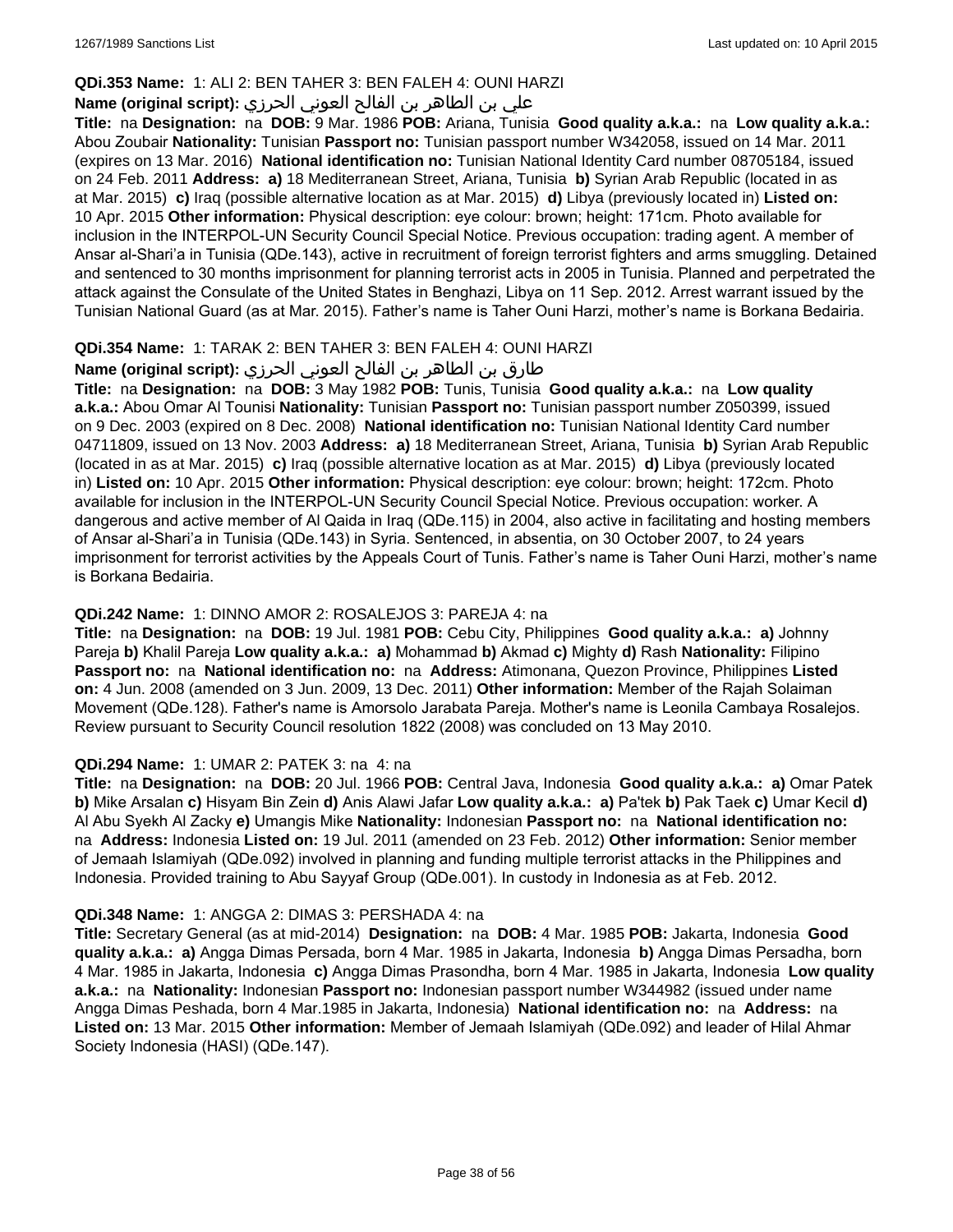# **QDi.271 Name:** 1: ARIF 2: QASMANI 3: na 4: na

**Title:** na **Designation:** na **DOB:** Approximately 1944 **POB:** Pakistan **Good quality a.k.a.: a)** Muhammad Arif Qasmani **b)** Muhammad 'Arif Qasmani **c)** Mohammad Arif Qasmani **d)** Arif Umer **e)** Qasmani Baba **f)** Memon Baba **g)** Baba Ji **Low quality a.k.a.:** na **Nationality:** Pakistani **Passport no:** na **National identification no:** na **Address:** House Number 136, KDA Scheme No. 1, Tipu Sultan Road, Karachi, Pakistan **Listed on:** 29 Jun. 2009 **Other information:** Associated with Lashkar-e-Tayyiba (QDe.118) and Al-Qaida (QDe.004). In detention as at June 2009.

# **QDi.297 Name:** 1: HASSAN 2: MUHAMMAD 3: ABU BAKR 4: QAYED

# حسن محمد أبو بكر قايد **:(script original (Name**

**Title:** na **Designation:** na **DOB: a)** 1963 **b)** 1969 **POB:** Marzaq, Libyan Arab Jamahiriya **Good quality a.k.a.: a)** Hasan Muhammad Abu Bakr Qa'id **b)** قايد بكر أبو محمد الحسين) Al-Husain Muhammad Abu Bakr Qayid) **c)** Muhammad Hassan Qayed **d)** Mohammad Hassan Abu Bakar **e)** Hasan Qa'id **f)** Muhammad Hasan al-Libi **Low quality a.k.a.: a)** Abu Yahya al-Libi (الليبي يحيى أبو) (prominently known by this nom de guerre) **b)** Abu Yahya **c)** Sheikh Yahya **d)** Abu Yahya Yunis al Sahrawi **e)** Abu Yunus Rashid **f)** al-Rashid **g)** Abu al-Widdan **h)** الصحراوي يونس) Younes Al-Sahrawi; Younes Al-Sahraoui) **Nationality:** Libyan **Passport no:** Libyan number 681819/88 **National identification no:** Libyan 5617/87 **Address:** Wadi 'Ataba, Libya ( previous location in 2004) **Listed on:** 15 Sep. 2011 **Other information:** Senior Al-Qaida (QDe.004) leader who, as of late 2010, was responsible for the supervision of other senior Al-Qaida officials. As of 2010, Al-Qaida commander in Pakistan and provider of financial assistance to Al-Qaida fighters in Afghanistan. Has also been a top Al-Qaida strategist and field commander in Afghanistan, and instructor at Al-Qaida training camp. Mother's name is Al-Zahra Amr Al-Khouri (a.k.a. al Zahra' 'Umar).

# **QDi.303 Name:** 1: FAZAL 2: RAHIM 3: na 4: na

# **Name (original script):** رحيم فضل

**Title:** na **Designation:** na **DOB: a)** 5 Jan. 1974 **b)** 1977 **c)** 1975 **d)** 24 Jan. 1973 **POB:** Kabul, Afghanistan **Good quality a.k.a.: a)** Fazel Rahim; Fazil Rahim **b)** Fazil Rahman **Low quality a.k.a.:** na **Nationality:** Afghan **Passport no:** Afghan passport number R512768 **National identification no:** na **Address: a)** (Afghanistan/ Pakistan border region (previous address)) **b)** (A2, City Computer Plaza, Shar-e-Now, Kabul, Afghanistan (previous address)) **c)** Microrayan 3rd, Apt. 45, block 21, Kabul, Afghanistan ( previous address) **Listed on:** 6 Mar. 2012 **Other information:** Was a financial facilitator for the Islamic Movement of Uzbekistan (QDe.010) and Al-Qaida (QDe.004). Was associated with Tohir Abdulkhalilovich Yuldashev. As of late 2010, in custody of Pakistani authorities. Father's name is Fazal Ahmad.

#### **QDi.103 Name:** 1: AHMED 2: HOSNI 3: RARRBO 4: na

### احمد حسني راربو **:(script original (Name**

**Title:** na **Designation:** na **DOB:** 12 Sep. 1974 **POB:** Bologhine, Algeria **Good quality a.k.a.: a)** Rarrbo Abdallah **b)** Rarrbo Abdullah **c)** Rarrbo Ahmed Hosni, born 12 Sep. 1974 in France **Low quality a.k.a.:** na **Nationality:** Algerian **Passport no:** na **National identification no:** na **Address:** Algeria **Listed on:** 25 Jun. 2003 (amended on 17 Oct. 2007, 7 Apr. 2008, 21 Oct. 2010) **Other information:** Review pursuant to Security Council resolution 1822 (2008) was concluded on 15 Jun. 2010.

#### **QDi.199 Name:** 1: ATA 2: ABDOULAZIZ 3: RASHID 4: na

# عطا عبد العزيز رشيد **:(script original (Name**

**Title:** na **Designation:** na **DOB:** 1 Dec. 1973 **POB:** Sulaimaniya, Iraq **Good quality a.k.a.: a)** Abdoulaziz Ata Rashid, born 1 Dec. 1973 **b)** Ata Abdoul Aziz Barzingy **Low quality a.k.a.:** na **Nationality:** Iraqi **Passport no:**  (None) **National identification no:** na **Address:** In prison in Germany **Listed on:** 6 Dec. 2005 (amended on 21 Oct. 2008, 13 Dec. 2011, 6 Aug. 2013) **Other information:** Member of Ansar Al-Islam (QDe.098). Sentenced on 15 Jul. 2008 to 10 years imprisonment in Germany. Review pursuant to Security Council resolution 1822 (2008) was concluded on 30 Jul. 2009.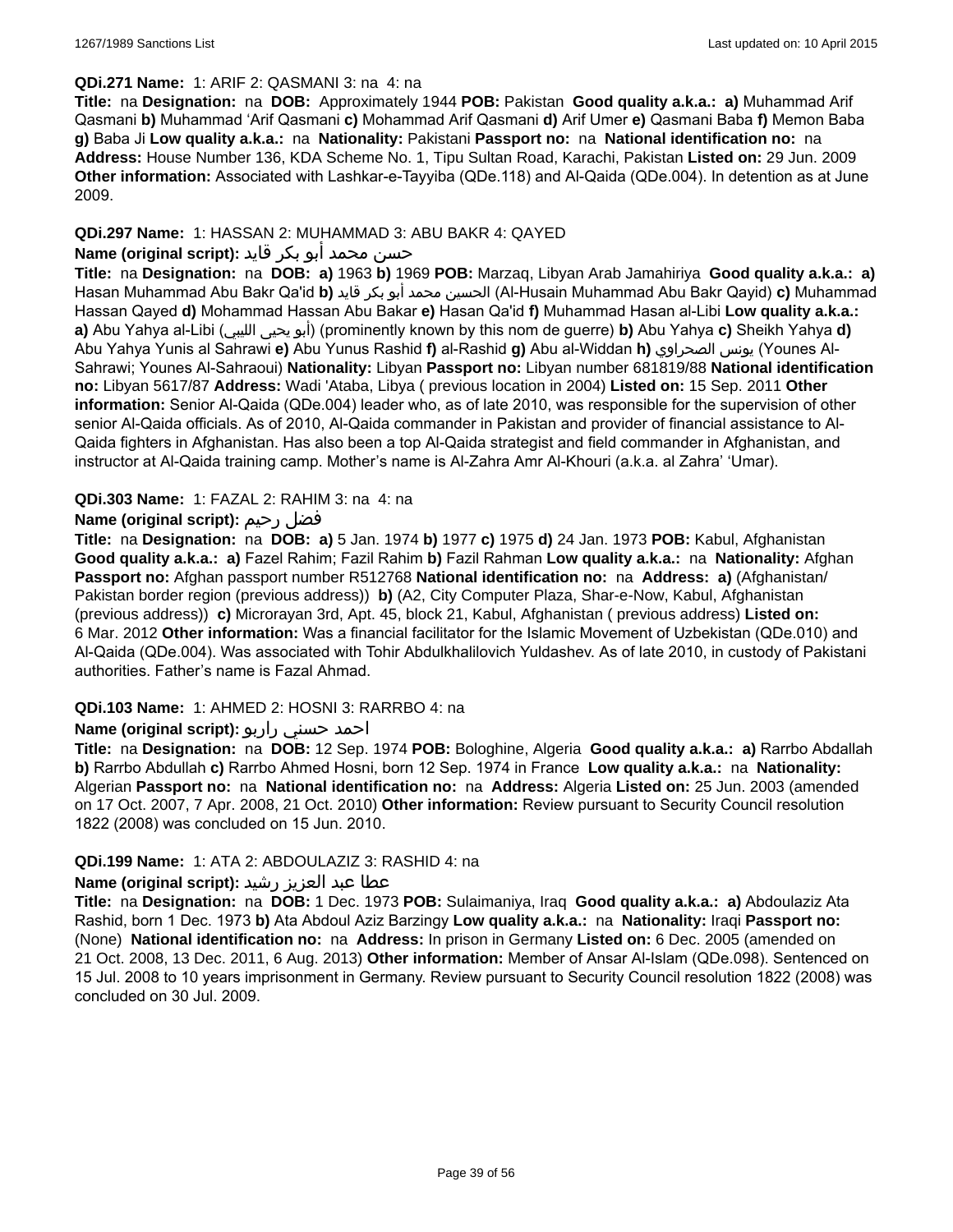# **QDi.075 Name:** 1: ABDELHALIM 2: HAFED 3: ABDELFATTAH 4: REMADNA

# عبدالحليم حافظ عبدالفتاح رمادنا **:(script original (Name**

**Title:** na **Designation:** na **DOB:** 2 Apr. 1966 **POB:** Biskra, Algeria **Good quality a.k.a.:** Abdelhalim Remadna **Low quality a.k.a.:** Jalloul **Nationality:** Algerian **Passport no:** na **National identification no:** na **Address:** Algeria **Listed on:** 3 Sep. 2002 (amended on 12 Apr. 2006, 7 Apr. 2008, 3 Jun. 2009, 25 Jan. 2010, 23 Dec. 2010) **Other information:** Deported from Italy to Algeria on 12 Aug. 2006. Review pursuant to Security Council resolution 1822 (2008) was concluded on 8 Dec. 2009.

# **QDi.219 Name:** 1: TAUFIK 2: RIFKI 3: na 4: na

**Title:** na **Designation:** na **DOB:** 19 Aug. 1974 **POB:** Dacusuman Surakarta, Central Java, Indonesia **Good quality a.k.a.: a)** Refke, Taufek **b)** Rifqi, Taufik **c)** Rifqi, Tawfiq **d)** Ami Iraq **e)** Ami Irza **f)** Amy Erja **g)** Ammy Erza **h)** Ammy Izza **i)** Ami Kusoman **j)** Abu Obaida **k)** Abu Obaidah **l)** Abu Obeida **m)** Abu Ubaidah **n)** Obaidah **o)** Abu Obayda **p)** Izza Kusoman **q)** Yacub, Eric **Low quality a.k.a.:** na **Nationality:** Indonesian **Passport no:** na **National identification no:** na **Address:** Philippines **Listed on:** 21 Apr. 2006 (amended on 13 Dec. 2011) **Other information:** In detention in the Philippines as at May 2011. Review pursuant to Security Council resolution 1822 (2008) was concluded on 8 Jun. 2010.

# **QDi.150 Name:** 1: AL-AZHAR 2: BEN KHALIFA 3: BEN AHMED 4: ROUINE

# الأزهر بن خليفة بن احمد روين **:(script original (Name**

**Title:** na **Designation:** na **DOB:** 20 Nov. 1975 **POB:** Sfax, Tunisia **Good quality a.k.a.:** na **Low quality a.k.a.: a)** Salmane **b)** Lazhar **Nationality:** Tunisian **Passport no:** Tunisian number P182583, issued on 13 Sep. 2003 (expired on 12 Sep. 2007) **National identification no:** na **Address:** Tunisia **Listed on:** 12 Nov. 2003 (amended on 20 Dec. 2005, 21 Dec. 2007, 30 Jan. 2009, 16 May 2011) **Other information:** Sentenced to six years and ten months of imprisonment for membership of a terrorist association by the Appeal Court of Milan, Italy, on 7 Feb. 2008. Considered a fugitive from justice by the Italian authorities as at Jul. 2008. Under administrative control measure in Tunisia as at 2010. Review pursuant to Security Council resolution 1822 (2008) was concluded on 21 Jun. 2010.

# **QDi.186 Name:** 1: ABU 2: RUSDAN 3: na 4: na

**Title:** na **Designation:** na **DOB:** 16 Aug. 1960 **POB:** Kudus, Central Java, Indonesia **Good quality a.k.a.: a)** Abu Thoriq **b)** Rusdjan **c)** Rusjan **d)** Rusydan **e)** Thoriquddin **f)** Thoriquiddin **g)** Thoriquidin **h)** Toriquddin **Low quality a.k.a.:** na **Nationality:** na **Passport no:** na **National identification no:** na **Address:** na **Listed on:** 16 May 2005 **Other information:** Review pursuant to Security Council resolution 1822 (2008) was concluded on 8 Jun. 2010.

#### **QDi.020 Name:** 1: MOHAMMAD 2: HAMDI 3: MOHAMMAD 4: SADIQ AL-AHDAL

#### محمد حمدي محمد صادق الأهدل **:Name (original script)**

**Title:** na **Designation:** na **DOB:** 19 Nov. 1971 **POB:** Medina, Saudi Arabia **Good quality a.k.a.: a)** Al-Hamati, Muhammad **b)** Muhammad Muhammad Abdullah Al-Ahdal **c)** Mohamed Mohamed Abdullah Al-Ahdal **Low quality a.k.a.: a)** Abu Asim Al-Makki **b)** Ahmed **Nationality:** Yemeni **Passport no:** Yemeni number 541939, issued on 31 Jul. 2000, issued in Al-Hudaydah, Yemen (in the name of Muhammad Muhammad Abdullah Al-Ahdal) **National identification no:** Yemeni identity card number 216040 **Address:** Jamal street, Al-Dahima alley, Al-Hudaydah, Yemen **Listed on:** 17 Oct. 2001 (amended on 30 Jan. 2009, 25 Jan. 2010) **Other information:** Responsible for the finances of Al-Qa'ida (QDe.004) in Yemen. Accused of involvement in the attack on the USS Cole in 2000. Arrested in Yemen in Nov. 2003. Sentenced to three years and one month of imprisonment by the specialized criminal court of first instance in Yemen. Released on 25 Dec. 2006 after the completion of his sentence. Review pursuant to Security Council resolution 1822 (2008) was concluded on 8 Jul. 2010.

#### **QDi.263 Name:** 1: HAFIZ 2: MUHAMMAD 3: SAEED 4: na

**Title:** na **Designation:** na **DOB:** 5 Jun. 1950 **POB:** Sargodha, Punjab, Pakistan **Good quality a.k.a.: a)** Hafiz Mohammad Sahib **b)** Hafiz Mohammad Sayid **c)** Hafiz Muhammad **d)** Hafiz Saeed **e)** Hafez Mohammad Saeed **f)** Hafiz Mohammad Sayeed **g)** Tata Mohammad Syeed **h)** Mohammad Sayed **i)** Muhammad Saeed **Low quality a.k.a.:** Hafiz Ji **Nationality:** Pakistani **Passport no:** na **National identification no:** Pakistani 3520025509842-7 **Address:** House No. 116E, Mohalla Johar, Lahore, Tehsil, Lahore City, Lahore District, Pakistan ( location as at May 2008) **Listed on:** 10 Dec. 2008 (amended on 17 Jul. 2009) **Other information:** Muhammad Saeed is the leader of Lashkar-e-Tayyiba (QDe.118).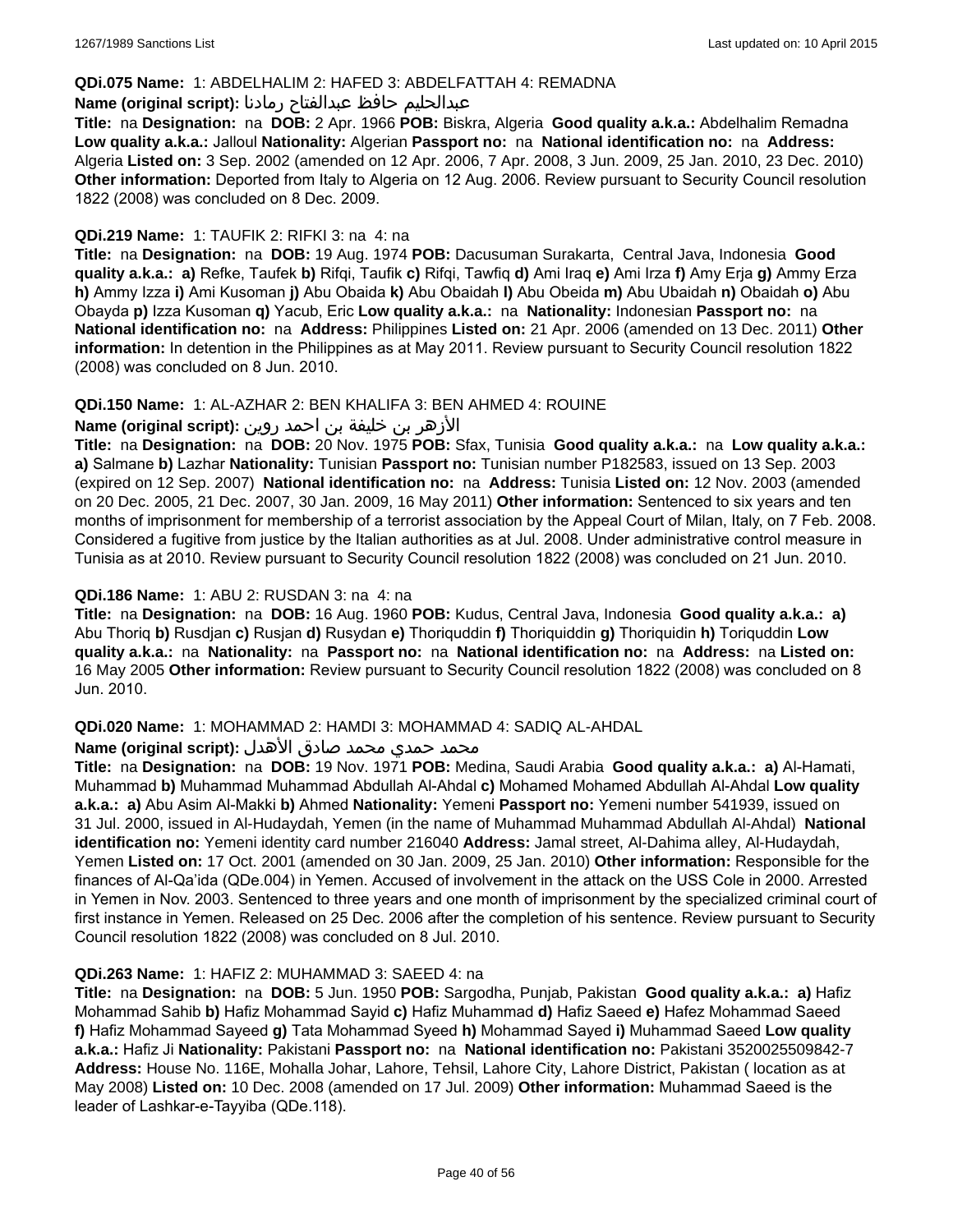#### **QDi.208 Name:** 1: RADULAN 2: SAHIRON 3: na 4: na

**Title:** na **Designation:** na **DOB: a)** 1955 **b)** Approximately 1952 **POB:** Kaunayan, Patikul, Jolo Island, the Philippines **Good quality a.k.a.: a)** Radullan Sahiron **b)** Radulan Sahirun **c)** Radulan Sajirun **d)** Commander Putol **Low quality a.k.a.:** na **Nationality:** Filipino **Passport no:** na **National identification no:** na **Address:**  na **Listed on:** 6 Dec. 2005 **Other information:** Review pursuant to Security Council resolution 1822 (2008) was concluded on 8 Jun. 2010.

### **QDi.222 Name:** 1: NESSIM 2: BEN ROMDHANE 3: SAHRAOUI 4: na

# نسيم بن رمضان صحراوي **:(script original (Name**

**Title:** na **Designation:** na **DOB:** 3 Aug. 1973 **POB:** Bizerta, Tunisia **Good quality a.k.a.: a)** Dass **b)** Nasim al-Sahrawi **Low quality a.k.a.:** na **Nationality:** Tunisian **Passport no:** na **National identification no:** na **Address:** Tunisia **Listed on:** 2 Aug. 2006 (amended on 1 Sep. 2009, 25 Jan. 2010, 13 Dec. 2011) **Other information:** Considered a fugitive from justice by the Italian authorities and sentenced in absentia to 6 years detention on 20 Nov. 2008. Sentenced in Tunisia to 4 years imprisonment for terrorist activity and in detention in Tunisia as at Jun. 2009. Review pursuant to Security Council resolution 1822 (2008) was concluded on 20 Jul. 2009.

**QDi.148 Name:** 1: NESSIM 2: BEN MOHAMED 3: AL-CHERIF BEN MOHAMED 4: SALEH AL-SAADI

نسيم بن محمد الشريف بن محمد صالح السعدي **:(script original (Name**

**Title:** na **Designation:** na **DOB:** 30 Nov. 1974 **POB:** Haidra Al-Qasreen, Tunisia **Good quality a.k.a.: a)** Nassim Saadi **b)** Dia el Haak George, born 20 Nov. 1974 in Lebanon **c)** Diael Haak George, born 30 Nov. 1974 in Lebanon **d)** El Dia Haak George, born 30 Nov. 1974 in Algeria **Low quality a.k.a.: a)** Abou Anis **b)** Abu Anis **Nationality:** Tunisian **Passport no:** Tunisian number M788331, issued on 28 Sep. 2001 (expired 27 Sep. 2006) **National identification no:** na **Address: a)** Via Monte Grappa 15, Arluno (Milan), Italy **b)** Via Cefalonia 11, Milan, Italy (Domicile, last known address) **Listed on:** 12 Nov. 2003 (amended on 20 Dec. 2005, 31 Jul. 2006, 21 Dec. 2007, 3 Jun. 2009, 16 May 2011) **Other information:** Arrested on 9 Oct. 2002. In detention in Italy until 27 Apr. 2012. Sentenced in absentia to 20 years of imprisonment by the Tunis Military Court on 11 May 2005 for membership of a terrorist organization. Father's name is Mohamed Sharif. Mother's name is Fatima. Review pursuant to Security Council resolution 1822 (2008) was concluded on 21 Jun. 2010.

#### **QDi.244 Name:** 1: HILARION 2: DEL ROSARIO 3: SANTOS III 4: na

**Title:** Amir **Designation:** na **DOB:** 12 Mar. 1966 **POB:** 686 A. Mabini Street, Sangandaan, Caloocan City, Philippines **Good quality a.k.a.: a)** Akmad Santos **b)** Ahmed Islam **c)** Ahmad Islam Santos **d)** Abu Hamsa **e)** Hilarion Santos III **f)** Abu Abdullah Santos **g)** Faisal Santos **Low quality a.k.a.: a)** Lakay **b)** Aki **c)** Aqi **Nationality:**  na **Passport no:** Filipino number AA780554 **National identification no:** na **Address:** 50, Purdue Street, Cubao, Quezon City, Philippines **Listed on:** 4 Jun. 2008 (amended on 13 Dec. 2011) **Other information:** Founder and leader of the Rajah Solaiman Movement (QDe.128) and linked to the Abu Sayyaf Group (QDe.001). In detention in the Philippines as of May 2011. Review pursuant to Security Council resolution 1822 (2008) was concluded on 13 May 2010.

#### **QDi.350 Name:** 1: WIJI 2: JOKO 3: SANTOSO 4:

**Title:** na **Designation:** na **DOB:** 14 Jul. 1975 **POB:** Rembang, Jawa Tengah, Indonesia **Good quality a.k.a.:** Wijijoko Santoso, born 14 Jul. 1975 in Rembang, Jawa Tengah, Indonesia **Low quality a.k.a.: a)** Abu Seif al-Jawi **b)** Abu Seif **Nationality:** Indonesian **Passport no:** Indonesian passport number A2823222, issued on 28 May 2012 (expires 28 May 2017, issued under name Wiji Joko Santoso, born 14 Jul. 1975 in Rembang, Jawa Tengah, Indonesia) **National identification no:** na **Address:** na **Listed on:** 13 Mar. 2015 **Other information:** Head of the foreign affairs division and key outreach player of Jemaah Islamiyah (QDe.092). Associated with Hilal Ahmar Society Indonesia (HASI) (QDe.147).

#### **QDi.001 Name:** 1: SAYF-AL ADL 2: na 3: na 4: na

#### **Name (original script):** العدل سيف

**Title:** na **Designation:** na **DOB: a)** 1963 **b)** 11 Apr. 1963 **c)** 11 Apr. 1960 **POB:** Egypt **Good quality a.k.a.: a)** Saif Al-'Adil **b)** Seif al Adel **c)** Muhamad Ibrahim Makkawi **Low quality a.k.a.:** Ibrahim al-Madani **Nationality:** Egyptian **Passport no:** na **National identification no:** na **Address:** na **Listed on:** 25 Jan. 2001 (amended on 16 Dec. 2010, 24 Jul. 2013) **Other information:** Responsible for Usama bin Laden's (deceased) security. Review pursuant to Security Council resolution 1822 (2008) was concluded on 15 Jun. 2010.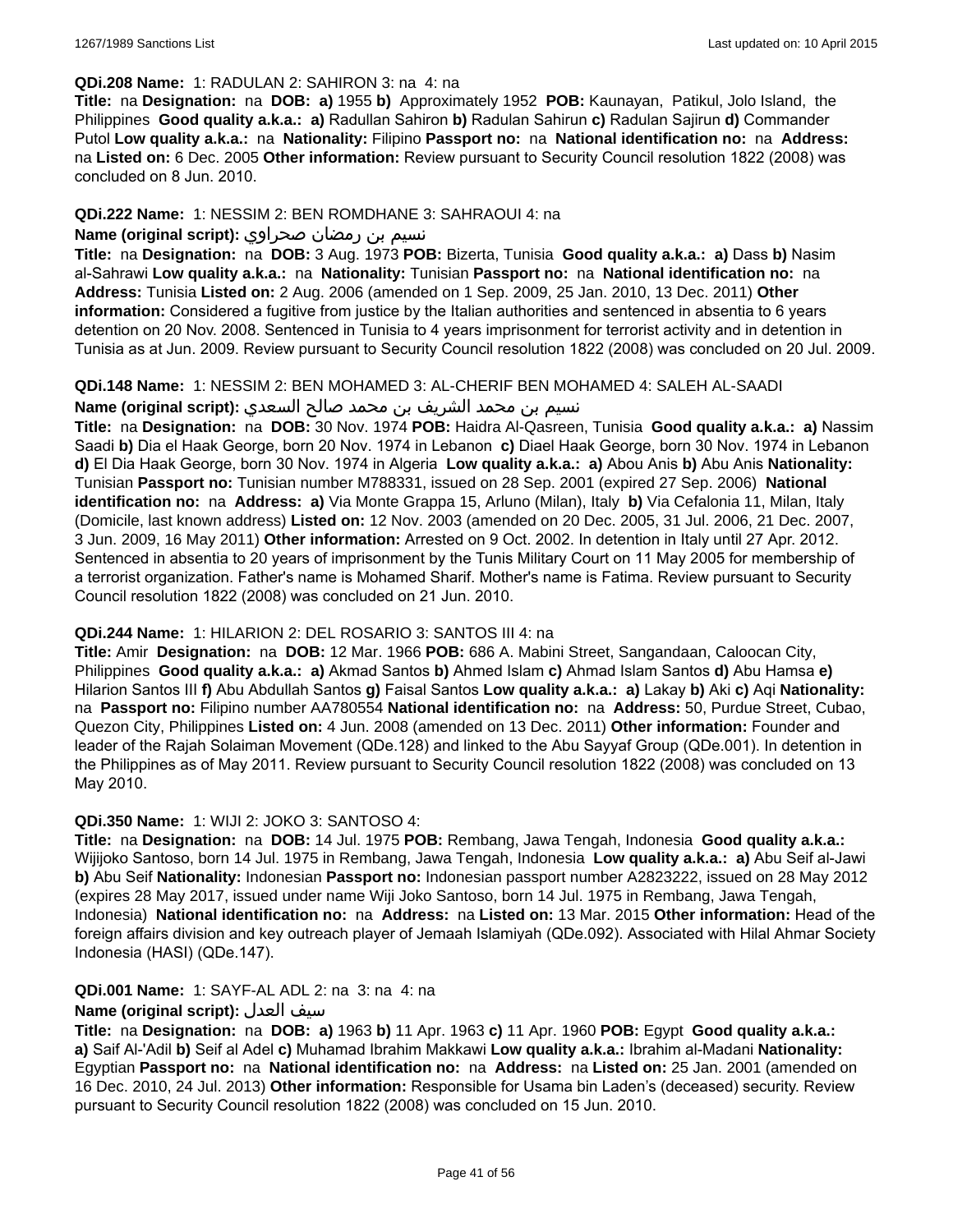### **QDi.260 Name:** 1: DANIEL 2: MARTIN 3: SCHNEIDER 4: na

**Title:** na **Designation:** na **DOB:** 9 Sep. 1985 **POB:** Neunkirchen (Saar), Germany **Good quality a.k.a.:** na **Low quality a.k.a.:** Abdullah **Nationality:** German **Passport no:** German number 2318047793, issued on 17 May 2006, issued in Friedrichsthal, Germany (expired on 16 May 2011.) **National identification no:** German Federal Identity Card number 2318229333, issued on 17 May 2006, issued in Friedrichsthal, Germany (expired on 16 May 2011 (reported lost)) **Address: a)** In prision in Germany (since Sep. 2007) **b)** Petrusstrasse 32, 66125 Herrensohr, Dudweiler, Saarbrücken, Germany (previous address) **Listed on:** 27 Oct. 2008 (amended on 13 Dec. 2011) **Other information:** Associated with the Islamic Jihad Union (IJU), also known as the Islamic Jihad Group (QDe.119). Associated with Fritz Martin Gelowicz (QDi.259) and Adem Yilmaz (QDi.261). In detention in Germany as of Jun. 2010.

# **QDi.128 Name:** 1: ISMAIL 2: ABDALLAH 3: SBAITAN 4: SHALABI

# اسماعيل عبد الله سبيدان شلبي **:(script original (Name**

**Title:** na **Designation:** na **DOB:** 30 Apr. 1973 **POB:** Beckum, Germany **Good quality a.k.a.: a)** Ismain Shalabe, born 30 Apr. 1973 in Beckum **b)** Ismail Abdallah Sbaitan Shalabi, born 30 Apr. 1973 in Beckum **Low quality a.k.a.:**  na **Nationality:** Jordanian of Palestinian origin **Passport no: a)** (Passport of the Hashemite Kingdom of Jordan no. E778675, issued in Rusaifah on 23 Jun. 1996, valid until 23 Jun. 2001) **b)** (Passport of the Hashemite Kingdom of Jordan no. H401056, JOR 9731050433, issued on 11 Apr. 2001, valid until 10 Apr. 2006) **National identification no:** na **Address:** Germany **Listed on:** 23 Sep. 2003 (amended on 10 Jun. 2011) **Other information:** Father's name is Abdullah Shalabi. Mother's name is Ammnih Shalabi. Associated with Djamel Moustfa (QDi.129), Mohamed Abu Dhess (QDi.130) and Aschraf al-Dagma (QDi.132). Review pursuant to Security Council resolution 1822 (2008) was concluded on 21 Jun. 2010.

# **QDi.322 Name:** 1: ABUBAKAR 2: MOHAMMED 3: SHEKAU 4: na

# أبو بكر محمد الشكوى **:(script original (Name**

**Title:** na **Designation:** na **DOB:** 1969 **POB:** Shekau Village, Yobe State, Nigeria **Good quality a.k.a.:** Abubakar Shekau **Low quality a.k.a.: a)** Abu Mohammed Abubakar bin Mohammed **b)** Abu Muhammed Abubakar bi Mohammed **c)** Shekau **d)** Shayku **e)** Imam Darul Tauhid **f)** Imam Darul Tawheed **Nationality:** Nigerian **Passport no:** na **National identification no:** na **Address:** Nigeria **Listed on:** 26 Jun. 2014 **Other information:** Member of the Kanuri tribe. Physical description: eye colour: black; hair colour: black. Photo available for inclusion in the INTERPOL-UN Security Council Special Notice. Leader of Jama'atu Ahlis Sunna Lidda'Awati Wal-Jihad (Boko Haram) (QDe.138). Under Shekau's leadership, Boko Haram has been responsible for a series of major terrorist attacks.

#### **QDi.017 Name:** 1: THARWAT 2: SALAH 3: SHIHATA 4: na

# ثروت صالح شحاتة **:(script original (Name**

**Title:** na **Designation:** na **DOB:** 29 Jun. 1960 **POB:** Egypt **Good quality a.k.a.: a)** Tarwat Salah Abdallah **b)** Salah Shihata Thirwat **c)** Shahata Thirwat **d)** Tharwat Salah Shihata Ali (previously listed as) **Low quality a.k.a.:**  na **Nationality:** Egyptian **Passport no:** na **National identification no:** na **Address:** na **Listed on:** 6 Oct. 2001 (amended on 26 Nov. 2004, 16 Dec. 2010) **Other information:** Review pursuant to Security Council resolution 1822 (2008) was concluded on 15 Jun. 2010.

#### **QDi.122 Name:** 1: PARLINDUNGAN 2: SIREGAR 3: na 4: na

**Title:** na **Designation:** na **DOB: a)** 25 Apr. 1957 **b)** 25 Apr. 1967 **POB:** Indonesia **Good quality a.k.a.: a)** Siregar, Parlin **b)** Siregar, Saleh Parlindungan **Low quality a.k.a.:** na **Nationality:** Indonesian **Passport no:** na **National identification no:** na **Address:** na **Listed on:** 9 Sep. 2003 **Other information:** Review pursuant to Security Council resolution 1822 (2008) was concluded on 25 May 2010.

#### **QDi.124 Name:** 1: YAZID 2: SUFAAT 3: na 4: na

**Title:** na **Designation:** na **DOB:** 20 Jan. 1964 **POB:** Johor, Malaysia **Good quality a.k.a.:** na **Low quality a.k.a.: a)** Joe **b)** Abu Zufar **Nationality:** Malaysian **Passport no:** A 10472263 **National identification no:** 640120-01-5529 **Address:** Taman Bukit Ampang, State of Selangor, Malaysia (as at April 2009) **Listed on:** 9 Sep. 2003 (amended on 3 May 2004, 1 Feb. 2008, 10 Aug. 2009, 25 Jan. 2010, 16 May 2011) **Other information:** Review pursuant to Security Council resolution 1822 (2008) was concluded on 19 Jun. 2009.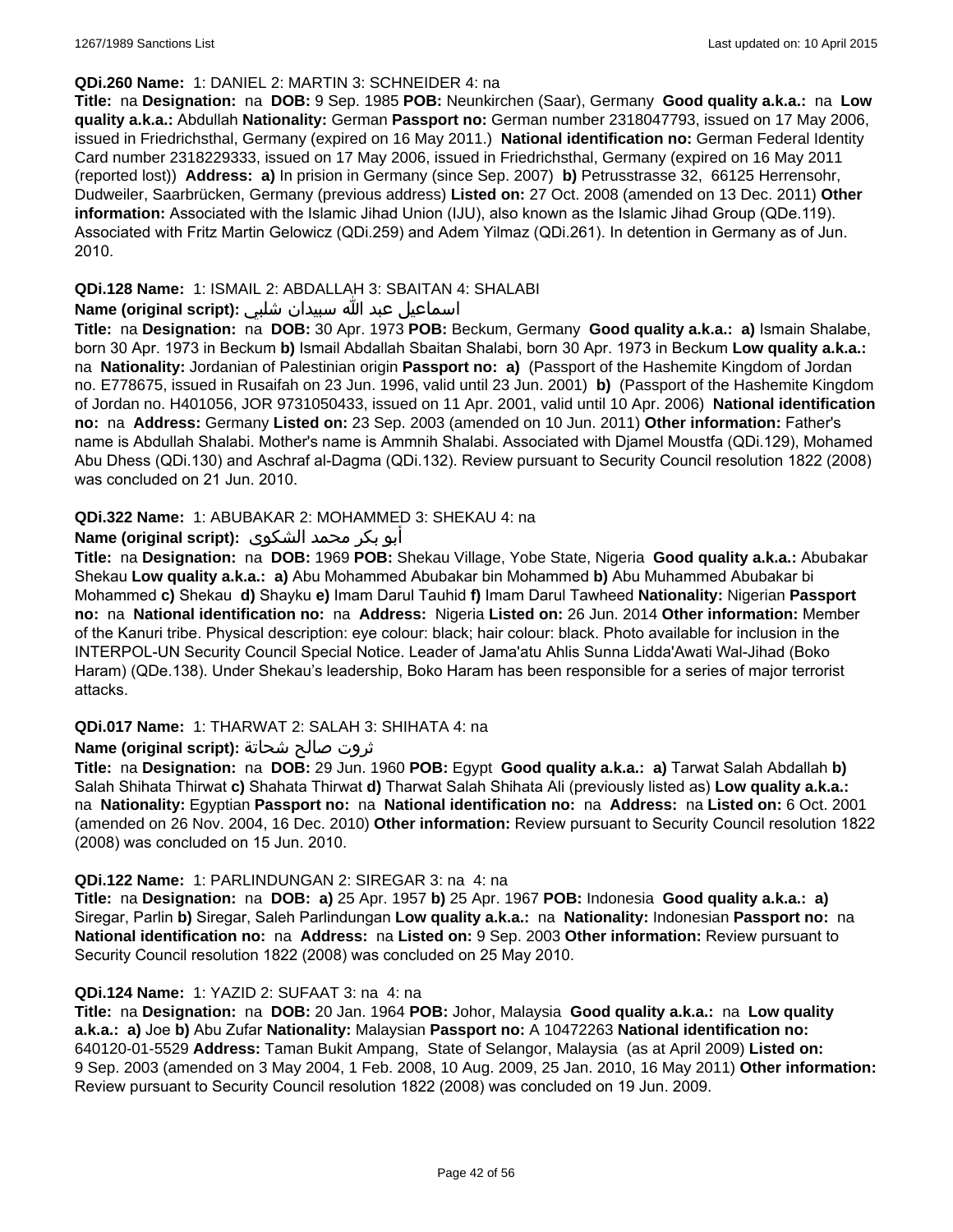# **QDi.349 Name:** 1: BAMBANG 2: SUKIRNO 3: 4:

**Title:** na **Designation:** na **DOB:** 5 Apr. 1975 **POB:** Indonesia **Good quality a.k.a.:** na **Low quality a.k.a.: a)** Pak Zahra **b)** Abu Zahra **Nationality:** Indonesian **Passport no:** Indonesian passport number A2062513 **National identification no:** na **Address:** na **Listed on:** 13 Mar. 2015 **Other information:** A senior leader of Jemaah Islamiyah (QDe.092) who has held leadership positions in Hilal Ahmar Society Indonesia (HASI) (QDe.147).

# **QDi.123 Name:** 1: YASSIN 2: SYWAL 3: na 4: na

**Title:** na **Designation:** na **DOB:** Approximately 1972 **POB:** na **Good quality a.k.a.: a)** Salim Yasin **b)** Mochtar Yasin Mahmud **c)** Abdul Hadi Yasin **d)** Muhamad Mubarok **e)** Muhammad Syawal **Low quality a.k.a.: a)** Abu Seta **b)** Mahmud **c)** Abu Muamar **Nationality:** Indonesian **Passport no:** na **National identification no:** na **Address:**  na **Listed on:** 9 Sep. 2003 **Other information:** Review pursuant to Security Council resolution 1822 (2008) was concluded on 25 May 2010.

# **QDi.057 Name:** 1: IBRAHIM 2: ALI 3: ABU BAKR 4: TANTOUSH

# ابراهيم علي أبو بكر تنتوش **:(script original (Name**

**Title:** na **Designation:** na **DOB:** 1966 **POB:** al Aziziyya, Libyan Arab Jamahiriya **Good quality a.k.a.: a)** Abd al-Muhsin **b)** Ibrahim Ali Muhammad Abu Bakr **c)** Abdul Rahman **d)** Abu Anas **e)** Ibrahim Abubaker Tantouche **f)** Ibrahim Abubaker Tantoush **g)** 'Abd al-Muhsi **h)** 'Abd al-Rahman **Low quality a.k.a.:** Al-Libi **Nationality:** Libyan **Passport no:** (Libyan passport number 203037 issued in Tripoli) **National identification no:** na **Address:** Johannesburg, South Africa **Listed on:** 11 Jan. 2002 (amended on 31 Jul. 2006, 4 Oct. 2006, 16 May 2011) **Other information:** Associated with Afghan Support Committee (ASC) (QDe.069), Revival of Islamic Heritage Society (RIHS)(QDe.070) and the Libyan Islamic Fighting Group (LIFG) (QDe.011). Review pursuant to Security Council resolution 1822 (2008) was concluded on 8 Jun. 2010.

# **QDi.241 Name:** 1: ANGELO 2: RAMIREZ 3: TRINIDAD 4: na

**Title:** na **Designation:** na **DOB:** 20 Mar. 1978 **POB:** Gattaran, Cagayan Province, Philippines **Good quality a.k.a.: a)** Calib Trinidad **b)** Kalib Trinidad **Low quality a.k.a.: a)** Abdul Khalil **b)** Abdukahlil **c)** Abu Khalil **d)** Anis **Nationality:** Filipino **Passport no:** na **National identification no:** na **Address:** 3111 Ma. Bautista, Punta, Santa Ana, Manila, Philippines **Listed on:** 4 Jun. 2008 (amended on 13 Dec. 2011) **Other information:** Distinguishing marks include scars on both legs. Member of the Rajah Solaiman Movement (Qde.128), and associated with the Abu Sayyaf Group (QDe.001) and the Jemaah Islamiyah (QDe.092). In detention in the Philippines as of May 2011. Review pursuant to Security Council resolution 1822 (2008) was concluded on 13 May 2010.

#### **QDi.056 Name:** 1: MOHAMMED 2: TUFAIL 3: na 4: na

**Title:** na **Designation:** na **DOB:** 5 May 1930 **POB:** na **Good quality a.k.a.: a)** Tufail, S.M. **b)** Tuffail, Sheik Mohammed **Low quality a.k.a.:** na **Nationality:** Pakistani **Passport no:** na **National identification no:** na **Address:** na **Listed on:** 24 Dec. 2001 (amended on 19 Jan. 2011) **Other information:** Served as a director of Ummah Tameer e-Nau (UTN) (QDe.068). Review pursuant to Security Council resolution 1822 (2008) was concluded on 1 Jun. 2010.

# **QDi.290 Name:** 1: DOKU 2: KHAMATOVICH 3: UMAROV 4: na

#### **Name (original script):** Умаров Доку Хаматович

**Title:** na **Designation:** na **DOB: a)** 13 Apr. 1964 **b)** 13 Apr. 1965 **c)** 12 May 1964 **d)** 1955 **POB:** Kharsenoy Village, Shatoyskiy (Sovetskiy) District, Chechenskaya Respublika, Russian Federation **Good quality a.k.a.: a)** Lom-ali Butayev (Butaev), born in 1955 **b)** Dokka Umarov, born on 13 Apr. 1964 **c)** Dokka Umarov, born on 13 Apr. 1965 **Low quality a.k.a.:** na **Nationality: a)** Russian **b)** USSR (until 1991) **Passport no:** Russian passport number 96 03 464086, issued on 1 June 2003 **National identification no:** na **Address:** na **Listed on:** 10 Mar. 2011 (amended on 2 Jun. 2014, 30 Dec. 2014) **Other information:** Physical description: 180 cm tall, dark hair, 7-9 cm. long scar on the face, part of the tongue is missing, has a speech defect. Resides in the Russian Federation as at Nov. 2010. International arrest warrant issued in the year 2000. INTERPOL Special Notice contains biometric information. Reportedly deceased as of April 2014.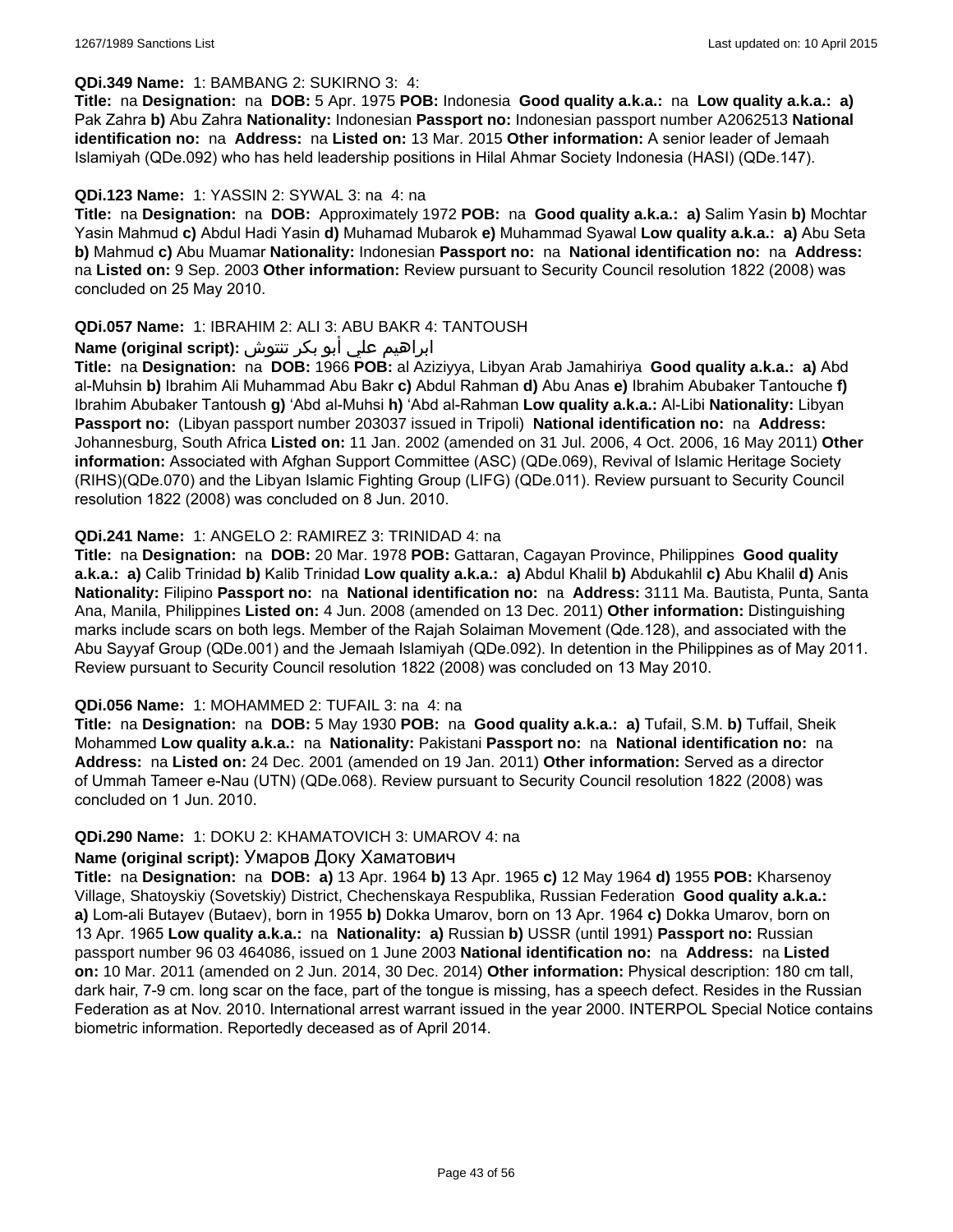# **QDi.346. Name:** 1: 'ABD AL-MALIK 2: MUHAMMAD 3: YUSUF 4: 'UTHMAN 'ABD AL-SALAM

# عبدالملك محمد يوسف عثمان عبد السلام **:(script original (Name**

**Title:** na **Designation:** na **DOB:** 13 Jul. 1989 **POB:** na **Good quality a.k.a.:** 'Abd al-Malik Muhammad Yusif 'Abd-al-Salam **Low quality a.k.a.: a)** 'Umar al-Qatari **b)** 'Umar al-Tayyar **Nationality:** Jordanian **Passport no:** K475336, issued on 31 Aug. 2009, issued in Jordanian (expired on 30 Aug. 2014) **National identification no:** 28940000602, issued in Qatar **Address: Listed on:** 23 Jan. 2015 **Other information:** Facilitator who provides financial, material, and technological support for Al-Qaida (QDe.004) and Al-Nusrah Front for the People of the Levant (QDe.137).

# **QDi.343. Name:** 1: ASHRAF 2: MUHAMMAD 3: YUSUF 4: 'UTHMAN 'ABD AL-SALAM

# اشرف محمد يوسف عثمان عبد السلام **:(script original (Name**

**Title:** na **Designation:** na **DOB:** 1984 **POB:** Iraq **Good quality a.k.a.: a)** Ashraf Muhammad Yusif 'Uthman 'Abdal-Salam **b)** Ashraf Muhammad Yusuf 'Abd-al-Salam **c)** Ashraf Muhammad Yusif 'Abd al-Salam **Low quality a.k.a.: a)** Khattab **b)** Ibn al-Khattab **Nationality:** Jordanian **Passport no: a)** K048787, issued in Jordan **b)** 486298, issued in Jordan **National identification no:** 28440000526, issued in Qatar **Address:** Syrian Arab Republic (located in as at Dec. 2014) **Listed on:** 23 Jan. 2015 **Other information:** A member of Al-Qaida (QDe.004) as of 2012 and a fighter in the Syrian Arab Republic since early 2014. Provided financial, material, and technological support for Al-Qaida, Al-Nusrah Front for the People of the Levant (QDe.137) and Al-Qaida in Iraq (AQI) (QDe.115).

# **QDi.031 Name:** 1: OMAR 2: MAHMOUD 3: UTHMAN 4: na

# عمر محمود عثمان **:(script original (Name**

**Title:** na **Designation:** na **DOB: a)** 30 Dec. 1960 **b)** 13 Dec. 1960 **POB:** Bethlehem, West Bank, Palestinian Territories **Good quality a.k.a.: a)** Al-Samman Uthman **b)** Umar Uthman **c)** Omar Mohammed Othman **Low quality a.k.a.: a)** Abu Qatada Al-Filistini **b)** Abu Umr Takfiri **c)** Abu Omar Abu Umar **d)** Abu Umar Umar **e)** Abu Ismail **Nationality:** Jordanian **Passport no:** na **National identification no:** na **Address:** Jordan (since July 2013) **Listed on:** 17 Oct. 2001 (amended on 14 Mar. 2008, 24 Mar. 2009, 25 Jan. 2010, 22 Jul. 2013) **Other information:** Associated with Al-Qaida-related groups in the United Kingdom and other countries. Convicted in absentia in Jordan for involvement in terrorist acts in 1998. Arrested in Feb. 2001 in the United Kingdom, was further detained between Oct. 2002 and Mar. 2005 and between Aug. 2005 and Jun. 2008. In custody since Dec. 2008. Deported to Jordan from the United Kingdom on 7 July 2013 to face terrorism charges. Review pursuant to Security Council resolution 1822 (2008) was concluded on 19 Oct. 2009.

# **QDi.037 Name:** 1: ABDUL RAHMAN 2: YASIN 3: na 4: na

# عبد الرحمن ياسين **:(script original (Name**

**Title:** na **Designation:** na **DOB:** 10 Apr. 1960 **POB:** Bloomington, Indiana, United States of America **Good quality a.k.a.: a)** Taha, Abdul Rahman S. **b)** Taher, Abdul Rahman S. **c)** Yasin, Abdul Rahman Said **d)** Yasin, Aboud **Low quality a.k.a.:** na **Nationality:** United States of America **Passport no:** 27082171 (United States of America, issued on 21 Jun. 1992 in Amman, Jordan) **National identification no:** (SSN 156-92-9858 (United States of America)) na **Address:** na **Listed on:** 17 Oct. 2001 (amended on 10 Apr. 2003) **Other information:** Abdul Rahman Yasin is in Iraq. Review pursuant to Security Council resolution 1822 (2008) was concluded on 21 Jun. 2010.

#### **QDi.261 Name:** 1: ADEM 2: YILMAZ 3: na 4: na

**Title:** na **Designation:** na **DOB:** 4 Nov. 1978 **POB:** Bayburt, Turkey **Good quality a.k.a.:** na **Low quality a.k.a.:** Talha **Nationality:** Turkish **Passport no:** Turkish number TR-P 614 166 (issued by the Turkish Consulate General in Frankfurt/M. on 22 Mar. 2006, expired on 15 Sep. 2009.) **National identification no:** na **Address: a)** (In prison in Germany (since Sep. 2007).) **b)** (Südliche Ringstrasse 133, 63225 Langen, Germany (previous address)) **Listed on:** 27 Oct. 2008 (amended on 13 Dec. 2011) **Other information:** Associated with the Islamic Jihad Union (IJU), also known as the Islamic Jihad Group (QDe.119). Associated with Fritz Martin Gelowicz (QDi.259) and Daniel Martin Schneider (QDi.260). In detention in Germany as of Jun. 2010.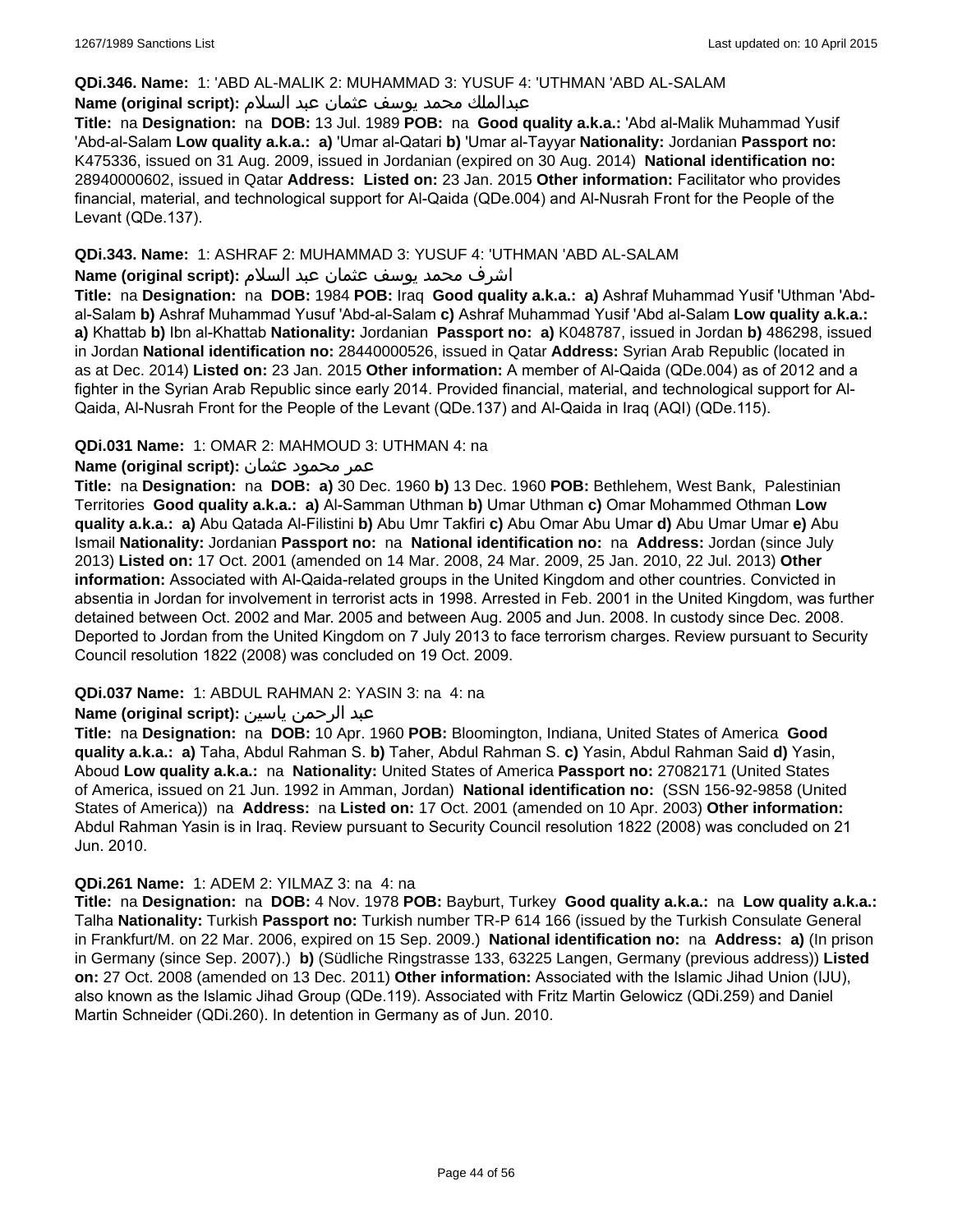# **QDi.205 Name:** 1: RAFIK 2: MOHAMAD 3: YOUSEF 4: na

# رفيق محمد يوسف **:(script original (Name**

**Title:** na **Designation:** na **DOB:** 27 Aug. 1974 **POB:** Baghdad, Iraq **Good quality a.k.a.:** Mohamad Raific Kairadin **Low quality a.k.a.:** na **Nationality:** Iraqi **Passport no:** (German travel document ("Reiseausweis") A 0092301) **National identification no:** na **Address:** In prison in Germany () **Listed on:** 6 Dec. 2005 (amended on 21 Oct. 2008, 13 Dec. 2011) **Other information:** Member of Ansar Al-Islam (QDe.098). Sentenced on 15 Jul. 2008 to 8 years imprisonment in Germany. Review pursuant to Security Council resolution 1822 (2008) was concluded on 30 Jul. 2009.

# **QDi.198 Name:** 1: HANI 2: AL-SAYYID 3: AL-SEBAI 4: YUSIF

# هاني السيد السباعي يوسف **:(script original (Name**

**Title:** na **Designation:** na **DOB: a)** 1 Mar. 1961 **b)** 16 Jun. 1960 **POB:** Qaylubiyah, Egypt **Good quality a.k.a.: a)** Hani Yousef Al-Sebai **b)** Hani Youssef **c)** Hany Youseff **d)** Hani Yusef **e)** Hani al-Sayyid Al-Sabai **f)** Hani al-Sayyid El Sebai **g)** Hani al-Sayyid Al Siba'i **h)** Hani al-Sayyid El Sabaay **i)** El-Sababt **j)** Abu Tusnin **k)** Abu Akram **l)** Hani El Sayyed Elsebai Yusef **m)** Abu Karim **n)** Hany Elsayed Youssef **Low quality a.k.a.:** na **Nationality:** Egyptian **Passport no:** na **National identification no:** na **Address:** London, United Kingdom **Listed on:** 29 Sep. 2005 (amended on 6 Oct. 2005, 18 Aug. 2006, 25 Jan. 2012) **Other information:** Father's name is Mohamed Elsayed Elsebai. Review pursuant to Security Council resolution 1822 (2008) was concluded on 29 Jul. 2010.

# **QDi.139 Name:** 1: IMED 2: BEN MEKKI 3: ZARKAOUI 4: na

# عماد بن مكي زرقاوي **:(script original (Name**

**Title:** na **Designation:** na **DOB:** 15 Jan. 1973 **POB:** Tunis, Tunisia **Good quality a.k.a.: a)** Dour Nadre, born 15 Jan. 1974 in Morocco **b)** Dour Nadre, born 15 Jan. 1973 in Morocco **c)** Daour Nadre, born 31 Mar. 1975 in Algeria **d)** Imad ben al-Mekki ben al-Akhdar al-Zarkaoui (previously listed as) **Low quality a.k.a.: a)** Zarga **b)** Nadra **Nationality:** Tunisian **Passport no:** (Tunisian passport number M174950, issued on 27 Apr. 1999, expired on 26 Apr. 2004) **National identification no:** na **Address:** 41-45 Rue Estienne d'Orves, Pré Saint Gervais, France **Listed on:** 12 Nov. 2003 (amended on 20 Dec. 2005, 31 Jul. 2006, 10 Aug. 2009, 16 May 2011) **Other information:** Mother's name is Zina al-Zarkaoui. Imprisoned in France since 1 Feb. 2010 on charges of criminal conspiracy in relation to a terrorist organization. Review pursuant to Security Council resolution 1822 (2008) was concluded on 6 May 2010.

#### **QDi.168 Name:** 1: AHMAD 2: ZERFAOUI 3: na 4: na

# **Name (original script):** زرفاوي احمد

**Title:** na **Designation:** na **DOB:** 15 Jul. 1963 **POB:** Chréa, Algeria **Good quality a.k.a.: a)** Abdullah **b)** Abdalla **c)** Smail **d)** Abu Khaoula **e)** Abu Cholder **f)** Nuhr **Low quality a.k.a.:** na **Nationality:** Algerian **Passport no:** na **National identification no:** na **Address:** na **Listed on:** 3 May 2004 (amended on 12 Apr. 2006, 7 Apr. 2008, 13 Dec. 2011) **Other information:** Former member of The Organization of Al-Qaida in the Islamic Maghreb (QDe.014). Confirmed to have died in northern Mali on 19 Sep. 2006. Review pursuant to Security Council resolution 1822 (2008) was concluded on 27 Jul. 2010.

#### **QDi.223 Name:** 1: MERAI 2: ZOGHBAI 3: na 4: na

# **Name (original script):** زغبي مرعي

**Title:** na **Designation:** na **DOB: a)** 4 Apr. 1969 **b)** 4 Apr. 1960 **c)** 4 Jun. 1960 **POB:** Bengasi, Libyan Arab Jamahiriya **Good quality a.k.a.: a)** Mohamed Lebachir, born 14 Jan. 1968 in Morocco **b)** Meri Albdelfattah Zgbye, born 4 Jun. 1960 in Bendasi, Libyan Arab Jamahiriya **c)** Zoghbai Merai Abdul Fattah **d)** Lazrag Faraj, born 13 Nov. 1960 in Libyan Arab Jamahiriya **e)** Larzg Ben Ila, born 11 Aug. 1960 in Libyan Arab Jamahiriya **f)** Muhammed El Besir **Low quality a.k.a.: a)** F'raji di Singapore **b)** F'raji il Libico **c)** Farag **d)** Fredj, born 13 Nov. 1960 in Libyan Arab Jamahiriya **Nationality:** na **Passport no:** na **National identification no:** na **Address:** na **Listed on:** 2 Aug. 2006 (amended on 3 Jun. 2009, 1 Sep. 2009, 13 Dec. 2011) **Other information:** Considered a fugitive from justice by the Italian authorities and sentenced in absentia to 6 years imprisonment on 20 Nov. 2008. Member of Libyan Islamic Fighting Group (QDe.011). Review pursuant to Security Council resolution 1822 (2008) was concluded on 20 Jul. 2009.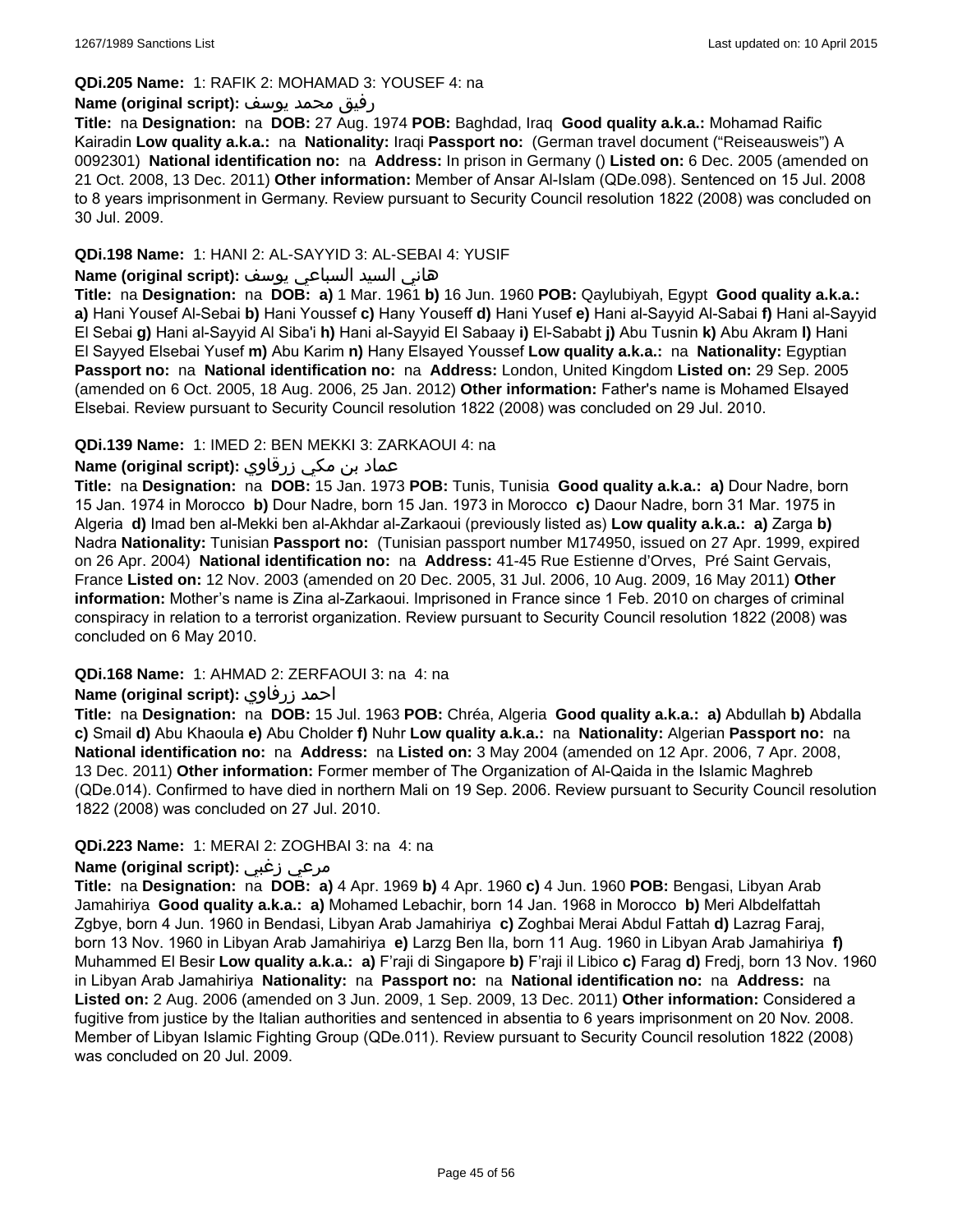### **QDi.187 Name:** 1: ZULKARNAEN 2: na 3: na 4: na

**Title:** na **Designation:** na **DOB:** 1963 **POB:** Gebang village, Masaran, Sragen, Central Java, Indonesia **Good quality a.k.a.: a)** Zulkarnan **b)** Zulkarnain **c)** Zulkarnin **d)** Arif Sunarso **e)** Aris Sumarsono **f)** Aris Sunarso **g)** Ustad Daud Zulkarnaen **h)** Murshid **Low quality a.k.a.:** na **Nationality:** Indonesian **Passport no:** na **National identification no:** na **Address:** na **Listed on:** 16 May 2005 **Other information:** Review pursuant to Security Council resolution 1822 (2008) was concluded on 8 Jun. 2010.

# **B. Entities and other groups**

### **QDe.144 Name:** ABDALLAH AZZAM BRIGADES (AAB)

**A.k.a.:** na **F.k.a.:** na **Address:** (Operates in Lebanon, Syria and the Arabian Peninsula) **Listed on:** 23 Sep. 2014 **Other Information:** An armed group that has carried out joint attacks with Al-Nusrah Front for the People of the Levant (QDe.137).

# **QDe.143 Name:** ANSAR AL-SHARI'A IN TUNISIA (AAS-T)

**A.k.a.:** na **F.k.a.:** na **Address:** Tunisia **Listed on:** 23 Sep. 2014 **Other Information:** A Tunisian armed group with links to the Organization of Al-Qaida in the Islamic Maghreb (QDe.014). The leader is Seifallah ben Hassine (QDi.333).

# **QDe.141 Name:** AL MOURABITOUN

# **Name (original script):** المرابطون

**A.k.a.: a)** Les Sentinelles **b)** The Sentinels **F.k.a.:** na **Address:** Mali **Listed on:** 2 Jun. 2014 **Other Information:**  Founded on 20 Aug. 2013 as result of a merger between Al Moulathamoun (QDe.140) and the Mouvement pour l'Unification et le Jihad en Afrique de l'Ouest (MUJAO) (QDe.134). Associated with the Organization of Al-Qaida in the Islamic Maghreb (QDe.014) and led by Mokhtar Belmokhtar (QDi.136). Active in the Sahel/Sahara region.

# **QDe.001 Name:** ABU SAYYAF GROUP

**A.k.a.:** Al Harakat Al Islamiyya **F.k.a.:** na **Address:** Philippines **Listed on:** 6 Oct. 2001 (amended on 13 Dec. 2011 ) **Other Information:** Associated with Jemaah Islamiyah (JI) (QDe.092). Current leader is Radulan Sahiron (QDi.208). Review pursuant to Security Council resolution 1822 (2008) was concluded on 21 Jun. 2010.

#### **QDe.069 Name:** AFGHAN SUPPORT COMMITTEE (ASC)

**A.k.a.: a)** Lajnat ul Masa Eidatul Afghania **b)** Jamiat Ayat-ur-Rhas al Islamiac **c)** Jamiat Ihya ul Turath al Islamia **d)** Ahya ul Turas **F.k.a.:** na **Address:** (a) Headquarters – G.T. Road (probably Grand Trunk Road), near Pushtoon Garhi Pabbi, Peshawar, Pakistan b) Cheprahar Hadda, Mia Omar Sabaqah School, Jalabad, Afghanistan) **Listed on:** 11 Jan. 2002 (amended on 13 Dec. 2011 ) **Other Information:** Associated with the Revival of Islamic Heritage Society (QDe.070). Abu Bakr al-Jaziri (QDi.058) served as finance chief of ASC. Review pursuant to Security Council resolution 1822 (2008) was concluded on 8 Jun. 2010.

#### **QDe.139 Name:** AL MOUAKAOUNE BIDDAM

# **Name (original script):** بالدم الموقعون

**A.k.a.: a)** Les Signataires par le Sang **b)** Ceux Qui Signent avec le Sang **c)** Those Who Sign in Blood **F.k.a.:** na **Address:** Mali **Listed on:** 2 Jun. 2014 **Other Information:** Associated with the Organization of Al-Qaida in the Islamic Maghreb (QDe.014) and led by Mokhtar Belmokhtar (QDi.136). Active in the Sahel/Sahara region.

# **QDe.140 Name:** AL MOULATHAMOUN

# **Name (original script):** الملثمون

**A.k.a.: a)** Les Enturbannés **b)** The Veiled **F.k.a.:** na **Address: a)** Mali **b)** Niger **c)** Algeria **Listed on:** 2 Jun. 2014 **Other Information:** Founded in 2012 as a splinter group of the Organization of Al-Qaida in the Islamic Maghreb (QDe.014). On 20 Aug. 2013, Al Moulathamoun merged with the Mouvement pour l'Unification et le Jihad en Afrique de l'Ouest (MUJAO) (QDe.134) and established Al Mourabitoun (QDe.141). Associated with the Organization of Al-Qaida in the Islamic Maghreb (QDe.014) and led by Mokhtar Belmokhtar (QDi.136). Active in the Sahel/Sahara region.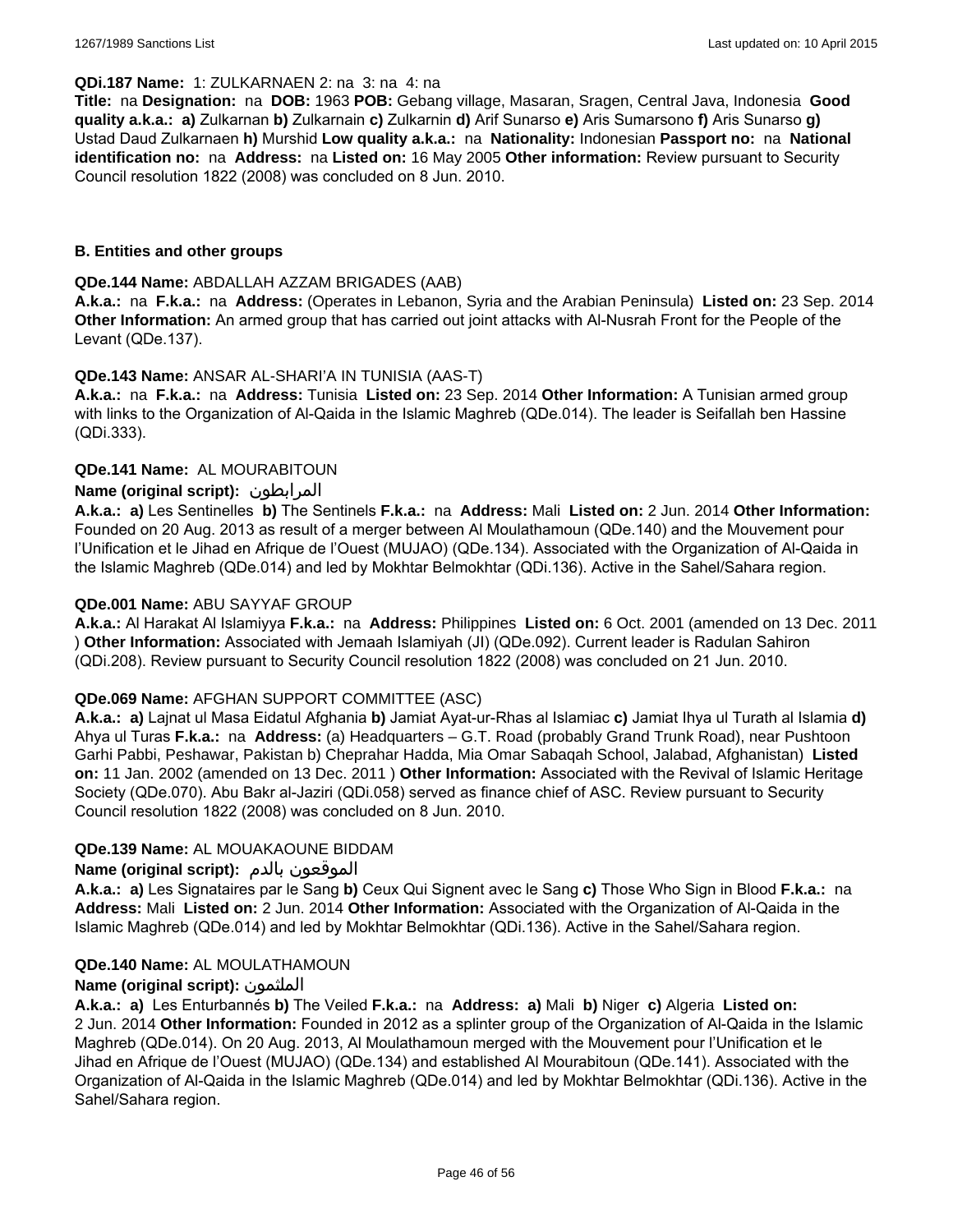# **QDe.137 Name:** AL-NUSRAH FRONT FOR THE PEOPLE OF THE LEVANT

# جبهة النصرة لأهل الشام **:(script original (Name**

**A.k.a.: a)** النصرة جبهة) the Victory Front; Jabhat al-Nusrah; Jabhet al-Nusra; Al-Nusrah Front; Al-Nusra Front) **b)**  المجاهدين أنصار شبكة) sub-unit name: Ansar al-Mujahideen Network) **c)** الجهاد ساحات في الشام مجاهدو) sub-unit name: Levantine Mujahideen on the Battlefields of Jihad) **F.k.a.:** na **Address: a)** Operates in Syria **b)** Support network in Iraq **Listed on:** 14 May 2014 **Other Information:** Associated with Al-Qaida (QDe.004) and Ibrahim Awwad Ibrahim Ali al-Badri al-Samarrai (QDi.299), the leader of Al-Qaida in Iraq (QDe.115), since at least Jan. 2012. Brings Syrian and foreign Al-Qaida in Iraq (QDe.115) and Asbat al-Ansar (QDe.007) fighters, along with other foreign Al-Qaida operatives, to join local elements in Syria to carry out terrorist and guerrilla operations there. Previously listed between 30 May 2013 and 13 May 2014 as an aka of Al-Qaida in Iraq (QDe.115).

# **QDe.121 Name:** AL-AKHTAR TRUST INTERNATIONAL

**A.k.a.: a)** Al Akhtar Trust **b)** Al-Akhtar Medical Centre **c)** Akhtarabad Medical Camp **d)** Pakistan Relief Foundation **e)** Pakistani Relief Foundation **f)** Azmat-e-Pakistan Trust **g)** Azmat Pakistan Trust **F.k.a.:** na **Address:** (a) ST-1/ A, Gulsahn-e-Iqbal, Block 2, Karachi, 25300, Pakistan b) Gulistan-e-Jauhar, Block 12, Karachi, Pakistan) **Listed on:** 17 Aug. 2005 (amended on 10 Dec. 2008, 13 Dec. 2011 ) **Other Information:** Regional offices in Pakistan: Bahawalpur, Bawalnagar, Gilgit, Islamabad, Mirpur Khas, Tando-Jan-Muhammad. Akhtarabad Medical Camp is in Spin Boldak, Afghanistan. Registered by members of Jaish-i-Mohammed (QDe.019). Associated with Harakat ul-Mujahidin/ HUM (QDe.008), Lashkar I Jhanghvi (LJ) (QDe.096) and Lashkar-e-Tayyiba (QDe.118). Banned in Pakistan. Review pursuant to Security Council resolution 1822 (2008) was concluded on 14 Sep. 2009.

# **QDe.107 Name:** AL FURQAN

**A.k.a.: a)** Dzemilijati Furkan **b)** Dzem'ijjetul Furqan **c)** Association for Citizens Rights and Resistance to Lies **d)** Dzemijetul Furkan **e)** Association of Citizens for the Support of Truth and Supression of Lies **f)** Sirat **g)** Association for Education, Culture and Building Society-Sirat **h)** Association for Education, Cultural, and to Create Society -Sirat **i)** Istikamet **j)** In Siratel **k)** Citizens' Association for Support and Prevention of lies – Furqan **F.k.a.:** na **Address: a)** 30a Put Mladih Muslimana (ex Pavla Lukaca Street), 71 000 Sarajevo, Bosnia and Herzegovina **b)** 72 ul. Strossmajerova, Zenica, Bosnia and Herzegovina **c)** 42 Muhameda Hadzijahica, Sarajevo, Bosnia and Herzegovina **d)** 70 and 53 Strosmajerova Street, Zenica, Bosnia and Herzegovina **e)** Zlatnih Ljiljana Street, Zavidovici, Bosnia and Herzegovina **Listed on:** 11 May 2004 (amended on 26 Nov. 2004, 24 Mar. 2009 ) **Other Information:** Registered in Bosnia and Herzegovina as a citizens' association under the name of "Citizens' Association for Support and Prevention of lies – Furqan" on 26 Sep. 1997. Al Furqan ceased its work by decision of the Ministry of Justice of the Bosnia and Herzegovina Federation (decision number 03-054-286/97 dated 8 Nov. 2002). Al Furqan was no longer in existence as at Dec. 2008. Review pursuant to Security Council resolution 1822 (2008) was concluded on 15 Jun. 2010.

# **QDe.110 Name:** AL-HARAMAIN: AFGHANISTAN BRANCH

**A.k.a.:** na **F.k.a.:** na **Address:** Afghanistan (at time of listing) **Listed on:** 6 Jul. 2004 (amended on 21 Mar. 2012 ) **Other Information:** Review pursuant to Security Council resolution 1822 (2008) was concluded on 22 Jun. 2010.

#### **QDe.111 Name:** AL-HARAMAIN: ALBANIA BRANCH

**A.k.a.:** na **F.k.a.:** na **Address:** Irfan Tomini Street, #58, Tirana, Albania (at time of listing) **Listed on:** 6 Jul. 2004 (amended on 21 Mar. 2012 ) **Other Information:** Review pursuant to Security Council resolution 1822 (2008) was concluded on 22 Jun. 2010.

#### **QDe.109 Name:** AL-HARAMAIN & AL MASJED AL-AQSA CHARITY FOUNDATION

**A.k.a.: a)** Al Haramain Al Masjed Al Aqsa **b)** Al Haramayn Al Masjid Al Aqsa **c)** Al-Haramayn and Al Masjid Al Aqsa Charitable Foundation **d)** Al Harammein Al Masjed Al-Aqsa Charity Foundation **F.k.a.:** na **Address: a)** Branch Address: 2A Hasiba Brankovica, Sarajevo, Bosnia and Herzegovina **b)** 14 Bihacka Street, Sarajevo, Bosnia and Herzegovina **c)** 64 Potur mahala Street, Travnik, Bosnia and Herzegovina **d)** Zenica, Bosnia and Herzegovina **Listed on:** 28 Jun. 2004 (amended on 26 Nov. 2004, 16 Sep. 2008, 24 Mar. 2009 ) **Other Information:** Used to be officially registered in Bosnia and Herzegovina under registry number 24. Al-Haramain & Al Masjed Al-Aqsa Charity Foundation ceased its work by decision of the Ministry of Justice of the Bosnia and Herzegovina Federation (decision on cessation of operation number 03-05-2-203/04). It was no longer in existence as at Dec. 2008. Its premises and humanitarian activities were transferred under Government supervision to a new entity called Sretna Buducnost. Review pursuant to Security Council resolution 1822 (2008) was concluded on 22 Jun. 2010.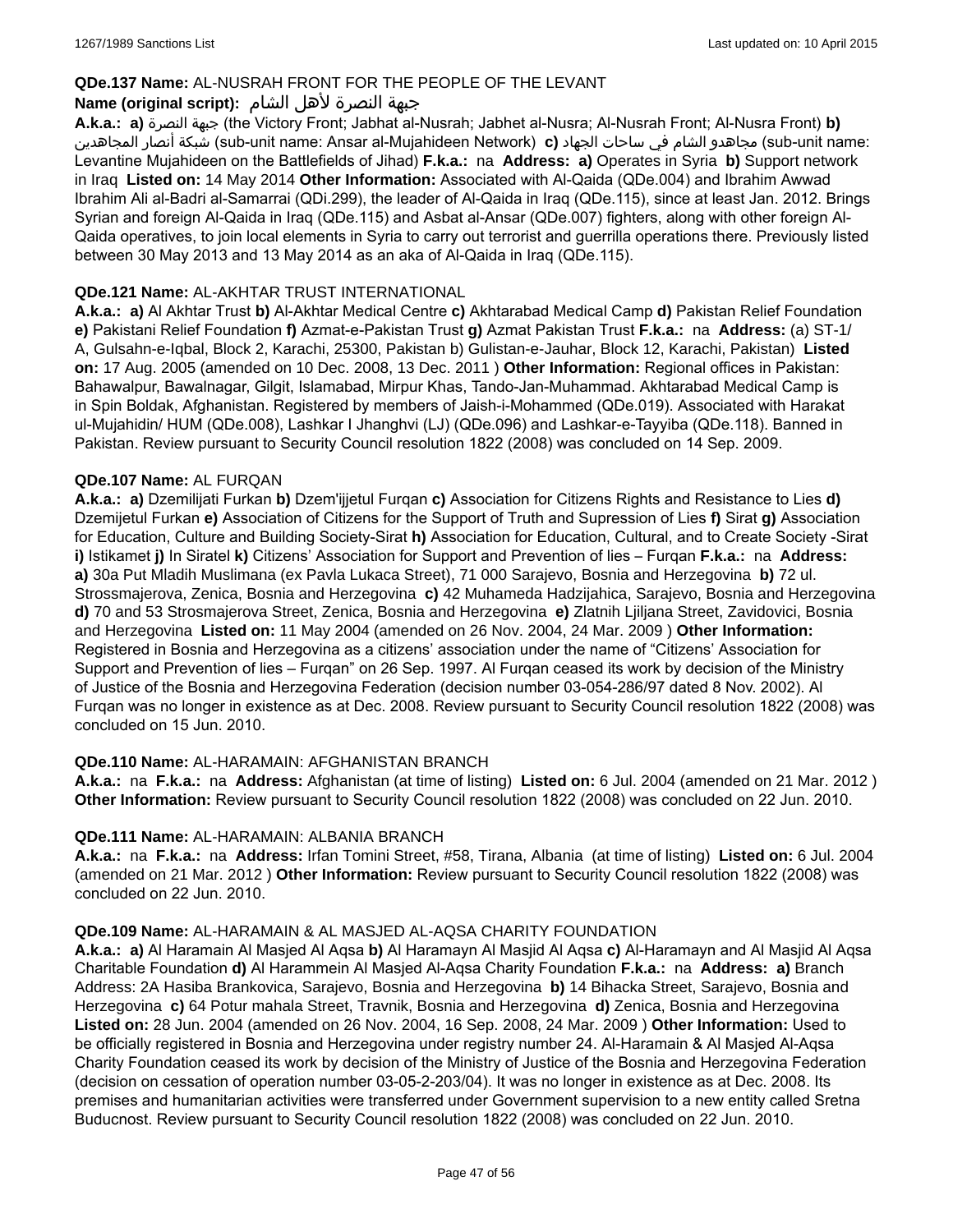#### **QDe.112 Name:** AL-HARAMAIN: BANGLADESH BRANCH

**A.k.a.:** na **F.k.a.:** na **Address:** House 1, Road 1, S-6, Uttara, Dhaka, Bangladesh (at time of listing) **Listed on:** 6 Jul. 2004 (amended on 21 Mar. 2012 ) **Other Information:** Review pursuant to Security Council resolution 1822 (2008) was concluded on 22 Jun. 2010.

# **QDe.113 Name:** AL-HARAMAIN: ETHIOPIA BRANCH

**A.k.a.:** na **F.k.a.:** na **Address:** Woreda District 24 Kebele Section 13, Addis Ababa, Ethiopia (at time of listing) **Listed on:** 6 Jul. 2004 (amended on 21 Mar. 2012 ) **Other Information:** Review pursuant to Security Council resolution 1822 (2008) was concluded on 22 Jun. 2010.

#### **QDe.103 Name:** AL-HARAMAIN FOUNDATION (INDONESIA)

**A.k.a.:** Yayasan Al-Manahil-Indonesia **F.k.a.:** na **Address:** (Jalan Laut Sulawesi Blok DII/4, Kavling Angkatan Laut Duren Sawit, Jakarta Timur 13440 Indonesia (at time of listing); Tel.: 021-86611265 and 021-86611266; Fax.: 021-8620174) **Listed on:** 26 Jan. 2004 (amended on 21 Mar. 2012 ) **Other Information:** Review pursuant to Security Council resolution 1822 (2008) was concluded on 22 Jun. 2010.

# **QDe.104 Name:** AL-HARAMAIN FOUNDATION (PAKISTAN)

**A.k.a.:** na **F.k.a.:** na **Address:** House #279, Nazimuddin Road, F-10/1, Islamabad, Pakistan (at time of listing) **Listed on:** 26 Jan. 2004 (amended on 21 Mar. 2012 ) **Other Information:** Review pursuant to Security Council resolution 1822 (2008) was concluded on 19 Oct. 2009.

# **QDe.116 Name:** AL-HARAMAIN FOUNDATION (UNION OF THE COMOROS)

**A.k.a.:** na **F.k.a.:** na **Address:** B/P: 1652 Moroni, Union of the Comoros (at time of listing) **Listed on:** 28 Sep. 2004 (amended on 21 Mar. 2012 ) **Other Information:** Review pursuant to Security Council resolution 1822 (2008) was concluded on 22 Jun. 2010.

# **QDe.071 Name:** AL-HARAMAIN ISLAMIC FOUNDATION

**A.k.a.: a)** Vazir **b)** Vezir **F.k.a.:** na **Address: a)** (64 Poturmahala, Travnik, Bosnia and Herzegovina) **b)** Sarajevo, Bosnia and Herzegovina **Listed on:** 13 Mar. 2002 (amended on 26 Dec. 2003, 16 Sep. 2008, 16 Jun. 2011 ) **Other Information:** Under criminal investigation by the authorities of Bosnia and Herzegovina as of Nov. 2007. Employees and associates include Najib Ben Mohamed Ben Salem Al-Waz (listed under permanent reference number QDi.104). Review pursuant to Security Council resolution 1822 (2008) was concluded on 22 Jun. 2010.

#### **QDe.072 Name:** AL-HARAMAIN ISLAMIC FOUNDATION (SOMALIA)

**A.k.a.:** na **F.k.a.:** na **Address:** Somalia **Listed on:** 13 Mar. 2002 (amended on 13 Dec. 2011 ) **Other Information:** The founder and former leader is Aqeel Abdulaziz Aqeel al-Aqeel (QD1.171). Review pursuant to Security Council resolution 1822 (2008) was concluded on 22 Jun. 2010.

#### **QDe.114 Name:** AL-HARAMAIN: THE NETHERLANDS BRANCH

**A.k.a.:** Stichting Al Haramain Humanitarian Aid **F.k.a.:** na **Address:** Jan Hanzenstraat 114, 1053SV, Amsterdam, The Netherlands (at time of listing) **Listed on:** 6 Jul. 2004 (amended on 13 Apr. 2012 ) **Other Information:** The founder and former leader is Aqeel Abdulaziz Aqeel al-Aqeel (QDi.171) who was also chairman of its board of directors. Review pursuant to Security Council resolution 1822 (2008) was concluded on 28 Jun. 2010.

#### **QDe.105 Name:** AL-HARAMAYN FOUNDATION (KENYA)

**A.k.a.:** na **F.k.a.:** na **Address: a)** Nairobi, Kenya (at time of listing) **b)** Garissa, Kenya (at time of listing) **c)** Dadaab, Kenya (at time of listing) **Listed on:** 26 Jan. 2004 (amended on 21 Mar. 2012 ) **Other Information:** Review pursuant to Security Council resolution 1822 (2008) was concluded on 22 Jun. 2010.

#### **QDe.106 Name:** AL-HARAMAYN FOUNDATION (TANZANIA)

**A.k.a.:** na **F.k.a.:** na **Address: a)** P.O. Box 3616, Dar es Salaam, Tanzania (at time of listing) **b)** Tanga , Tanzania (at time of listing) **c)** Singida , Tanzania (at time of listing) **Listed on:** 26 Jan. 2004 (amended on 21 Mar. 2012 ) **Other Information:** Review pursuant to Security Council resolution 1822 (2008) was concluded on 22 Jun. 2010.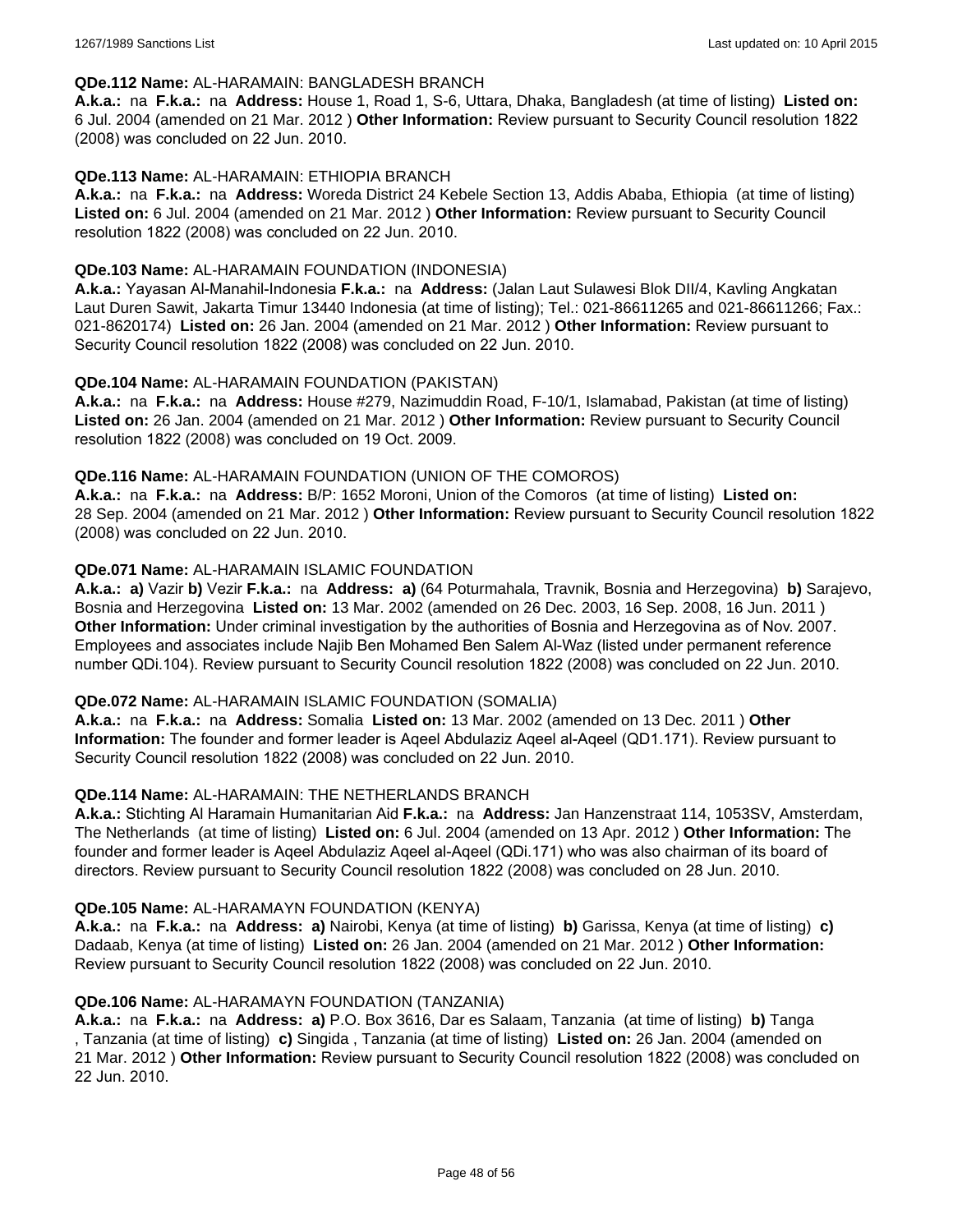# **QDe.002 Name:** AL-ITIHAAD AL-ISLAMIYA / AIAI

### **Name (original script):** الاسلامي الاتحاد

**A.k.a.:** na **F.k.a.:** na **Address:** na **Listed on:** 6 Oct. 2001 (amended on 21 Dec. 2007, 13 Dec. 2011, 18 Mar. 2013 ) **Other Information:** Reported to have operated in Somalia and Ethiopia and to have merged with Harakat Al-Shabaab Al-Mujaahidiin (Al-Shabaab), which was accepted as an affiliate of Al-Qaida (QDe.004) by Aiman Muhammed Rabi al-Zawahiri (QDi.006) in Feb. 2012, and is also subject to the sanctions measures set out in Security Council resolution 1844 (2008) concerning Somalia and Eritrea (see www.un.org/sc/committees/751/ index.shtml). Leadership included Hassan Abdullah Hersi Al-Turki (QDi.172) and Hassan Dahir Aweys (QDi.042). AIAI has received funds through the Al-Haramain Islamic Foundation (Somalia) (QDe.072). Review pursuant to Security Council resolution 1822 (2008) was concluded on 21 Jun. 2010.

# **QDe.004 Name:** AL-QAIDA

# **Name (original script):** القاعدة

**A.k.a.: a)** "The Base" **b)** Al Qaeda **c)** Islamic Salvation Foundation **d)** The Group for the Preservation of the Holy Sites **e)** The Islamic Army for the Liberation of Holy Places **f)** The World Islamic Front for Jihad Against Jews and Crusaders **g)** Usama Bin Laden Network **h)** Usama Bin Laden Organization **i)** Al Qa'ida **j)** Al Qa'ida/Islamic Army (formerly listed as) **F.k.a.:** na **Address:** na **Listed on:** 6 Oct. 2001 (amended on 5 Mar. 2009, 21 Mar. 2012 ) **Other Information:** Review pursuant to Security Council resolution 1822 (2008) was concluded on 21 Jun. 2010.

# **QDe.115 Name:** AL-QAIDA IN IRAQ

# القاعده في العراق **:(script original (Name**

**A.k.a.: a)** AQI **b)** al-Tawhid **c)** the Monotheism and Jihad Group **d)** Qaida of the Jihad in the Land of the Two Rivers **e)** Al-Qaida of Jihad in the Land of the Two Rivers **f)** The Organization of Jihad's Base in the Country of the Two Rivers **g)** The Organization Base of Jihad/Country of the Two Rivers **h)** The Organization Base of Jihad/ Mesopotamia **i)** Tanzim Qa'idat Al-Jihad fi Bilad al-Rafidayn **j)** Tanzeem Qa'idat al Jihad/Bilad al Raafidaini **k)** Jama'at Al-Tawhid Wa'al-Jihad **l)** JTJ **m)** Islamic State of Iraq **n)** ISI **o)** al-Zarqawi network **p)** Islamic State in Iraq and the Levant **F.k.a.:** na **Address:** na **Listed on:** 18 Oct. 2004 (amended on 2 Dec. 2004, 5 Mar. 2009, 13 Dec. 2011, 30 May 2013, 14 May 2014, 2 Jun. 2014 ) **Other Information:** Review pursuant to Security Council resolution 1822 (2008) was concluded on 25 May 2010.

# **QDe.129 Name:** AL-QAIDA IN THE ARABIAN PENINSULA (AQAP)

# القاعدة في جزيرة العرب **:(script original (Name**

**A.k.a.: a)** Al-Qaida of Jihad Organization in the Arabian Peninsula **b)** Tanzim Qa'idat al-Jihad fi Jazirat al-Arab **c)** Al-Qaida Organization in the Arabian Peninsula (AQAP) **d)** Al-Qaida in the South Arabian Peninsula **e)** Ansar al-Shari'a (AAS) **F.k.a.:** Al-Qaida in Yemen (AQY) **Address:** na **Listed on:** 19 Jan. 2010 (amended on 4 Oct. 2012 ) **Other Information:** AQAP is a regional affiliate of Al-Qaida (QDe.004) and an armed group operating primarily in Arabian Peninsula. Location: Yemen. Alternative location: Saudi Arabia (2004 – 2006). Formed in Jan. 2009 when Al-Qaida in Yemen combined with Saudi Arabian Al-Qaida operatives. Leader of AQAP is Nasir 'abd-al-Karim 'Abdullah Al-Wahishi (QDi.274) and his deputy is Said Ali Al-Shihri (QDi.275). Ansar al-Shari'a was formed in early 2011 by AQAP and has taken responsibility for multiple attacks in Yemen against both government and civilian targets.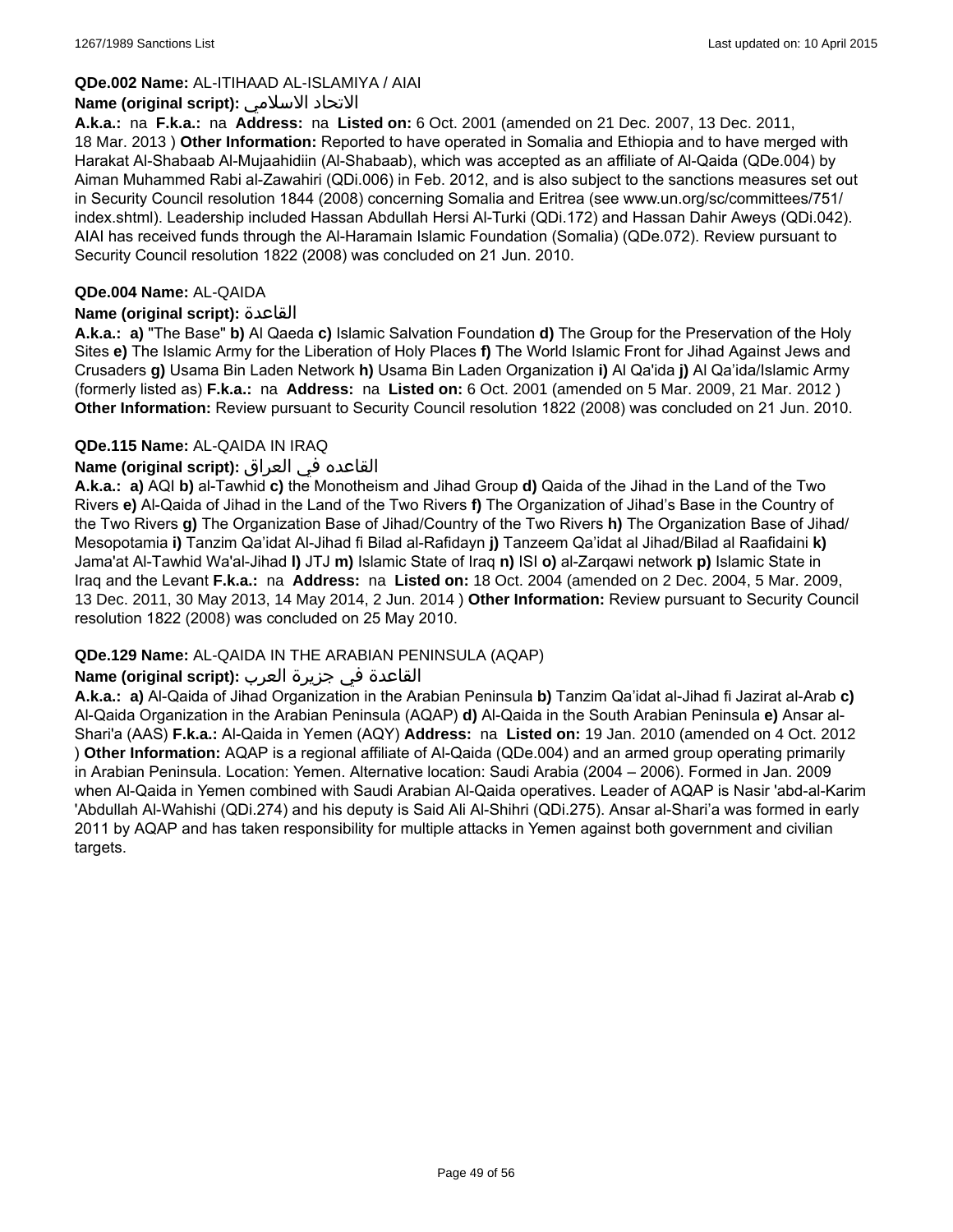# **QDe.005 Name:** AL RASHID TRUST

**A.k.a.: a)** Al-Rasheed Trust **b)** Al Rasheed Trust **c)** Al-Rashid Trust **d)** Aid Organization of the Ulema, Pakistan **e)** Al Amin Welfare Trust **f)** Al Amin Trust **g)** Al Ameen Trust **h)** Al-Ameen Trust **i)** Al Madina Trust **j)** Al-Madina Trust **F.k.a.:** na **Address: a)** Kitas Ghar, Nazimabad 4, Dahgel-Iftah, Karachi, Pakistan (Kitas Ghar, Nazimabad 4, Dahgel-Iftah, Karachi, Pakistan) **b)** Jamia Maajid, Sulalman Park, Melgium Pura, Lahore, Pakistan (Jamia Maajid, Sulalman Park, Melgium Pura, Lahore, Pakistan) **c)** (Office Dha'rbi-M'unin, Opposite Khyber Bank, Abbottabad Road, Mansehra, Pakistan) **d)** (Office Dha'rbi-M'unin ZR Brothers, Katcherry Road, Chowk Yadgaar, Peshawar, Pakistan) **e)** (Office Dha'rbi-M'unin, Rm No. 3, Moti Plaza, Near Liaquat Bagh, Muree Road, Rawalpindi, Pakistan) **f)** (Office Dha'rbi-M'unin, Top Floor, Dr. Dawa Khan Dental Clinic Surgeon, Main Baxae, Mingora, Swat, Pakistan) **g)** (Kitab Ghar, Darul Ifta Wal Irshad, Nazimabad No. 4, Karachi, Pakistan, Phone 6683301; Phone 0300-8209199; Fax 6623814) **h)** (302b-40, Good Earth Court, Opposite Pia Planitarium, Block 13a, Gulshan l Igbal, Karachi, Pakistan; Phone 4979263) **i)** (617 Clifton Center, Block 5, 6th Floor, Clifton, Karachi, Pakistan; Phone 587-2545) **j)** (j) 605 Landmark Plaza, 11 Chundrigar Road, Opposite Jang Building, Karachi, Pakistan; Phone 2623818-19) **k)** (Jamia Masjid, Sulaiman Park, Begum Pura, Lahore, Pakistan; Phone 042-6812081) **Listed on:** 6 Oct. 2001 (amended on 21 Oct. 2008, 10 Dec. 2008, 13 Dec. 2011 ) **Other Information:** Headquarters are in Pakistan. Operations in Afghanistan: Herat Jalalabad, Kabul, Kandahar, Mazar Sherif. Also operations in Kosovo, Chechnya. Involved in the financing of Al-Qaida and the Taliban. Until 21 Oct. 2008, this entity appeared also as "Aid Organization of the Ulema, Pakistan" (QDe.073), listed on 24 Apr. 2002 and amended on 25 Jul. 2006. The two entries Al Rashid Trust (QDe.005) and Aid Organization of the Ulema, Pakistan (QDe.073) were consolidated into this entity on 21 Oct. 2008. Founded by Mufti Rashid Ahmad Ledahyanoy (deceased). Associated with Jaishi-Mohammed (QDe.019). Banned in Pakistan since Oct. 2001. Despite the closure of its offices in Pakistan in February 2007 it has continued its activities. Review pursuant to Security Council resolution 1822 (2008) was concluded on 6 May 2010.

# **QDe.146 Name:** ANSAR AL CHARIA BENGHAZI

# أنصار الشريعة - بنغازي **:(script original (Name**

**A.k.a.: a)** الشريعة أنصار) Ansar al Charia) **b)** Ansar al-Charia **c)** Ansar al-Sharia **d)** Ansar al-Charia Benghazi **e)** Ansar al-Sharia Benghazi **f)** بليبيا الشريعة أنصار) Ansar al Charia in Libya (ASL)) **g)** الشريعة أنصار كتيبة) Katibat Ansar al Charia) **h)** Ansar al Sharia **F.k.a.:** na **Address: a)** (Operates in Benghazi, Libya) **b)** (Support network in Tunisia) **Listed on:** 19 Nov. 2014 **Other Information:** Associated with the Organization of Al-Qaida in the Islamic Maghreb (QDe.014), Al Mourabitoun (QDe.141), Ansar al-Shari'a in Tunisia (AAS-T) (QDe.143), and Ansar al Charia Derna (QDe.145). The leader is Mohamed al-Zahawi (not listed). Runs training camps for foreign terrorist fighters travelling to Syria, Iraq and Mali.

# **QDe.145 Name:** ANSAR AL CHARIA DERNA

# أنصار الشريعة – درنة **:(script original (Name**

**A.k.a.: a)** Ansar al-Charia Derna **b)** Ansar al-Sharia Derna **c)** الشريعة أنصار) Ansar al Charia) **d)** Ansar al-Sharia **e)** Ansar al Sharia **F.k.a.:** na **Address: a)** (Operates in Derna and Jebel Akhdar, Libya ) **b)** (Support network in Tunisia) **Listed on:** 19 Nov. 2014 **Other Information:** Associated with the Organization of Al-Qaida in the Islamic Maghreb (QDe.014), Ansar al-Shari'a in Tunisia (AAS-T) (QDe.143) and Ansar al Charia Benghazi (QDe.146). Runs training camps for foreign terrorist fighters travelling to Syria and Iraq.

# **QDe.098 Name:** ANSAR AL-ISLAM

# **Name (original script):** الاسلام أنصار

**A.k.a.: a)** Devotees of Islam **b)** Jund al-Islam **c)** Soldiers of Islam **d)** Kurdistan Supporters of Islam **e)** Supporters of Islam in Kurdistan **f)** Followers of Islam in Kurdistan **g)** Kurdish Taliban **h)** Soldiers of God **i)** Ansar al-Sunna Army **j)** Jaish Ansar al-Sunna **k)** Ansar al-Sunna **F.k.a.:** na **Address:** na **Listed on:** 24 Feb. 2003 (amended on 31 Mar. 2004, 5 Mar. 2009, 18 Mar. 2009, 21 Oct. 2010, 13 Dec. 2011 ) **Other Information:** The founder is Najmuddin Faraj Ahmad (QDi.226). Associated with Al-Qaida in Iraq (QDe.115). Located and primarily active in northern Iraq but maintains a presence in western and central Iraq. Review pursuant to Security Council resolution 1822 (2008) was concluded on 21 Jun. 2010.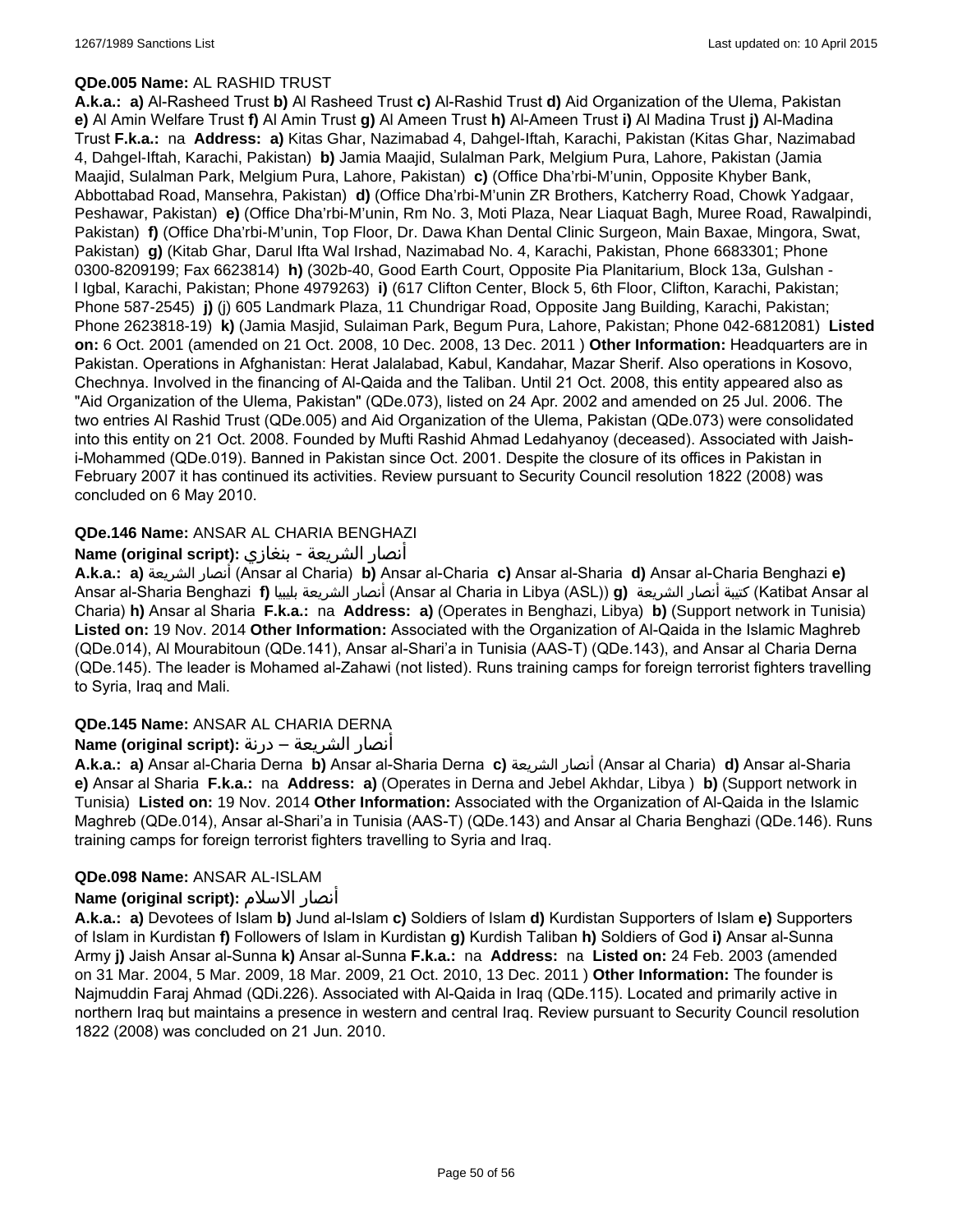# **QDe.135 Name:** ANSAR EDDINE

# **Name (original script):** الدين انصار

**A.k.a.:** Ansar Dine **F.k.a.:** na **Address:** Mali **Listed on:** 20 Mar. 2013 **Other Information:** Was founded in December 2011 by Iyad ag Ghali (QDi.316). Linked to the Organization of Al-Qaida in the Islamic Maghreb (QDe.014) and Mouvement pour l'Unification et le Jihad en Afrique de l'Ouest (MUJAO) (QDe.134). Associated with Abdelmalek Droukdel (QDi.232).

# **QDe.142 Name:** ANSARUL MUSLIMINA FI BILADIS SUDAN

# أنصار المسلمین في بلاد السودان **:(script original (Name**

**A.k.a.: a)** Ansaru **b)** Ansarul Muslimina fi Biladis Sudan **c)** Jama'atu Ansaril Muslimina fi Biladis Sudan (JAMBS) **d)** Jama'atu Ansarul Muslimina fi Biladis-Sudan (JAMBS) **e)** Jamma'atu Ansarul Muslimina fi Biladis-Sudan (JAMBS) **f)** Vanguards for the Protection of Muslims in Black Africa **g)** Vanguard for the Protection of Muslims in Black Africa **F.k.a.:** na **Address:** Nigeria **Listed on:** 26 Jun. 2014 **Other Information:** Terrorist and paramilitary group established in 2012 and operating in Nigeria. Associated with the Organization of Al-Qaida in the Islamic Maghreb (AQIM) (QDe.014), Jama'atu Ahlis Sunna Lidda'Awati Wal-Jihad (Boko Haram) (QDe.138) and Abubakar Mohammed Shekau (QDi322).

# **QDe.006 Name:** ARMED ISLAMIC GROUP

# الجماعة الاسلامية المسلحة **:(script original (Name**

**A.k.a.: a)** Al Jamm'ah Al-Islamiah Al- Musallah **b)** GIA **c)** Groupe Islamique Armé **F.k.a.:** na **Address:** Algeria **Listed on:** 6 Oct. 2001 (amended on 7 Apr. 2008, 13 Dec. 2011 ) **Other Information:** Review pursuant to Security Council resolution 1822 (2008) was concluded on 21 Jun. 2010.

# **QDe.007 Name:** ASBAT AL-ANSAR

# **Name (original script):** الأنصار عصبة

**A.k.a.:** na **F.k.a.:** na **Address:** Ein el-Hilweh camp, Lebanon **Listed on:** 6 Oct. 2001 (amended on 30 Jan. 2009, 13 Dec. 2011 ) **Other Information:** Active in northern Iraq. Associated with Al-Qaida in Iraq (QDe.115). Review pursuant to Security Council resolution 1822 (2008) was concluded on 21 Jun. 2010.

#### **QDe.093 Name:** BENEVOLENCE INTERNATIONAL FOUNDATION

**A.k.a.: a)** Al Bir Al Dawalia **b)** BIF **c)** BIF-USA **d)** Mezhdunarodnyj Blagotvoritel'nyl Fond **F.k.a.:** na **Address: a)** 8820 Mobile Avenue, IA, Oak Lawn, Illinois, 60453, United States of America **b)** P.O. Box 548, Worth, Illinois, 60482, United States of America **c)** (Formerly located at) 9838 S. Roberts Road, Suite 1W, Palos Hills, Illinois, 60465, United States of America **d)** (Formerly located at) 20-24 Branford Place, Suite 705, Newark, New Jersey, 07102, United States of America **e)** P.O. Box 1937, Khartoum, Sudan **f)** Bangladesh **g)** (Gaza Strip) **h)** Yemen **Listed on:** 21 Nov. 2002 (amended on 24 Jan. 2003, 28 Apr. 2011, 18 May 2012 ) **Other Information:** Employer Identification Number (United States of America): 36-3823186. Review pursuant to Security Council resolution 1822 (2008) was concluded on 22 Jun. 2010.

# **QDe.102 Name:** DJAMAT HOUMAT DAAWA SALAFIA (DHDS)

# جماعة حماة الدعوة السلفية **:(script original (Name**

**A.k.a.:** Djamaat Houmah Al-Dawah Al-Salafiat **F.k.a.:** Katibat el Ahouel **Address:** Algeria **Listed on:** 11 Nov. 2003 (amended on 26 Nov. 2004, 7 Apr. 2008, 25 Jan. 2010, 13 Dec. 2011 ) **Other Information:** Associated with the Armed Islamic Group (GIA) (QDe.006) and the Organization of Al-Qaida in the Islamic Maghreb (QDe.014). Review pursuant to Security Council resolution 1822 (2008) was concluded on 30 Jul. 2009.

#### **QDe.088 Name:** EASTERN TURKISTAN ISLAMIC MOVEMENT (ETIM)

**A.k.a.: a)** The Eastern Turkistan Islamic Party **b)** The Eastern Turkistan Islamic Party of Allah **c)** Islamic Party of Turkestan **d)** Djamaat Turkistan **F.k.a.:** na **Address:** na **Listed on:** 11 Sep. 2002 (amended on 3 Oct. 2008, 13 Dec. 2011 ) **Other Information:** Active in China, South Asia and Central Asia. Review pursuant to Security Council resolution 1822 (2008) was concluded on 20 May 2010.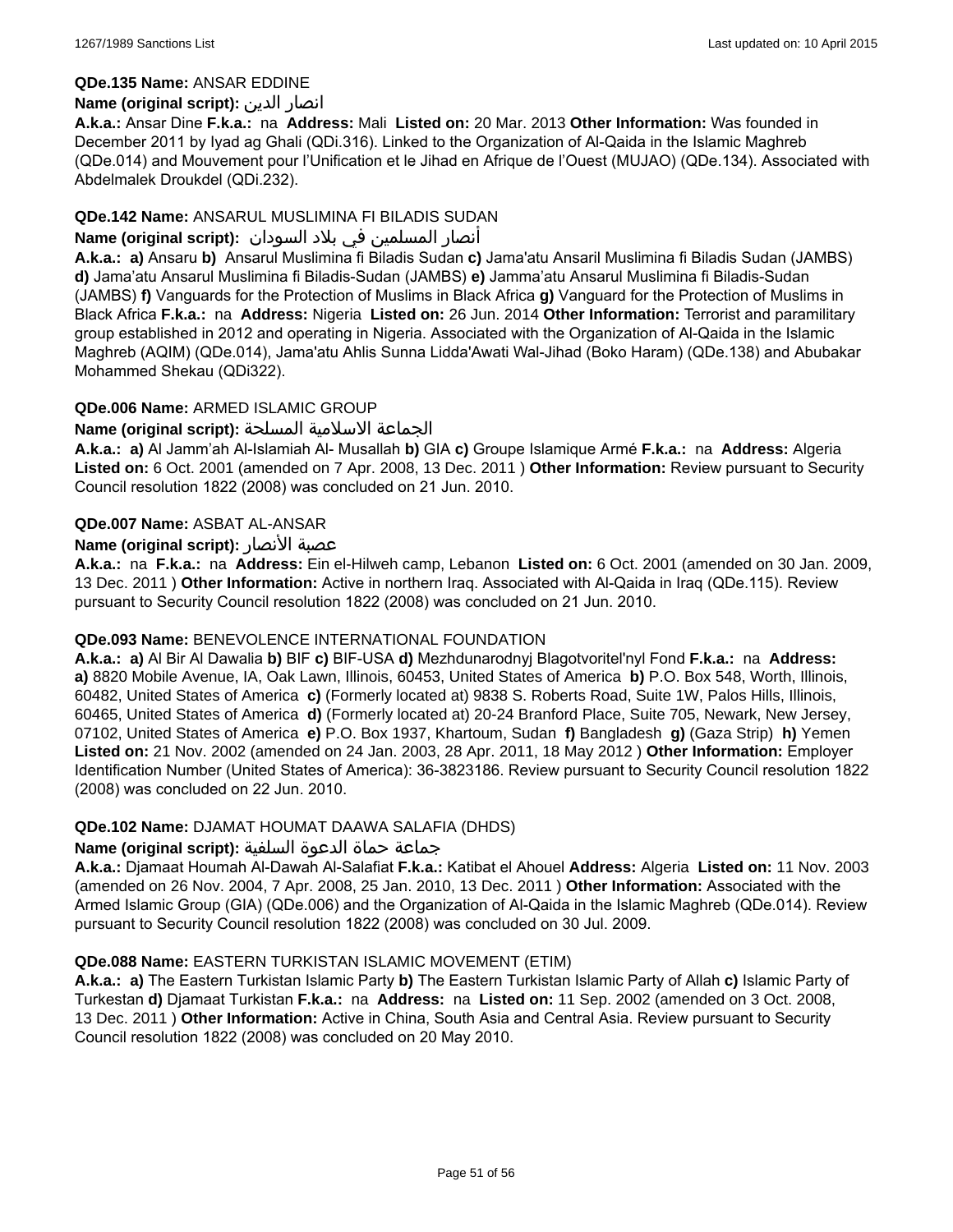#### **QDe.003 Name:** EGYPTIAN ISLAMIC JIHAD

# الجهاد الاسلامي المصري **:(script original (Name**

**A.k.a.: a)** Egyptian Al-Jihad **b)** Jihad Group **c)** New Jihad **d)** Al-Jihad **e)** Egyptian Islamic Movement **F.k.a.:** na **Address:** na **Listed on:** 6 Oct. 2001 (amended on 5 Mar. 2009, 13 Dec. 2011 ) **Other Information:** Co-founded by Aiman Muhammed Rabi al-Zawahiri (QDi.006), who was also its military leader. Review pursuant to Security Council resolution 1822 (2008) was concluded on 21 Jun. 2010.

# **QDe.131 Name:** EMARAT KAVKAZ

# **Name (original script):** Эмират Кавказ

**A.k.a.:** na **F.k.a.:** na **Address:** na **Listed on:** 29 Jul. 2011 **Other Information:** Mainly active in the Russian Federation, Afghanistan and Pakistan. Led by Doku Khamatovich Umarov (QDi.290)

# **QDe.091 Name:** GLOBAL RELIEF FOUNDATION (GRF)

**A.k.a.:** na **F.k.a.:** na **Address: a)** 9935 South 76th Avenue, Unit 1, Bridgeview, Illinois, 60455, United States of America **b)** P.O. Box 1406, Bridgeview, Illinois, 60455, United States of America **Listed on:** 22 Oct. 2002 (amended on 26 Nov. 2004, 20 Dec. 2005, 25 Jul. 2006, 24 Mar. 2009, 11 Mar. 2010, 25 Mar. 2010, 28 Apr. 2011, 21 Feb. 2012, 14 Feb. 2014 ) **Other Information:** Other Foreign Locations: Afghanistan, Bangladesh, Eritrea, Ethiopia, India, Iraq, West Bank and Gaza, Somalia and Syria. Federal Employer Identification Number (United States of America): 36-3804626. Review pursuant to Security Council resolution 1822 (2008) was concluded on 21 Jun. 2010.

# **QDe.130 Name:** HARAKAT-UL JIHAD ISLAMI

# حرکت الجہاد الاسلامی **:(script original (Name**

**A.k.a.: a)** HUJI **b)** Movement of Islamic Holy War **c)** Harkat-ul-Jihad-al Islami **d)** Harkat-al-Jihad-ul Islami **e)** Harkatul-Jehad-al-Islami **f)** Harakat ul Jihad-e-Islami **F.k.a.: a)** Harakat-ul-Ansar **b)** HUA **Address:** na **Listed on:** 6 Aug. 2010 (amended on 13 Dec. 2011 ) **Other Information:** Was established in Afghanistan in 1980. In 1993, Harakat-ul Jihad Islami merged with Harakat ul-Mujahidin (QDe.008) to form Harakat ul-Ansar. In 1997, Harakat-ul Jihad Islami split from Harakat ul-Ansar and resumed using its former name. Operations are in India, Pakistan and Afghanistan. Banned in Pakistan.

#### **QDe.008 Name:** HARAKAT UL-MUJAHIDIN / HUM

**A.k.a.: a)** Al-Faran **b)** Al-Hadid **c)** Al-Hadith **d)** Harakat Ul-Ansar **e)** HUA **f)** Harakat Ul- Mujahideen **F.k.a.:** na **Address:** Pakistan **Listed on:** 6 Oct. 2001 (amended on 13 Dec. 2011 ) **Other Information:** Associated with Jaishi-Mohammed (QDe.019), Lashkar i Jhangvi (LJ) (QDe.096) and Lashkar-e-Tayyiba (QDe.118). Active in Pakistan and Afghanistan. Banned in Pakistan. Review pursuant to Security Council resolution 1822 (2008) was concluded on 21 Jun. 2010.

### **QDe.147 Name:** HILAL AHMAR SOCIETY INDONESIA (HASI)

**A.k.a.: a)** Yayasan Hilal Ahmar **b)** Indonesia Hilal Ahmar Society for Syria **F.k.a.:** na **Address:** na **Listed on:** 13 Mar. 2015 **Other Information:** Ostensibly humanitarian wing of Jemaah Islamiyah (QDe.092). Operates in Lampung, Jakarta, Semarang, Yogyakarta, Solo, Surabaya and Makassar, Indonesia. Has been recruiting, funding and facilitating travel of foreign terrorist fighters to Syria. Not affiliated with the humanitarian group International Federation of the Red Cross and Red Crescent Societies (IFRC).

#### **QDe.009 Name:** ISLAMIC ARMY OF ADEN

**A.k.a.:** na **F.k.a.:** na **Address:** na **Listed on:** 6 Oct. 2001 **Other Information:** Review pursuant to Security Council resolution 1822 (2008) was concluded on 9 Jul. 2010.

#### **QDe.099 Name:** ISLAMIC INTERNATIONAL BRIGADE (IIB)

**A.k.a.: a)** The Islamic Peacekeeping Brigade **b)** The Islamic Peacekeeping Army **c)** The International Brigade **d)** Islamic Peacekeeping Battalion **e)** International Battalion **f)** Islamic Peacekeeping International Brigade **F.k.a.:** na **Address:** na **Listed on:** 4 Mar. 2003 (amended on 13 Dec. 2011 ) **Other Information:** Linked to the Riyadus-Salikhin Reconnaissance and Sabotage Battalion of Chechen Martyrs (RSRSBCM) (QDe.100) and the Special Purpose Islamic Regiment (SPIR) (QDe.101). Review pursuant to Security Council resolution 1822 (2008) was concluded on 17 May 2010.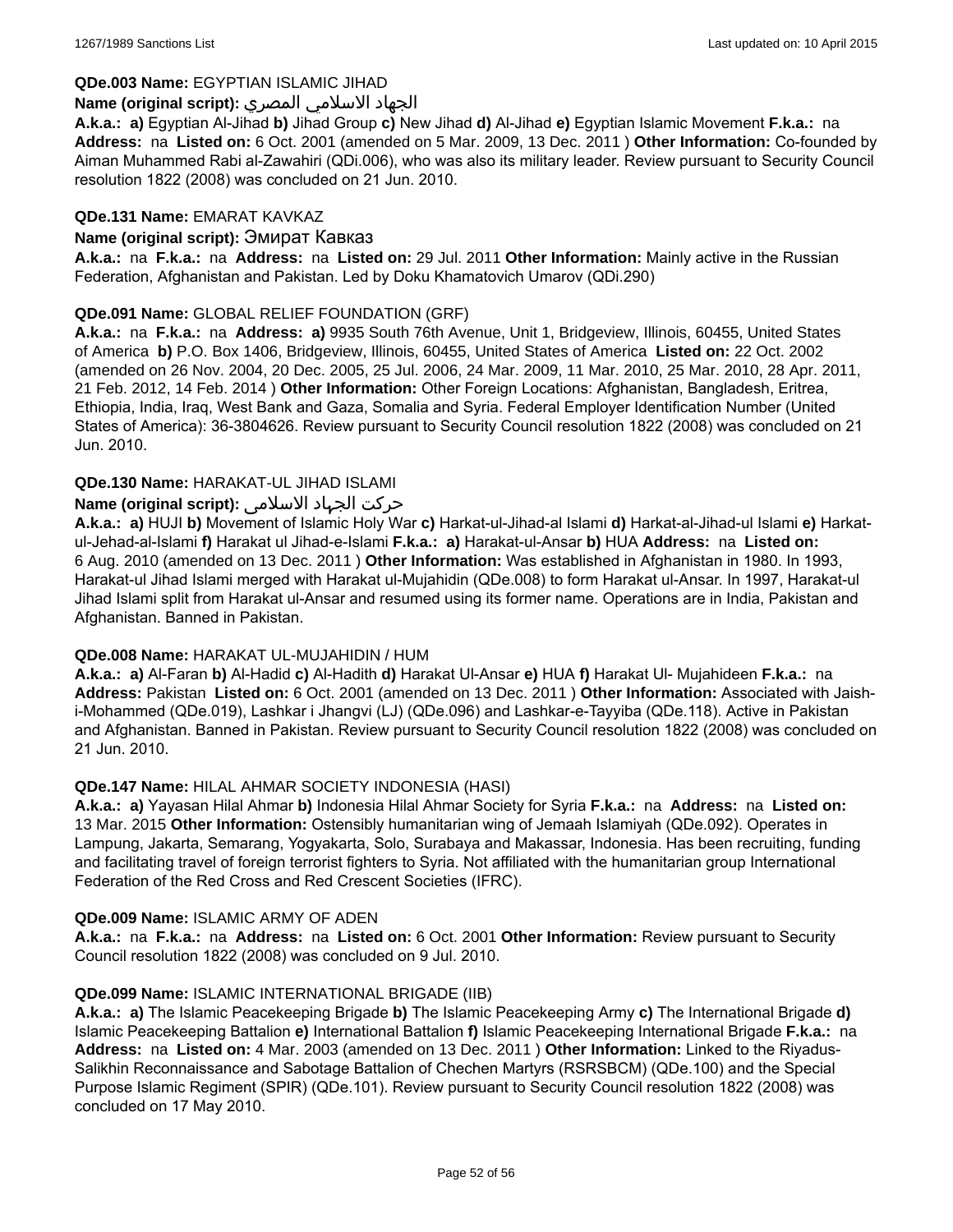# **QDe.119 Name:** ISLAMIC JIHAD GROUP

**A.k.a.: a)** Jama'at al-Jihad **b)** Libyan Society **c)** Kazakh Jama'at **d)** Jamaat Mojahedin **e)** Jamiyat **f)** Jamiat al-Jihad al-Islami **g)** Dzhamaat Modzhakhedov **h)** Islamic Jihad Group of Uzbekistan **i)** al-Djihad al-Islami **j)** Zamaat Modzhakhedov Tsentralnoy Asii **k)** Islamic Jihad Union **F.k.a.:** na **Address:** na **Listed on:** 1 Jun. 2005 (amended on 19 Apr. 2006, 20 Feb. 2008, 13 Dec. 2011 ) **Other Information:** Founded and led by Najmiddin Kamolitdinovich Jalolov (deceased) and Suhayl Fatilloevich Buranov (deceased). Associated with the Islamic Movement of Uzbekistan (QDe.010) and Emarat Kavkaz (QDe.131). Active in the Afghanistan/Pakistan border area, Central Asia, South Asia region and some European States. Review pursuant to Security Council resolution 1822 (2008) was concluded on 20 May 2010.

# **QDe.010 Name:** ISLAMIC MOVEMENT OF UZBEKISTAN

**A.k.a.:** IMU **F.k.a.:** na **Address:** na **Listed on:** 6 Oct. 2001 (amended on 13 Dec. 2011 ) **Other Information:** Associated with the Eastern Turkistan Islamic Movement (QDe.088), Islamic Jihad Group (QDe.119) and Emarat Kavkaz (QDe.131). Active in the Afghanistan/Pakistan border area, northern Afghanistan and Central Asia. Review pursuant to Security Council resolution 1822 (2008) was concluded on 21 Jun. 2010.

# **QDe.019 Name:** JAISH-I-MOHAMMED

**A.k.a.:** Army of Mohammed **F.k.a.:** na **Address:** Pakistan **Listed on:** 17 Oct. 2001 (amended on 13 Dec. 2011 ) **Other Information:** Based in Peshawar and Muzaffarabad, Pakistan Associated with Harakat ul-Mujahidin / HUM (QDe.008), Lashkar-e-Tayyiba (QDe.118), Al-Akhtar Trust International (QDe.121), and Harakat-ul Jihad Islami (QDe.130). Banned in Pakistan. Review pursuant to Security Council resolution 1822 (2008) was concluded on 21 Jun. 2010.

# **QDe.138 Name:** JAMA'ATU AHLIS SUNNA LIDDA'AWATI WAL-JIHAD

**A.k.a.: a)** Jama'atu Ahlus-Sunnah Lidda'Awati Wal Jihad **b)** Jama'atu Ahlus-Sunna Lidda'Awati Wal Jihad **c)** جماعة والجهاد للدعوة السنة أهل **d)** Boko Haram **e)** Western Education is a Sin **F.k.a.:** na **Address:** Nigeria **Listed on:** 22 May 2014 **Other Information:** Affiliate of Al-Qaida (QDe.004), and the Organization of Al-Qaida in the Islamic Maghreb (AQIM) (QDe.014). Associated with Jama'atu Ansarul Muslimina Fi Biladis-Sudan (Ansaru). The leader is Abubakar Shekau.

#### **QDe.020 Name:** JAM'YAH TA'AWUN AL-ISLAMIA

**A.k.a.: a)** Society of Islamic Cooperation **b)** Jam'iyat Al Ta'awun Al Islamiyya **c)** Jit **F.k.a.:** na **Address:** Kandahar City, Afghanistan **Listed on:** 17 Oct. 2001 (amended on 13 Dec. 2011 ) **Other Information:** Founded by Usama Mohammad Awad bin Laden (deceased) in 2001. Review pursuant to Security Council resolution 1822 (2008) was concluded on 21 Jun. 2010.

#### **QDe.092 Name:** JEMAAH ISLAMIYAH

**A.k.a.: a)** Jema'ah Islamiyah **b)** Jemaah Islamiya **c)** Jemaah Islamiah **d)** Jamaah Islamiyah **e)** Jama'ah Islamiyah **F.k.a.:** na **Address:** na **Listed on:** 25 Oct. 2002 (amended on 13 Dec. 2011 ) **Other Information:** Operates in Southeast Asia, including Indonesia, Malaysia and the Philippines. Associated with the Abu Sayyaf Group (QDe.001). Review pursuant to Security Council resolution 1822 (2008) was concluded on 25 May 2010.

# **QDe.133 Name:** JEMMAH ANSHORUT TAUHID (JAT)

**A.k.a.: a)** Jemaah Anshorut Tauhid **b)** Jemmah Ansharut Tauhid **c)** Jem'mah Ansharut Tauhid **d)** Jamaah Ansharut Tauhid **e)** Jama'ah Ansharut Tauhid **f)** Laskar 99 **F.k.a.:** na **Address:** (Jl. Semenromo number 58, 04/XV Ngruki, Cemani, Grogol, Sukoharjo, Jawa Tengah, Indonesia, Telephone: 0271-2167285, Email: info@ansharuttauhid.com) **Listed on:** 12 Mar. 2012 **Other Information:** Founded and led by Abu Bakar Ba'asyir (QDi.217). Established on 27 Jul. 2008 in Solo, Indonesia. Associated with Jemmah Islamiya (JI) (QDe.092). Website: http:/ansharuttauhid.com/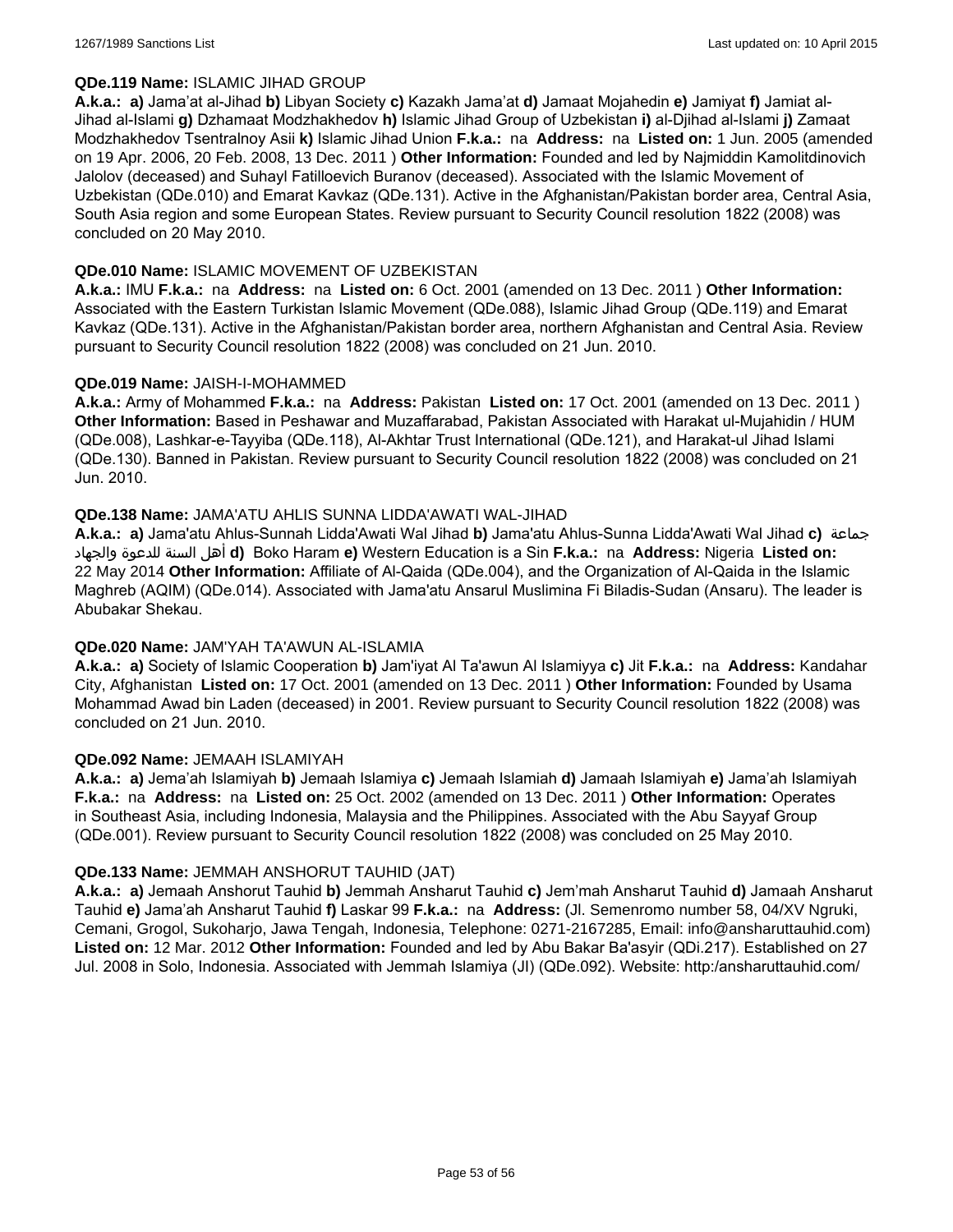# **QDe.118 Name:** LASHKAR-E-TAYYIBA

**A.k.a.: a)** Lashkar-e-Toiba **b)** Lashkar-i-Taiba **c)** al Mansoorian **d)** al Mansooreen **e)** Army of the Pure **f)** Army of the Righteous **g)** Army of the Pure and Righteous **h)** Paasban-e-Kashmir **i)** Paasban-i-Ahle-Hadith **j)** Pasbane-Kashmir **k)** Pasban-e-Ahle-Hadith **l)** Paasban-e-Ahle-Hadis **m)** Pashan-e-ahle Hadis **n)** Lashkar e Tayyaba **o)** LET **p)** Jamaat-ud-Dawa **q)** JUD **r)** Jama'at al-Dawa **s)** Jamaat ud-Daawa **t)** Jamaat ul-Dawah **u)** Jamaat-ul-Dawa **v)** Jama'at-i-Dawat **w)** Jamaiat-ud-Dawa **x)** Jama'at-ud-Da'awah **y)** Jama'at-ud-Da'awa **z)** Jamaati-ud-Dawa **aa)** Falah-i-Insaniat Foundation (FIF) **F.k.a.:** na **Address:** na **Listed on:** 2 May 2005 (amended on 3 Nov. 2005, 10 Dec. 2008, 14 Mar. 2012 ) **Other Information:** Associated with Hafiz Muhammad Saeed (QDi.263) who is the leader of Lashkar-e-Tayyiba. Review pursuant to Security Council resolution 1822 (2008) was concluded on 8 Jun. 2010.

# **QDe.096 Name:** LASHKAR I JHANGVI (LJ)

**A.k.a.:** na **F.k.a.:** na **Address:** na **Listed on:** 3 Feb. 2003 (amended on 13 Dec. 2011 ) **Other Information:** Based primarily in Pakistan's Punjab region and in the city of Karachi. Active in Pakistan although banned as at 2010. Review pursuant to Security Council resolution 1822 (2008) was concluded on 21 Jun. 2010.

# **QDe.011 Name:** LIBYAN ISLAMIC FIGHTING GROUP

الجماعة الاسلامية المقاتلة الليبية **:(script original (Name**

**A.k.a.:** LIFG **F.k.a.:** na **Address:** Libyan Arab Jamahiriya **Listed on:** 6 Oct. 2001 (amended on 5 Mar. 2009, 13 Dec. 2011 ) **Other Information:** Members in Afghanistan merged with Al-Qaida (QDe.004) in Nov. 2007. Review pursuant to Security Council resolution 1822 (2008) was concluded on 21 Jun. 2010.

# **QDe.012 Name:** MAKHTAB AL-KHIDAMAT

# **Name (original script):** الخدمات مكتب

**A.k.a.: a)** MAK **b)** Al Kifah **F.k.a.:** na **Address:** na **Listed on:** 6 Oct. 2001 (amended on 5 Mar. 2009, 13 Dec. 2011 ) **Other Information:** Absorbed into Al-Qaida (QDe.004). Review pursuant to Security Council resolution 1822 (2008) was concluded on 21 Jun. 2010.

# **QDe.089 Name:** MOROCCAN ISLAMIC COMBATANT GROUP

# الجماعة الاسلامية المغربية المقاتلة **:(script original (Name**

**A.k.a.: a)** Groupe Islamique Combattant Marocain **b)** GICM **F.k.a.:** na **Address:** Morocco **Listed on:** 10 Oct. 2002 (amended on 5 Mar. 2009 ) **Other Information:** Associated with the Organization of Al-Qaida in the Islamic Maghreb (QDe.014). Review pursuant to Security Council resolution 1822 (2008) was concluded on 20 May 2010.

#### **QDe.136 Name:** MUHAMMAD JAMAL NETWORK (MJN)

# شبكة محمد جمال **:(script original (Name**

**A.k.a.: a)** Muhammad Jamal Group **b)** Jamal Network **c)** Abu Ahmed Group **d)** Al-Qaida in Egypt (AQE) **F.k.a.:**  na **Address:** Operates in Egypt, Libya and Mali **Listed on:** 21 Oct. 2013 **Other Information:** Terrorist and paramilitary group established by Muhammad Jamal al Kashif (QDi.318) in 2011 and linked to Al-Qaida (QDe.004), Aiman al-Zawahiri (QDi.006), and the leadership of Al-Qaida in the Arabian Peninsula (AQAP) (QDe.129) and the Organization of Al-Qaida in the Islamic Maghreb (AQIM) (QDe.014). Funded and supported by AQAP. Multiple terrorist training camps in Egypt and Libya. Reportedly acquiring weapons, conducting training and establishing terrorist groups in the Sinai, Egypt. Training suicide bombers, foreign fighters and planning terrorist attacks in Egypt, Libya and elsewhere as of Sep. 2013. MJN members were reported to be involved in the attack on the United States Mission in Benghazi, Libya, on 11 Sep. 2012.

**QDe.134 Name:** Mouvement pour l'Unification et le Jihad en Afrique de l'Ouest (MUJAO)

### حركة التوحيد والجهاد في غرب إفريقيا **:Name (original script)**

**A.k.a.:** na **F.k.a.:** na **Address: a)** Mali **b)** Algeria **Listed on:** 5 Dec. 2012 **Other Information:** Associated with The Organization of Al-Qaida in the Islamic Maghreb (QDe.014) and Mokhtar Belmokhtar (QDi.136). Active in the Sahel/Sahara region.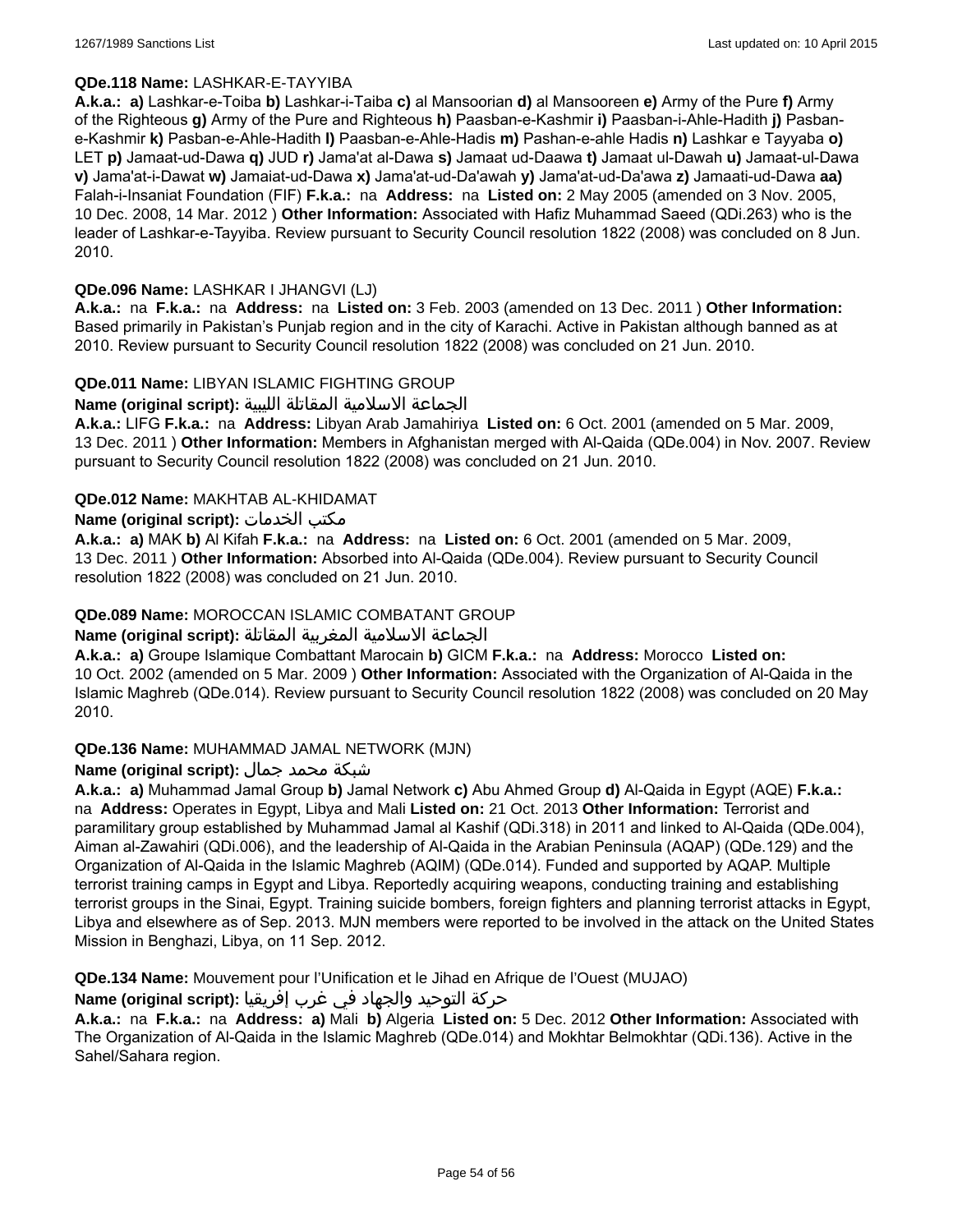#### **QDe.021 Name:** RABITA TRUST

**A.k.a.:** na **F.k.a.:** na **Address:** (a) Room 9a, 2nd Floor, Wahdat Road, Education Town, Lahore, Pakistan b) Wares Colony, Lahore, Pakistan (at time of listing)) **Listed on:** 17 Oct. 2001 (amended on 21 Mar. 2012 ) **Other Information:** Wa'el Hamza Abd al-Fatah Julaidan (QDi.079) served as its Director General. Banned in Pakistan. Review pursuant to Security Council resolution 1822 (2008) was concluded on 21 Jun. 2010.

# **QDe.128 Name:** RAJAH SOLAIMAN MOVEMENT

**A.k.a.: a)** Rajah Solaiman Islamic Movement **b)** Rajah Solaiman Revolutionary Movement **F.k.a.:** na **Address: a)** Barangay Mal-Ong, Anda, Pangasinan Province, Philippines **b)** Sitio Dueg, Barangay Maasin, San Clemente, Tarlac Province, Philippines **c)** Number 50, Purdue Street, Cubao, Quezon City, Philippines **Listed on:** 4 Jun. 2008 (amended on 13 Dec. 2011 ) **Other Information:** Founded and headed by Hilarion Del Rosario Santos III (QDi.244). Associated with the Abu Sayyaf Group (QDe.001), Jemaah Islamiyah (QDe.092) and Khadafi Abubakar Janjalani (QDi.180). Review pursuant to Security Council resolution 1822 (2008) was concluded on 13 May 2010.

# **QDe.070 Name:** REVIVAL OF ISLAMIC HERITAGE SOCIETY

# جمعية احياء التراث الاسلامي **:(script original (Name**

**A.k.a.: a)** Revival of Islamic Society Heritage on the African Continent **b)** Jamia Ihya ul Turath **c)** RIHS **d)** Jamiat Ihia Al-Turath Al-Islamiya **F.k.a.:** na **Address: a)** Pakistan **b)** Afghanistan **Listed on:** 11 Jan. 2002 (amended on 25 Jul. 2006, 5 Mar. 2009, 13 Dec. 2011 ) **Other Information:** NOTE: Only the Pakistan and Afghanistan offices of this entity are designated. Associated with Abu Bakr al-Jaziri (QDi.058) and Afghan Support Committee (ASC) (QDi.069). Review pursuant to Security Council resolution 1822 (2008) was concluded on 8 Jun. 2010.

#### **QDe.100 Name:** RIYADUS-SALIKHIN RECONNAISSANCE AND SABOTAGE BATTALION OF CHECHEN MARTYRS (RSRSBCM)

**A.k.a.: a)** Riyadus-Salikhin Reconnaissance and Sabotage Battalion **b)** Riyadh-as-Saliheen **c)** The Sabotage and Military Surveillance Group of the Riyadh al-Salihin Martyrs **d)** Firqat al-Takhrib wa al-Istitla al-Askariyah li Shuhada Riyadh al-Salihin **e)** Riyadus-Salikhin Reconnaissance and Sabotage battalion of Shahids (martyrs) **F.k.a.:** na **Address:** na **Listed on:** 4 Mar. 2003 (amended on 25 Jul. 2006, 13 Dec. 2011 ) **Other Information:** Associated with the Islamic International Brigade (IIB) (QDe.099), the Special Purpose Islamic Regiment (SPIR) (QDe.101) and Emarat Kavkaz (QDe.131). Review pursuant to Security Council resolution 1822 (2008) was concluded on 17 May 2010.

#### **QDe.101 Name:** SPECIAL PURPOSE ISLAMIC REGIMENT (SPIR)

**A.k.a.: a)** The Islamic Special Purpose Regiment **b)** The al-Jihad-Fisi-Sabililah Special Islamic Regiment **c)** Islamic Regiment of Special Meaning **F.k.a.:** na **Address:** na **Listed on:** 4 Mar. 2003 (amended on 25 Jul. 2006, 13 Dec. 2011 ) **Other Information:** Linked to the Islamic International Brigade (IIB) (QDe.099) and the Riyadus-Salikhin Reconnaissance and Sabotage Battalion of Chechen Martyrs (RSRSBCM) (QDe.100). Review pursuant to Security Council resolution 1822 (2008) was concluded on 17 May 2010.

#### **QDe.108 Name:** TAIBAH INTERNATIONAL-BOSNIA OFFICES

**A.k.a.: a)** Taibah International Aid Agency **b)** Taibah International Aid Association **c)** Al Taibah, Intl. **d)** Taibah International Aide Association **F.k.a.:** na **Address: a)** 6 Avde Smajlovica Street, Novo Sarajevo, Bosnia and Herzegovina **b)** 26 Tabhanska Street, Visoko, Bosnia and Herzegovina **c)** 3 Velika Cilna Ulica, Visoko, Bosnia and Herzegovina **d)** 26 Tabhanska Street, Visoko, Bosnia and Herzegovina **Listed on:** 11 May 2004 (amended on 24 Mar. 2009 ) **Other Information:** In 2002-2004, Taibah International – Bosnia offices used premises of the Culture Home in Hadzici, Sarajevo, Bosnia and Herzegovina. The organization was officially registered in Bosnia and Herzegovina as a branch of Taibah International Aid Association under registry number 7. Taibah International – Bosnia offices ceased its work by decision of the Ministry of Justice of the Bosnia and Herzegovina Federation (decision on cessation of operation number 03-05-2-70/03). Review pursuant to Security Council resolution 1822 (2008) was concluded on 21 Jun. 2010.

# **QDe.132 Name:** TEHRIK-E TALIBAN PAKISTAN (TTP)

# تحریک طالبان پاکستان **:(script original (Name**

**A.k.a.: a)** Tehrik-I-Taliban Pakistan **b)** Tehrik-e-Taliban **c)** Pakistani Taliban **d)** Tehreek-e-Taliban **F.k.a.:** na **Address:** na **Listed on:** 29 Jul. 2011 **Other Information:** Tehrik-e Taliban is based in the tribal areas along the Afghanistan/Pakistan border. Formed in 2007, its leader is Hakimullah Mehsud (QDi.286).